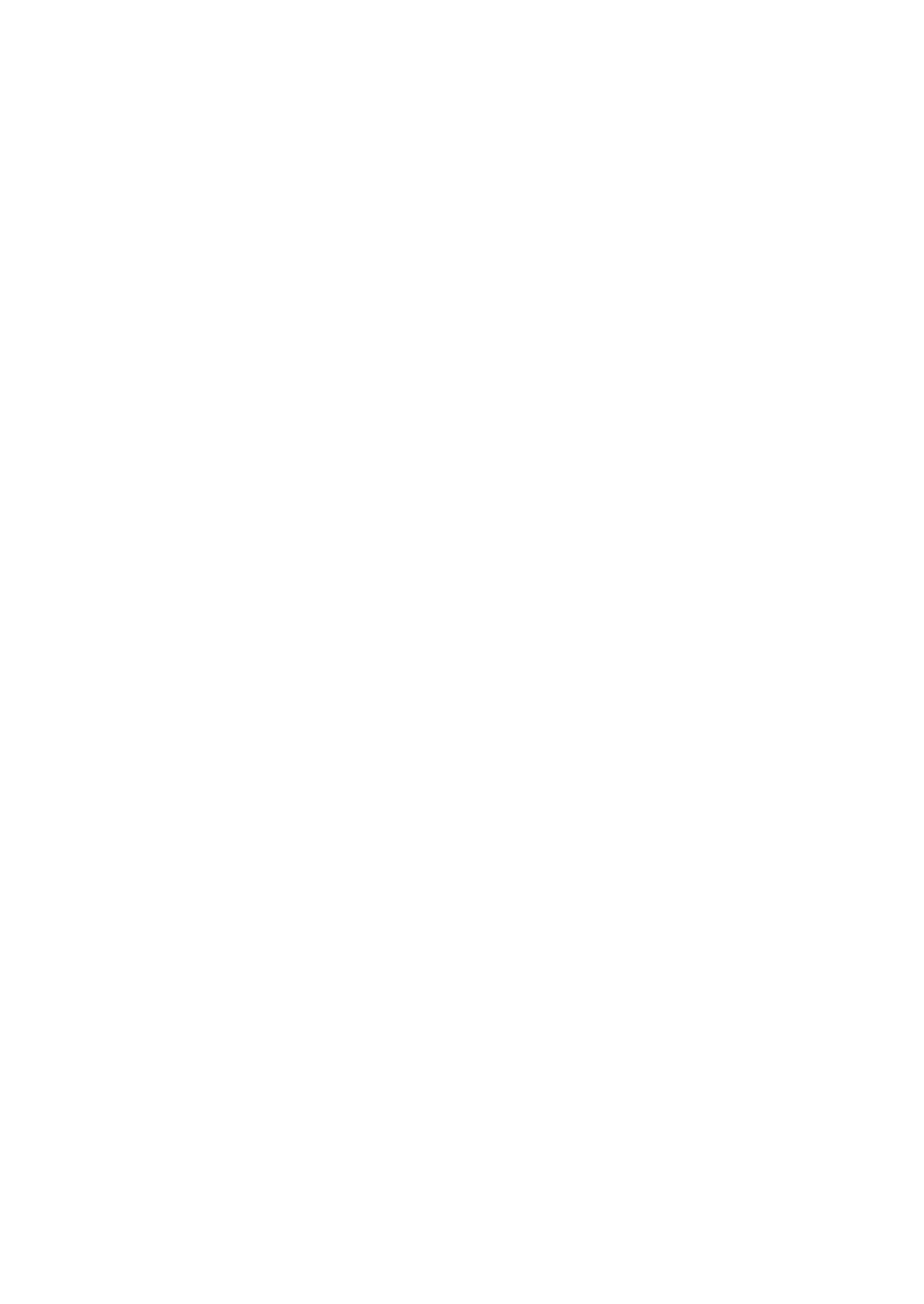**Disability Discrimination Act 2006**

# **Code of Practice**

# **Rights of Access Goods, Facilities, Services and Premises**

**This document is available in other formats upon request**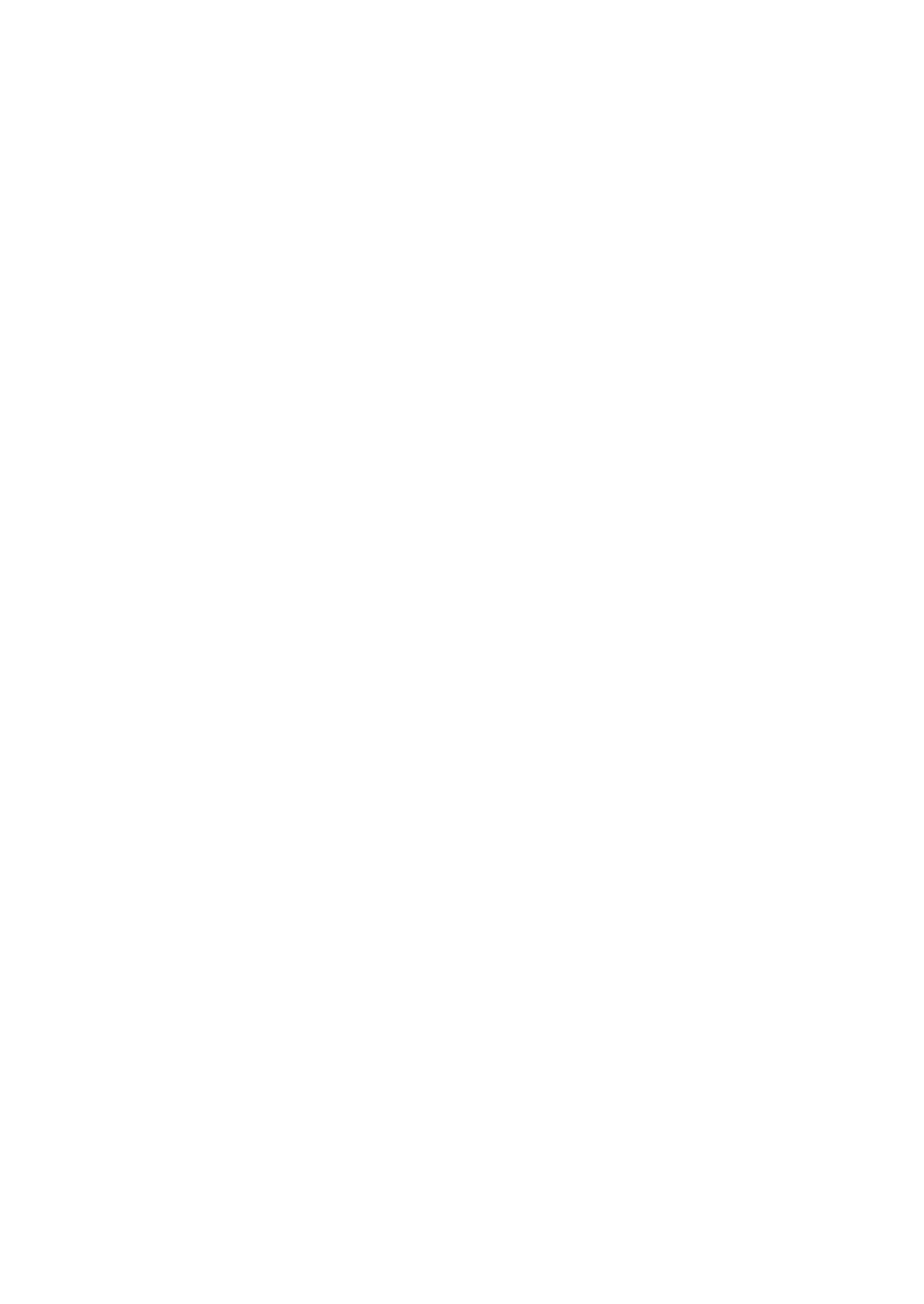#### **Published by the Department of Health and Social Care.**

This Code of Practice was developed following consultation with the Tynwald Advisory Council for Disabilities in accordance with section 19(1) of the Disability Discrimination Act 2006.

The Code of Practice and information about the Disability Discrimination Act 2006 are available from the Department of Health and Social Care in other formats on request. The Code of Practice can also be downloaded from the Department's website.

[https://www.gov.im/socialcare](https://www.gov.im/dda)

**The Code of Practice will come into effect on such date as the Department of Health and Social Care may appoint by order.**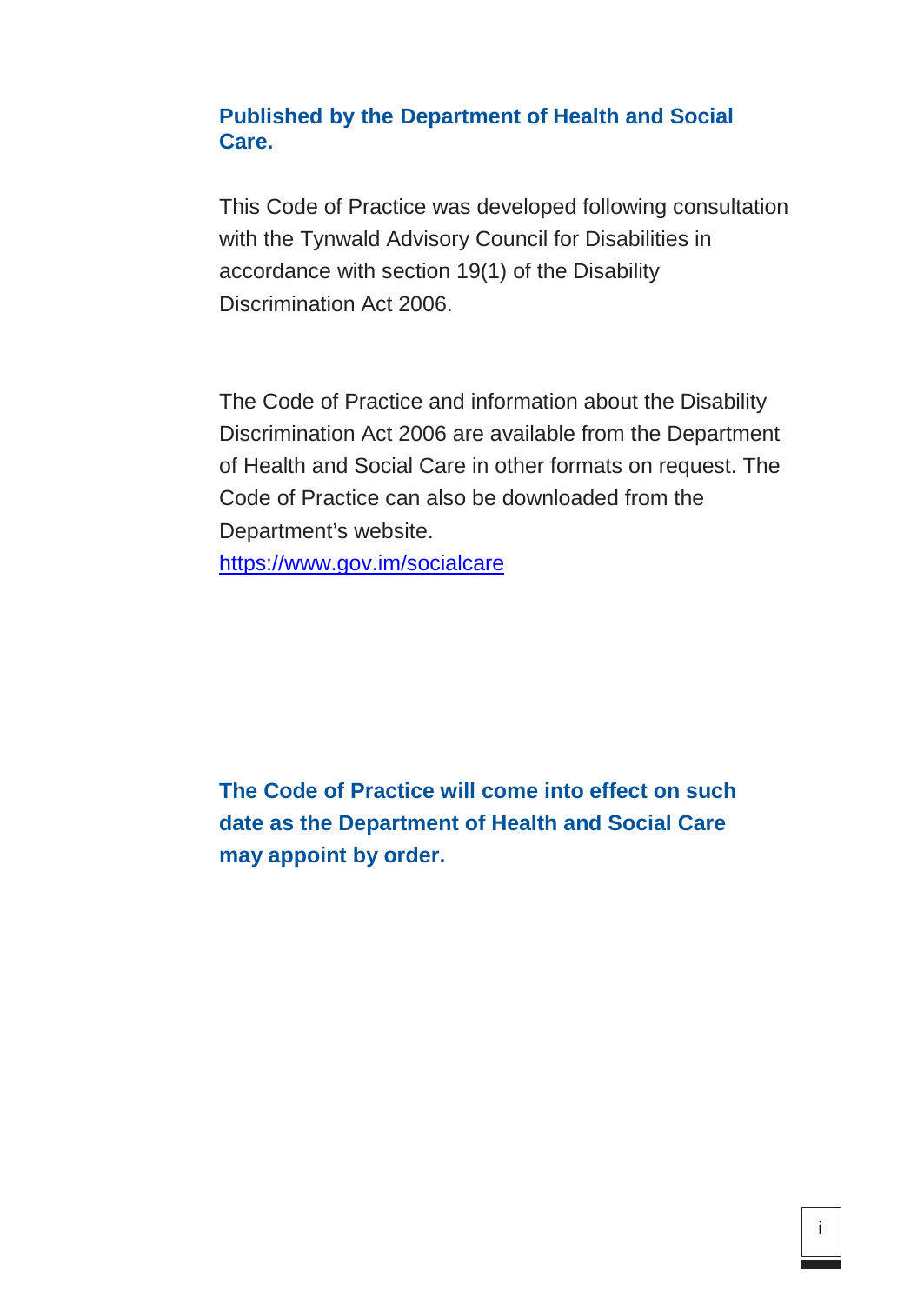This Code of Practice deals with the duties placed by Part II of the Disability Discrimination Act 2006 on those providing goods, facilities or services to the public and those selling, letting or managing premises. The Disability Discrimination Act 2006 makes it unlawful for service providers, landlords and other persons to discriminate against disabled people in certain circumstances.

The duties on service providers are being introduced in three phases:

- from  $15<sup>th</sup>$  December 2016 it will be unlawful for service providers to treat disabled people less favourably for a reason related to their disability;
- from 1<sup>st</sup> January 2018 service providers will be required to make 'reasonable adjustments' (insofar as it is necessary to comply with the DDA 2006) for disabled people, such as providing extra help or making changes to the way they provide their services; and
- from 1<sup>st</sup> January 2020 service providers will be required to make other 'reasonable adjustments' (insofar as it is necessary to comply with the DDA 2006) in relation to the physical features of their premises to overcome physical barriers to access.

The duties on landlords and other persons in connection with the selling, letting and managing of premises will be introduced on 15<sup>th</sup> December 2016. From that date, it will be unlawful for them to treat disabled people less favourably for a reason related to their disability. There is no equivalent duty to make 'reasonable adjustments' in relation to those premises.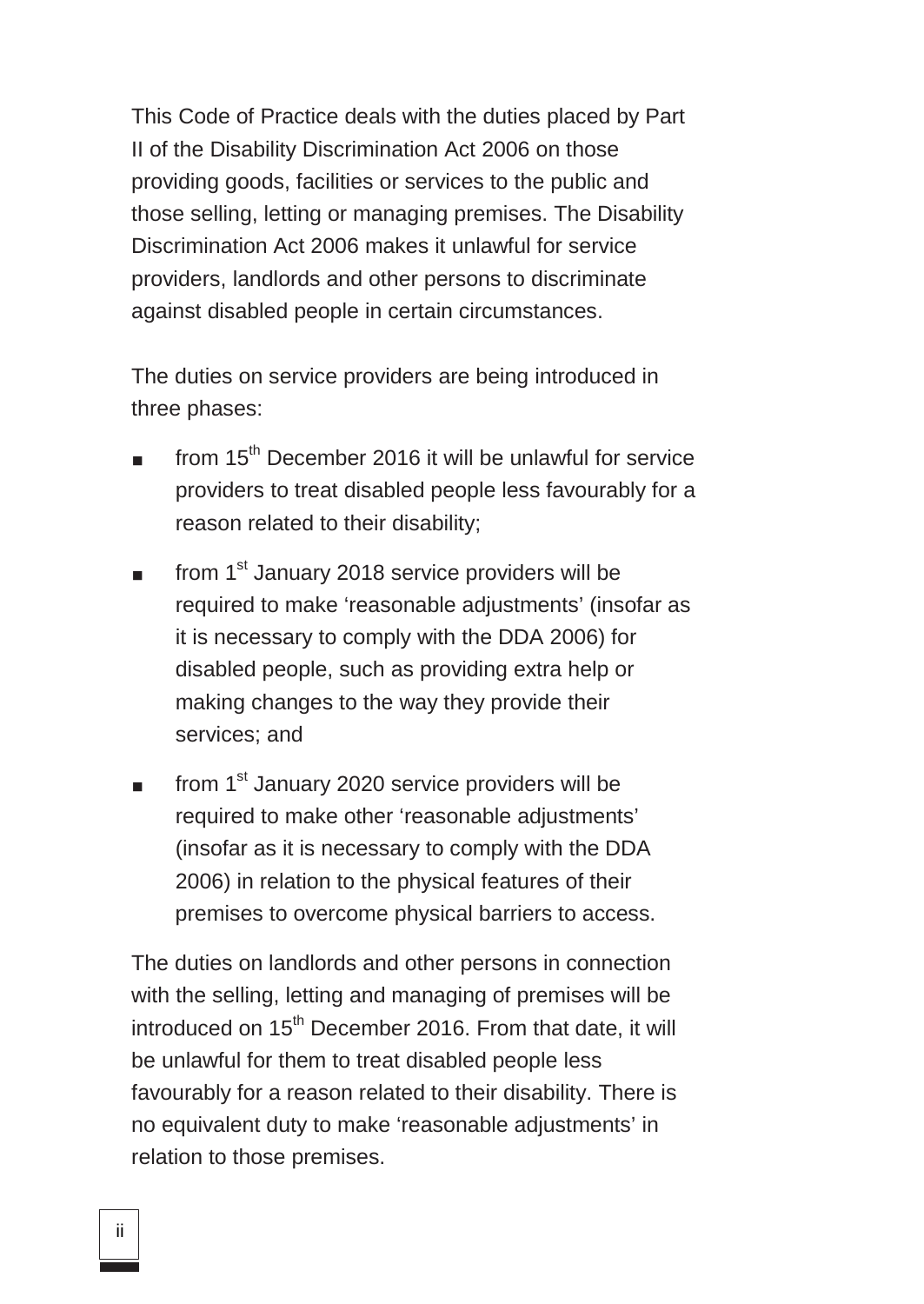This Code takes account of the duties on service providers to make adjustments when the physical features of their premises make it impossible or unreasonably difficult for disabled people to use their services.

Although these duties do not come into force until 1<sup>st</sup> January 2020, this Code is being issued now in order to encourage service providers to be proactive and to assist them to prepare to meet those obligations.

This Code proceeds on the assumption that the next Administration wishes to continue with the provisions commencing under the Disability Discrimination Act 2006 (Appointed Day) (No.2) Order 2015 (see SD 2015/0364).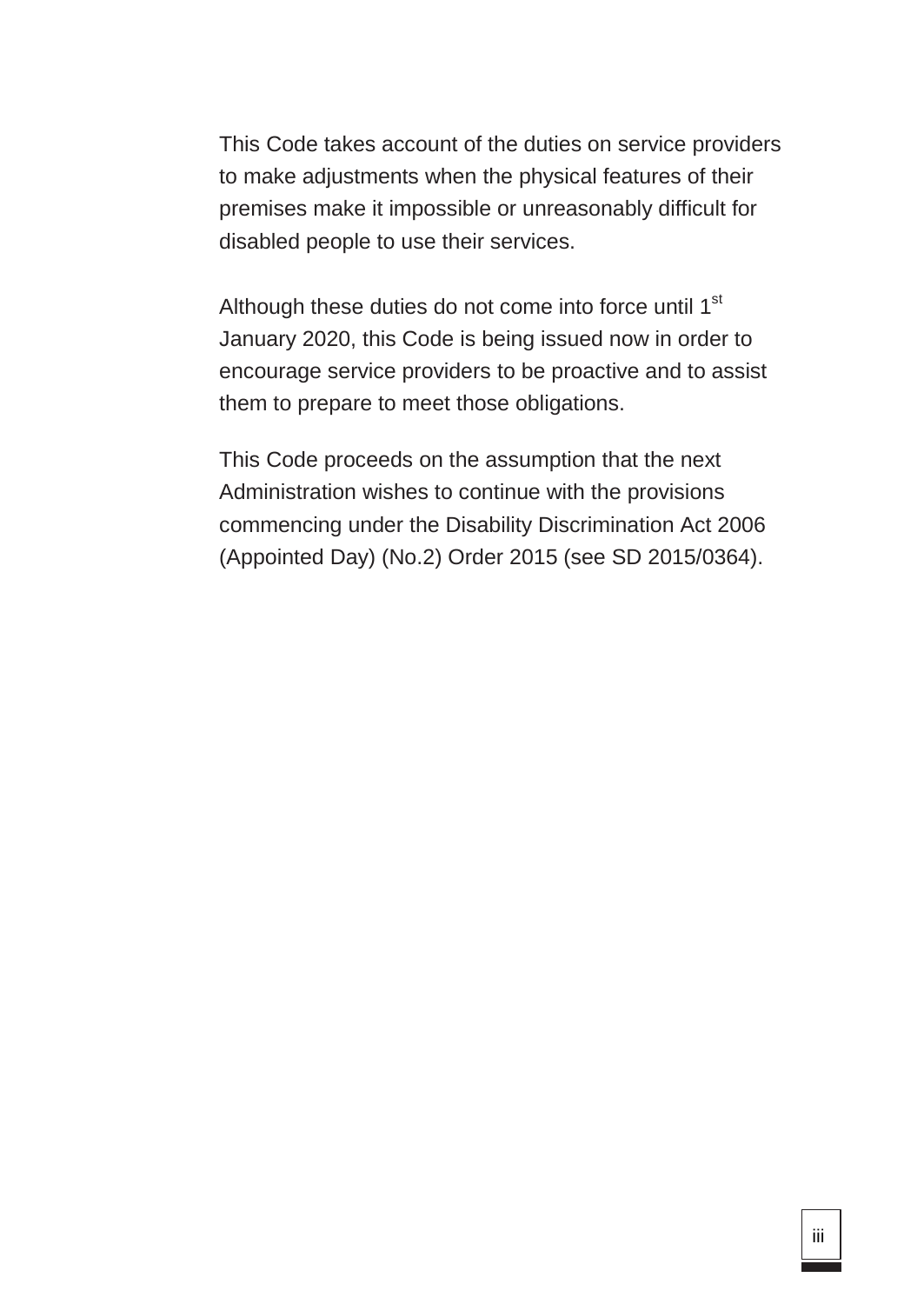## Foreword



The Department of Health and Social Care ('the Department') has produced this Code of Practice (the 'Code') on Part II of the Disability Discrimination Act 2006 (the 'DDA 2006').

The Department has consulted with the Tynwald Advisory Council for

Disabilities on the Code in accordance with section 19(1) of the DDA 2006.

In addition to advice on discrimination against a disabled person which comes into effect on 15<sup>th</sup> December 2016 and reasonable adjustments for the duties which come into effect from 1<sup>st</sup> January 2018 the Code provides guidance for service providers on the measures they should take from 1<sup>st</sup> January 2020 to ensure that physical features do not make their services impossible or unreasonably difficult for disabled people to use.

The DDA 2006 sets out four possible options for service providers: removing, altering or avoiding a physical feature, or providing the service by alternative means. The DDA 2006 does not prescribe what approach the service provider should use. However, the Department believes that good practice and the most sensible approach will be to remove or alter the physical barrier to the service wherever this is possible. This is undoubtedly the most effective long term solution for both the service provider and disabled people.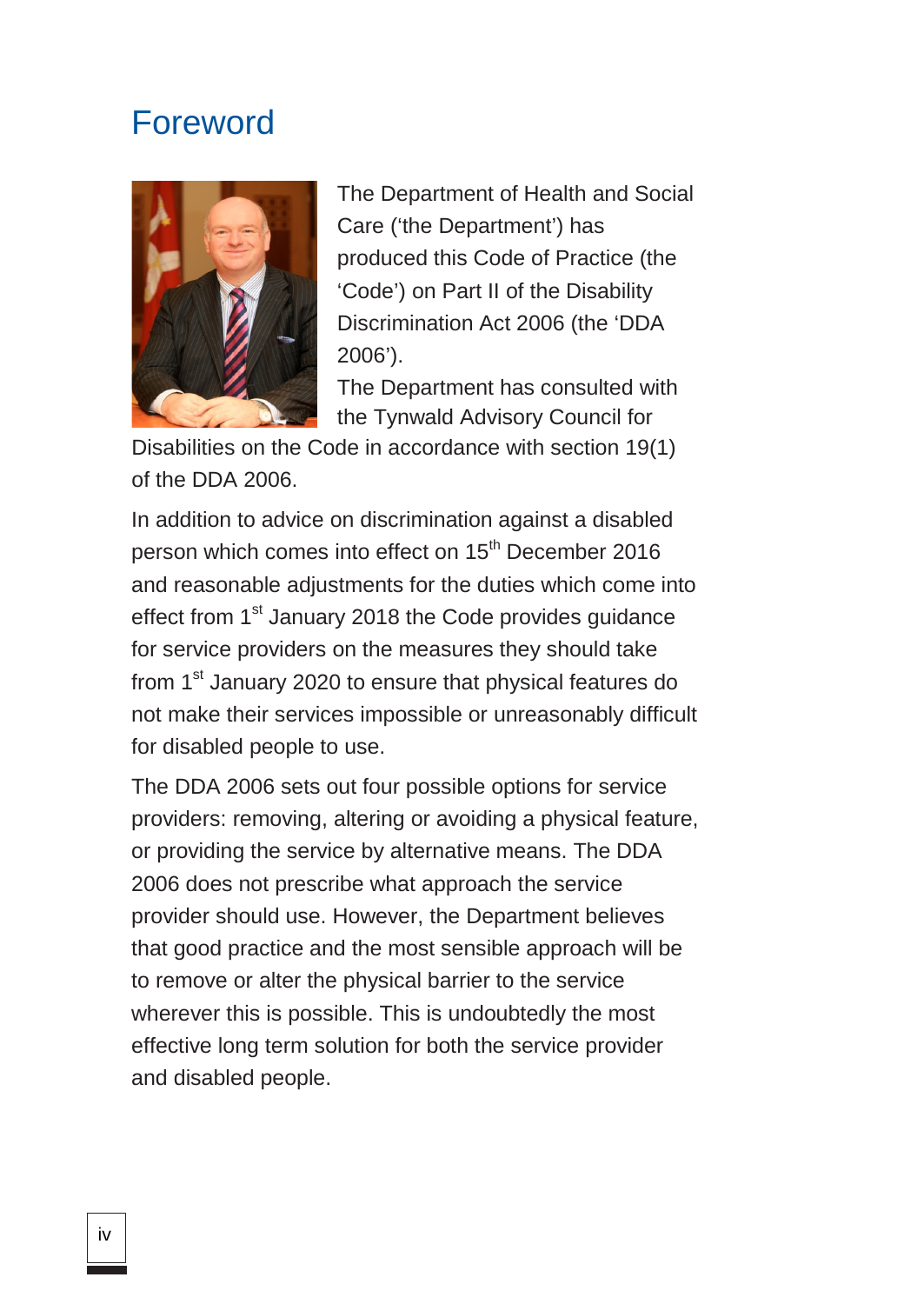This Code should be a major tool in helping achieve the aim of a society where all disabled people can participate fully as equal citizens. Making goods, facilities and services accessible for disabled people is also good for business, opening up new markets and creating new clients. I am sure that this Code will be a valuable resource, not only in facilitating the rights of disabled people, but also in extending business markets.

**Minister Howard Quayle Department of Health and Social Care**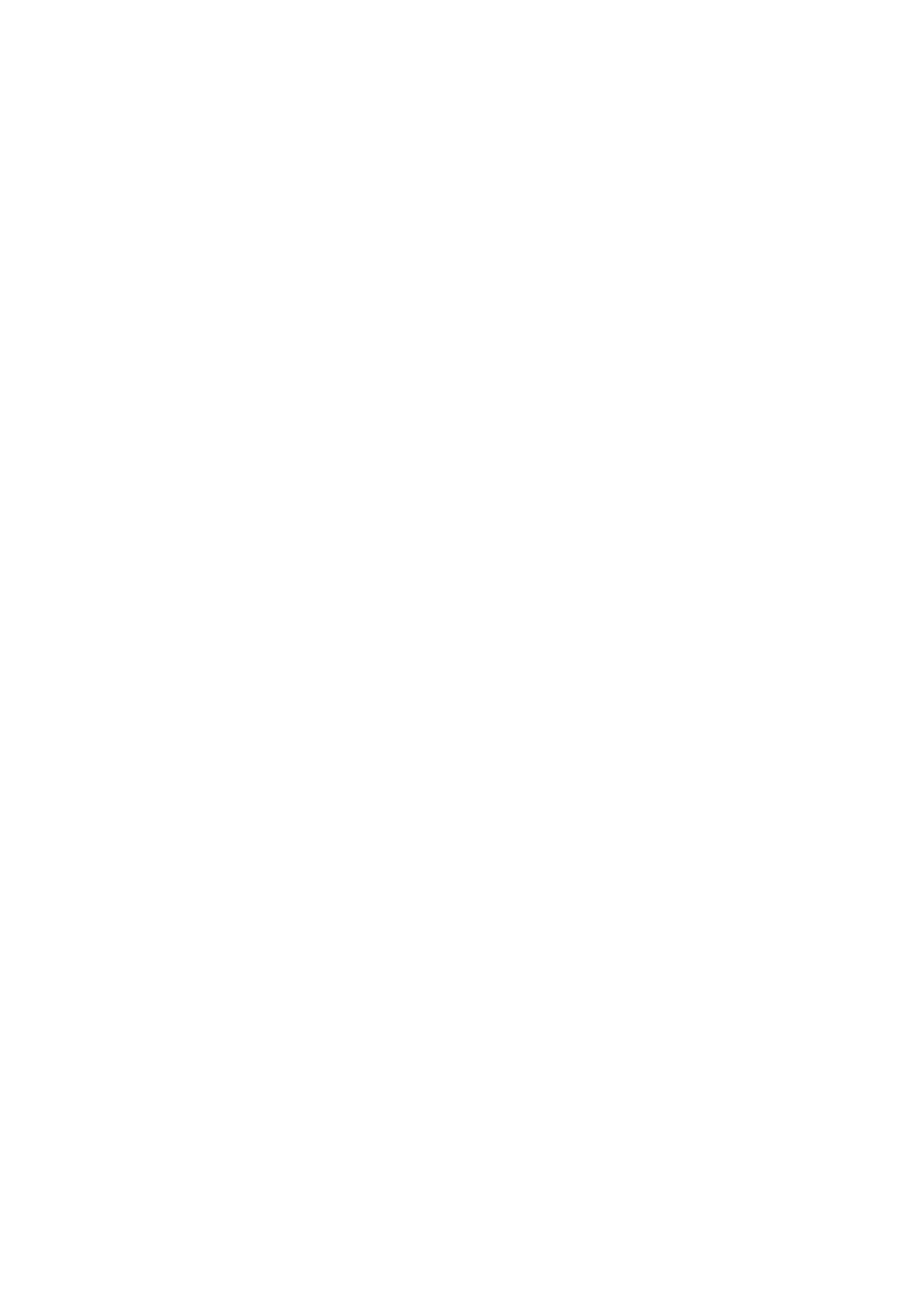# **Contents**

 $\sim$ 

**Page No.**

| <b>Introduction</b>                |   |
|------------------------------------|---|
| Purpose of Part II of the 2006 Act |   |
| Purpose of the Code                |   |
| <b>Status of the Code</b>          |   |
| How to use the Code                |   |
| Examples in the Code               | 3 |
| References in the Code             |   |
| Changes to the legislation         | 5 |
| <b>Further information</b>         | 5 |

| What does the 2006 Act say about providing services?   |    |
|--------------------------------------------------------|----|
| Introduction                                           |    |
| What does the 2006 Act make unlawful?                  |    |
| What does the 2006 Act mean by 'discrimination'?       | 8  |
| Who has rights under the 2006 Act?                     | 9  |
| What services are affected by Part II of the 2006 Act? | 11 |
| Public passenger vehicles                              | 14 |
| What services are not affected?                        | 20 |
| Education                                              | 21 |
| Heritage transport vehicles                            | 21 |
| Services not available to the public                   | 22 |
| Manufacturers and designers of products                | 22 |

| The service provider's duty not to treat a disabled     |    |
|---------------------------------------------------------|----|
| person less favourably                                  | 25 |
| Introduction                                            | 25 |
| What is unlawful?                                       | 25 |
| Less favourable treatment                               | 26 |
| Must a service provider know that a person is disabled? | 30 |
| A service provider's legal liability for its employees  | 32 |

*5 6*

*1*

*2*

*4*

*3*

*8*

*7*

*I*

*9*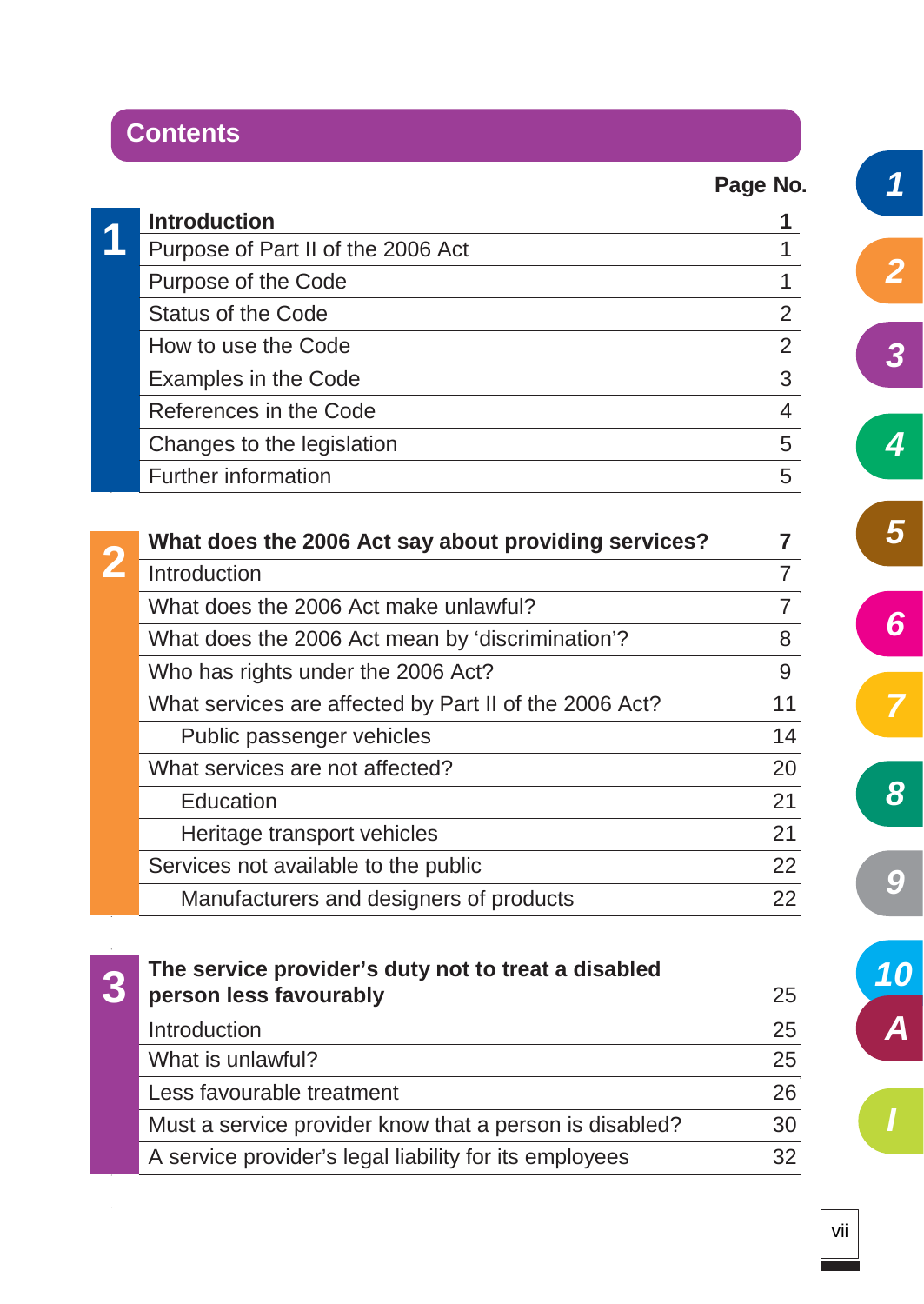| What steps should a service provider consider?     | 32 |
|----------------------------------------------------|----|
| Refusal or non-provision of service                | 34 |
| Standard or manner of service                      | 35 |
| Terms of service                                   | 36 |
| Can service providers treat a disabled person more |    |
| favourably?                                        | 37 |

| Making changes for disabled people: the service                                                                            |    |
|----------------------------------------------------------------------------------------------------------------------------|----|
| provider's duty to make reasonable adjustments                                                                             | 39 |
| Introduction                                                                                                               | 39 |
| What does the 2006 Act say?                                                                                                | 39 |
| What is the duty to make reasonable adjustments?                                                                           | 40 |
| General approach to making reasonable adjustments                                                                          | 42 |
| Use of reasonable adjustment examples                                                                                      | 44 |
| To whom is the duty to make reasonable adjustments<br>owed?                                                                | 45 |
| At what point does the duty to make reasonable<br>adjustments arise?                                                       | 45 |
| Does the duty of reasonable adjustment apply even if the<br>service provider does not know that the person<br>is disabled? | 46 |
| Must service providers anticipate every barrier?                                                                           | 47 |
| How long does the duty continue?                                                                                           | 47 |
| What is meant by 'reasonable steps'?                                                                                       | 49 |
| Protecting the fundamental nature of a business<br>or service                                                              | 54 |
| Cost of providing reasonable adjustments                                                                                   | 56 |
| What is 'unreasonably difficult'?                                                                                          | 57 |
| What happens if the duty to make reasonable<br>adjustments is not complied with?                                           | 58 |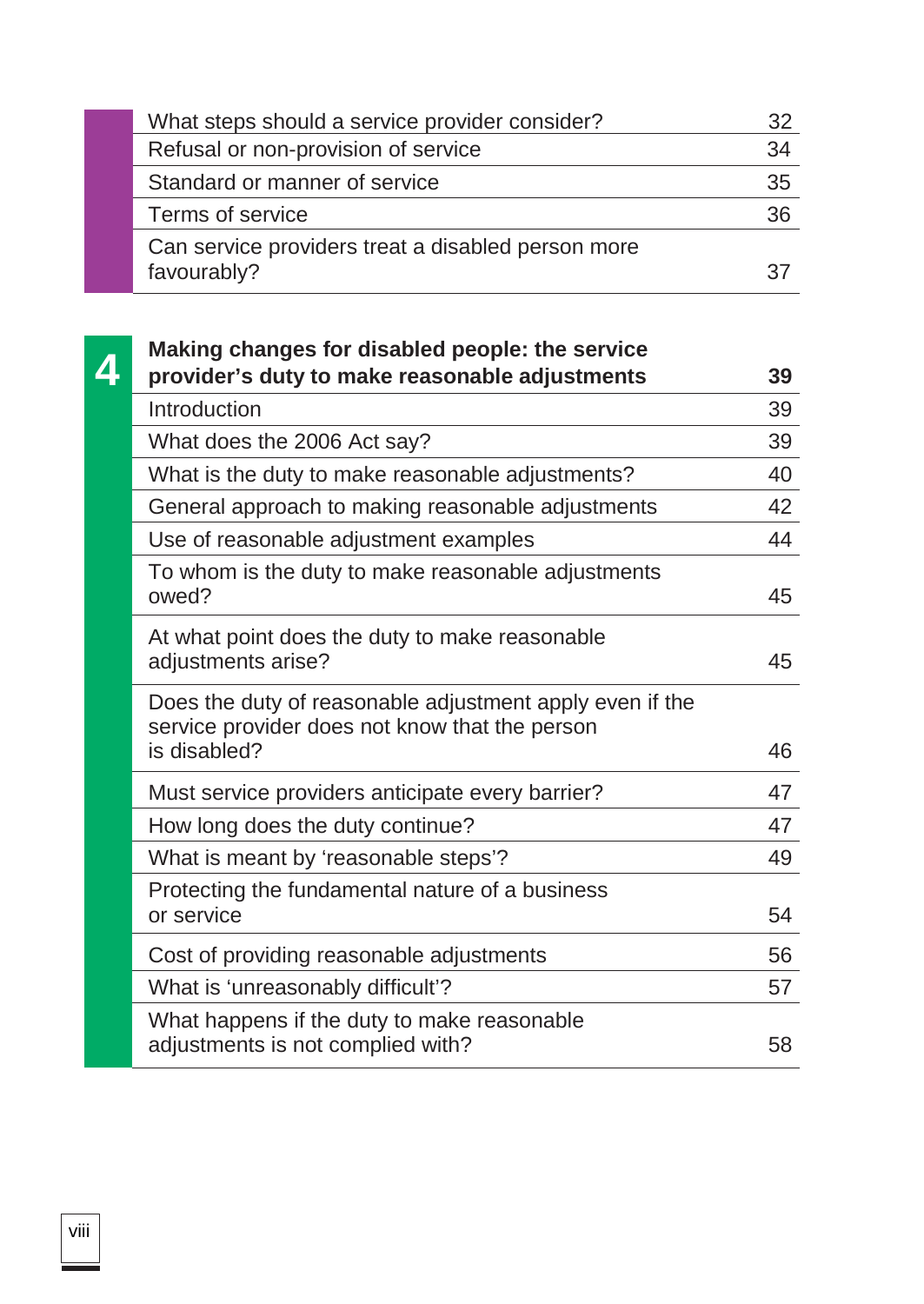|              | Reasonable adjustments in practice                                                   | 60 |
|--------------|--------------------------------------------------------------------------------------|----|
| Introduction |                                                                                      | 60 |
|              | Practices, policies and procedures                                                   | 62 |
|              | What is the duty to change a practice, policy<br>or procedure?                       | 62 |
|              | What are practices, policies and procedures?                                         | 63 |
|              | What are 'reasonable steps' in relation to practices,<br>policies and procedures?    | 64 |
|              | Auxiliary aids and services                                                          | 66 |
|              | What is the duty to provide auxiliary aids or services?                              | 66 |
|              | What is an auxiliary aid or service?                                                 | 66 |
|              | What are 'reasonable steps' in relation<br>to auxiliary aids or services?            | 70 |
|              | Using auxiliary aids or services to improve<br>communication                         | 73 |
|              | Provision for people with a hearing disability                                       | 74 |
|              | Provision for people with a visual impairment                                        | 77 |
|              | Provision for people with other disabilities or<br>multiple disabilities             | 79 |
|              | Overcoming barriers created by physical features                                     | 81 |
|              | What is the duty to make reasonable adjustments in<br>relation to physical features? | 81 |
|              | What are a service provider's obligations in respect of<br>physical features?        | 85 |
|              | Adopting an 'inclusive' approach                                                     | 88 |
|              | How can service providers identify possible adjustments?                             | 89 |
|              | What is a 'physical feature'?                                                        | 89 |
|              | Removing the physical feature                                                        | 91 |
|              | Altering the physical feature                                                        | 92 |
|              | Providing a reasonable means of avoiding the<br>physical feature                     | 93 |
|              | Providing a reasonable alternative method of making<br>services available            | 94 |

*1*

*2*

*3*

*4*

*5*

*6*

*7*

*8*

*9*

*10*

*A*

*I*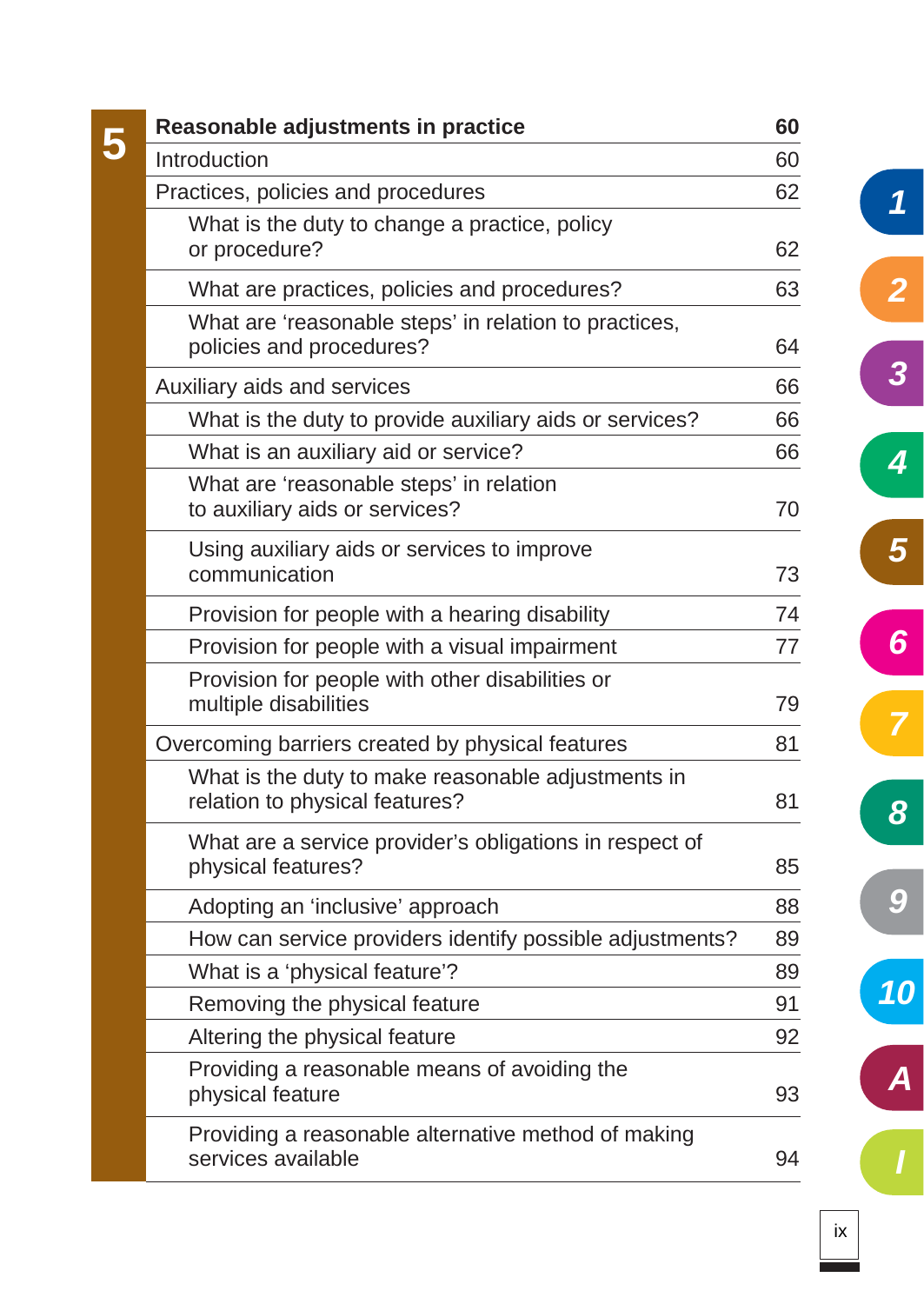| How do leases affect reasonable adjustments?                                     | 96  |
|----------------------------------------------------------------------------------|-----|
| Introduction                                                                     | 96  |
| Leases, binding obligations and reasonable<br>adjustments                        | 96  |
| What about the need to obtain statutory consent<br>for some building changes?    | 97  |
| What happens if a lease says that certain changes<br>to premises cannot be made? | 98  |
| When is it unreasonable for a lessor to withhold<br>consent?                     | 99  |
| What happens if the lessor refuses consent or<br>attaches conditions to consent? | 100 |
| Reference to court                                                               | 100 |
| Joining lessors in proceedings                                                   | 100 |
|                                                                                  |     |

| Can a service provider justify less favourable<br>treatment or failure to make reasonable |     |
|-------------------------------------------------------------------------------------------|-----|
| adjustments?                                                                              | 103 |
| Introduction                                                                              | 103 |
| Less favourable treatment                                                                 | 104 |
|                                                                                           |     |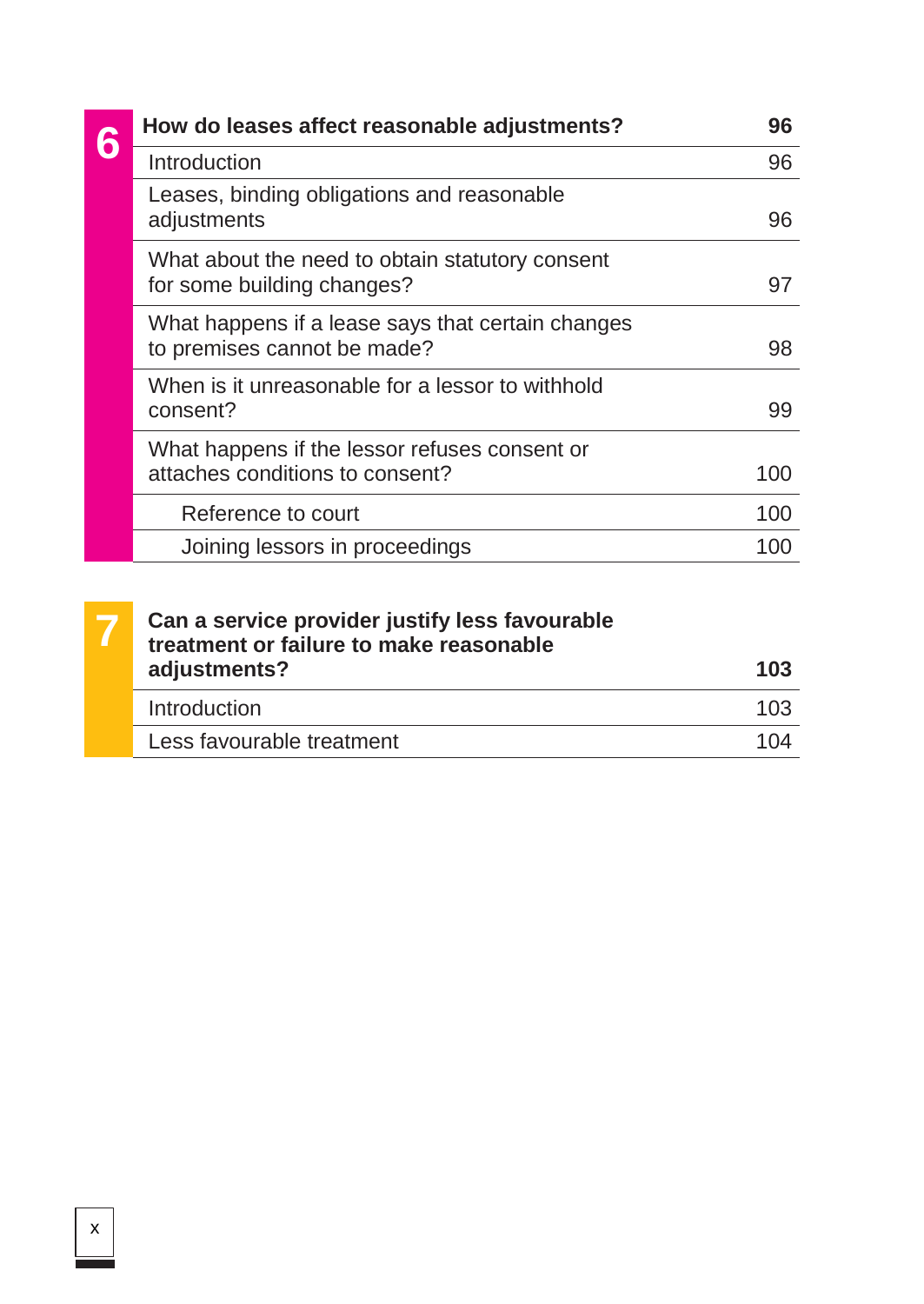|   | Failure to make reasonable adjustments                                                                            | 104 |
|---|-------------------------------------------------------------------------------------------------------------------|-----|
|   | The general approach to justification                                                                             | 106 |
|   | Health or safety                                                                                                  | 107 |
|   | Incapacity to contract                                                                                            | 109 |
|   | Service provider otherwise unable to provide the<br>service to the public                                         | 111 |
|   | To enable the service provider to provide the<br>service to the disabled person or other members<br>of the public | 113 |
|   | Greater cost of providing a tailor-made service                                                                   | 114 |
|   | Special rules affecting insurance, guarantees                                                                     |     |
| 8 | and deposits                                                                                                      | 117 |
|   | Introduction                                                                                                      | 117 |
|   | Insurance                                                                                                         | 117 |
|   | When is disability relevant to the provision of<br>insurance services?                                            | 117 |
|   | What is information relevant to the assessment of<br>an insurance risk?                                           | 120 |
|   | What is the practical effect of the special rules<br>on insurance?                                                | 120 |
|   | Existing insurance policies, cover documents and<br>master policies                                               | 121 |
|   | <b>Guarantees</b>                                                                                                 | 122 |
|   | What is a guarantee?                                                                                              | 123 |
|   | Guarantees and less favourable treatment of<br>disabled persons                                                   | 123 |
|   | <b>Deposits</b>                                                                                                   | 125 |

*10 A I*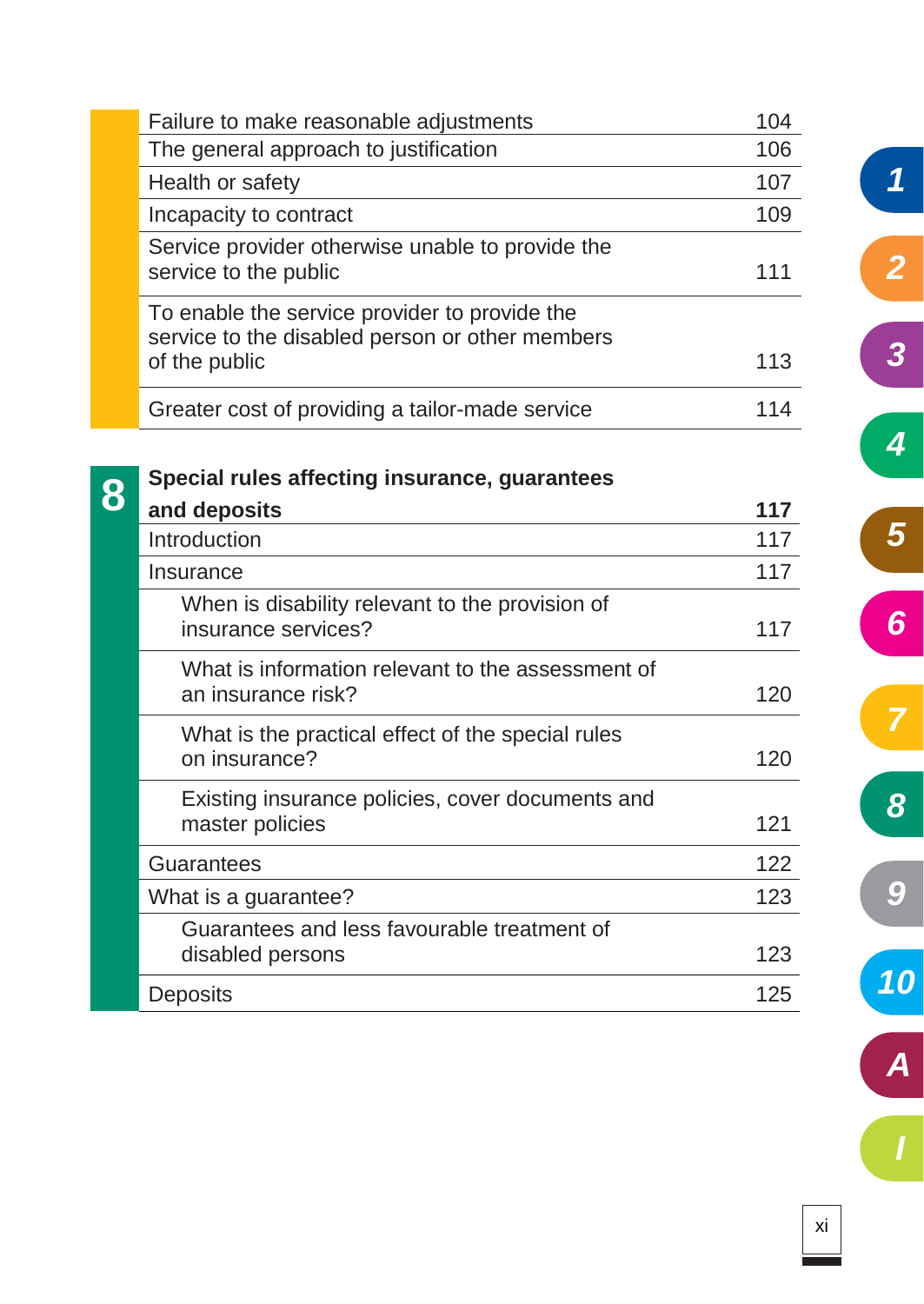|   | Selling, letting or managing premises                                                                   | 129 |
|---|---------------------------------------------------------------------------------------------------------|-----|
| 9 | Introduction                                                                                            | 129 |
|   | What does the 2006 Act make unlawful?                                                                   | 129 |
|   | What does the 2006 Act mean by 'discrimination'?                                                        | 130 |
|   | Is there a duty to make adjustments in relation to<br>selling, letting or managing premises?            | 132 |
|   | What is a 'disposal' under the 2006 Act?                                                                | 132 |
|   | What is meant by 'premises' and 'tenancy'?                                                              | 133 |
|   | Does the 2006 Act apply to all disposals of premises?                                                   | 133 |
|   | Disposal of premises                                                                                    | 134 |
|   | Terms of disposal                                                                                       | 135 |
|   | Refusal of disposal                                                                                     | 135 |
|   | Treatment in relation to housing lists                                                                  | 136 |
|   | <b>Exemption for small dwellings</b>                                                                    | 137 |
|   | When are premises small premises?                                                                       | 138 |
|   | When does the small dwellings exemption apply?                                                          | 139 |
|   | Management of premises                                                                                  | 140 |
|   | Who is a 'person managing any premises'?                                                                | 140 |
|   | Use of benefits or facilities                                                                           | 141 |
|   | Eviction                                                                                                | 142 |
|   | Other detriment                                                                                         | 142 |
|   | Small dwellings exemption                                                                               | 143 |
|   | Licence or consent                                                                                      | 143 |
|   | Small dwellings exemption                                                                               | 144 |
|   | Justifying less favourable treatment in relation<br>to premises                                         | 144 |
|   | Health or safety                                                                                        | 145 |
|   | Incapacity to contract                                                                                  | 146 |
|   | Treatment necessary in order for the disabled person<br>or other occupiers to use a benefit or facility | 147 |
|   | <b>Deposits</b>                                                                                         | 148 |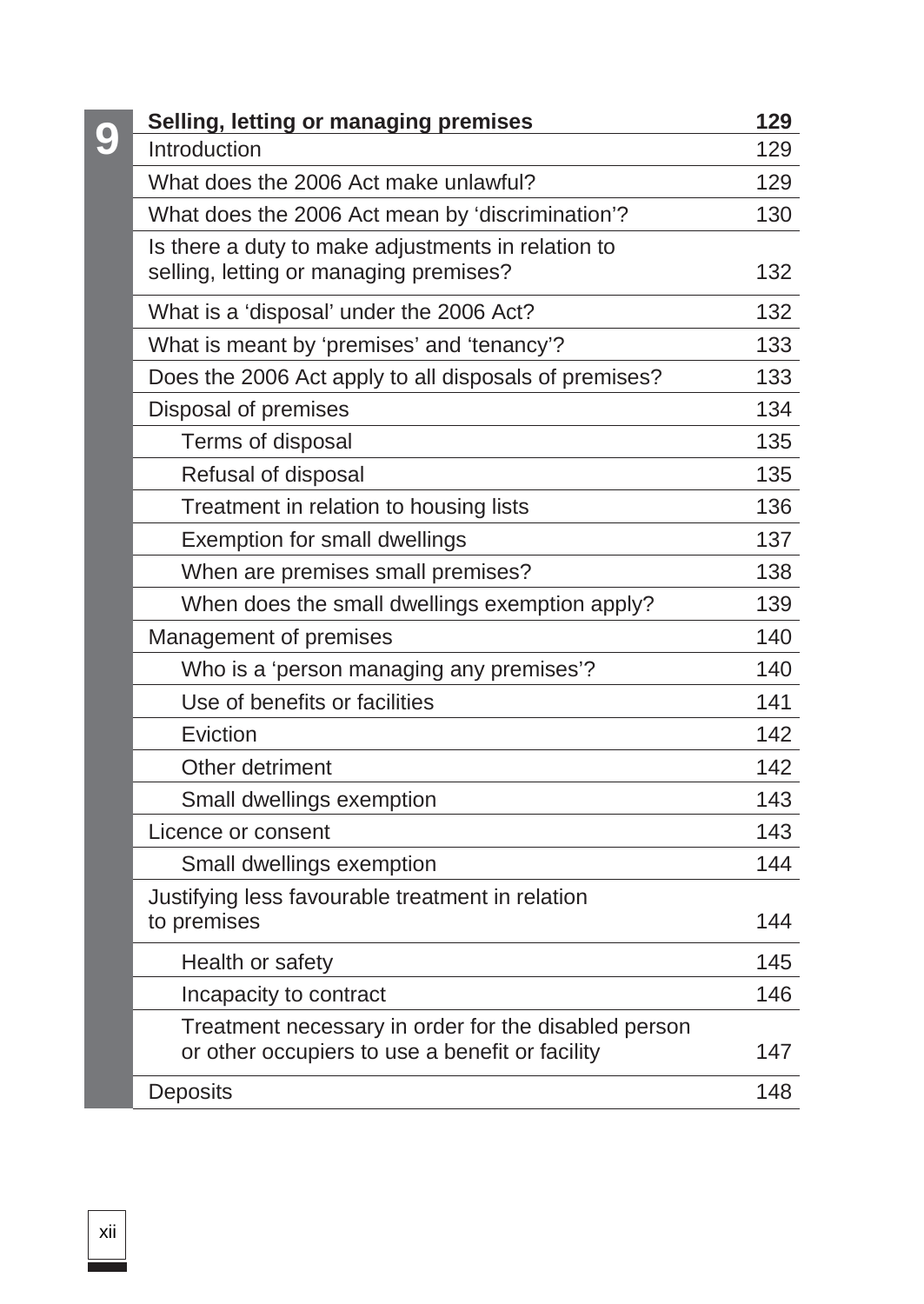| Other provisions under the 2006 Act                    | 153 |
|--------------------------------------------------------|-----|
| Introduction                                           | 153 |
| Victimisation                                          | 153 |
| Aiding unlawful acts                                   | 155 |
| Liability for employees' and agents' acts              | 156 |
| Terms of agreements                                    | 158 |
| Statutory authority and national security              | 159 |
| What happens if there is a dispute under the 2006 Act? | 159 |
| What happens if a dispute cannot be resolved?          | 160 |

| Appendix: The meaning of disability                                            | 161 |
|--------------------------------------------------------------------------------|-----|
| When is a person disabled?                                                     | 161 |
| What about people who have recovered from<br>a disability?                     | 161 |
| What does 'impairment' cover?                                                  | 162 |
| Are all mental impairments covered?                                            | 162 |
| What is a 'substantial' adverse effect?                                        | 162 |
| What is a 'long-term' effect?                                                  | 163 |
| What if the effects come and go over a period<br>of time?                      | 163 |
| What are 'normal day-to-day activities'?                                       | 164 |
| What about treatment?                                                          | 165 |
| Does this include people who wear spectacles?                                  | 165 |
| Are people who have disfigurements covered?                                    | 166 |
| What about people who know their condition is<br>going to get worse over time? | 166 |
| Are people with genetic conditions covered?                                    | 167 |
| Are any conditions specifically excluded from<br>the coverage of the 2006 Act? | 167 |

| <b>Index</b> | 170 |
|--------------|-----|
|              |     |

*1*

*2*

*3*

*4*

*5*

*6*

*7*

*8*

*9*

*10*

*A*

*I*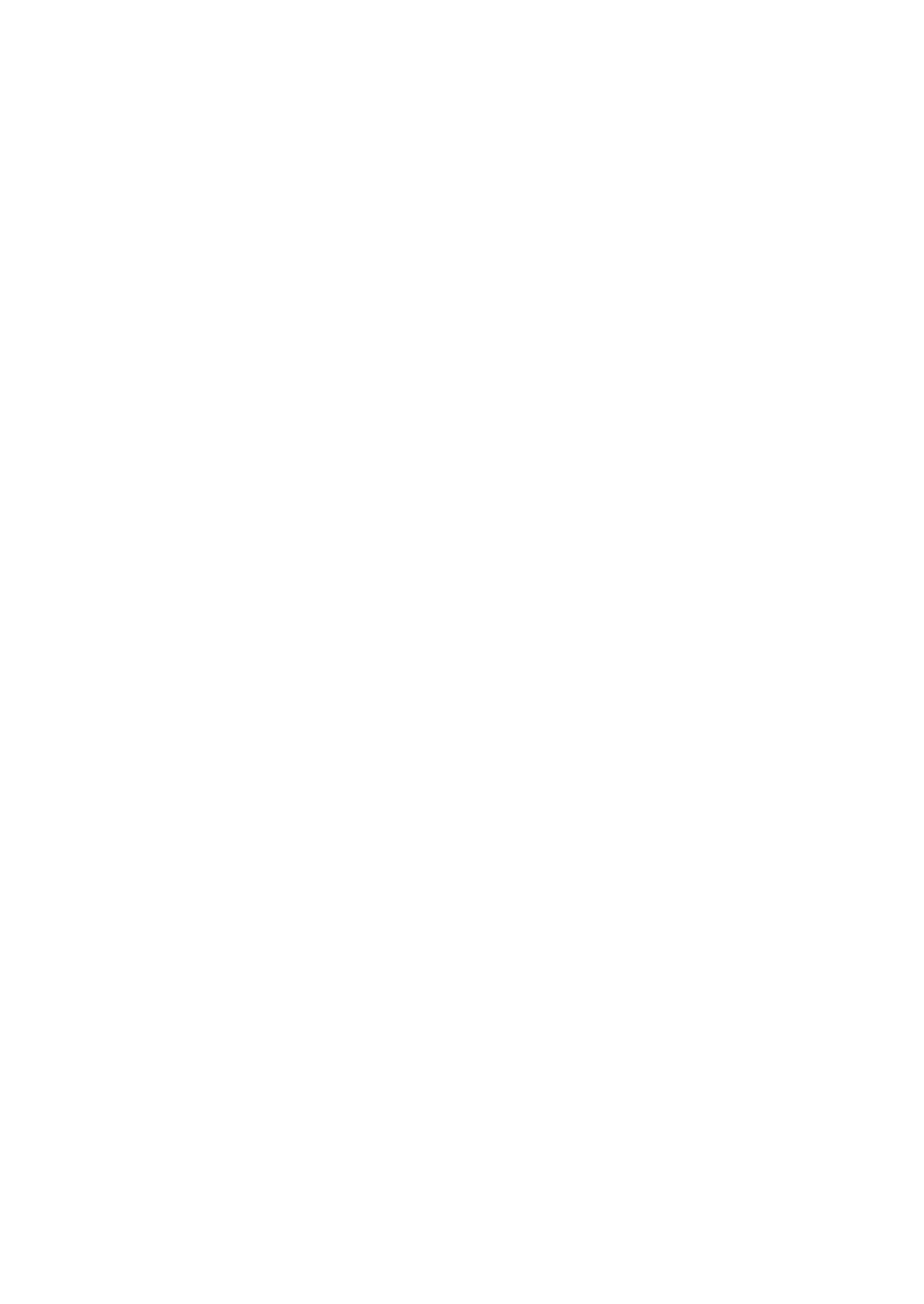#### **Purpose of Part II of the 2006 Act**

1.1 On 1<sup>st</sup> January 2016, the phased implementation of the Disability Discrimination Act 2006 (the '2006 Act') commenced. The 2006 Act will bring in measures to prevent discrimination against disabled people. Part II of the 2006 Act is based on the principle that disabled people should not be discriminated against by service providers or those involved in the disposal or management of premises. Subject to limited exceptions, anyone who comes within either of these categories must comply with the duties set out in Part II. It should be noted that those selling, letting or managing premises could also have duties as service providers.

#### **Purpose of the Code**

1.2 This Code of Practice ('the Code') gives practical guidance on how to prevent discrimination against disabled people in accessing services or premises. It describes the duties on those providing services to the public and those selling, letting or managing premises under Part II of the 2006 Act. The Code helps disabled people to understand the law and assists service providers, landlords and other persons to avoid complaints and litigation by adopting good practice. It also aims to advance the elimination of discrimination against disabled people and to encourage good practice.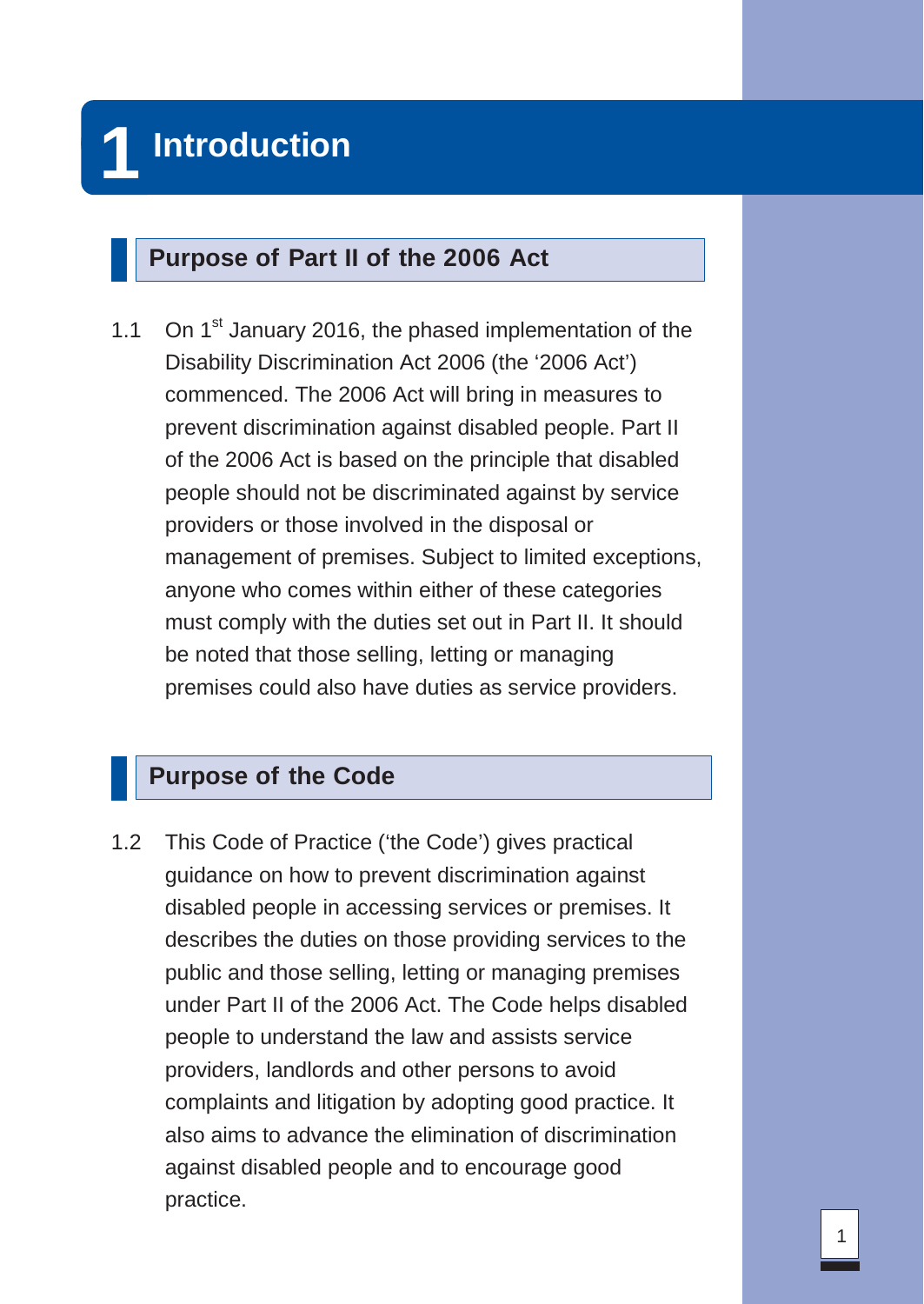**s 19(1)** 1.3 The Department has issued this Code, under section 19(1) of the 2006 Act. It applies to the Isle of Man only, a similar, but separate Code applies to Northern Ireland under the Disability Discrimination Act 1995, and a separate Code in respect of the Equality Act 2010 applies to England, Scotland and Wales.

### **Status of the Code**

1.4 The Code does not impose legal obligations. Nor is it an authoritative statement of the law - that is a matter for the Court. However, the Code may be used in evidence in legal proceedings under the 2006 Act. The Court may take into account any part of the Code that appears to them relevant to any question arising in those proceedings. If service providers and those involved in selling, letting or managing premises follow the guidance in the Code, it may help to avoid an adverse judgement by a Court in any proceedings.

#### **How to use the Code**

1.5 **This chapter** gives a general introduction to the Code and to Part II of the 2006 Act. **Chapters 2-8** deal with the duties on service providers, including a description of the duty to make reasonable adjustments for disabled people. **Chapter 9** deals with the duties on those selling, letting or managing premises. **Chapter 10**  describes other actions made unlawful by the 2006 Act and explains what happens if discrimination is alleged.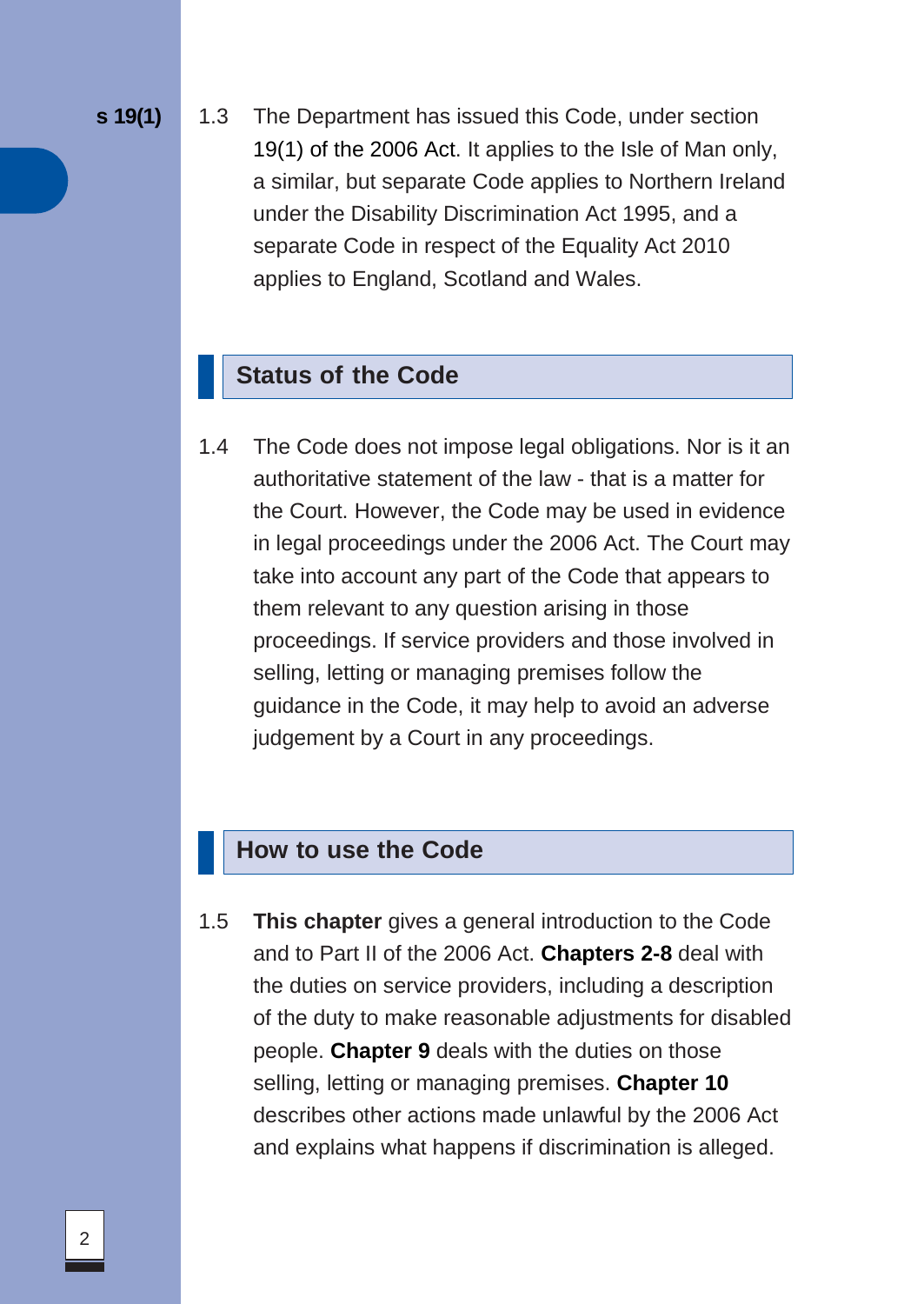- 1.6 **The Appendix** gives more information on what is meant by disability and who are disabled persons. Separate statutory guidance relating to the definition of disability has been issued under the 2006 Act (see paragraph 2.12 below).
- 1.7 Each chapter of the Code should be viewed as part of an overall explanation of Part II of the 2006 Act and the Regulations made under it. In order to understand the law properly it is necessary to read the Code as a whole. The Code should not be read too narrowly or literally. It is intended to explain the principles of the law, to illustrate how the 2006 Act might operate in certain situations and to provide general guidance on good practice. There are some questions which the Code cannot resolve and which must await the authoritative interpretation of the Court. The Code is not intended to be a substitute for taking appropriate advice on the legal consequences of particular situations.

#### **Examples in the Code**

1.8 Examples of good practice and how the 2006 Act is likely to work are given in boxes. They are intended simply to illustrate the principles and concepts used in the legislation and should be read in that light. The examples should not be treated as complete or authoritative statements of the law.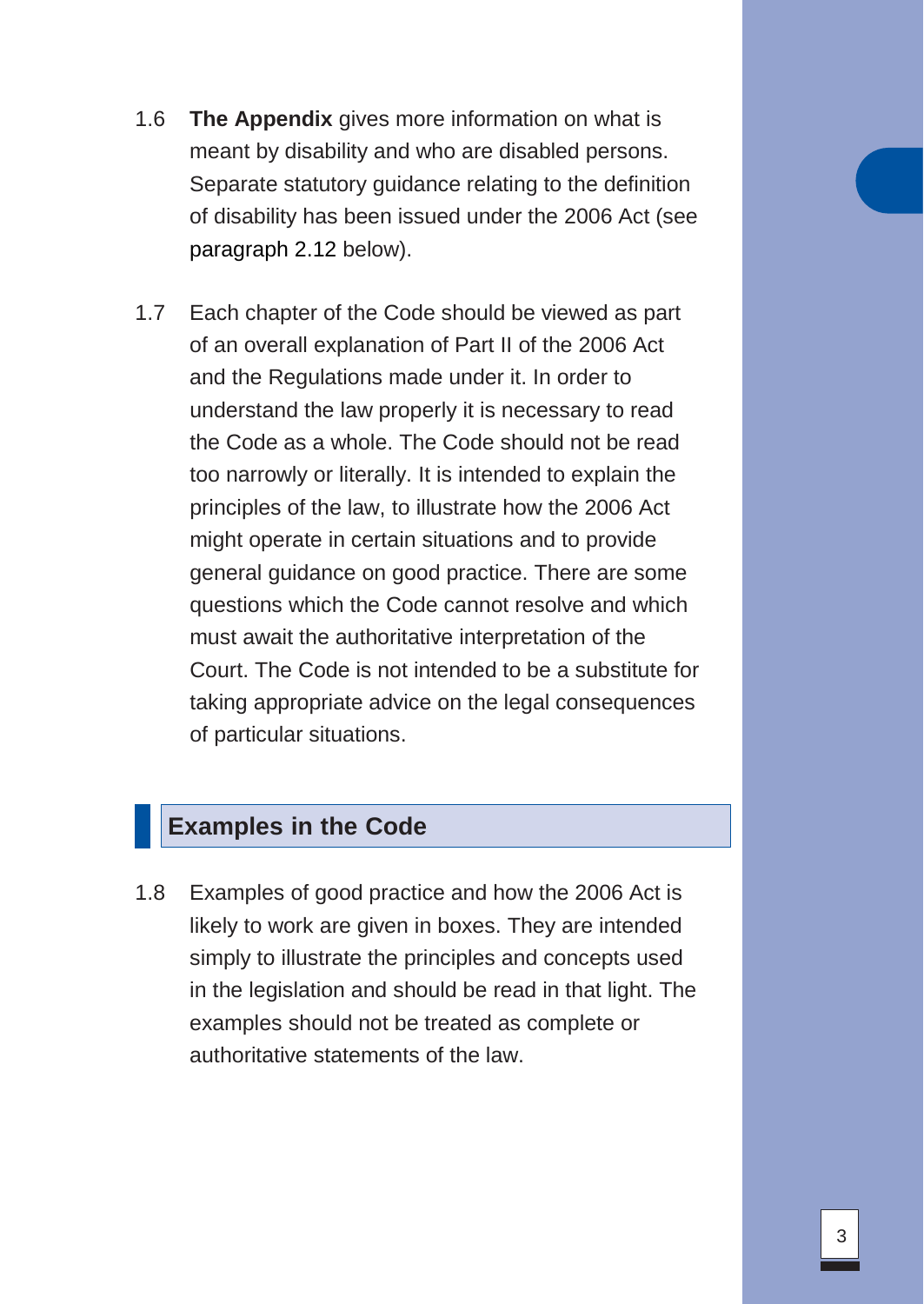1.9 While the examples refer to particular situations, they should be understood more widely as demonstrating how the law is likely to be applied generally. They can often be used to test how the law might apply in similar situations involving different services, service providers or the effects of different disabilities. They attempt to use as many different examples of disabilities and services as possible to demonstrate the width and scope of the 2006 Act.

#### **References in the Code**

- 1.10 Throughout the Code, references are made to 'service providers' for convenience. Subject to certain exceptions, Part II of the 2006 Act applies to any person or any organisation or entity which is concerned with the provision in the Island of services (including goods and facilities) to the public or a section of the public. Similarly, the 2006 Act applies to disabled people who use, or seek to use, the services so provided, whether as customers, buyers, shoppers, consumers, clients, patrons or service users.
- 1.11 References to the 2006 Act are shown in the margins. For example, **s 1(1)** means section 1(1) of the 2006 Act and **Sch 1** means Schedule 1 to the 2006 Act. For the most part, references to 'the 2006 Act' apply to Part II.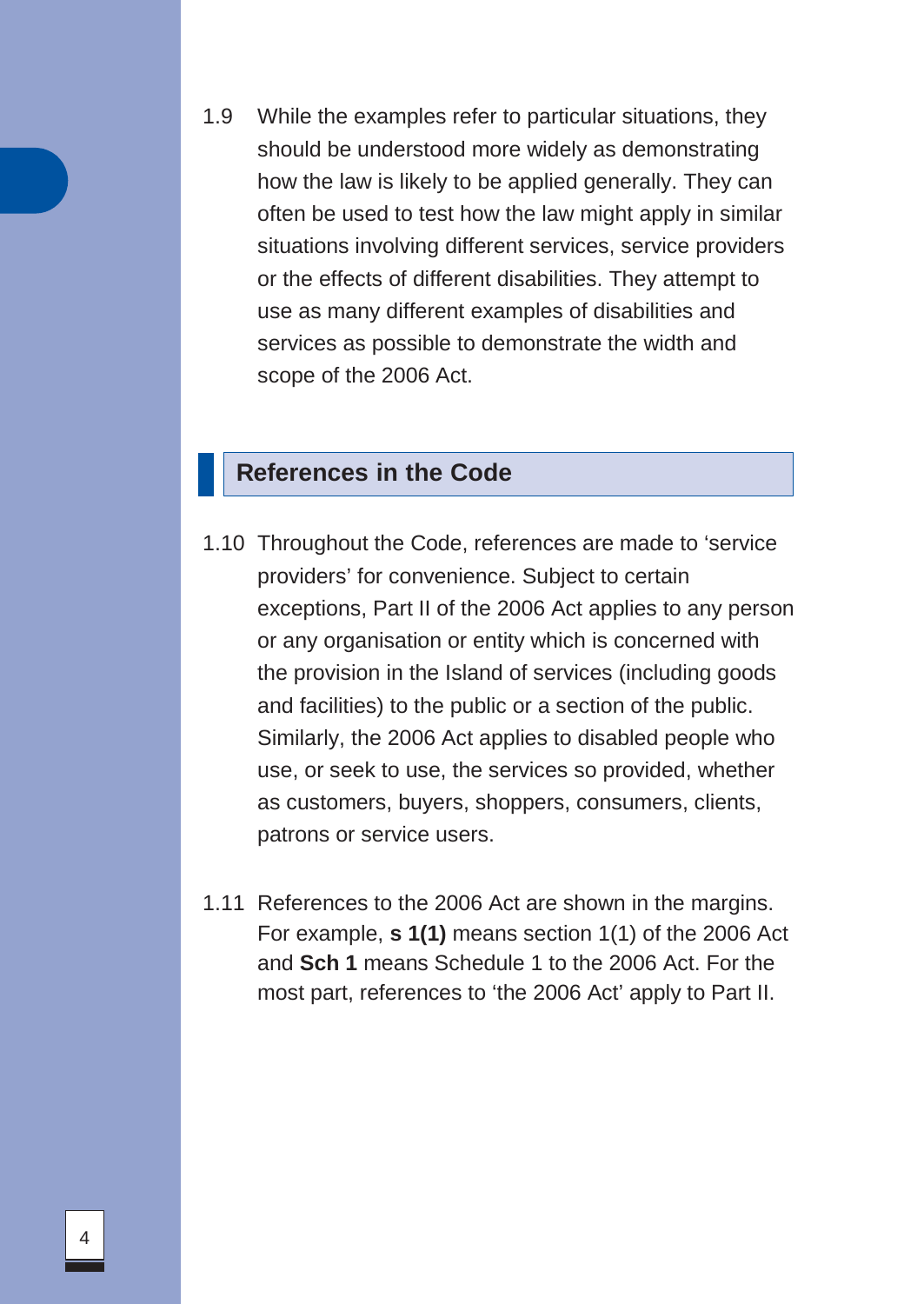#### **Changes to the legislation**

1.12 This Code refers to the 2006 Act as of January 2016. There may be changes to the 2006 Act or to other legislation, for example, education or transport, which may have an effect on the duties explained in this Code, and you will need to ensure that you keep up to date with any developments which may affect the 2006 Act's provisions.

#### **Further information**

1.13 Copies of the 2006 Act and Regulations made under it can be obtained from the Tynwald Library, Legislative Buildings, Finch Road, Douglas. Tel: (01624) 685520 Email: [library@tynwald.org.im](mailto:library@tynwald.org.im)

> Further copies of this Code of Practice can be obtained directly from the Department of Health and Social Care or downloaded from our website: [www.gov.im/socialcare](http://www.gov.im/dda)

A separate guidance relating to the definition of disability – "Guidance on matters to be taken into account in determining questions relating to the definition of disability" - is also available on our website.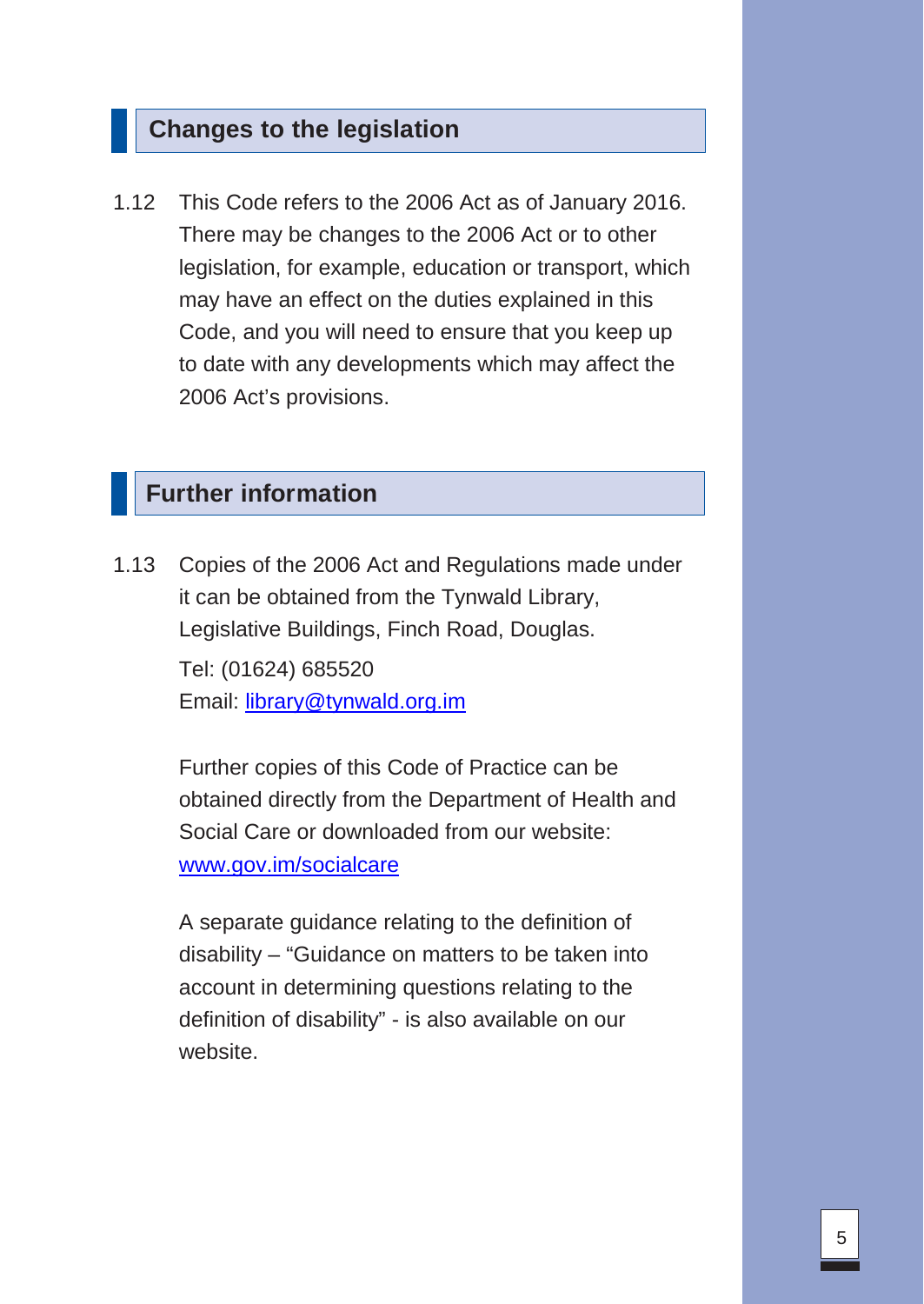1.14 The 2006 Act provides that free advice and assistance is available to persons with a view to settlement of disputes arising under Part II of the 2006 Act other than going through the High Court. The Office of Fair Trading (the 'OFT') will be providing a mediation role in this respect to assist persons settle disputes and such advice and assistance can be obtained by contacting the OFT:

Isle of Man Office of Fair Trading Thie Slieau Whallian Foxdale Road St John's Isle of Man IM4 3AS

Tel: 01624 686500 Fax: 01624 686504 Text: 07624 166638 or 166 OFT Website: [www.gov.im/oft](http://www.gov.im/oft) Email: [iomfairtrading@gov.im](mailto:iomfairtrading@gov.im)

Opening hours: 9am to 5pm (Monday to Friday)

Please note the majority of phone calls to and from the Office are recorded.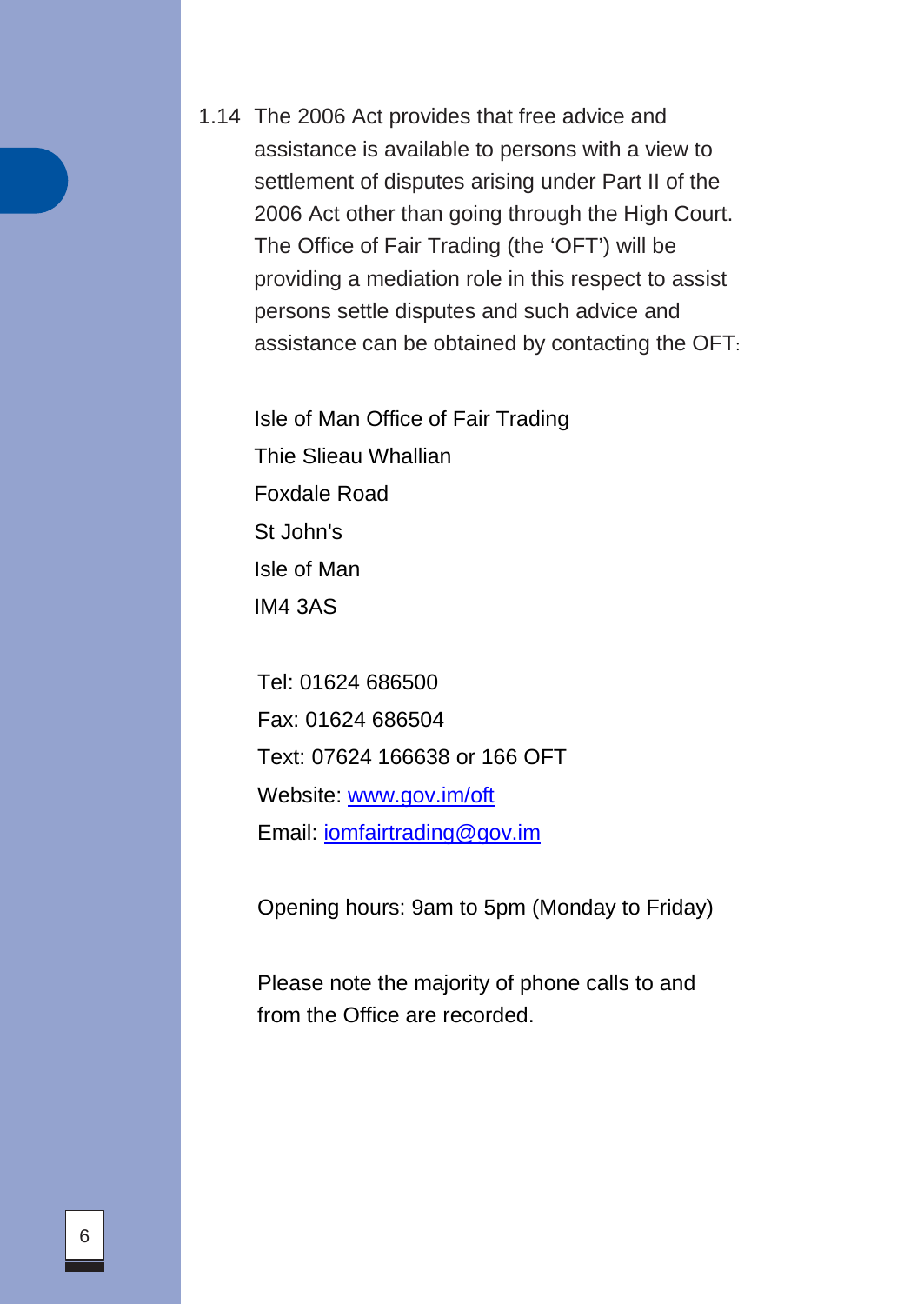# **2 What does the 2006 Act say about providing services?**

# **Introduction**

| 2.1 | This chapter provides an overview of the provisions of  |
|-----|---------------------------------------------------------|
|     | Part II of the 2006 Act relating to the provision of    |
|     | services. It outlines what is made unlawful by the 2006 |
|     | Act and explains what is meant by 'discrimination'. It  |
|     | describes the scope of services affected by the 2006    |
|     | Act (and those which are excluded) and those persons    |
|     | who have rights under the 2006 Act.                     |

## **What does the 2006 Act make unlawful?**

| 2.2 The phased implementation of the 2006 Act will make it     |
|----------------------------------------------------------------|
| unlawful for a service provider to <b>discriminate</b> against |
| a disabled person:                                             |

| by refusing to provide (or deliberately not providing) | s(4(1)(a)) |
|--------------------------------------------------------|------------|
| any service which it provides (or is prepared to       |            |
| provide) to members of the public; or                  |            |

- in the standard of service which it provides to the disabled person or the manner in which it provides it; or **s 4(1)(c)**
- in the terms on which it provides a service to the disabled person. **s 4(1)(d)**

References to providing a service include providing goods or facilities.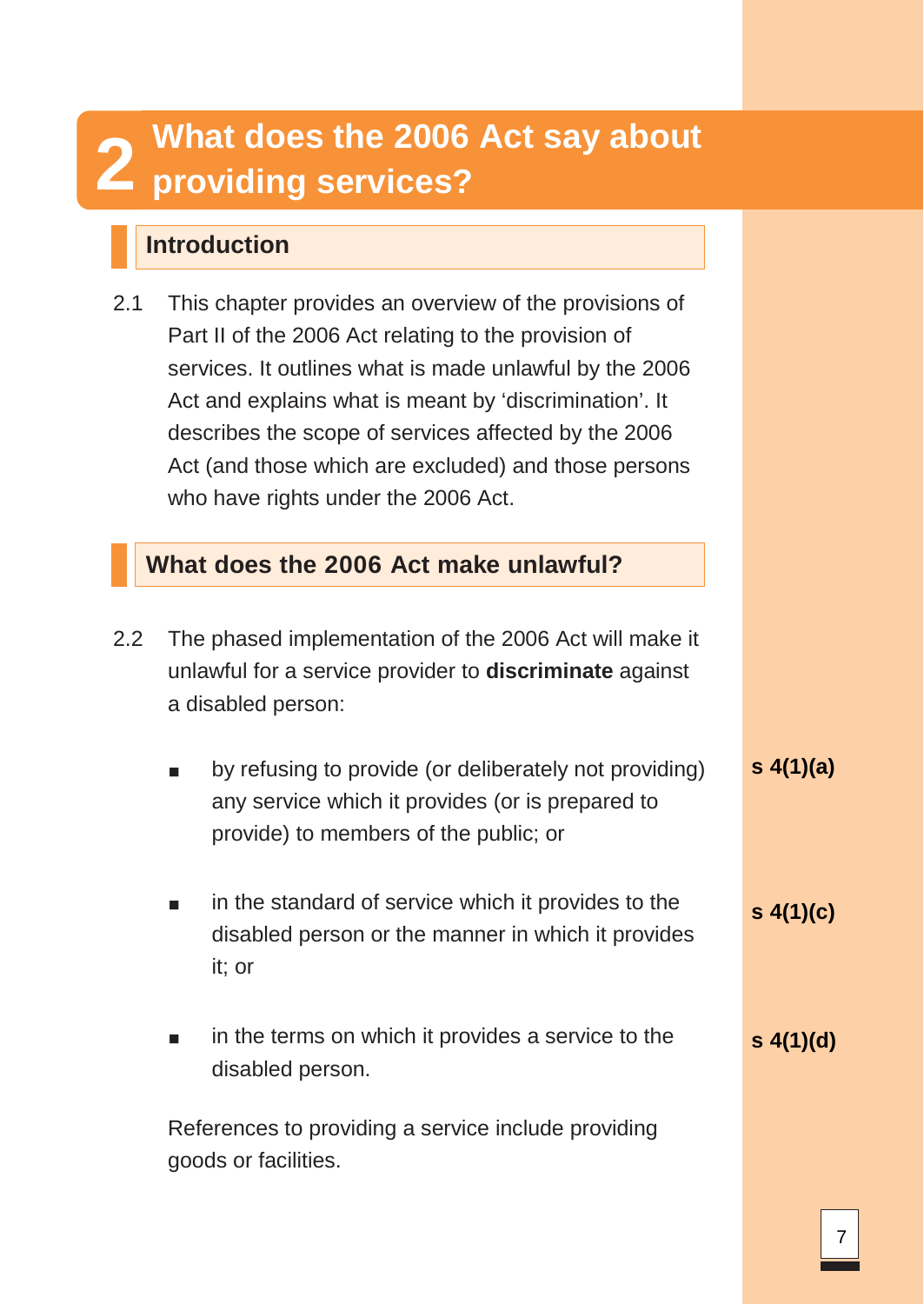#### **s 4(1)(b)**

2.3 It will also make it unlawful for a service provider to **discriminate** in:

> failing to comply with any duty imposed on it by section 6 (a duty to make reasonable adjustments) in circumstances in which the effect of that failure is to make it impossible or unreasonably difficult for the disabled person to make use of any such service.

The reference to making use of a service includes using goods or facilities.

#### **What does the 2006 Act mean by 'discrimination'?**

- 2.4 The 2006 Act says that discrimination against a disabled person occurs in two possible ways.
- **s 5(1)** 2.5 One way in which discrimination occurs is when a service provider:
	- **treats the disabled person less favourably, for a** reason relating to the disabled person's disability, than it treats (or would treat) others to whom that reason does not (or would not) apply; **and**
	- cannot show that the treatment is justified.
	- 2.6 Making sure that a service provider does not treat a disabled person less favourably is considered in more detail in **Chapter 3** below. Whether and when a service provider might be able to justify the less favourable treatment of a disabled person is considered in **Chapter 7** below.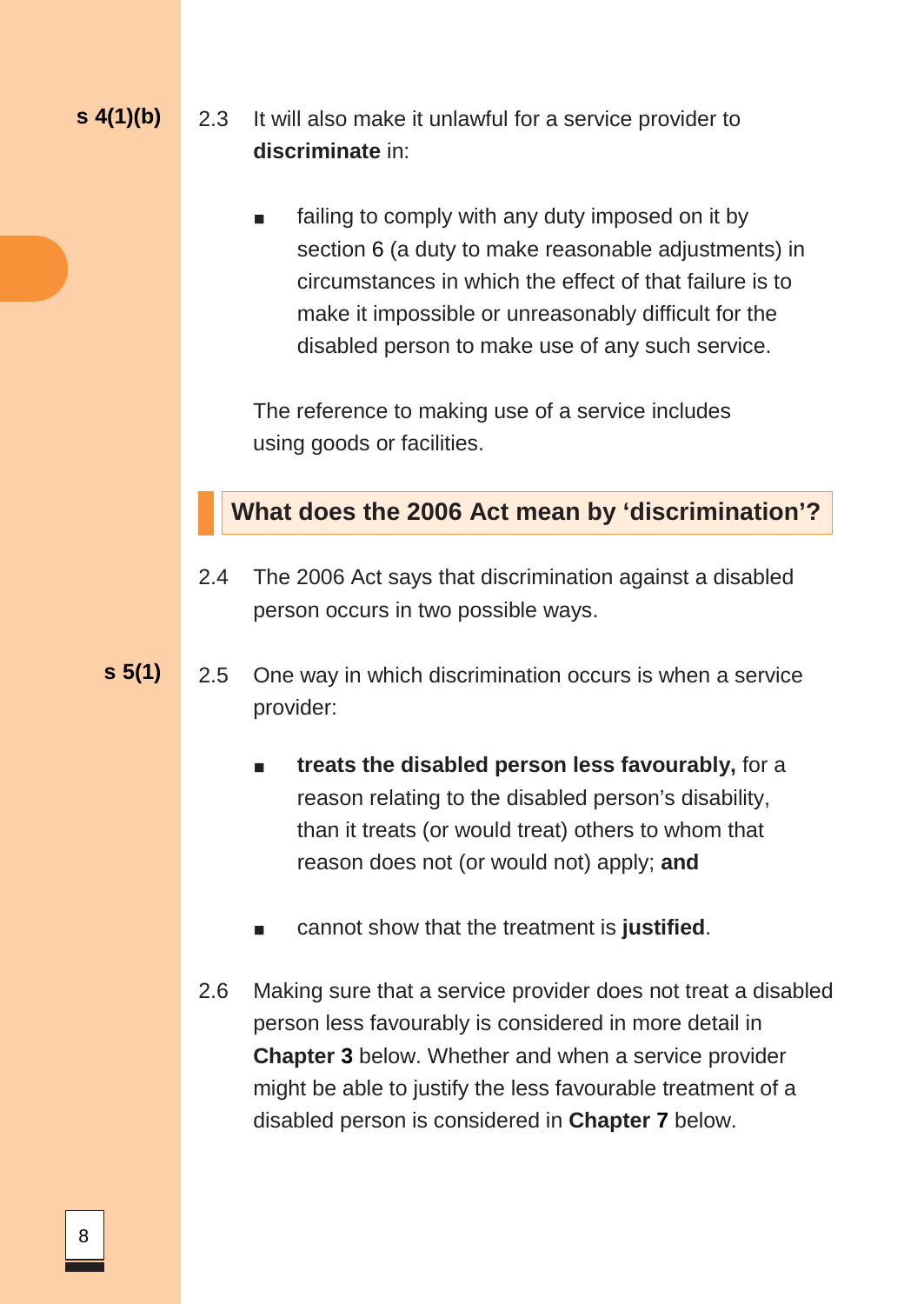- 2.7 The other way in which discrimination occurs is when a service provider:
	- fails to comply with a duty imposed on it by section 6 of the 2006 Act (a duty to make **'reasonable adjustments'**) in relation to the disabled person; and
	- cannot show that the failure is **justified**.
- 2.8 The duty to make reasonable adjustments is covered in greater detail in **Chapters 4, 5 and 6** below. Whether and when a service provider might be able to justify a failure to make a reasonable adjustment is considered in **Chapter 7** below.

### **Who has rights under the 2006 Act?**

- 2.9 An adult or child has protection from discrimination under the 2006 Act if they are a disabled person. A disabled person is someone who has a physical or mental impairment which has an effect on their ability to carry out normal day-to-day activities. That effect must be:
	- substantial (that is, more than minor or trivial);
	- adverse; and
	- long term (that is, it has lasted or is likely to last for at least one year or for the rest of the life of the person affected).

**s 1(1)-(2)**

**Schs 1-2**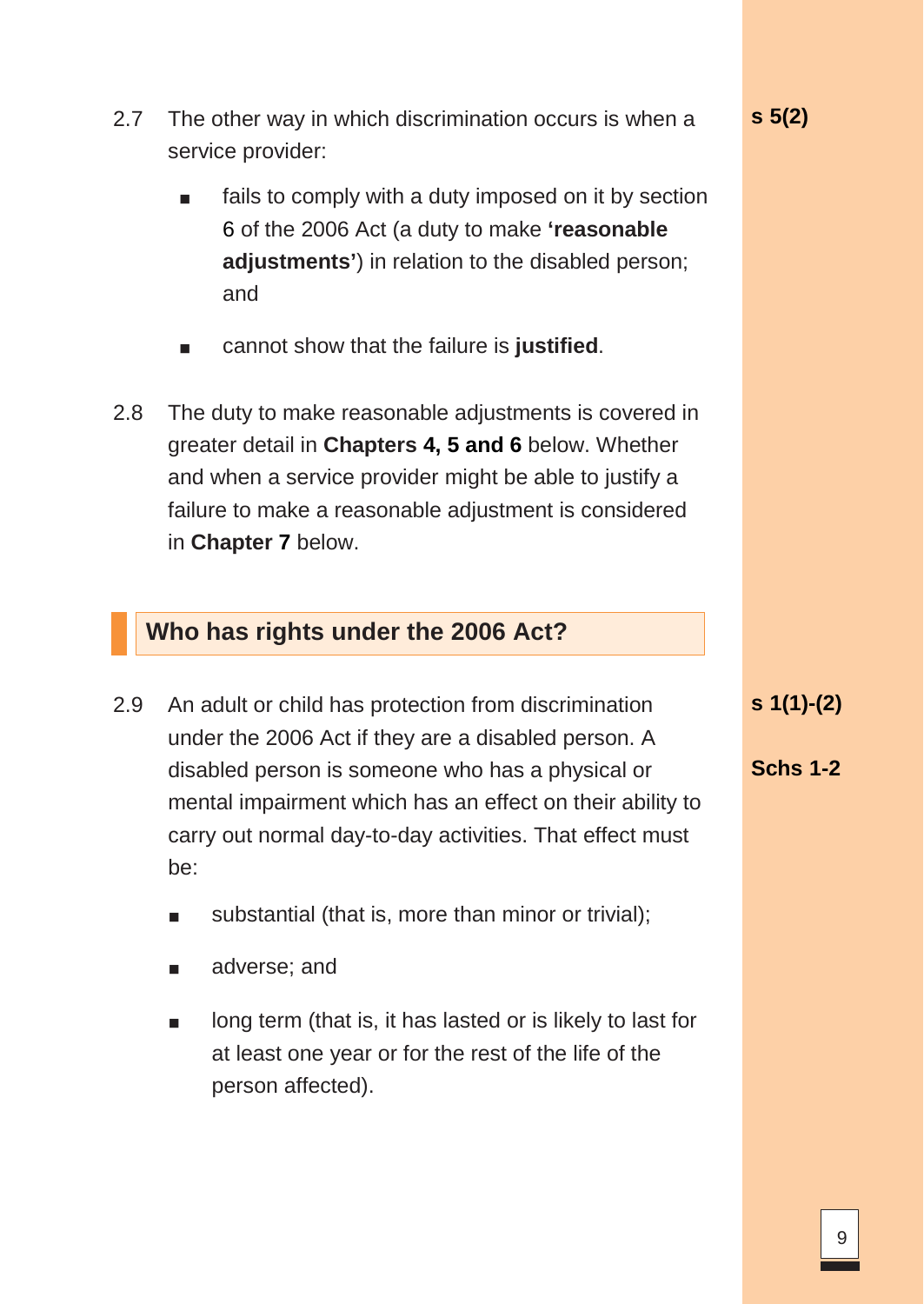2.10 Physical or mental impairment includes sensory impairments. Hidden impairments are also covered (for example, mental ill health, learning disabilities, diabetes or epilepsy).

In considering its duties under the 2006 Act, a service provider should not use any definition of 'disabled person' which is narrower than that in the 2006 Act.

A large supermarket has its own car park with spaces close to the entrance for use by disabled customers, which are reserved for those with a blue badge car parking concession. After the introduction of the duty of reasonable adjustment, the supermarket recognises that it must also provide appropriate assistance to all disabled people who find it unreasonably difficult to access its services and not just to those with a blue badge car parking permit. For example, the supermarket also offers a 'carry-to-car' service for disabled people who are unable to carry their shopping themselves, but who might not be blue badge holders.

2.11 People who have had a disability within the terms of the 2006 Act in the past are protected from discrimination even if they no longer have the disability.

A person with a past history of mental ill health, who met the definition of 'disabled person' in the 2006 Act, is turned down for travel insurance because of a blanket exclusion policy, even though they have not had any recurrence of their mental ill health for many years.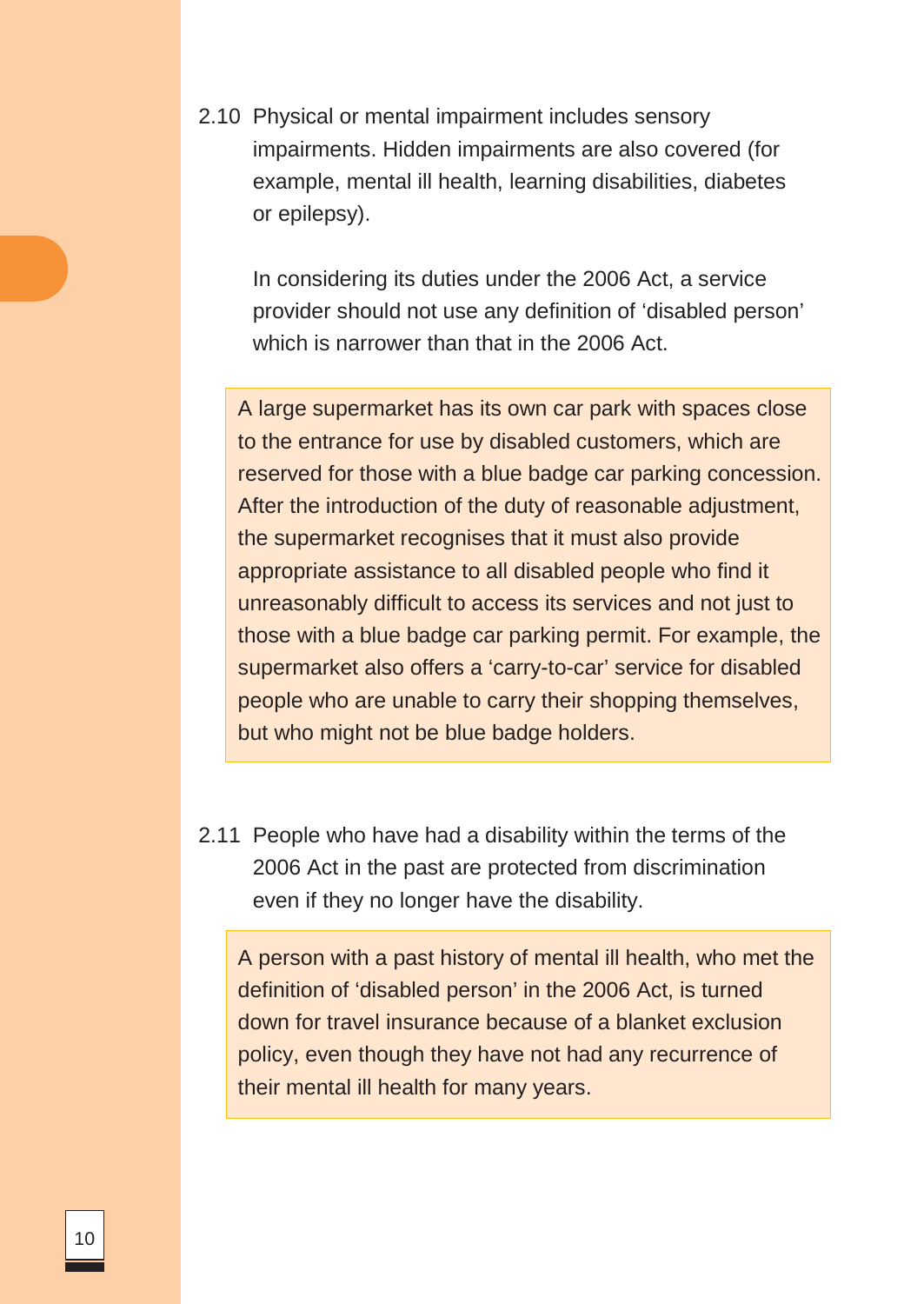The provider of insurance services would be acting unlawfully under the 2006 Act unless it is able to justify the exclusion in accordance with the special rules on insurance services set out in Regulations (see **Chapter 8**).

2.12 For a fuller understanding of the concept of disability under the 2006 Act, reference should be made to the **Appendix** to this Code. A Statutory publication, 'Guidance on matters to be taken into account in determining questions relating to the definition of disability', provides additional help in understanding the concept of disability and in identifying disabled persons (see paragraph 1.13 above). Where relevant, the Guidance must be taken into account in any legal proceedings.

#### **What services are affected by Part II of the 2006 Act?**

- 2.13 Under the 2006 Act, the provision of services includes the provision of goods or facilities (and in this Code 'services' is used in this sense). Subject to the exclusions set out in paragraphs 2.35 and 2.36 below, the 2006 Act affects everyone concerned with the provision in the Island of services to the public, or to a section of the public, whether in the private, public or voluntary and community sectors. It does not matter if services are provided free (such as access to a public park) or in return for payment (for example, a meal in a restaurant).
- **s 4(2)**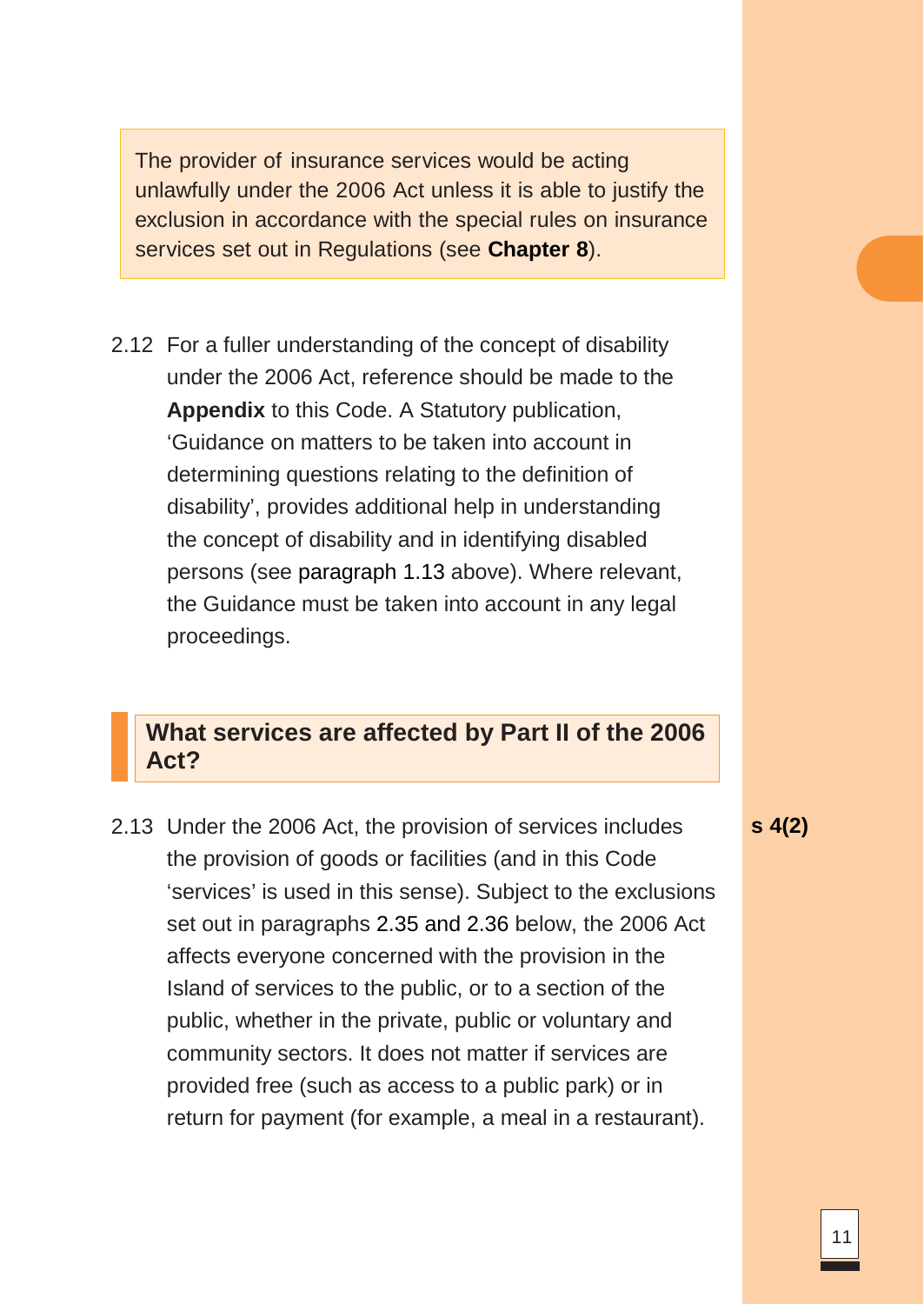**s 4(3)** 2.14 Among the services which are covered are those provided to the public by local authorities, Government departments and agencies, the emergency services, charities, voluntary and community organisations, taxis, private hire car or minibuses, hotels, restaurants, pubs, post offices, banks, building societies, advocates, accountants, telecommunications and broadcasting organisations, public utilities (such as water and electricity), national parks, sports stadia, leisure centres, advice agencies, theatres, cinemas, hairdressers, shops, market stalls, petrol stations, telesales businesses, places of worship, courts, schools, hospitals and clinics.

> This list is for illustration only and does not cover all the services falling under the 2006 Act.

Some public bodies will be providing a service which may be covered by the 2006 Act in certain situations, but not in others. For example, the police will be providing a service under the 2006 Act when giving advice and information about crime prevention, but are unlikely to be providing a service when arresting someone. The Roads Unit of the Department of Infrastructure may be providing a service when assuring passage along the highway. Whether or not a function performed by a public body is a service for the purposes of the 2006 Act will depend on all the circumstances of the case.

2.15 All those involved in providing services are affected from the most senior director or manager to the most junior employee, whether full or part-time, permanent or temporary.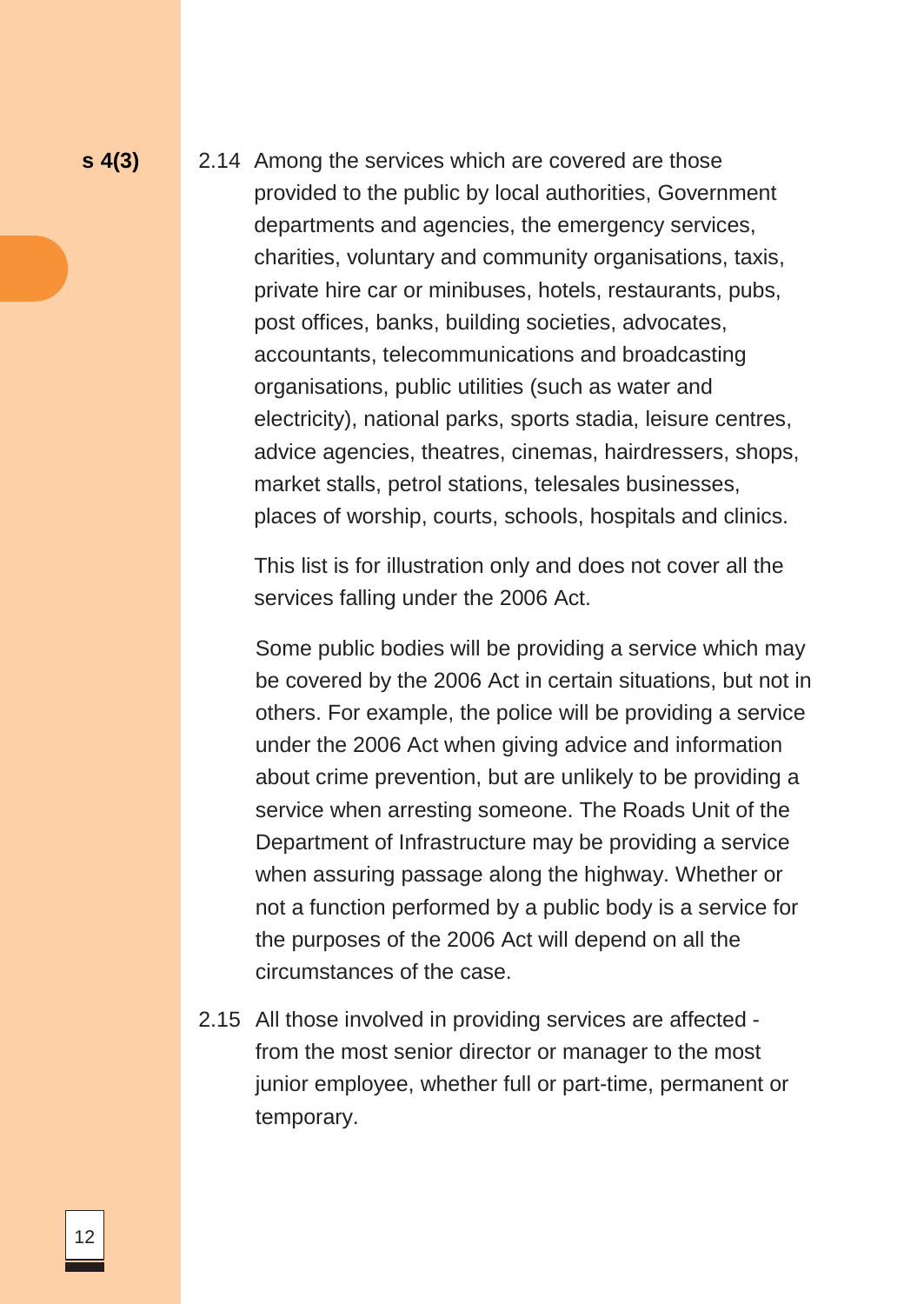It does not matter whether the services in question are being provided by a sole trader, firm, company or other organisation, or whether the person involved in providing the services is self-employed or an employee, volunteer, contractor or agent.

- 2.16 In most cases a service provider will be providing services to a disabled person in that person's individual or personal capacity. However, sometimes a disabled person will be accessing services on behalf of an organisation (perhaps as an employee or representative of that organisation). For instance, as part of a business relationship between that organisation and the service provider, a disabled employee or representative of the organisation might have to visit parts of the service provider's premises to which a section of the public is normally admitted. The service provider is likely to have duties towards the disabled person under the 2006 Act during such visits.
- 2.17 It is important to remember that it is the provision of the service which is affected by Part II of the 2006 Act and not the nature of the service or business or the type of establishment from which it is provided. In many cases a service provider is providing a service by a number of different means. In some cases, however, each of those means of service might be regarded as a service in itself and subject to the 2006 Act.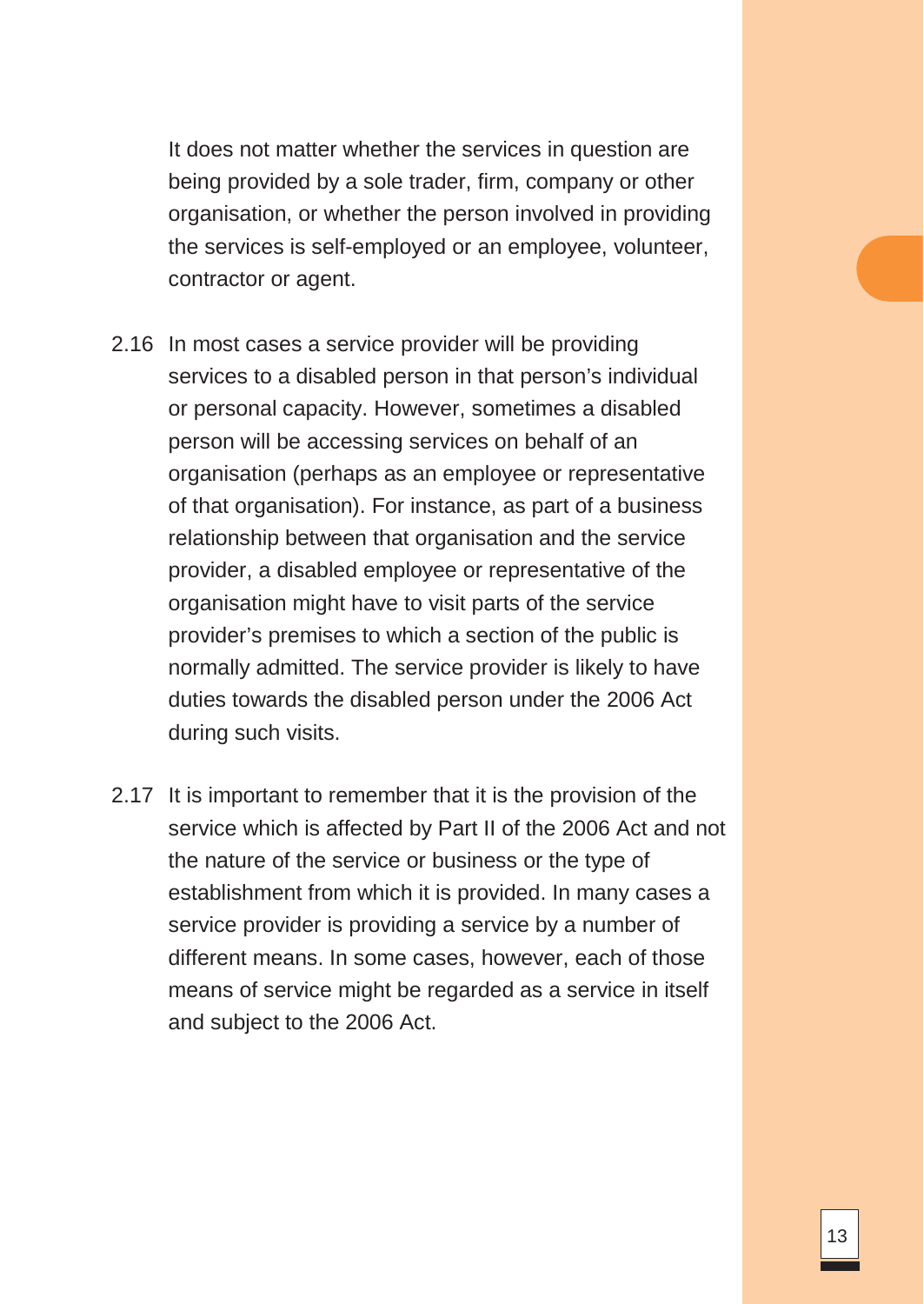If a bank provides its services from temporary or mobile premises during TT week, those services are still covered by the 2006 Act.

A bank provides a cash withdrawal service over the counter from Monday to Friday during opening hours. It also provides a 24-hour cash withdrawal facility all through the week from cash machines (ATMs). To the extent that the ATM service is available when the counter service is not, the bank is likely to be providing an additional service, which is subject to the duties in the 2006 Act.

A local leisure centre is subject to the 2006 Act because it provides a service to the public and not, for example, because its services are provided from a public building.

#### **Public passenger vehicles**

**s 4(3)(d)** 2.18 From 15<sup>th</sup> December 2016 it will be unlawful for a public passenger vehicle operator or driver to discriminate against a disabled person.

> A taxi driver refuses to carry a disabled passenger's guide or assistance dog, or requests an extra charge for carrying the dog with the disabled passenger. This is likely to be unlawful.

> A taxi driver wishes to make an extra charge for carrying a disabled passenger's wheelchair. This is likely to be unlawful.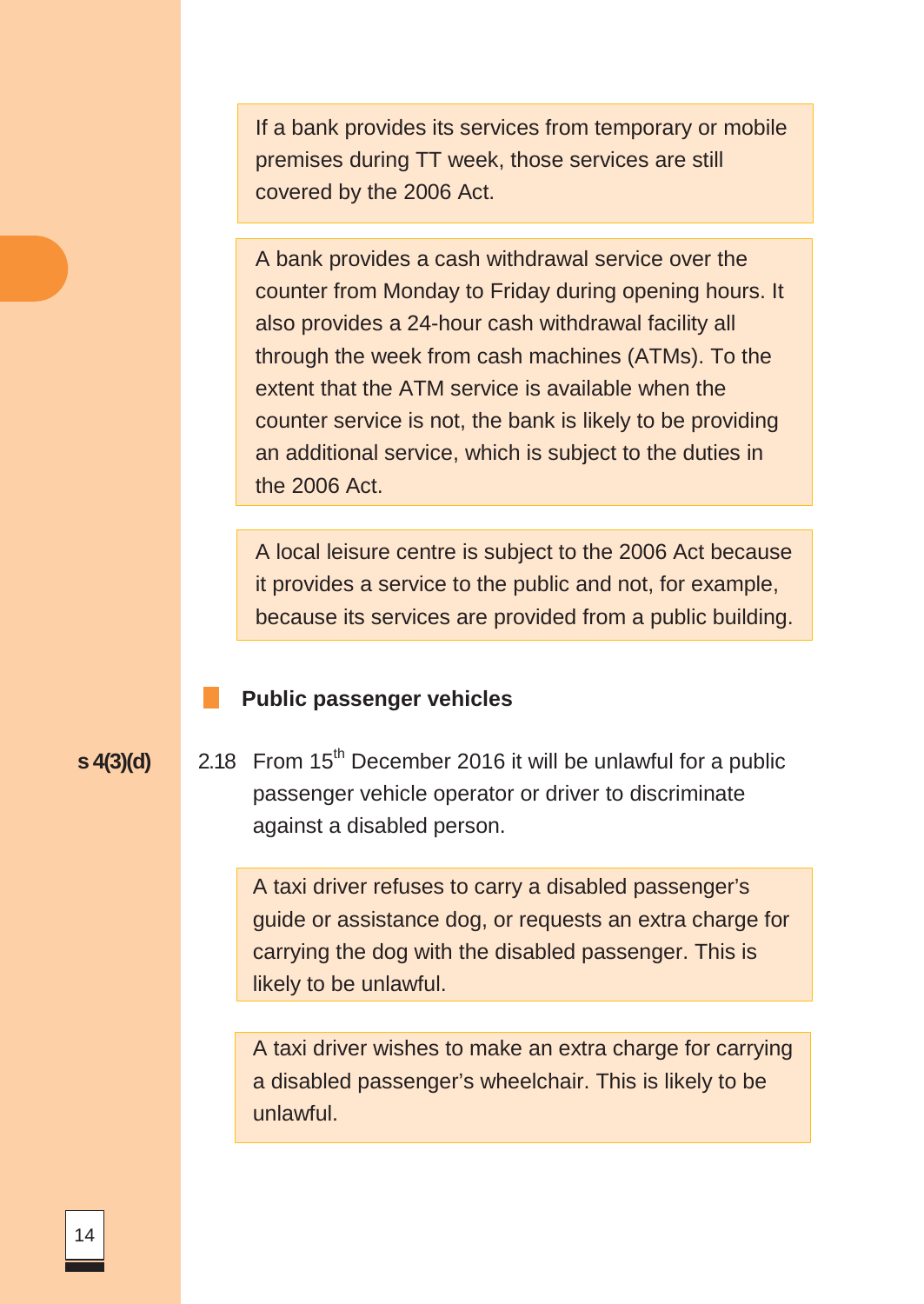2.19 A wide range of services are covered by the 2006 Act, so as to include access to and use of any place which members of the public are permitted to enter. This encompasses entrances and exits, emergency escape procedures, toilet facilities and in-store restaurants open to the public.

A service provider converts a large building for use as retail premises. It recognises that it must take reasonable steps to provide a means of escape in an emergency, accessible for disabled people, which might include adjustments to the premises.

- 2.20 The 2006 Act says that 'services' include 'access to and use of any place which members of the public are permitted to enter'. Thus, a person who permits 'members of the public' to enter such a place is providing a service to those people consisting of access to and use of that place.
- 2.21 Complex issues arise in the case of premises with more than one occupier, where there are common areas such as entrance halls, stairways and lifts. The 2006 Act does not expressly state whether or not the landlord (including any operator of the common parts) in such a case is a service provider for the purposes of the 2006 Act in respect of those common areas.

**s 4(3)**

**s 4(3)**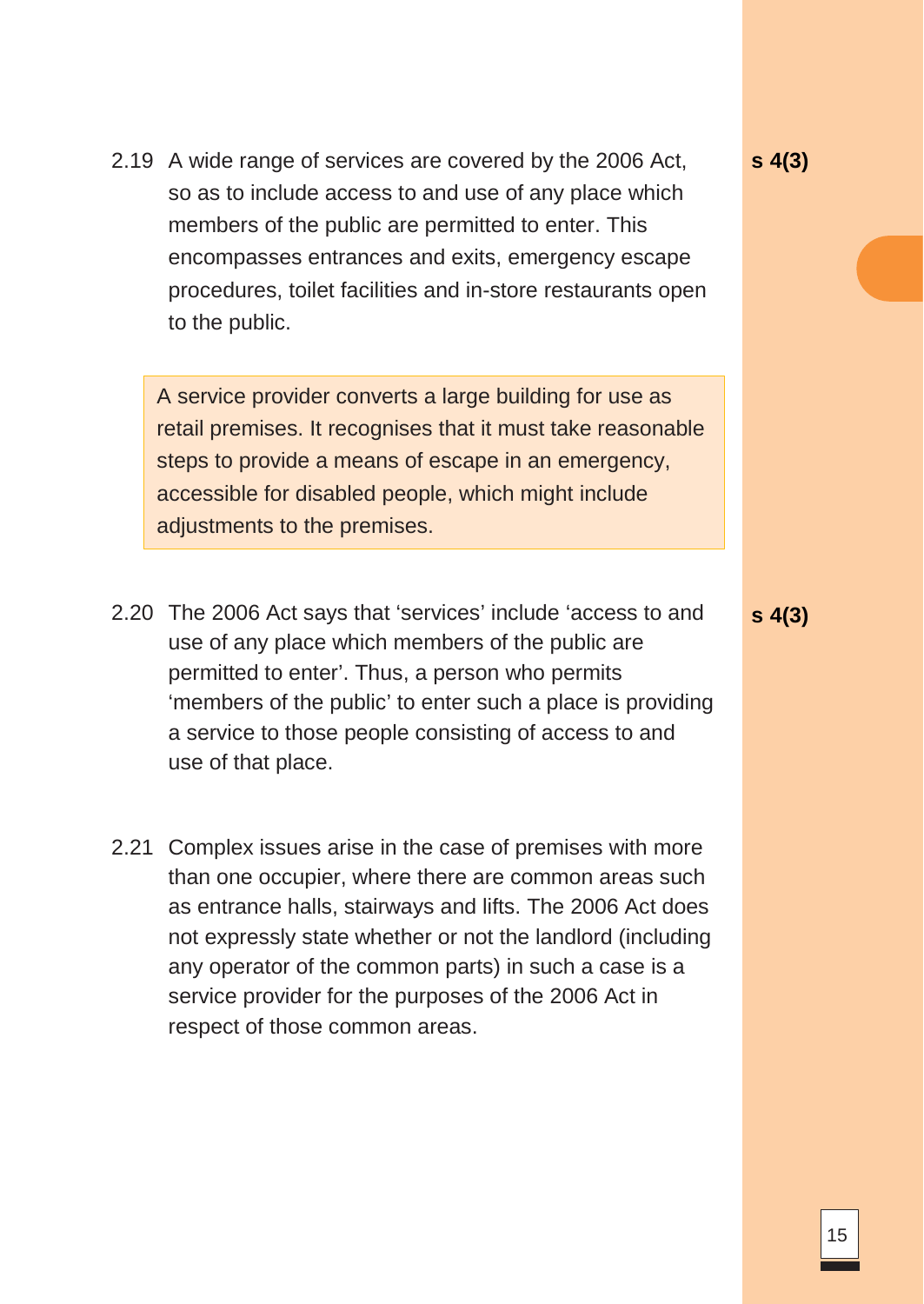Therefore, it does not make it explicit whether the landlord is under a duty to make reasonable adjustments to the common parts to make them accessible to disabled people.

- 2.22 Whether the landlord is under such an obligation is likely to depend on whether the place is one 'which members of the public are permitted to enter'. If members of the public are permitted to enter the premises, the landlord is likely to be a service provider in respect of access to the premises. If members of the public are not permitted to enter the premises, the landlord is unlikely to be a service provider under the 2006 Act.
- 2.23 However, the 2006 Act does not define who are 'members of the public', except to the extent that the definition of service provider refers to the provision of services to 'the public or to a section of the public'.
- 2.24 Members of the public are clearly permitted to enter some places. A shopping mall is an example. If the owner of a shopping mall leases shop units to individual retailers, the owner will be responsible for the common areas, such as access roads, pavements, car parks, toilets, lifts and stairs. By allowing members of the public to use these common parts, the owner is providing services to the public and is subject to the 2006 Act.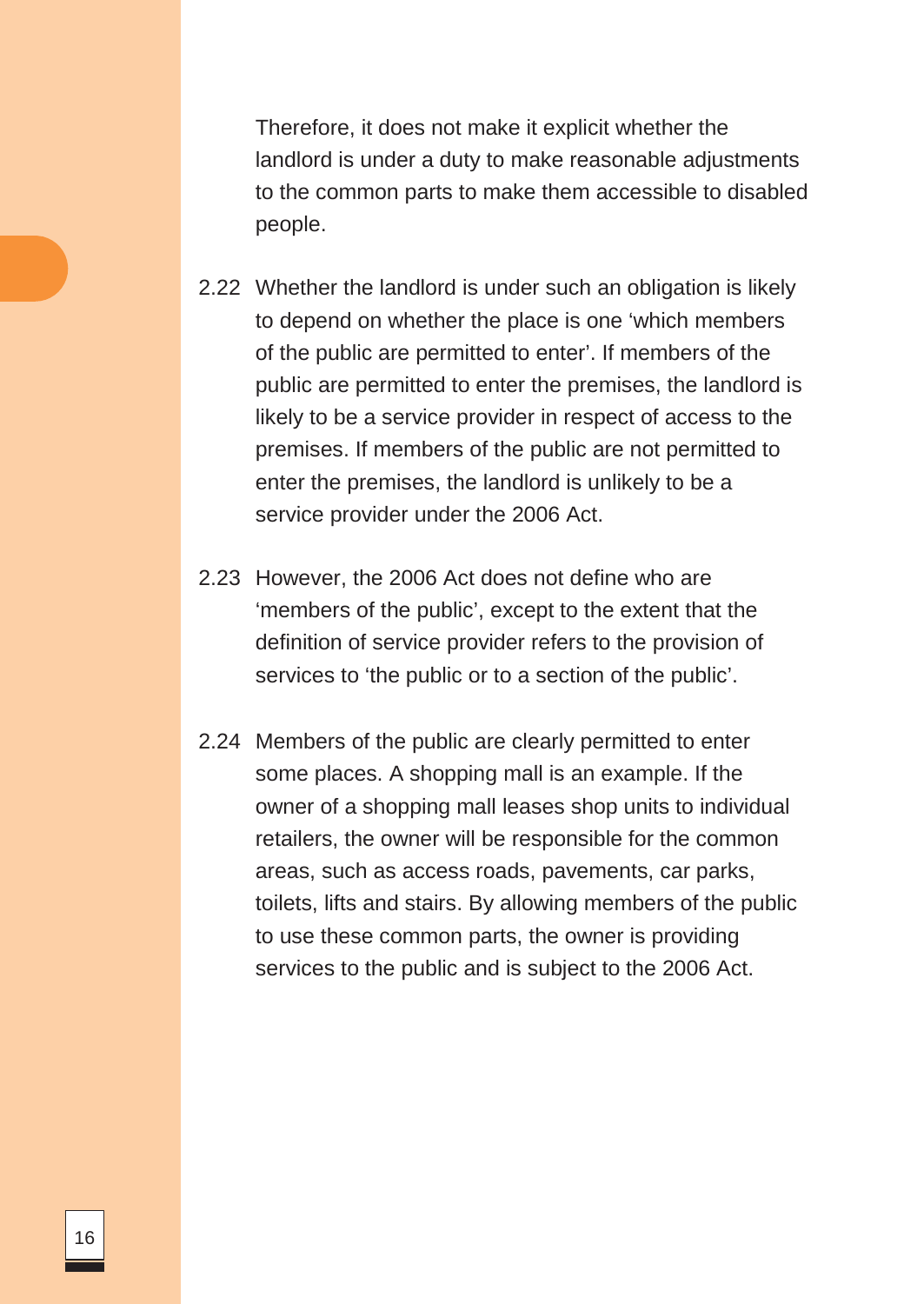- 2.25 The situation of an office building with more than one occupier is not so clear. Whether the landlord is a service provider in respect of the common parts is likely to depend upon whether members of the public are permitted to enter the premises.
- 2.26 There appears to be no single test that determines whether a place is one which members of the public are permitted to enter. Whether or not a person entering the premises is a member of the public is likely to depend on all the circumstances of the case. A number of factors may be relevant, including:
	- whether tenants who are service providers are actually providing services in the building rather than from the building;
	- whether those admitted to the building are there for the purposes of the occupier (such as employees or maintenance and service personnel) or whether they are there for purposes of their own (such as existing or potential clients or customers); and
	- the nature and extent of the security and screening arrangements in place.
- 2.27 Thus, a building which is normally used only by employees of the tenants is unlikely to be regarded as a place which members of the public are permitted to enter.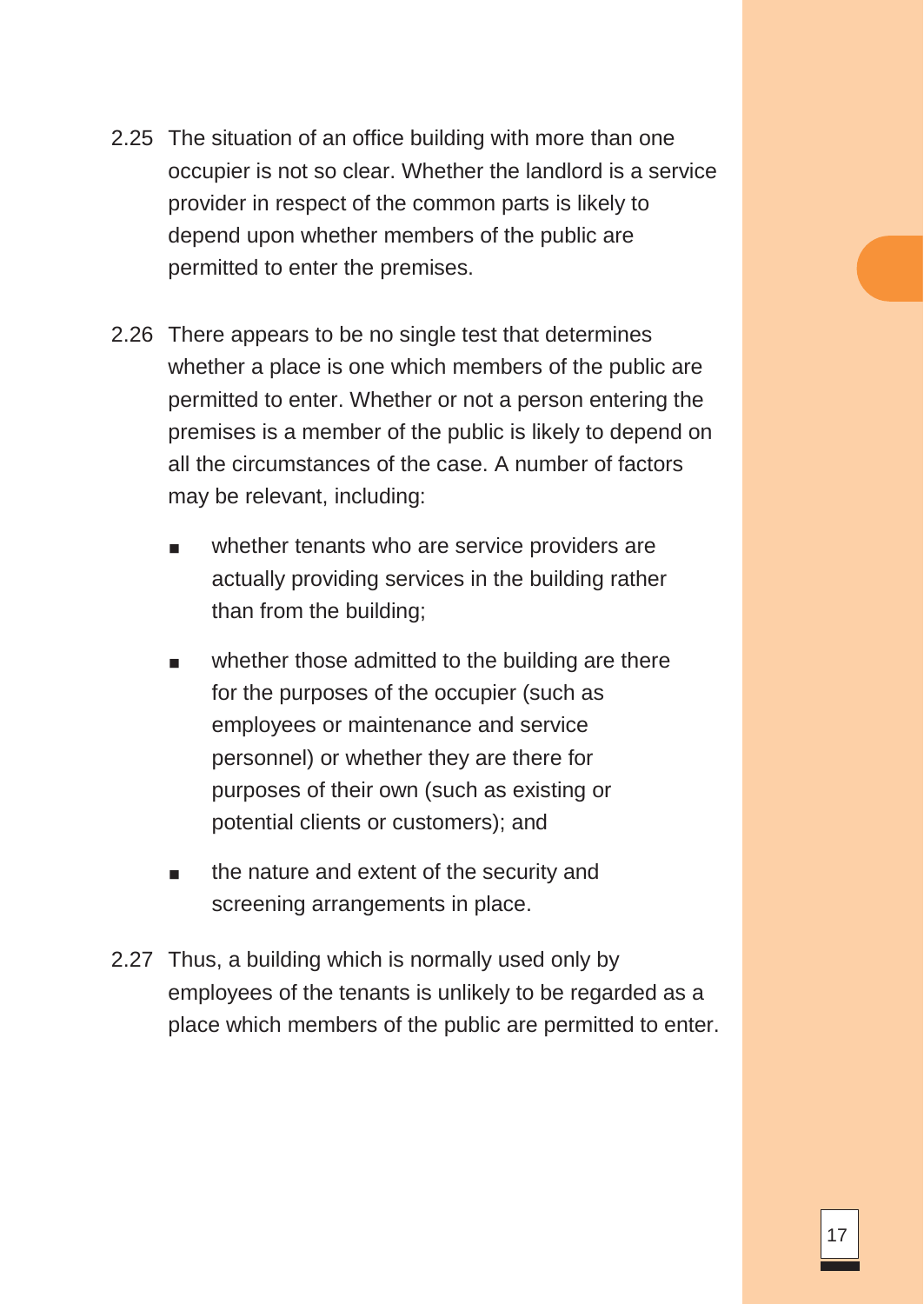Conversely, a building which is normally used by customers or clients of tenants may well be a place which members of the public are permitted to enter.

- 2.28 Because the issue is complex, landlords of premises with more than one occupier should not assume that they are not service providers for the purposes of the 2006 Act. They should anticipate that they may have responsibilities to make the common parts accessible to disabled people. They are advised to keep up to date with how the law in this respect is being interpreted.
- 2.29 If tenants are providing services to the public in their own right from the premises, they will have a duty under the 2006 Act to take reasonable steps to make their services accessible to disabled people (see **Chapters 4 to 6**). Where the common parts make it impossible or unreasonably difficult for disabled people to use their services, asking the landlord to make such alterations as are required in order to make the premises accessible is likely to be a reasonable step for the tenant to have to take.
- 2.30 If access through the common parts remains impossible or unreasonably difficult for disabled people, tenants should recognise that they may have duties themselves to provide a reasonable means of avoiding the physical feature concerned, or a reasonable alternative method of making their services available to disabled people.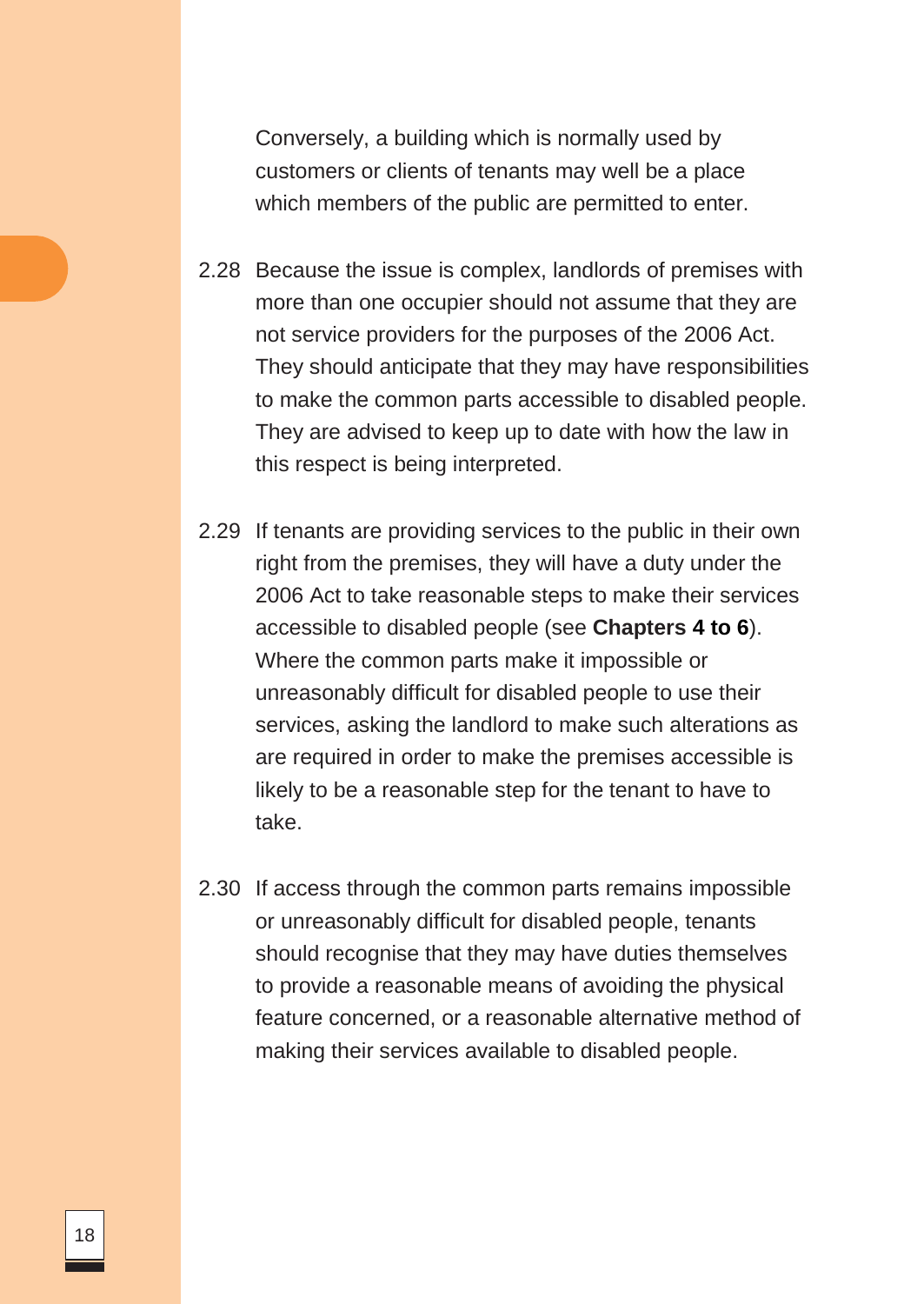In any event, it makes commercial sense for service providers to anticipate the needs of their disabled customers or potential customers when determining the location of their premises, or negotiating a lease, by ensuring that the common parts of the premises they lease are accessible.

2.31 A service might appear to be provided by more than one service provider. In such a case it may be important to identify who is actually responsible for the provision of the service which has given rise to the alleged discrimination. In some cases, liability under the 2006 Act may be shared among a number of service providers.

A bank provides a cash machine facility inside a supermarket. Although the facility is located on the supermarket's premises, the service is being provided by the bank. The bank is likely to be responsible for any duties that may arise under the 2006 Act in respect of the cash machine. However, the supermarket is likely to be responsible for ensuring that the cash machine is physically accessible to disabled customers using its premises.

An airport grants a franchise to a crèche to provide its services in a part of the airport. Although the crèche is located on the airport's premises, the service is being provided by the franchisee.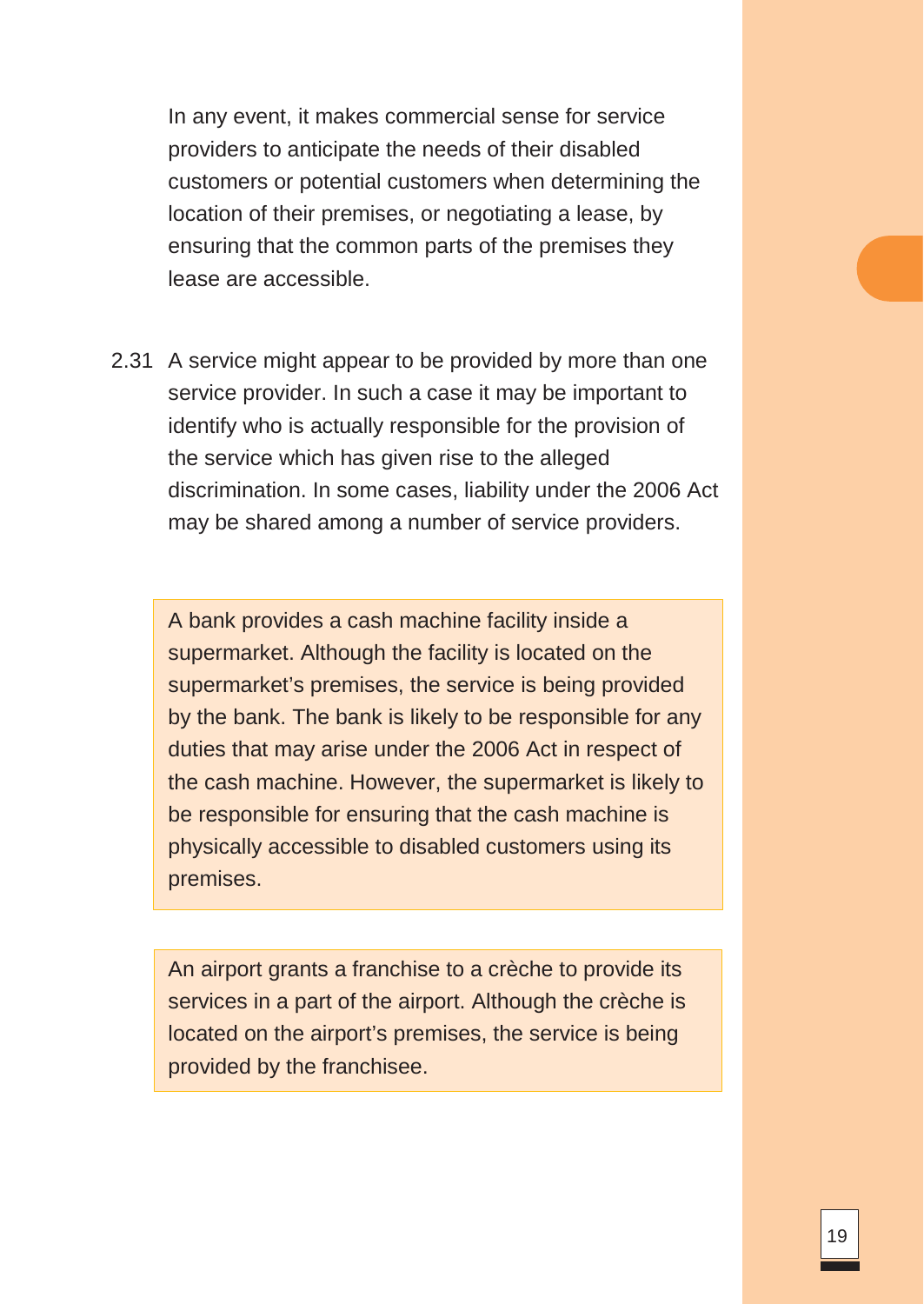The franchisee is likely to be responsible for any duties that may arise under the 2006 Act in respect of the crèche. However, access through the airport to the crèche is the responsibility of the airport.

A training company provides a non-residential conference at a hotel. The training company is responsible for any duties that may arise under the 2006 Act in respect of the conduct of the conference and the choice of an accessible venue. However, the hotel may provide some services which are part of the conference facilities, such as toilets, for which it is responsible under the 2006 Act. In addition, services provided by the hotel which are ancillary to the conference (for example, accommodation the night before the conference) are also those for which the hotel is likely to be liable under the 2006 Act.

#### **What services are not affected?**

**s 4(6)** 2.32 Section 4, 5 and 6 of the 2006 Act do not apply to some services relating the access to, and use of, certain means of heritage transport vehicles (see paragraphs 2.35 and 2.36 below).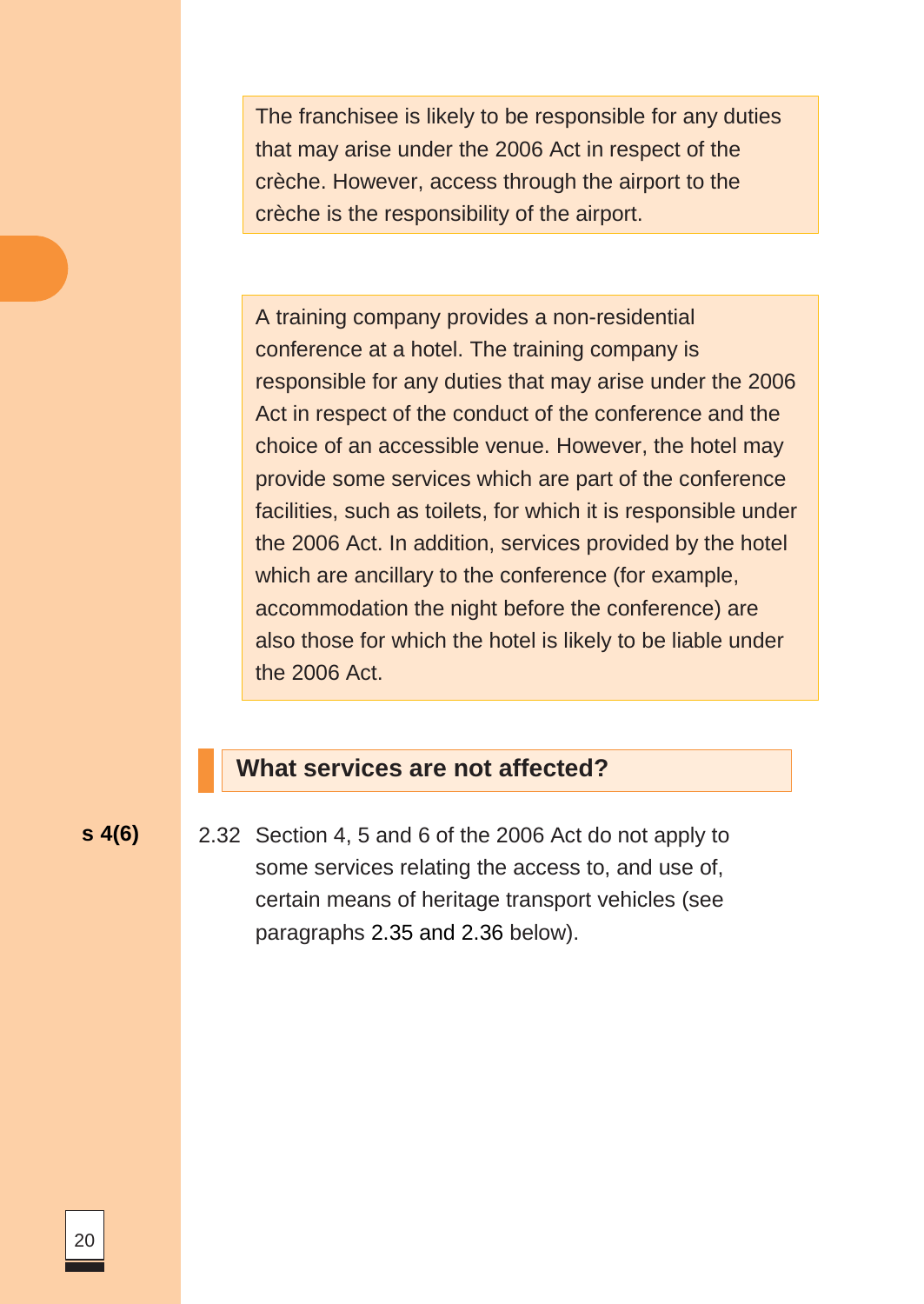#### **Education**

- 2.33 The 2006 Act includes education in the provisions relating to goods, facilities and services.
- 2.34 Non-educational services, which are provided by any school, college or university on its premises, are likely to be subject to the 2006 Act.

A parent-teacher association holds a fund-raising event in a school hall. This is a provision of a service which is likely to be subject to the 2006 Act.

A college provides welfare and advice services to its students. This is a provision of a service which is likely to be subject to the 2006 Act.

A privately-run college which provides typing courses from its premises is providing a service which is likely to be subject to the 2006 Act.



2.35 Sections 4, 5 and 6 of the 2006 Act do not apply to any service so far as it consists of the access to, and use of, any means of heritage transport vehicle. However, this does not mean that the service providers who are responsible for providing heritage transport vehicles are wholly exempt from Part II. They still have a duty to avoid discrimination against disabled people and to make reasonable adjustments for them in respect of matters like timetables, booking facilities, waiting rooms, etc, at bus, coach, tram and rail stations.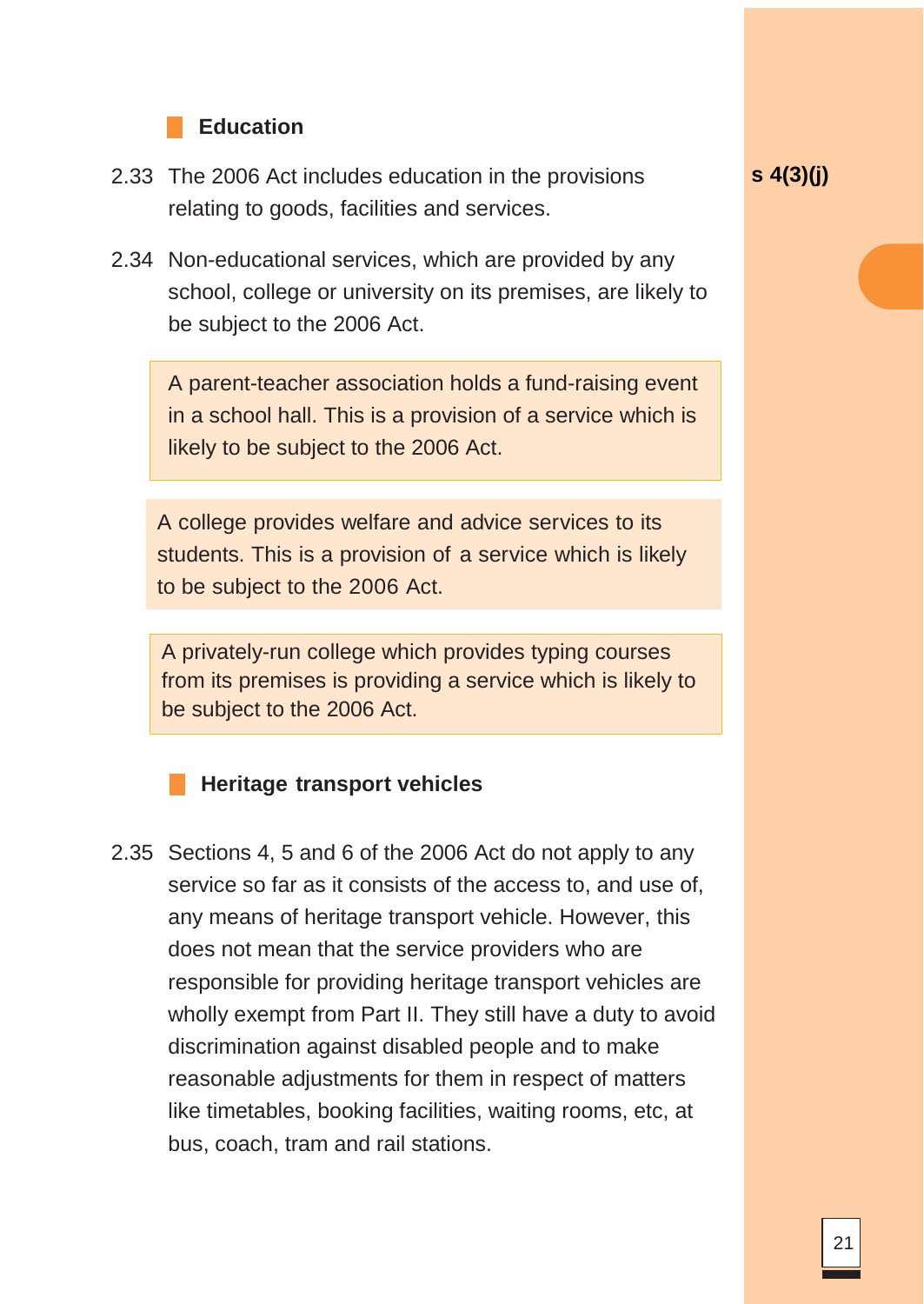#### 2.36 Heritage transport vehicle includes –

- The Manx Electric Railway;
- The Snaefell Mountain Railway;
- The Steam Railway;
- The Douglas Horse Trams;
- The Groudle Glen Railway;
- The Laxey Mines Railway;
- The Curragh's Wildlife Park Railway;
- Any Bus or Coach manufactured before 1<sup>st</sup> January 1970 and operated by the Department of Infrastructure.

#### **Services not available to the public**

#### **Manufacturers and designers of products**

2.37 The manufacture and design of products are not in themselves covered by Part II of the 2006 Act because they do not involve the provision of services direct to the public. Nothing in the 2006 Act requires manufacturers or designers to make changes to their products, packaging or instructions.

> However, it makes good business sense for manufacturers and designers to make goods (and user information) accessible to disabled customers and they should consider doing so as a matter of good practice.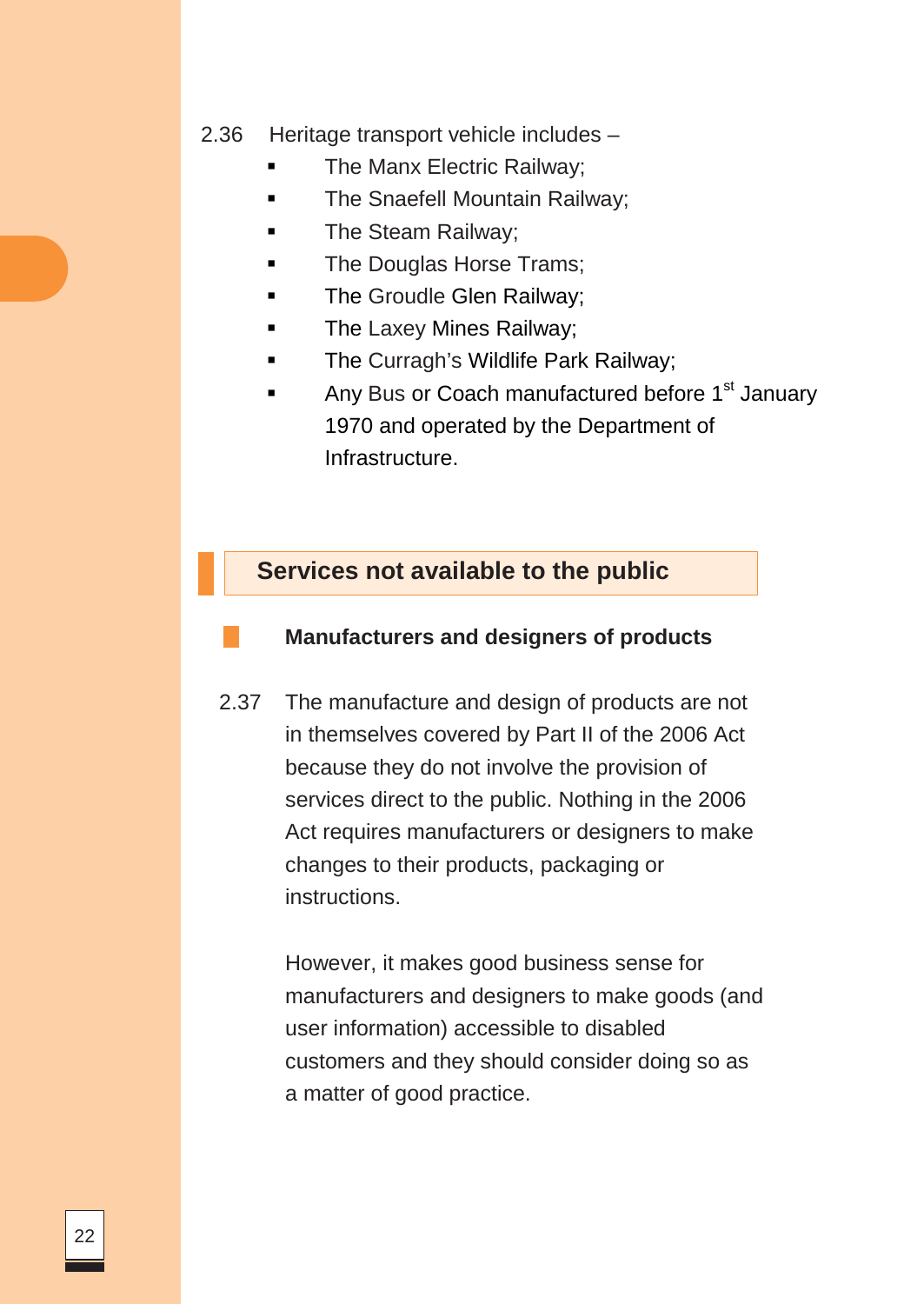A manufacturer of garden tools distributes its products only through high street shops. The 2006 Act does not require the manufacturer to design or market the goods so as to be easily useable by disabled purchasers.

A food processing company produces tinned food, which it supplies to a supermarket chain. Whether the tins are branded with the supermarket's own label or with that of the producer, the food processing company is not supplying goods to the public and so does not have duties under the 2006 Act. The supermarket is likely to have duties under the 2006 Act because it is supplying goods to the public, but these duties do not extend to the labelling or packaging of the tinned food.

2.38 However, if a manufacturer does provide services direct to the public, then it may have duties under the 2006 Act as a service provider.

A manufacturer of electrical goods provides a free guarantee. A purchaser of the goods is then entitled to have the goods replaced by the manufacturer if they are faulty within six months of purchase.

For a fixed sum the manufacturer also provides an optional extended guarantee covering the goods against defects for up to two years after purchase. In both cases, the manufacturer is providing a service to the public (the guarantee) and is subject to the 2006 Act in relation to the provision of that service (but not in relation to the goods themselves).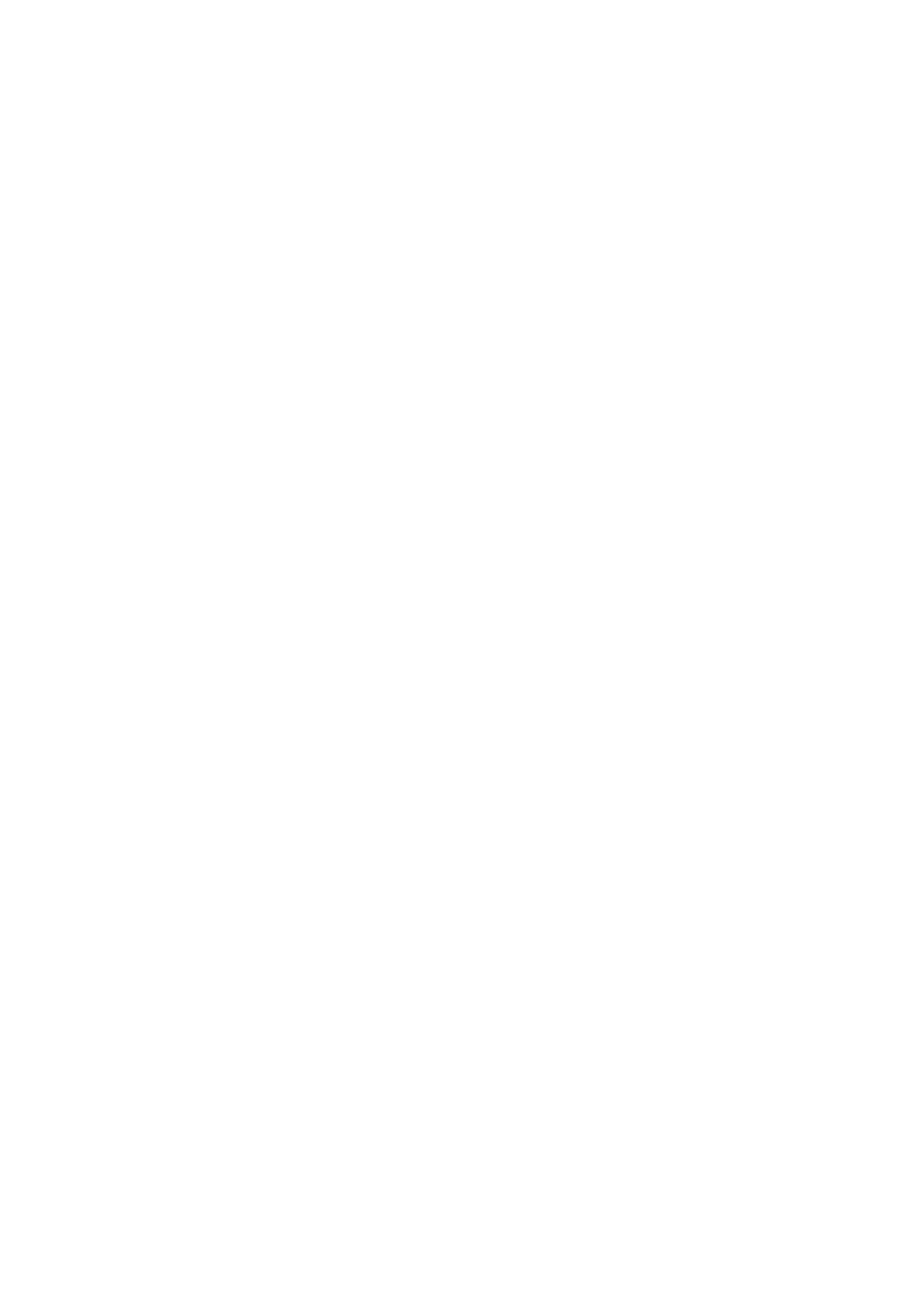# **3** The service provider's duty not to treat a disabled person less favourably

# **Introduction**

3.1 This chapter addresses the duty of service providers to ensure that disabled persons are not treated less favourably than other persons when using their services. It explains what is made unlawful by the 2006 Act and what is meant by 'less favourable treatment'**.**

## **What is unlawful?**

| 3.2 | The 2006 Act says that it is unlawful for a service<br>provider to discriminate against a disabled person by: |                                                                                                                                                                                                                                                      |            |
|-----|---------------------------------------------------------------------------------------------------------------|------------------------------------------------------------------------------------------------------------------------------------------------------------------------------------------------------------------------------------------------------|------------|
|     | ш                                                                                                             | refusing to provide (or deliberately not providing)<br>any service which it offers or provides to members<br>of the public; or                                                                                                                       | s(4(1)(a)) |
|     | <b>The State</b>                                                                                              | providing service of a lower standard or in a<br>worse manner; or                                                                                                                                                                                    | s(4)(c)    |
|     | <b>The State</b>                                                                                              | providing service on worse terms; or                                                                                                                                                                                                                 | s(4(1)(d)) |
|     | $\blacksquare$                                                                                                | failing to comply with a duty to make reasonable<br>adjustments (under section 6 of the 2006 Act) if<br>that failure has the effect of making it impossible<br>or unreasonably difficult for the disabled person<br>to make use of any such service. | s(4(1)(b)) |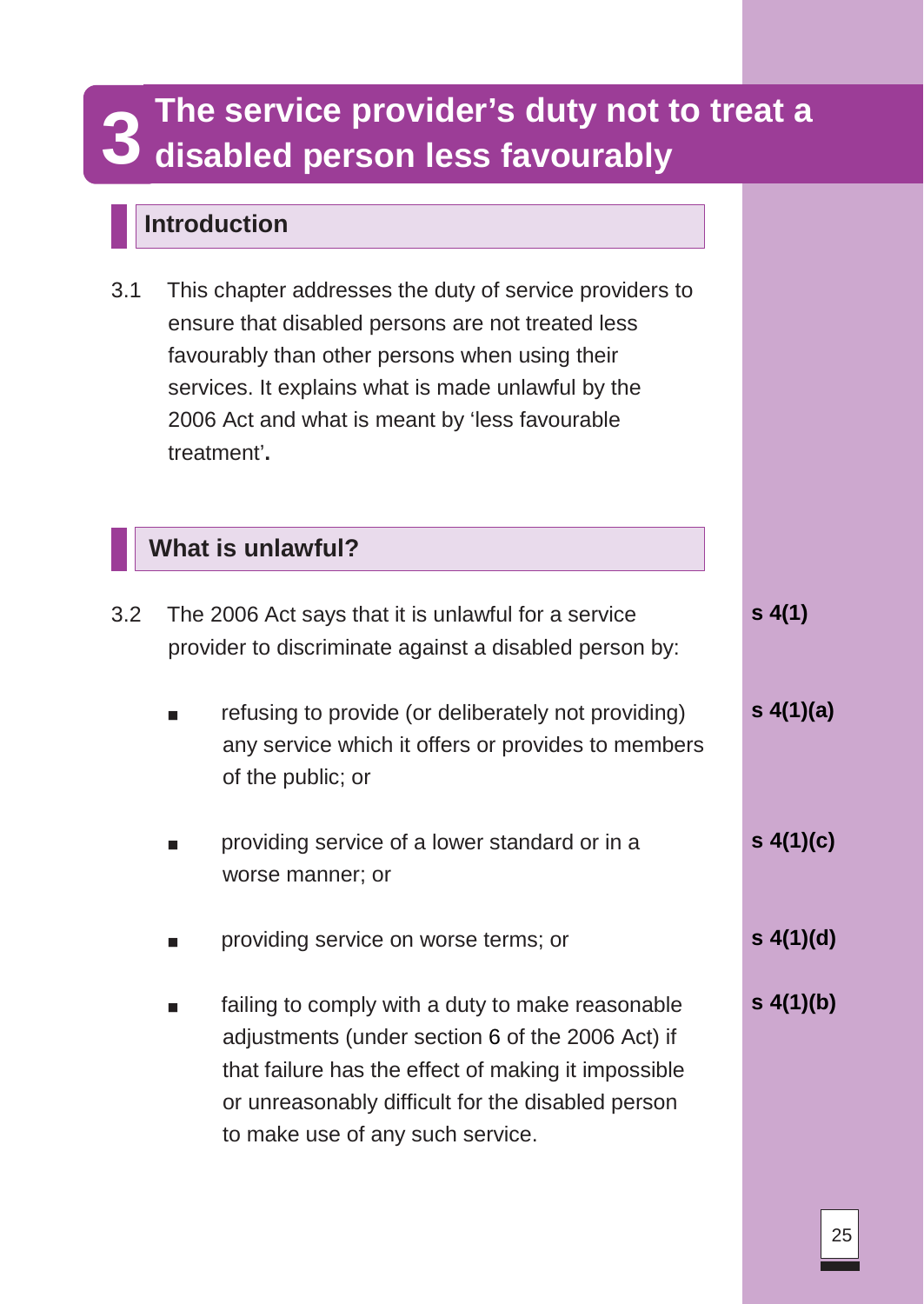The consequences of a failure to comply with a duty to make reasonable adjustments are considered in **Chapters 4, 5 and 7**.

#### **Less favourable treatment**

**s 5(1)** 3.3 A service provider discriminates against a disabled person if, for a reason which relates to the disabled person's disability, it treats the disabled person less favourably than it treats (or would treat) others to whom that reason does not (or would not) apply and it cannot show that the treatment in question is justified.

> This means that the treatment of the disabled person is compared with how the service provider treats (or would treat) other people to whom the reason for the treatment does not (or would not) apply.

> Whether and when a service provider might be able to **justify** the less favourable treatment of a disabled person is considered in **Chapter 7** below.

> A football club admits visiting supporters to its stadium. However, one visiting supporter with cerebral palsy has difficulty controlling and co-ordinating movements and is refused entry. No other visiting supporter is refused entry. This would amount to less favourable treatment for a reason related to disability and, unless the football club can justify its actions, would be an unlawful refusal of service contrary to the 2006 Act.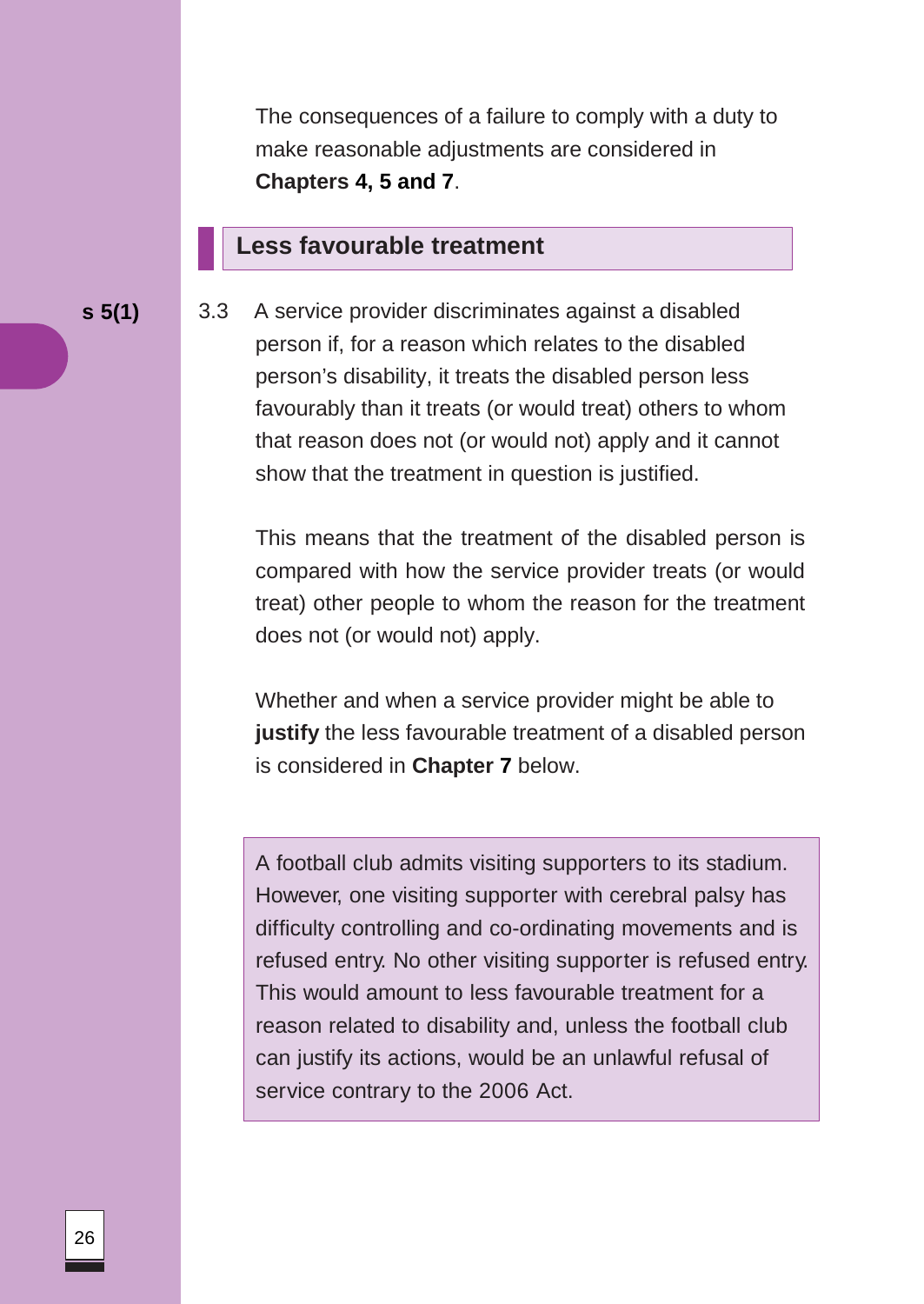3.4 If the treatment is caused by the fact that the person is disabled, that is treatment which 'relates to' the disability. This is the case even if some non-disabled people are also treated unfavourably for a broadly similar reason. Broadly speaking, this means that a disabled person will have been treated less favourably if they would not have received the treatment, but for their disability.

A popular nightclub turns away prospective patrons who do not satisfy their 'image' in one respect or another. A person with a severe facial disfigurement is not admitted by the doorman for this reason. Even though the club also does not allow entrance to many non-disabled people, for example, because it does not consider they are appropriately dressed, the person with the severe disfigurement has been treated less favourably for a reason related to their disability. This is likely to be unlawful.

3.5 Bad treatment is not necessarily the same as less favourable treatment although, where a service provider acts unfairly or inflexibly, a Court might draw inferences that discrimination has occurred.

All the supporters of a visiting team are refused entry to the stadium by the football club in the example in paragraph 3.3 above. A visiting supporter with cerebral palsy is being treated no differently from all the other visiting supporters.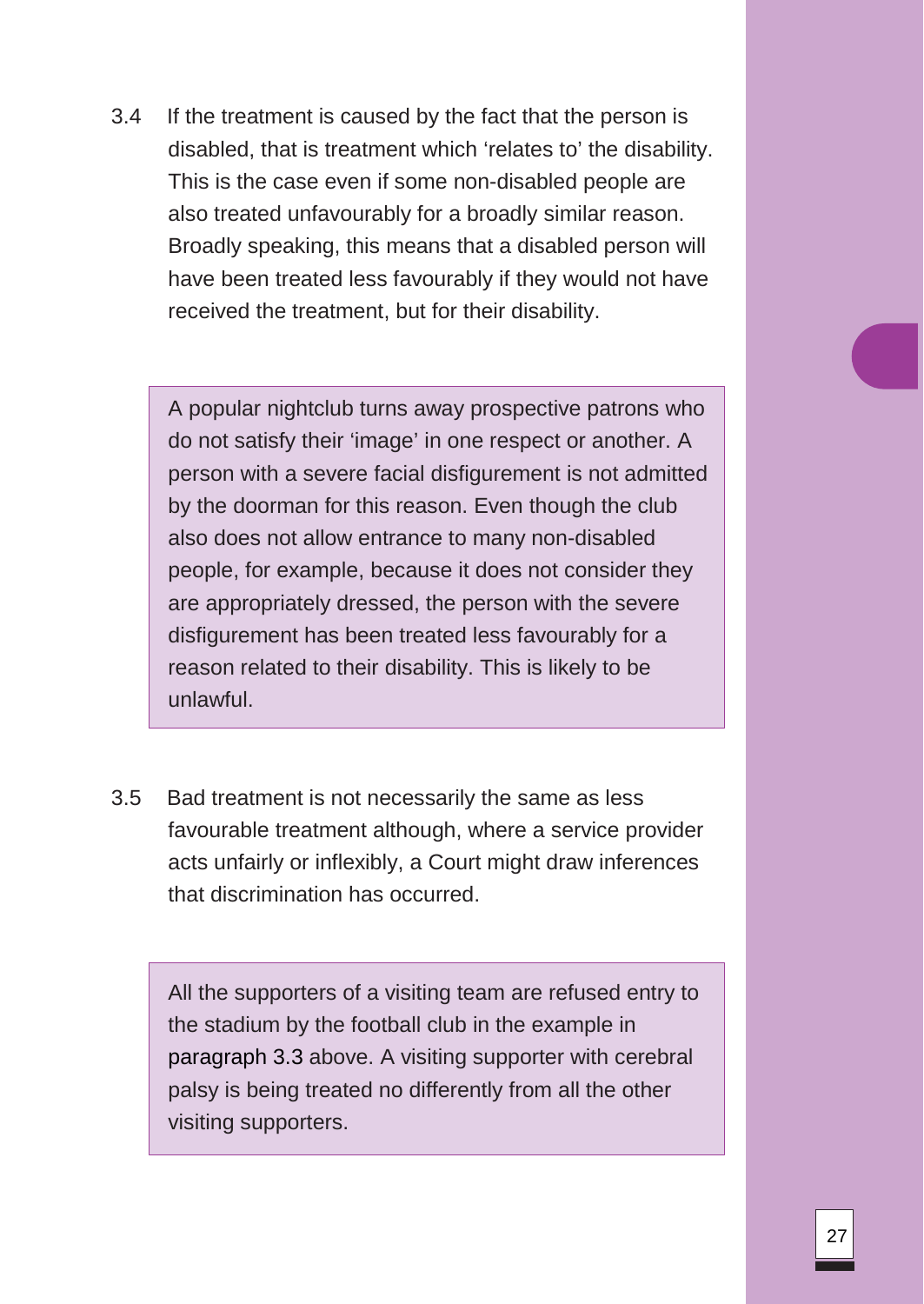The disabled supporter has not been subjected to any less favourable treatment for a reason related to disability. However, if the football club refused entry to all the visiting supporters, because one of their number has cerebral palsy, that could amount to unlawful discrimination against the disabled supporter.

3.6 The comparison can also be between the way in which one disabled person is treated compared to the way in which people with other disabilities are treated.

The football club in the example in paragraph 3.3 above refused entry to the disabled supporter with cerebral palsy. It cannot claim that it did not discriminate simply because people with other disabilities were allowed entry. The supporter with cerebral palsy has been less favourably treated in comparison with other members of the public, including the supporters with other disabilities.

3.7 A disabled person does not have to show that others were treated more favourably than they were. It is still less favourable treatment if others would have been treated better.

A party of adults with learning disabilities has exclusively booked a restaurant for a special dinner. The restaurant staff spend most of the evening making fun of the party and provide them with worse service than normal.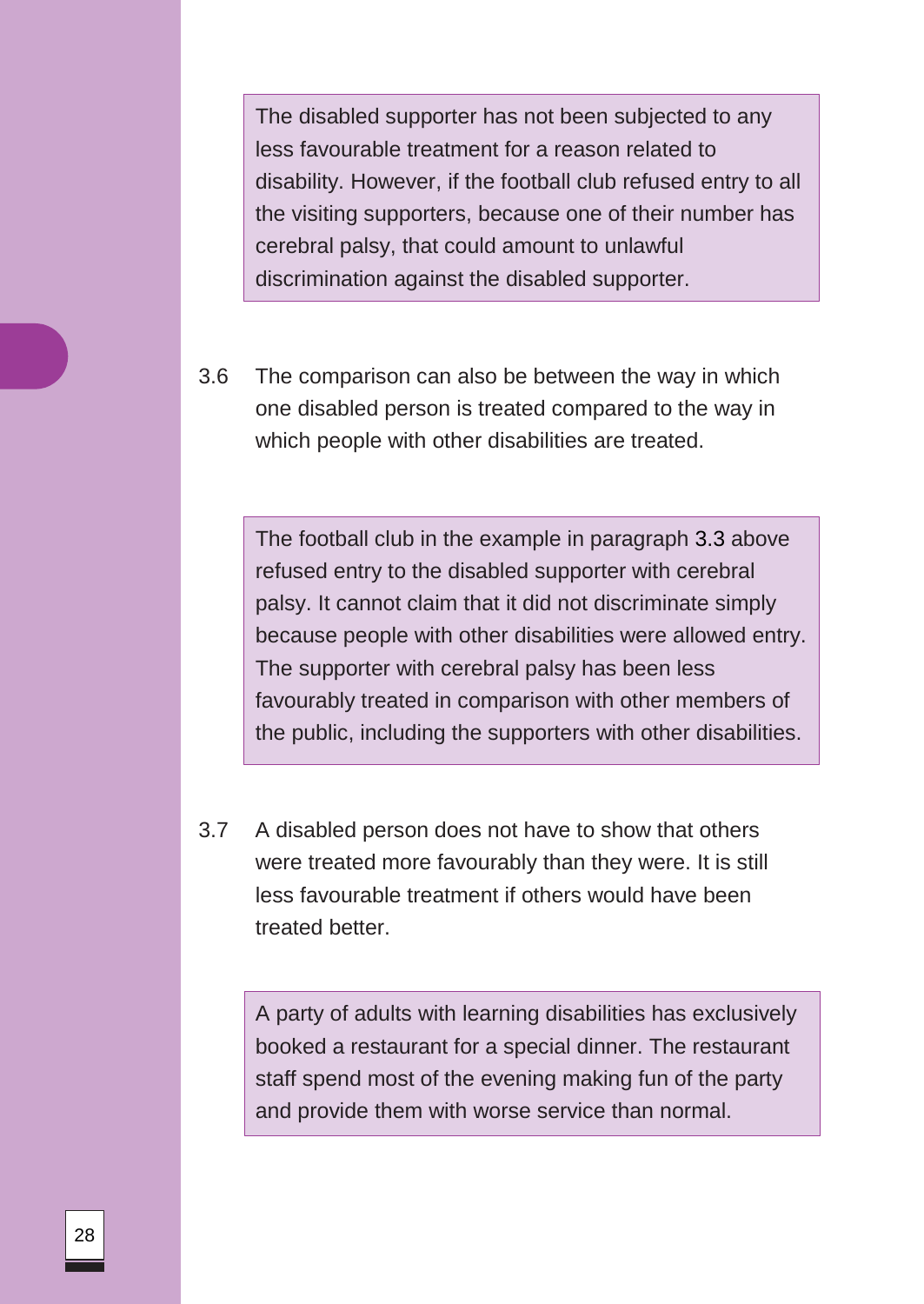The fact that there are no other diners in the restaurant that evening does not mean that the disabled people have not been treated less favourably than other people. Other diners would not have been treated in this way.

3.8 There must be a connection between the less favourable treatment and a reason related to the disabled person's disability.

A publican refuses to serve a disabled person whom they know has epilepsy. The publican gives the disabled person no reason for refusing to serve them. Other customers in the pub are not refused service. A Court is likely to draw an inference of discrimination in the absence of a reasonable explanation. However, if the ground for refusing them service is because they have no money, then the treatment is not for a reason which is related to the disabled person's disability.

3.9 Treating a disabled person less favourably for a reason related to their disability cannot be excused on the basis that another customer who behaved similarly (but for a reason not related to disability) would be treated in the same way.

A group of deaf people who use sign language is refused entry to a nightclub. The door steward assumes that other customers might mistake communication using sign language as threatening gestures.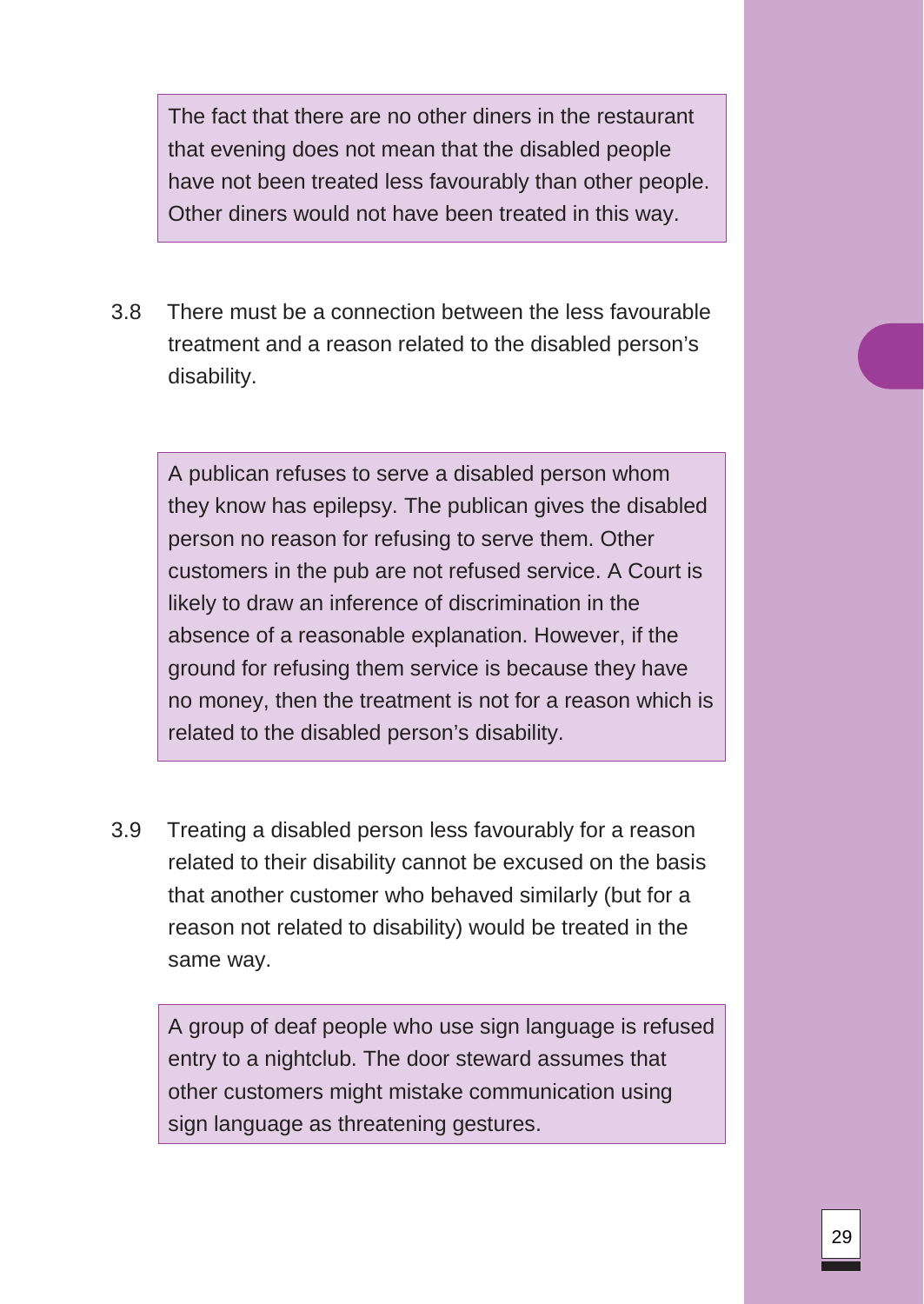This refusal of service is for a reason related to disability. It is likely to be unlawful even though the nightclub would have refused entry to any person who made similar gestures.

3.10 Nevertheless, the 2006 Act cannot be used as a pretext for disruptive or anti-social behaviour unrelated to a person's disability.

A nightclub ejects a person with an artificial arm because they have drunk too much and have become abusive and disorderly. The nightclub would have ejected any other patron in similar circumstances. The ejection (or refusal to serve) is not for a reason which relates to the disabled person's disability and is unlikely to be unlawful.

## **Must a service provider know that a person is disabled?**

3.11 A service provider may have treated a disabled person less favourably for a reason related to their disability even if it did not know the person was disabled. The test which has generally been adopted by the courts in other jurisdictions is whether, as a matter of fact, this was the reason why the disabled person was less favourably treated.

A pub employee orders a customer who is lying prone on a bench seat to leave the premises because the employee assumes the patron has had too much to drink.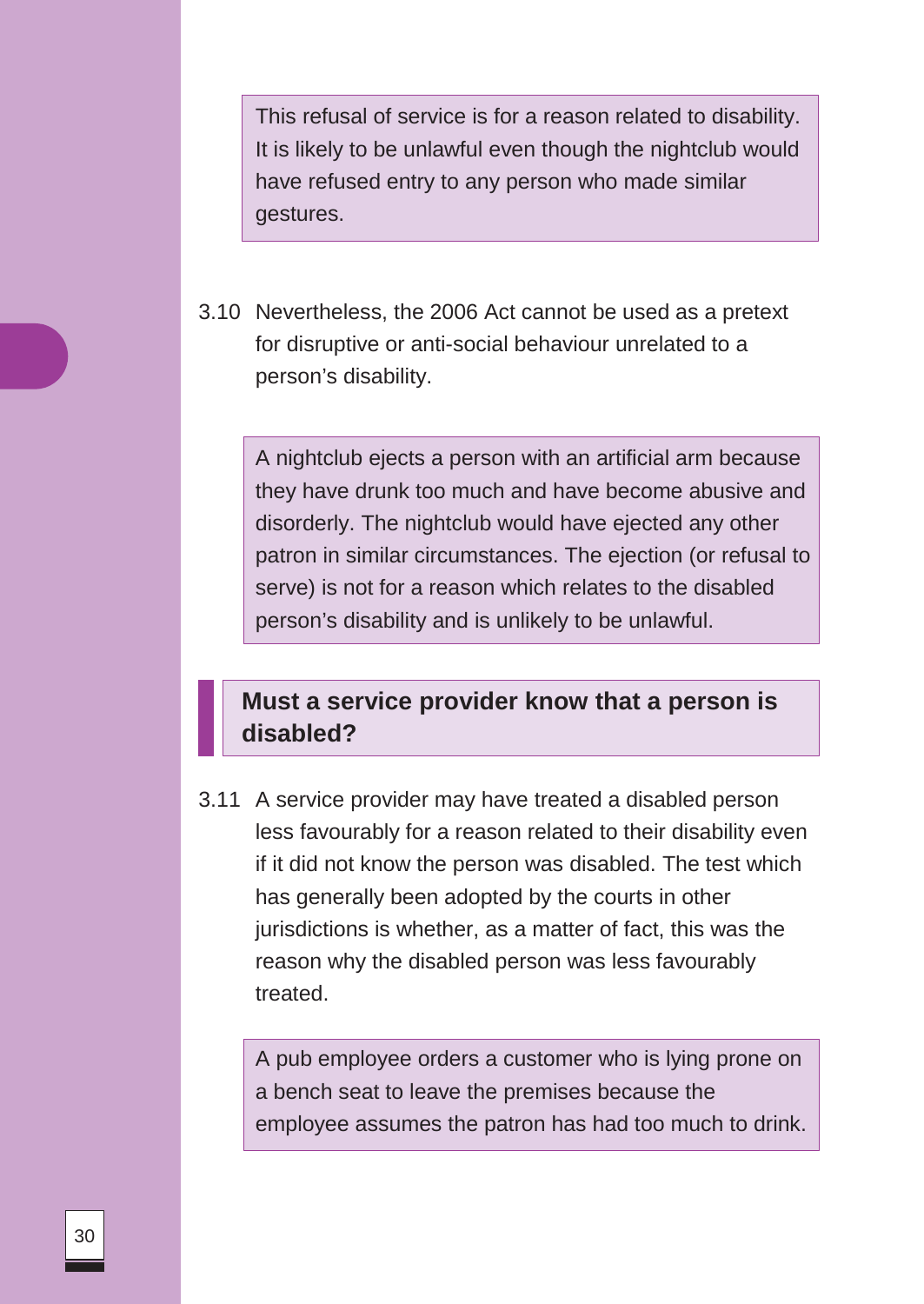However, the customer is lying down as a result of a disability rather than alcoholic consumption. The refusal of further service is for 'a reason which relates to the disabled person's disability'. This will be unlawful unless the service provider is able to show that the treatment in question is justified, as defined by the 2006 Act.

- 3.12 As explained in **Chapter 2**, the 2006 Act only protects those who fall within the 2006 Act's definition of 'disabled person'. This definition has been the subject of developing interpretation by the courts in other jurisdictions. Moreover, some disabilities are not visible, or the extent of the impairment may be masked. It may not be practicable for service providers, or their employees, to make accurate assessments as to whether particular individuals fall within the statutory definition.
- 3.13 Service providers seeking to avoid discrimination, therefore, should instruct their staff that their obligations under the 2006 Act extend to everyone who falls within the definition of 'disability' and not just to those who appear to be disabled. They may also decide that it would be prudent to instruct their staff not to attempt to make a fine judgement as to whether a particular individual falls within the statutory definition, but that they should focus instead on meeting the needs of each customer.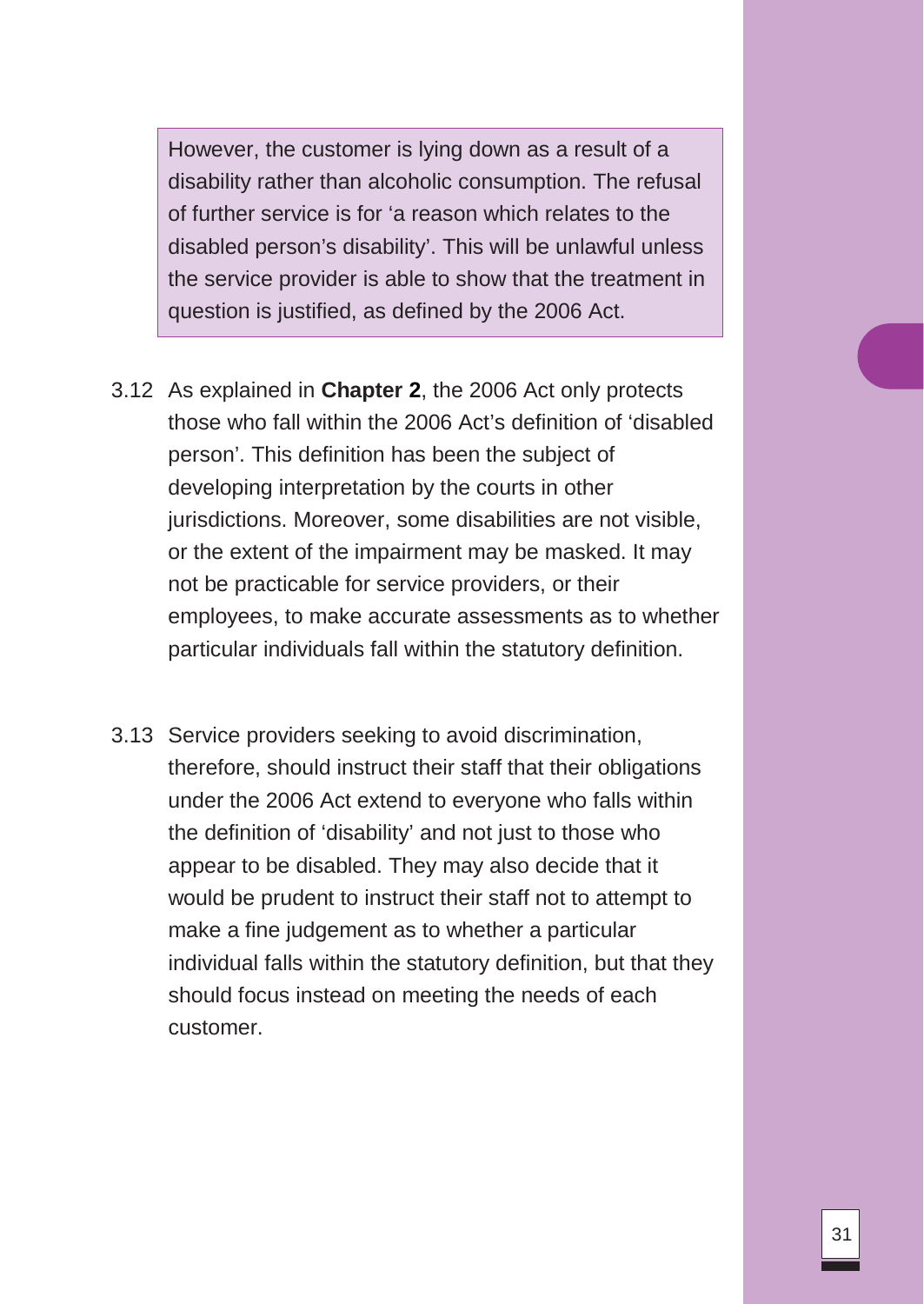## **A service provider's legal liability for its employees**

**s 17(1)**

- 3.14 Under the 2006 Act, service providers are legally responsible for the actions of their employees in the course of their employment. An employee who discriminates against a disabled customer will usually be regarded as acting in the course of their employment, even if the service provider has issued express instructions not to discriminate.
- **s 17(1) s 17(5)** 3.15 However, in legal proceedings against a service provider based on the actions of an employee, it is a defence that the service provider took 'such steps as were reasonably practicable' to prevent such actions. A policy on disability which is communicated to employees is likely to be central to such a defence. It is not a defence for the service provider simply to show that the action took place without its knowledge or approval.

#### **What steps should a service provider consider?**

- 3.16 Service providers are more likely to be able to comply with their duties under the 2006 Act and prevent their employees from discriminating against disabled customers if they consider the following steps:
	- establishing a positive policy on the provision of services to ensure inclusion of disabled people and communicating it to all staff;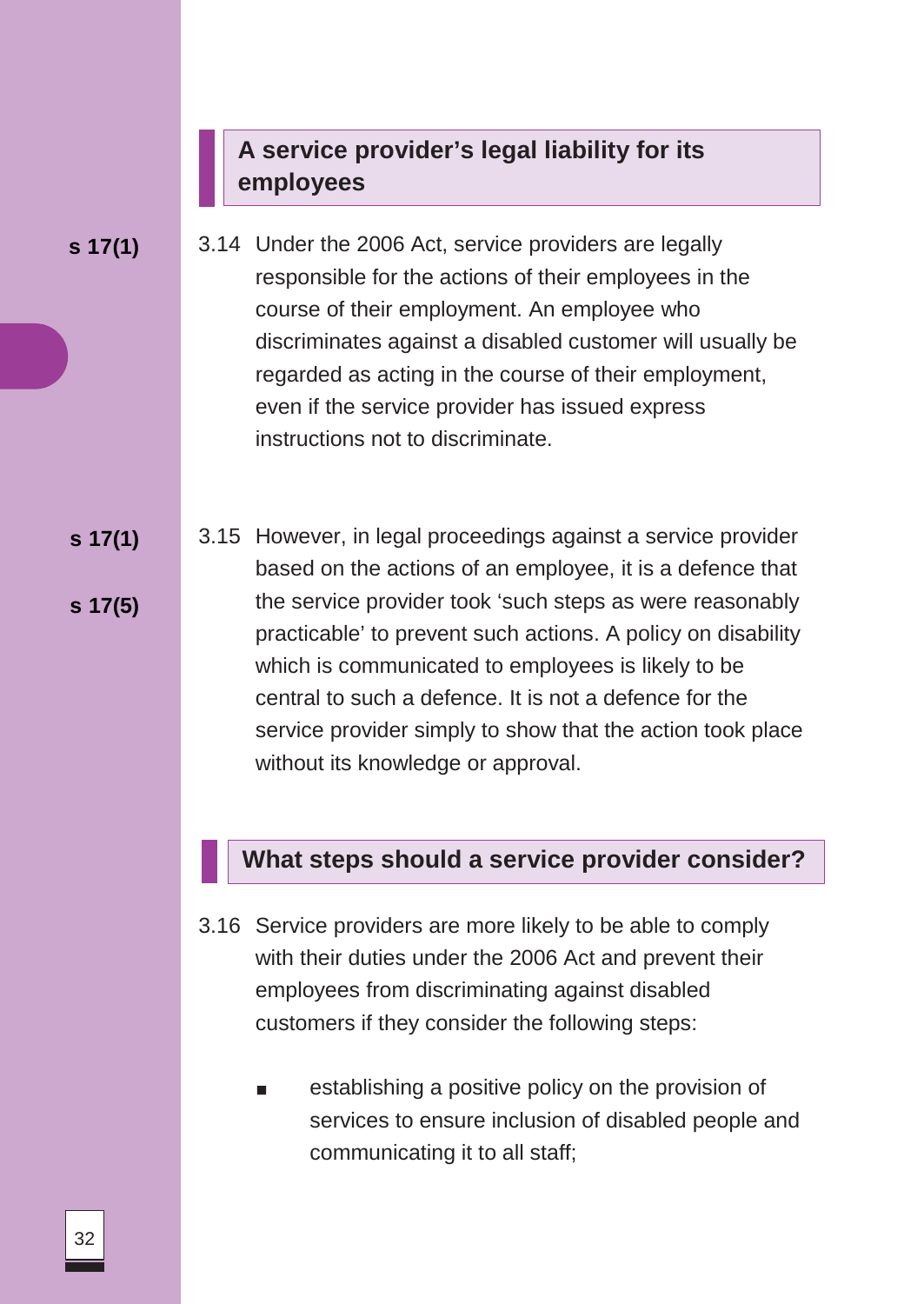- informing all staff dealing with the public that it is unlawful to discriminate against disabled people;
- training staff to understand the service provider's policy towards disabled people, their legal obligations and the duty of reasonable adjustments;
- monitoring the implementation and effectiveness of such a policy;
- providing disability awareness and disability etiquette training for all staff who have contact with the public;
- addressing acts of disability discrimination by staff as part of disciplinary rules and procedures;
- having a customer complaints procedure which is easy for disabled people to use;
- consulting with disabled customers, disabled staff and disability organisations about the accessibility of their services;
- regularly reviewing whether their services are accessible to disabled people;
- regularly reviewing the effectiveness of reasonable adjustments made for disabled people in accordance with the 2006 Act, and acting on the findings of those reviews; and
- providing regular training to staff which is relevant to the adjustments to be made.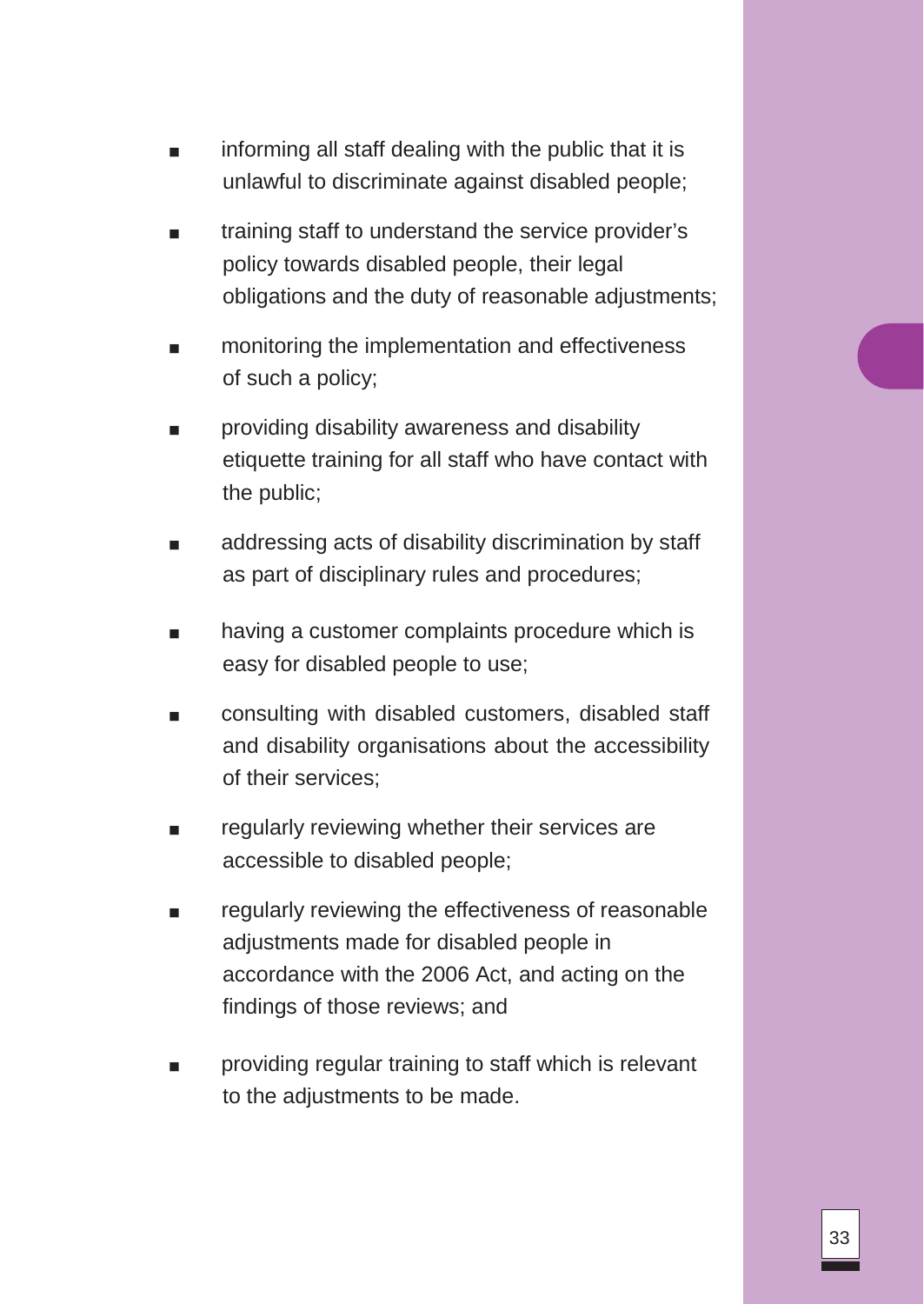#### **Refusal or non-provision of service**

**s 4(1)(a)** 3.17 A service provider cannot refuse to provide (or deliberately not provide) a service to a disabled person which it offers to other people, unless the refusal (or nonprovision) can be justified.

> A party of disabled children is on a visit to a theatre. Without giving any explanation, the manager refuses to allow the children to enter the theatre. This is a refusal of a service and is likely to be unlawful.

Bar staff in a pub pretend not to see a disabled person who is trying to be served at the bar. This is a nonprovision of a service and is likely to be unlawful.

3.18 Although there is nothing unlawful about genuinely seeking to assist disabled people by informing them where they might get service more suited to their requirements, refusing to serve a disabled person may be unlawful irrespective of the intention or motive. For example, a service provider cannot refuse to serve a disabled person simply on the ground that another service provider caters better for disability-related requirements.

An assistant in a small shop refuses to serve a disabled person, arguing that a nearby larger shop can offer a better service to disabled people. This is a refusal of service and is likely to be against the law.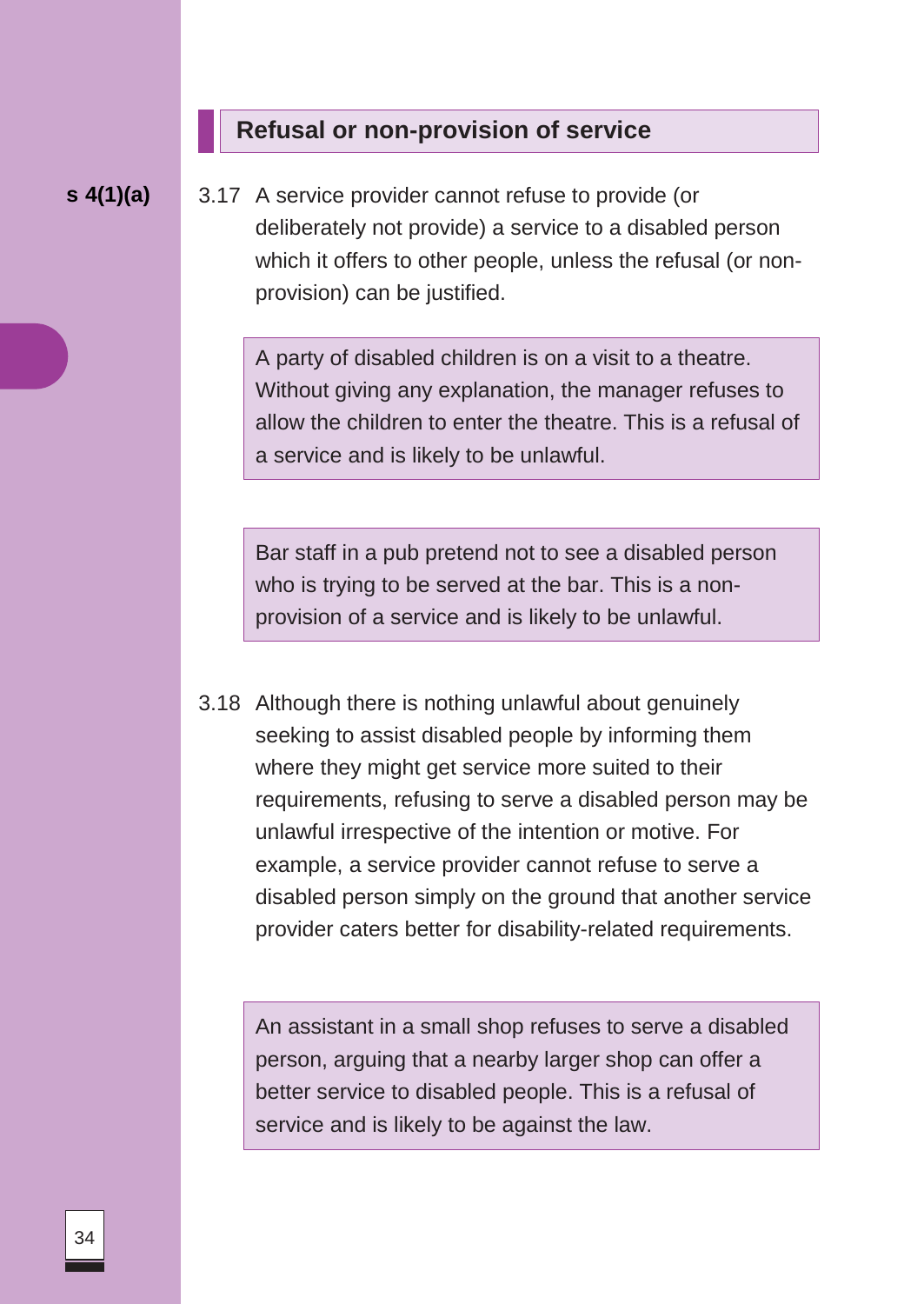3.19 Spurious reasons cannot be used to refuse to serve a disabled person - even if the service provider thinks that serving the disabled person will upset or raise objections from other customers.

A disabled person with a learning disability wishes to book a hotel room. The hotel receptionist pretends that all rooms are taken in order to refuse the booking because of the person's disability. This is likely to be against the law.

#### **Standard or manner of service**

3.20 A service provider must not offer a disabled person a lower standard of service than it offers other people or serve a disabled person in a worse manner, without justification. A lower standard of service might include harassment of disabled customers or being offhand or rude towards them.

The manager of a fast food outlet tells a person with a severe facial disfigurement that they must sit at a table out of sight of other customers, despite other tables being free. This is likely to be against the law.

A theatre manager allots a seat with an obstructed view, despite other seats being available, to a visually impaired patron on the assumption that they would not be able to see the whole stage anyway. This is likely to be against the law.

**s 4(1)(c)**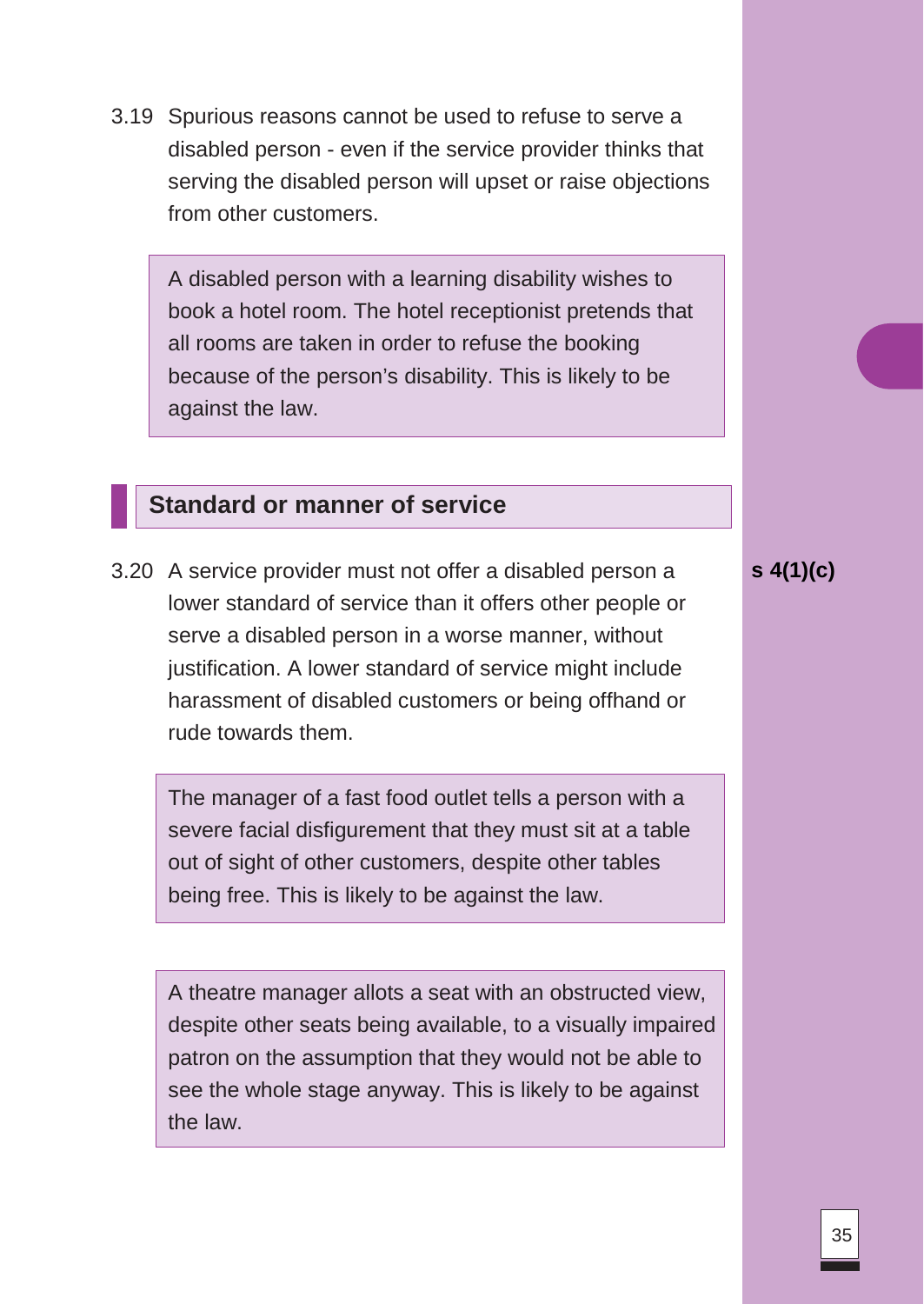3.21 A service provider does not have to stock special products for disabled people to avoid providing a worse standard of service (although as a matter of good practice it might consider doing so). However, if the service provider would take orders from other customers for products which it does not normally stock, it would be likely to be unlawful to refuse to take such an order from a disabled person.

A disabled customer with a visual impairment wishes to buy a large print edition of a book from a bookshop. The bookshop does not stock large print books. This is not against the law. However, the disabled customer asks the bookshop to order a large print copy of the book. If the bookshop would usually take special orders from nondisabled customers, a refusal to accept the disabled customer's order is likely to be unlawful.

#### **Terms of service**

**s 4(1)(d)** 3.22 A service provider should not provide a service to a disabled person on terms which are worse than the terms offered to other people, without justification. Worse terms include charging more for services or imposing extra conditions for using a service (but see paragraphs 7.24 and 7.25 below).

> A deafblind person is booking a holiday. The travel agent asks them for a larger deposit than it requires from other customers. The travel agent believes that, without good reason, because of their disability the customer is more likely to cancel the holiday. This is likely to be against the law.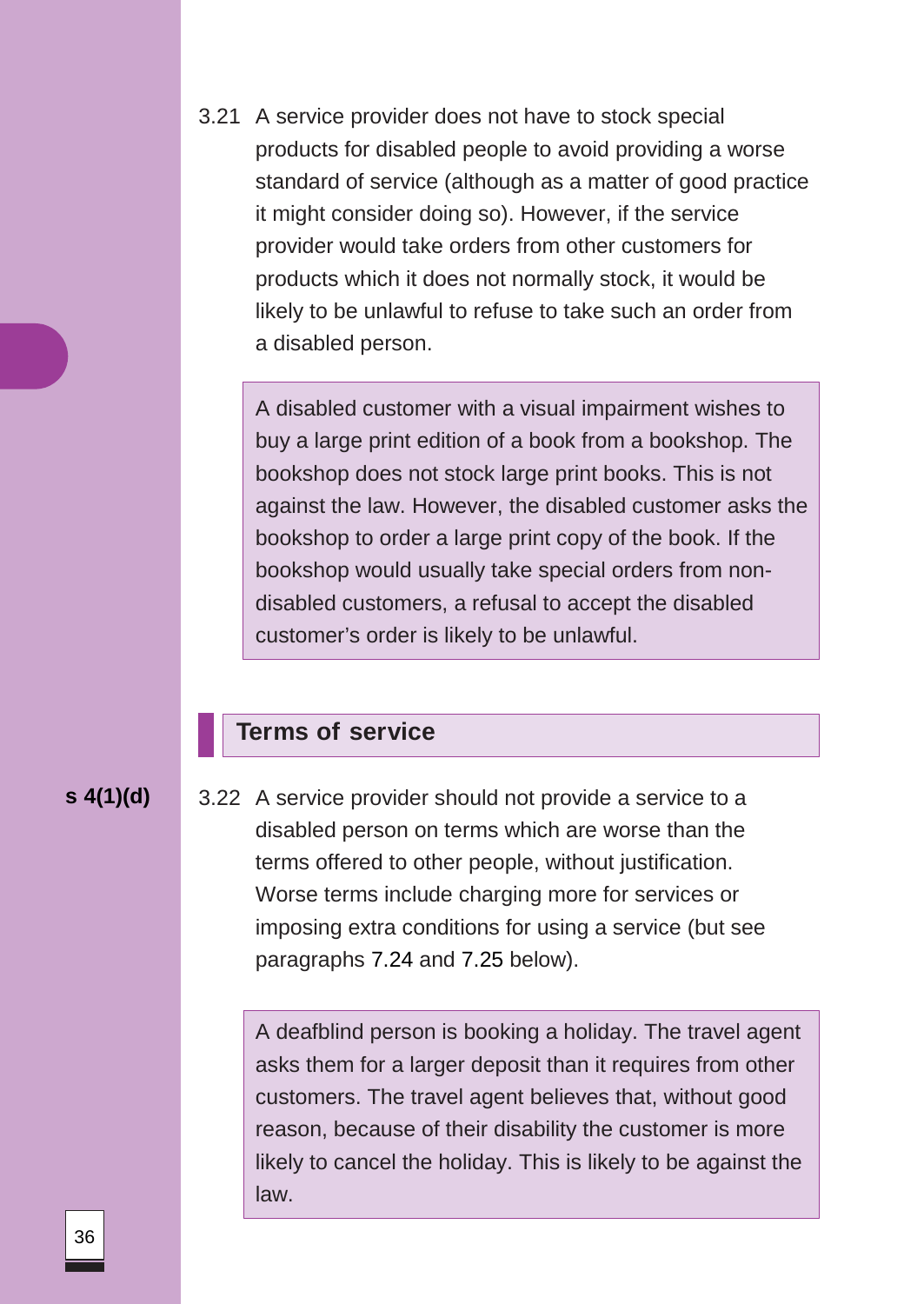A disabled customer who is partially sighted applies for a hire purchase loan from a finance company. The company is willing to lend to the customer, but on the condition that their signature to the loan agreement should be witnessed by a solicitor. The company would not ask other borrowers to do this. This is likely to be unlawful.

## **Can service providers treat a disabled person more favourably?**

3.23 The 2006 Act does not prohibit positive action in favour of disabled people (unless this would be unlawful under other legislation). Therefore, service providers may provide services on more favourable terms to a disabled person.

A cinema manager offers a better seat in the cinema without extra charge to a person with a hearing impairment who is accompanied by an assistance dog. This is to allow room for the dog. This is within the law.

A leisure park offers free entry to a communicator-guide accompanying a deafblind person. This allows the deafblind person to enjoy the park without having to pay two entrance fees. This is within the law.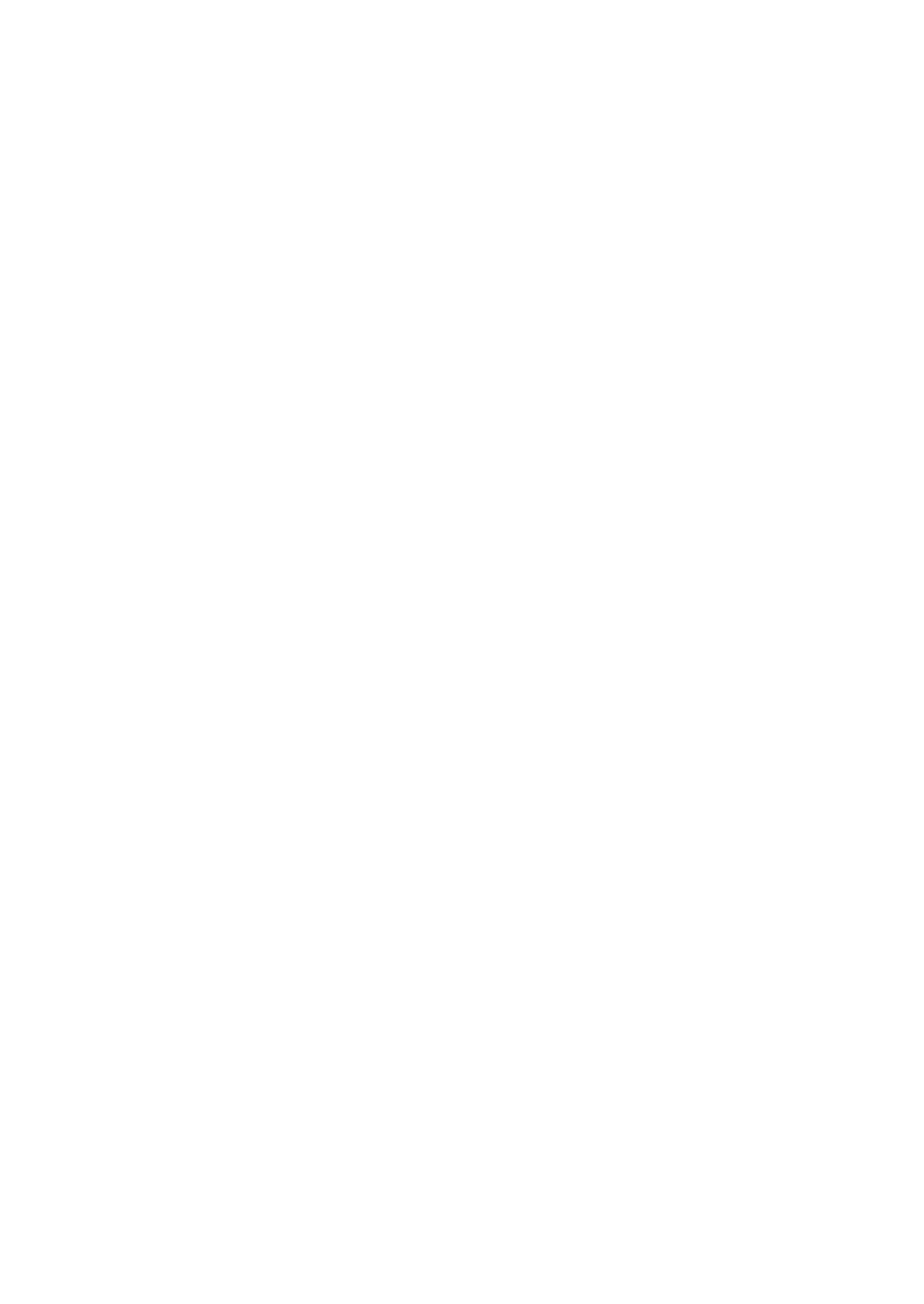# **4 Making changes for disabled people: the service provider's duty to make reasonable adjustments**

# **Introduction**

| 4.1 | This chapter is concerned with the duty to make          |
|-----|----------------------------------------------------------|
|     | reasonable adjustments for disabled persons. That duty   |
|     | is a cornerstone of the 2006 Act and requires service    |
|     | providers to take positive steps to make their services  |
|     | accessible to disabled persons. This goes beyond simply  |
|     | avoiding treating disabled persons less favourably for a |
|     | disability- related reason.                              |

## **What does the 2006 Act say?**

disabled person; **and**

| 4.2 |                   | One of the ways in which a service provider          | $s \, 5(2)$   |
|-----|-------------------|------------------------------------------------------|---------------|
|     |                   | discriminates against a disabled person is where the |               |
|     | service provider: |                                                      |               |
|     |                   | fails to comply with a duty to make reasonable       | $s \ 5(2)(a)$ |
|     |                   | adjustments imposed on it in relation to the         |               |

cannot show that the failure to comply with that duty is justified.

Whether and when a service provider might be able to justify a failure to make a reasonable adjustment is considered in **Chapter 7** below.

**s 5(2)(b)**

**s 6**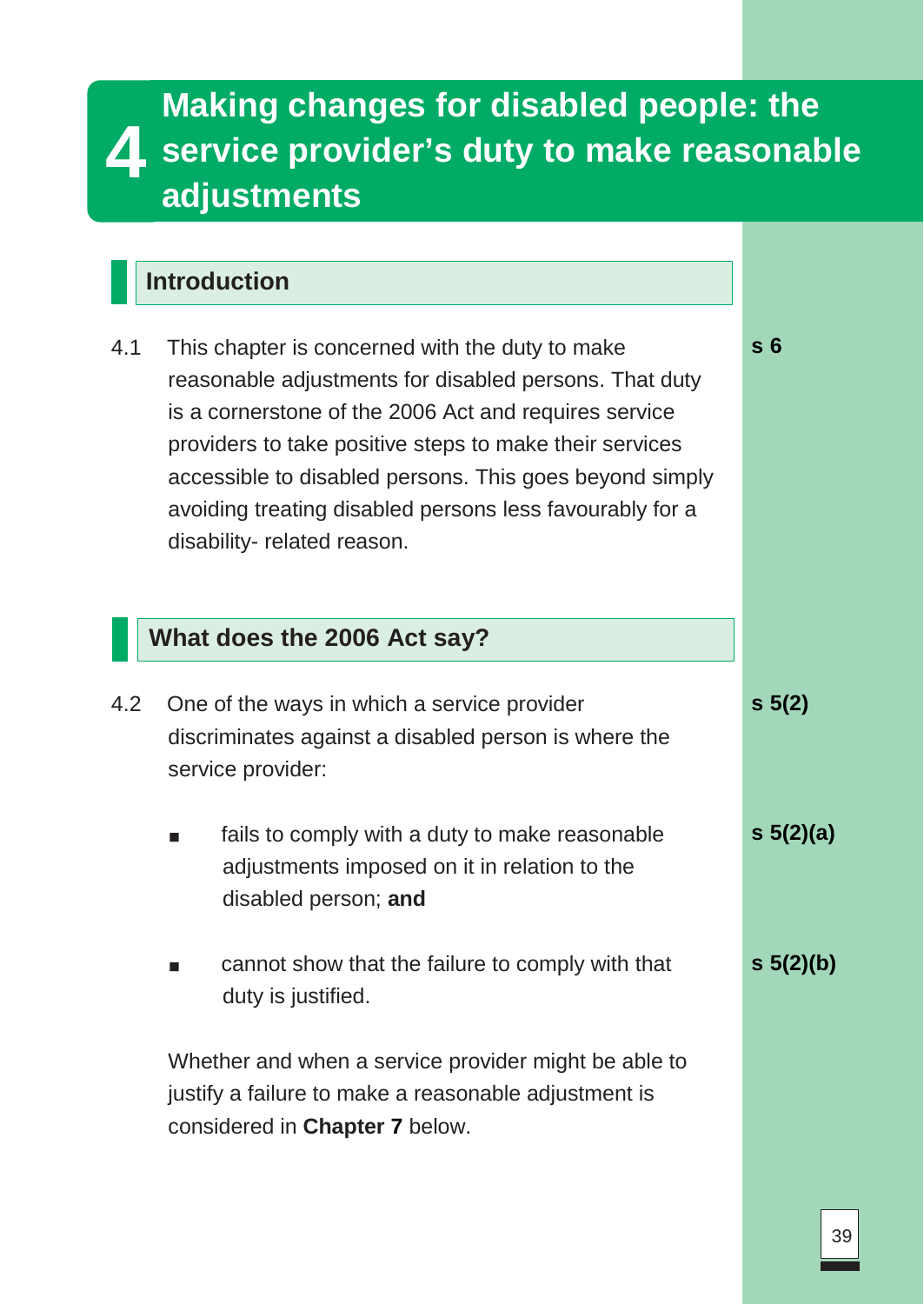**s 4(1)(b)** 4.3 It is unlawful for a service provider to discriminate in this way if the effect is to make it impossible or unreasonably difficult for the disabled person to make use of services which the service provider offers to the public.

> 4.4 As explained in paragraphs 3.14 and 3.15 above, under the 2006 Act service providers are legally responsible for the actions of their employees in the course of their employment. An employee who discriminates against a disabled customer will usually be regarded as acting in the course of their employment. This applies equally in respect of a failure by a service provider's employees to comply with the duty to make reasonable adjustments.

## **What is the duty to make reasonable adjustments?**

- 4.5 Where a service provider offers services to the public, it has a legal duty to take such steps as it is reasonable for the service provider to have to take in all the circumstances of the case in the situations described below. This duty is referred to in this Code as the duty to make reasonable adjustments.
	- 4.6 The duty to make reasonable adjustments comprises a series of duties falling into three main areas:
		- changing practices, policies and procedures;
		- providing auxiliary aids and services;

**s 6**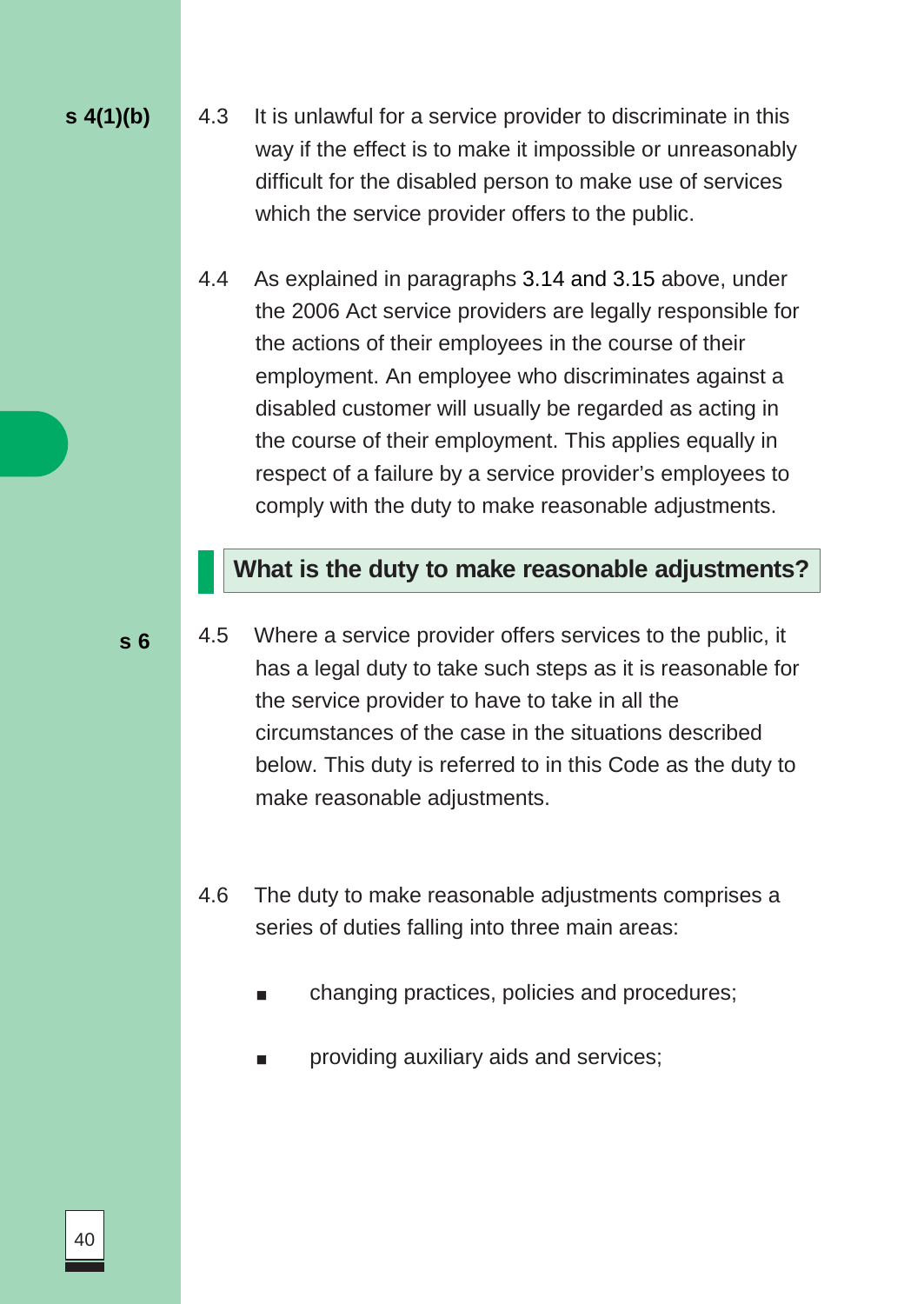- **overcoming a physical feature** by:
	- removing the feature; or
	- altering it; or
	- avoiding it; or
	- providing services by alternative methods.

The duties are being introduced in two stages.

- 4.7 From 1<sup>st</sup> January 2018, a service provider will have to take reasonable steps to:
	- change a **practice, policy or procedure** which makes it impossible or unreasonably difficult for disabled people to make use of its services; **s 6(1)**
	- provide an **auxiliary aid or service** if it would enable (or make it easier for) disabled people to make use of its services;
	- provide a reasonable **alternative method** of making its services available to disabled people where a **physical feature** makes it impossible or unreasonably difficult for disabled people to make use of the services.

## 4.8 **From 1st January 2020**, where a **physical feature**  makes it impossible or unreasonably difficult for disabled people to make use of services, a service provider will have to take reasonable steps to:

**s 6(4)**

**s 6(2)(d)**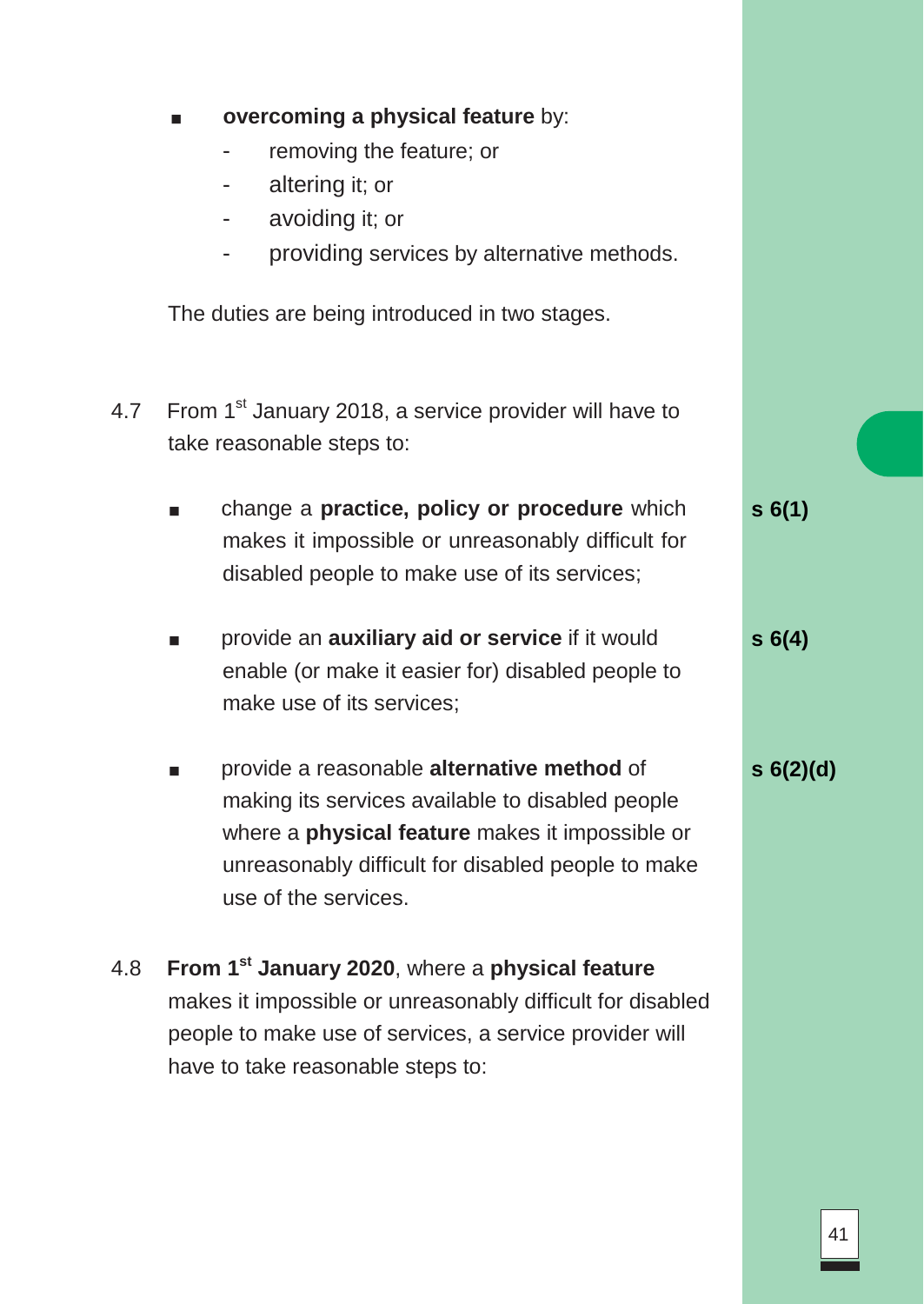**s 6(2)(a)**

- **s 6(2)(b)**
- **s 6(2)(c)**
- **s 6(2)(d)**
- **EXECUTE: remove** the feature; or
- **alter** it so that it no longer has that effect; or
- provide a reasonable means of **avoiding** it; or
- provide a reasonable alternative method of making the services available (see paragraph 4.6 above).

It makes sense for service providers to plan ahead by taking any opportunities which arise, or bringing forward plans, to make alterations to their premises to benefit disabled people before 2020. Structural or other physical changes will not be required before  $1<sup>st</sup>$  January 2020 (but might be made before that date - see paragraphs 5.32 - 5.34 below).

Examples of these are: widening a doorway; providing a permanent ramp for a wheelchair user; relocating light switches, door handles or shelves for someone who has difficulty in reaching; providing appropriate contrast in decor to assist the safe mobility of a visually impaired person; installing a permanent induction loop system; providing tactile buttons in lifts.

### **General approach to making reasonable adjustments**

4.9 It is important that service providers do not assume that the only way to make services accessible to disabled people is to make a physical alteration to their premises (such as installing a ramp or widening a doorway).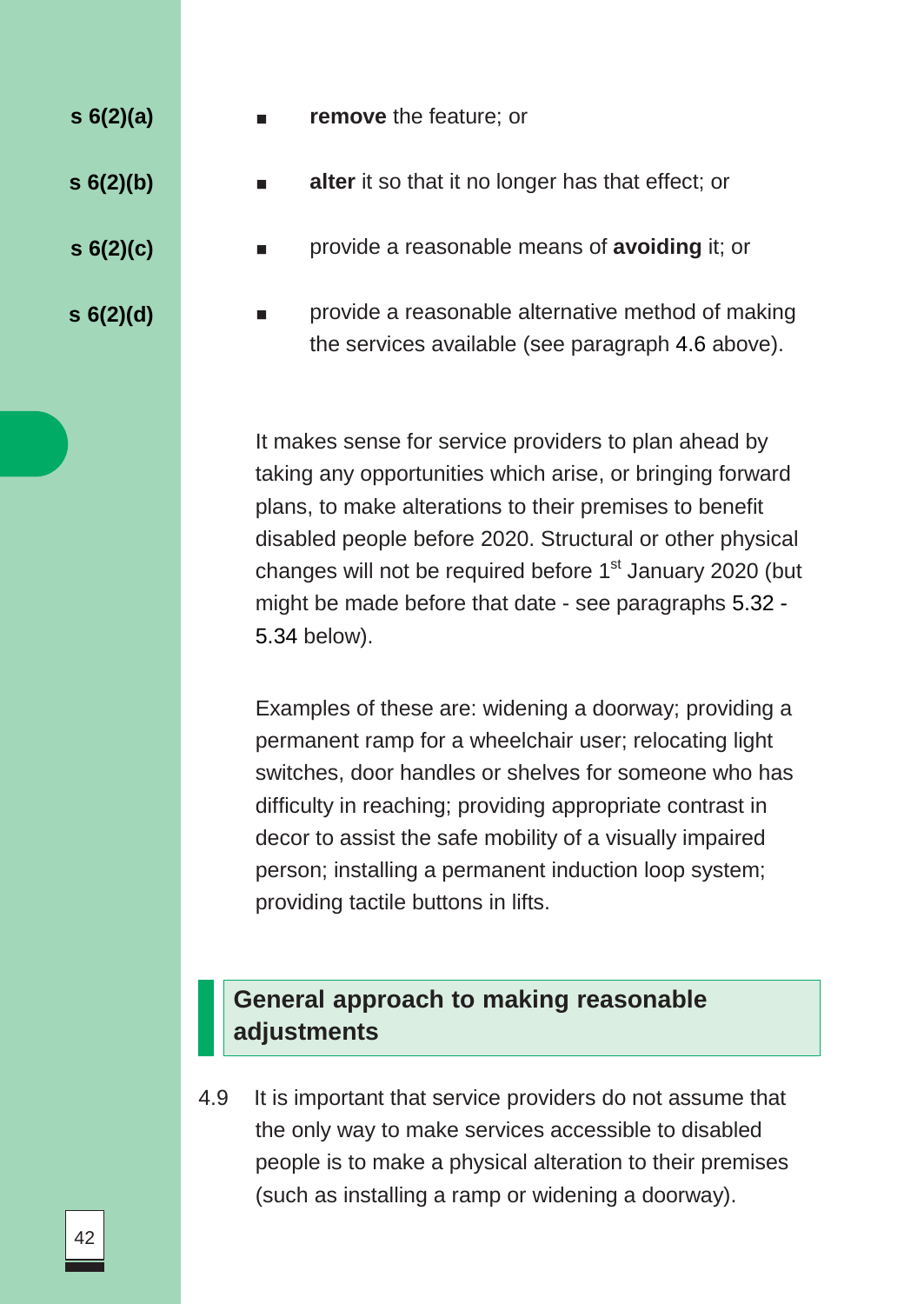Often, minor measures such as allowing more time to serve a disabled customer will help disabled people to use a service. Disability awareness training for staff is also likely to be appropriate. However, adjustments in the form of physical alterations may be the only answer if other measures are not sufficient to overcome barriers to access.

4.10 A service provider should be able to identify the more obvious physical or other barriers or impediments to access by disabled people to its services. Regularly reviewing the way in which it provides its services to the public, for example via periodic disability audits, might help a service provider identify any less obvious or unintentional barriers to access for disabled people.

Obtaining the views of disabled customers and disabled employees will also assist a service provider. Disabled people know best what hurdles they face in trying to use the services provided. They can identify difficulties in accessing services and might also suggest solutions involving the provision of reasonable adjustments.

In addition, local and national disability groups or organisations of disabled people have extensive experience which service providers can draw on. Listening carefully and responding to what disabled people really want helps service providers find the best way of meeting disabled people's requirements and expectations.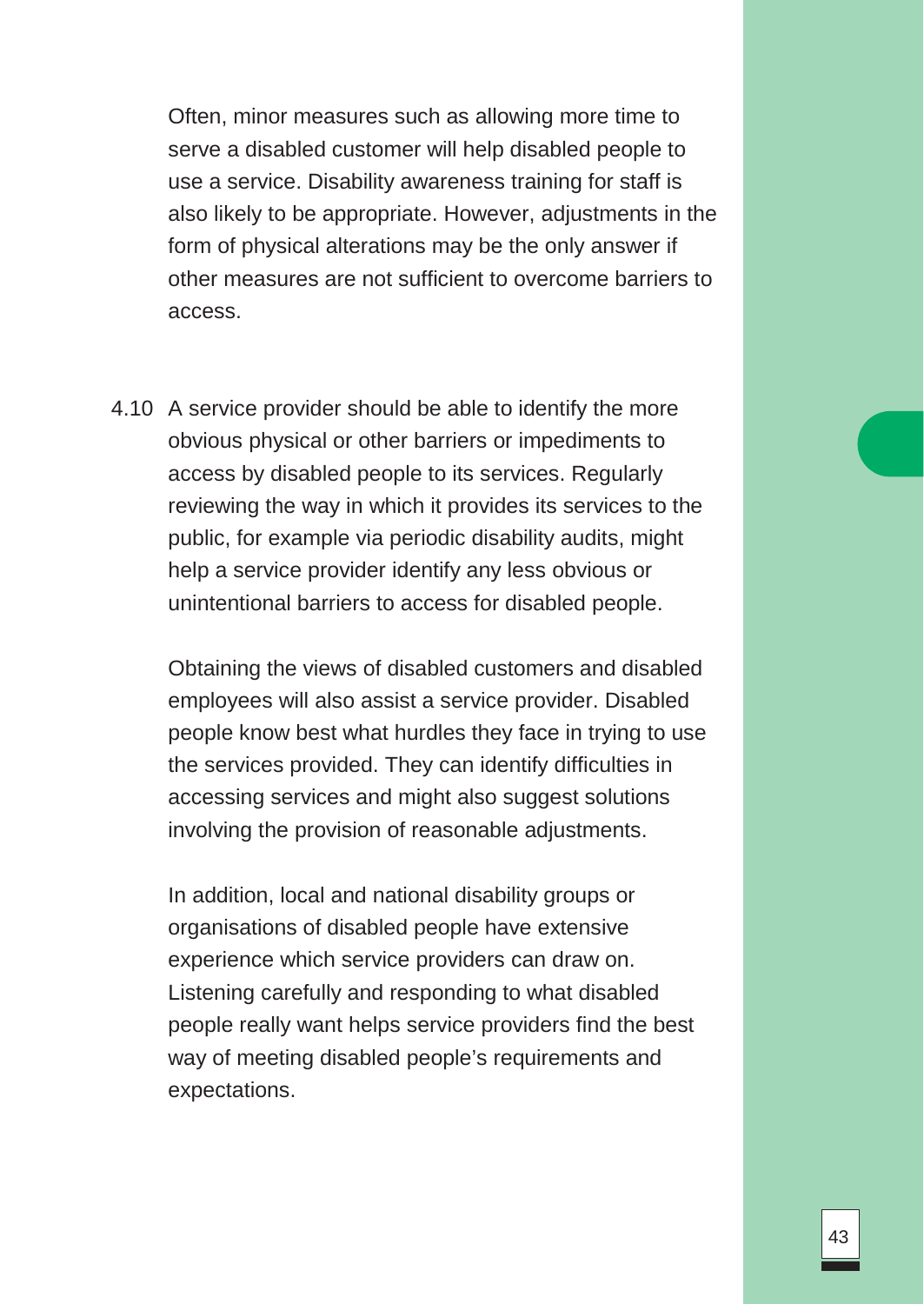4.11 Employee training is also an important factor in providing reasonable adjustments. Employees should be generally aware of the requirements of disabled customers and potential customers and should appreciate how to respond appropriately to requests for a reasonable adjustment. They should know how to provide an auxiliary service and how to use any auxiliary aids which the service provider offers.

Employees could also be encouraged to acquire additional skills in serving disabled people; for example, communicating with hearing impaired people and those with speech impairments.

#### **Use of reasonable adjustment examples**

#### **s 6(1)**

4.12 Section 6 of the 2006 Act refers to such steps as it is reasonable, in all the circumstances of the case, for the service provider 'to have to take' to make its services accessible to disabled people.

The examples in this Code use the same language by discussing whether the step in the example concerned is likely to be a reasonable step for the service provider 'to have to take'. This is not intended to indicate that the step considered in the example is the only way in which the service provider can meet its duty under the 2006 Act.

In any particular case, the service provider's duty to make reasonable adjustments might be discharged by taking a different step or steps.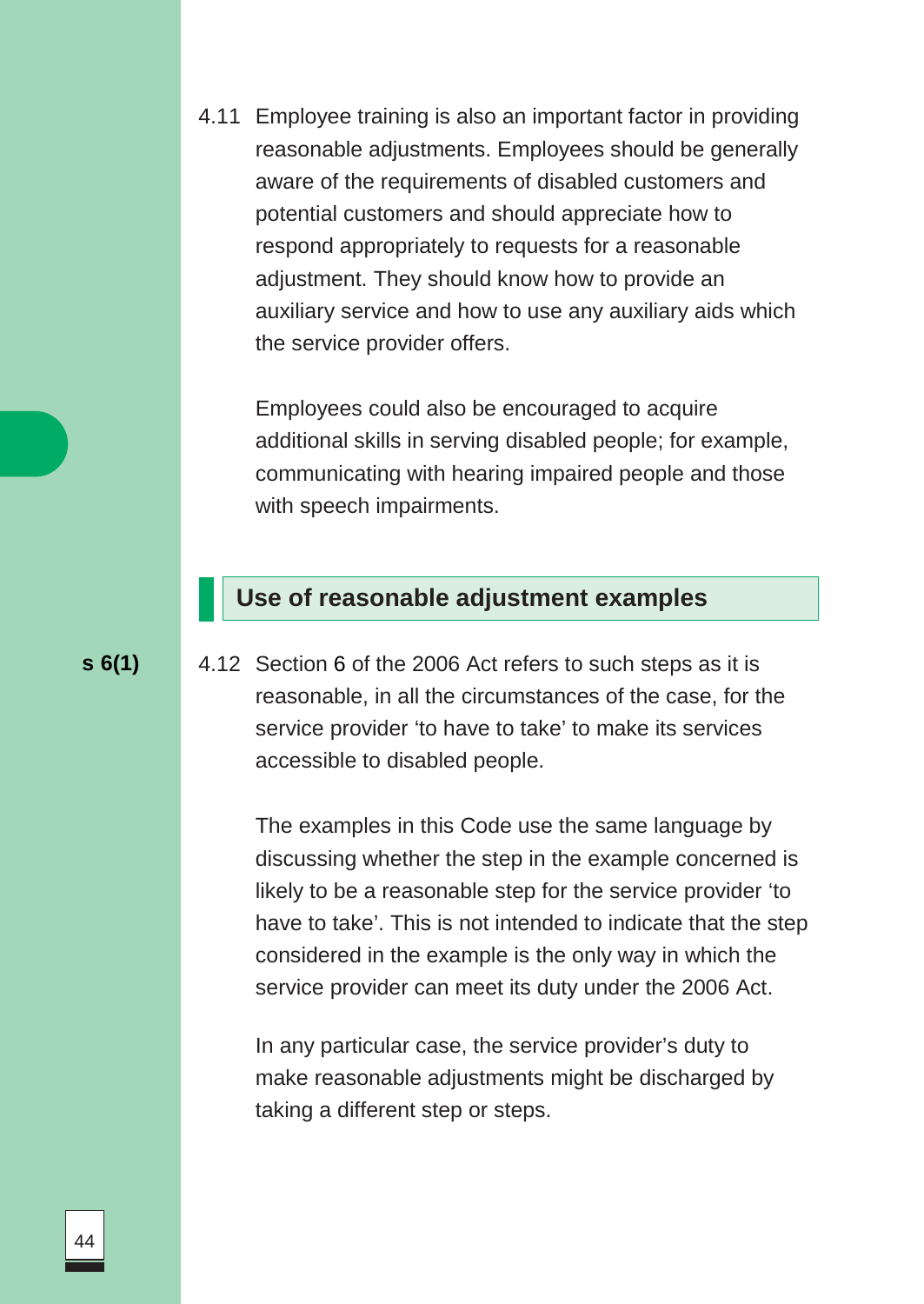## **To whom is the duty to make reasonable adjustments owed?**

4.13 A service provider's duty to make reasonable adjustments is a duty owed to disabled people at large. It is not simply a duty that is weighed-up in relation to each individual disabled person who wants to access a service provider's services. Disabled people are a diverse group with different requirements, which service providers need to consider.

## **At what point does the duty to make reasonable adjustments arise?**

4.14 Service providers should not wait until a disabled person wants to use a service which they provide before they give consideration to their duty to make reasonable adjustments. They should be thinking now about the accessibility of their services to disabled people. Service providers should be planning continually for the reasonable adjustments they need to make, whether or not they already have disabled customers. They should anticipate the requirements of disabled people and the adjustments that may have to be made for them. In many cases, it is appropriate to ask customers to identify whether they have any particular requirements and, if so, what adjustments may need to be made.

Failure to anticipate the need for an adjustment may render it too late to comply with the duty to make the adjustment. Furthermore, it may not of itself provide a defence to a claim that it was reasonable to have provided one.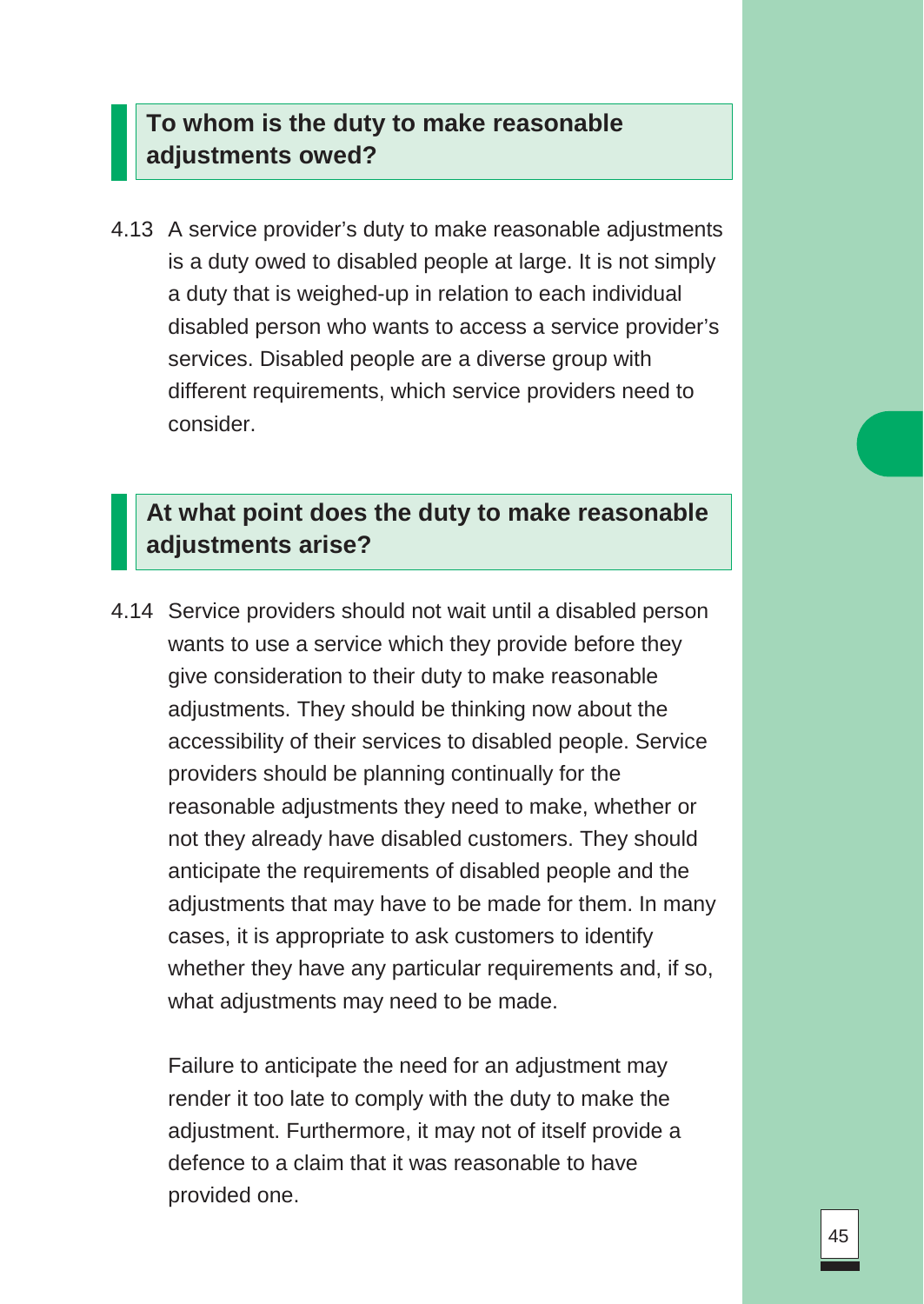An invitation to the public to make submissions and to attend a public inquiry indicates that any reasonable adjustments will be made on request if this will assist disabled people to make submissions or to attend the inquiry. This helps to ensure that the public inquiry is accessible.

## **Does the duty of reasonable adjustment apply even if the service provider does not know that the person is disabled?**

- 4.15 A service provider owes a duty of reasonable adjustment to 'disabled persons' as defined by the 2006 Act. This is a duty to disabled people at large, and applies regardless of whether the service provider knows that a particular member of the public is disabled or whether it currently has disabled customers.
- 4.16 For this reason, employees should be made aware that they may be discriminating unlawfully even if they do not know that a customer is disabled and they should be reminded that not all impairments are visible.

As explained in this chapter and in **Chapters 3 and 5**, the duty of reasonable adjustment is best met by the service provider trying to anticipate the types of problems which could arise, and by training its employees to enquire rather than act on assumptions. The aim should be that, when disabled customers request services, the service provider has already taken all reasonable steps to ensure that they can be served without being put to unreasonable difficulty.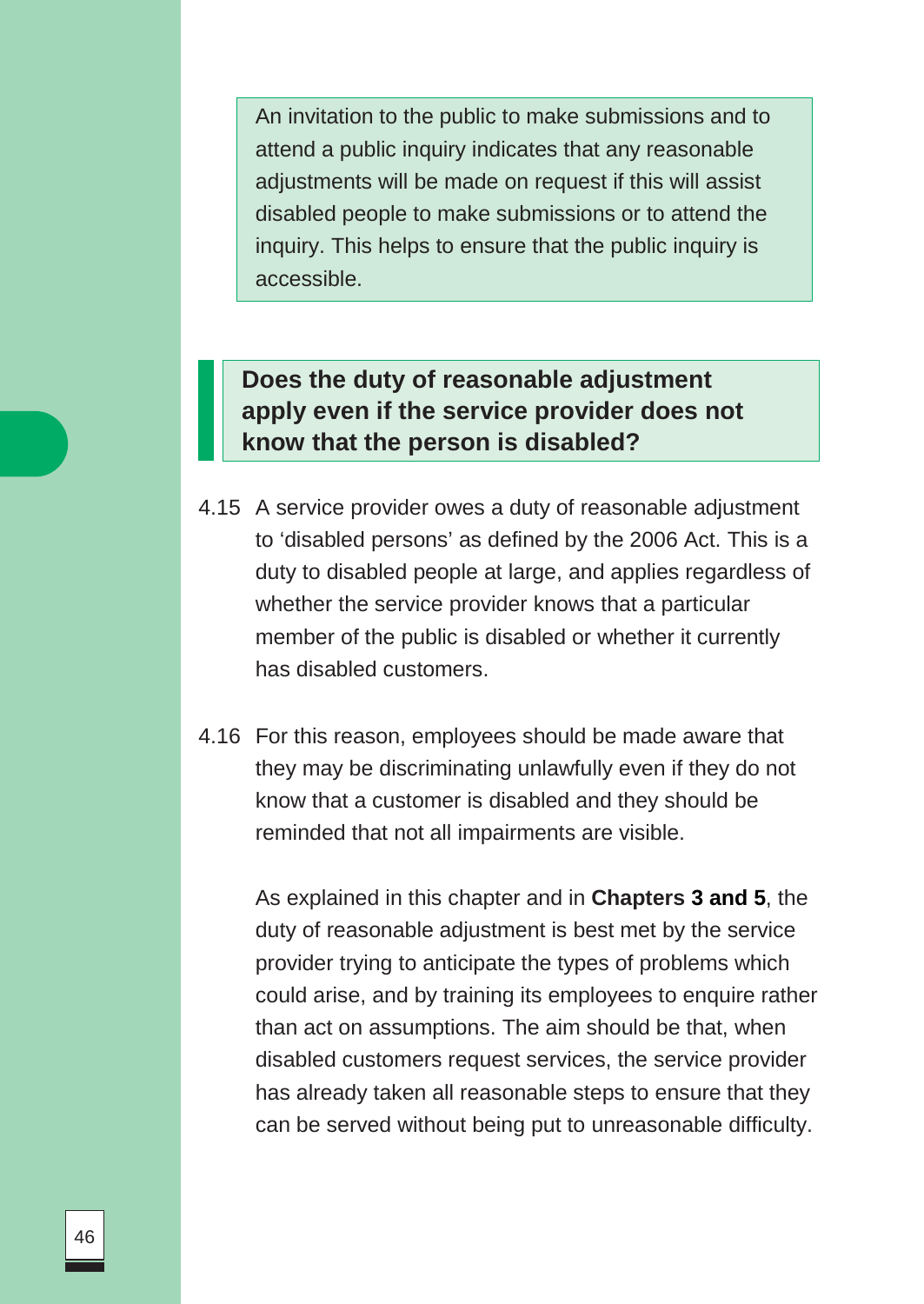#### **Must service providers anticipate every barrier?**

- 4.17 When considering the provision of a reasonable adjustment, a service provider should be flexible in its approach. However, there may be situations where it is not reasonable for a service provider to anticipate a particular requirement.
- 4.18 Once a service provider has become aware of the requirements of a particular disabled person who uses or seeks to use its services, it might then become reasonable for the service provider to take a particular step to meet these requirements. This is especially so where a disabled person has pointed out the difficulty which they face in accessing services, or has suggested a reasonable solution to that difficulty.

#### **How long does the duty continue?**

4.19 The duty to make reasonable adjustments is a continuing duty. Service providers should keep the duty under regular review in the light of their experience with disabled people wanting to access their services. In this respect it is an evolving duty, and not something that needs simply to be considered once, and once only, and then forgotten.

What was originally a reasonable step to take might no longer be sufficient and the provision of further or different adjustments might then have to be considered.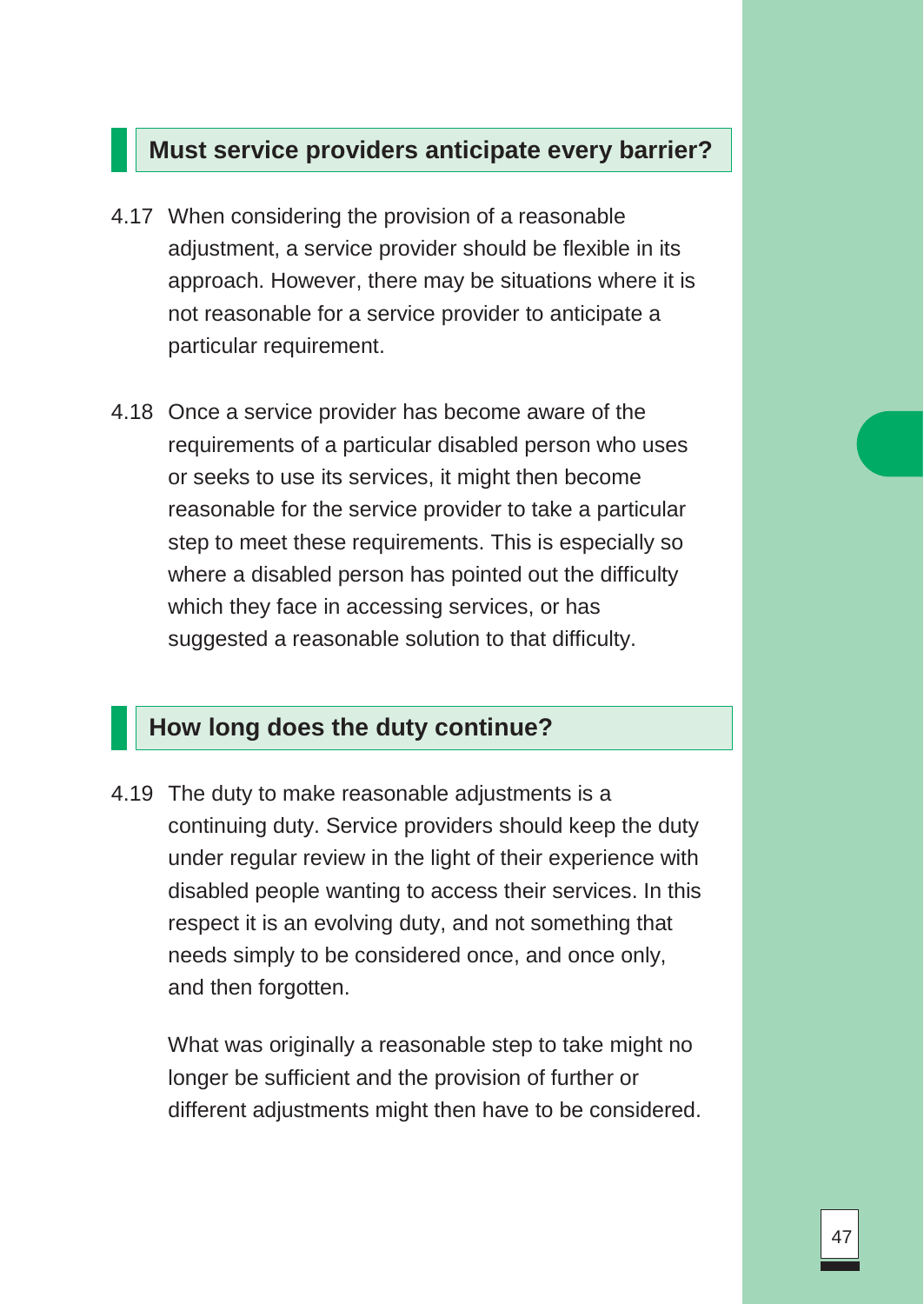A large sports complex amends its 'no dogs' policy to allow entry to guide dogs. It offers guide dog users a tour of the complex to acquaint them with routes. This is likely to be a reasonable step for it to have to take at this stage. However, the complex then starts building work and this encroaches on paths within the complex, making it difficult for guide dog users to negotiate their way around. Offering an initial tour is therefore no longer an effective adjustment as it does not make the complex accessible to guide dog users. The service provider therefore decides to offer guide dog users appropriate additional assistance from staff whilst the building work is being undertaken. This is likely to be a reasonable step for the service provider to have to take in the circumstances then existing.

4.20 Equally, a step which might previously have been an unreasonable one for a service provider to have to take could subsequently become a reasonable step in the light of changed circumstances. For example, technological developments may provide new or better solutions to the problems of inaccessible services.

A library has a small number of computers for the public to use. When the computers were originally installed, the library investigated the option of incorporating text to speech software for people with a visual impairment. It rejected the option because the software was very expensive and not particularly effective. It would not have been a reasonable step for the library to have to take at that stage.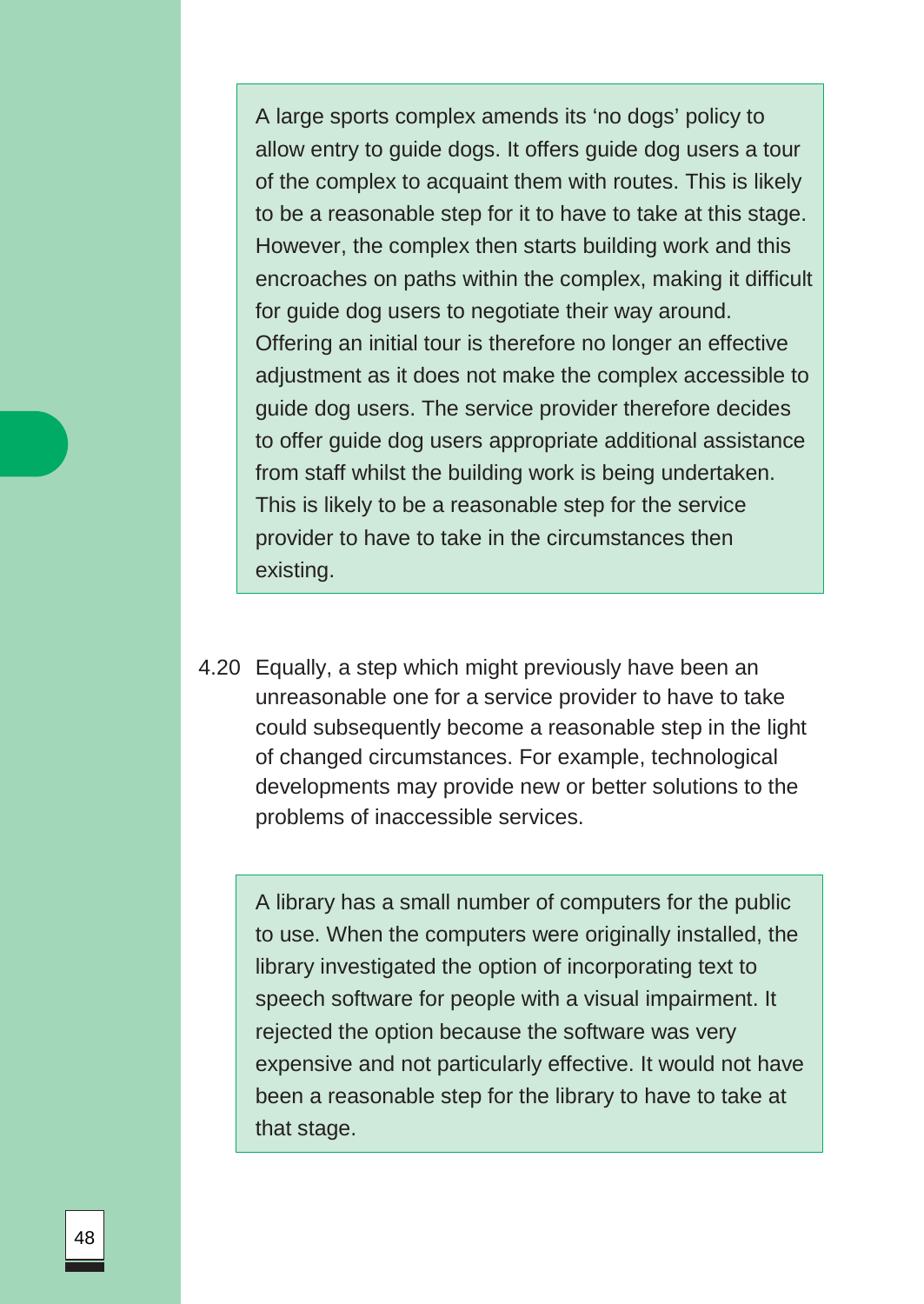The library proposes to replace the computers. It makes enquiries and establishes that text to speech software is now efficient and within the library's budget. The library decides to install the software on the replacement computers. This is likely to be a reasonable step for the library to have to take at this time.

## **What is meant by 'reasonable steps'?**

- 4.21 Section 6 refers to a service provider being under a duty to take such steps as it is reasonable, in all the circumstances of the case, for it to have to take in order to make reasonable adjustments. The 2006 Act does not specify that any particular factors should be taken into account. What is a reasonable step for a particular service provider to have to take depends on all the circumstances of the case. It will vary according to:
	- the type of services being provided;
	- the nature of the service provider and its size and resources;
	- the effect of the disability on the individual disabled person.
- 4.22 However, without intending to be exhaustive, the following are some of the factors which might be taken into account when considering what is reasonable:

**s 6**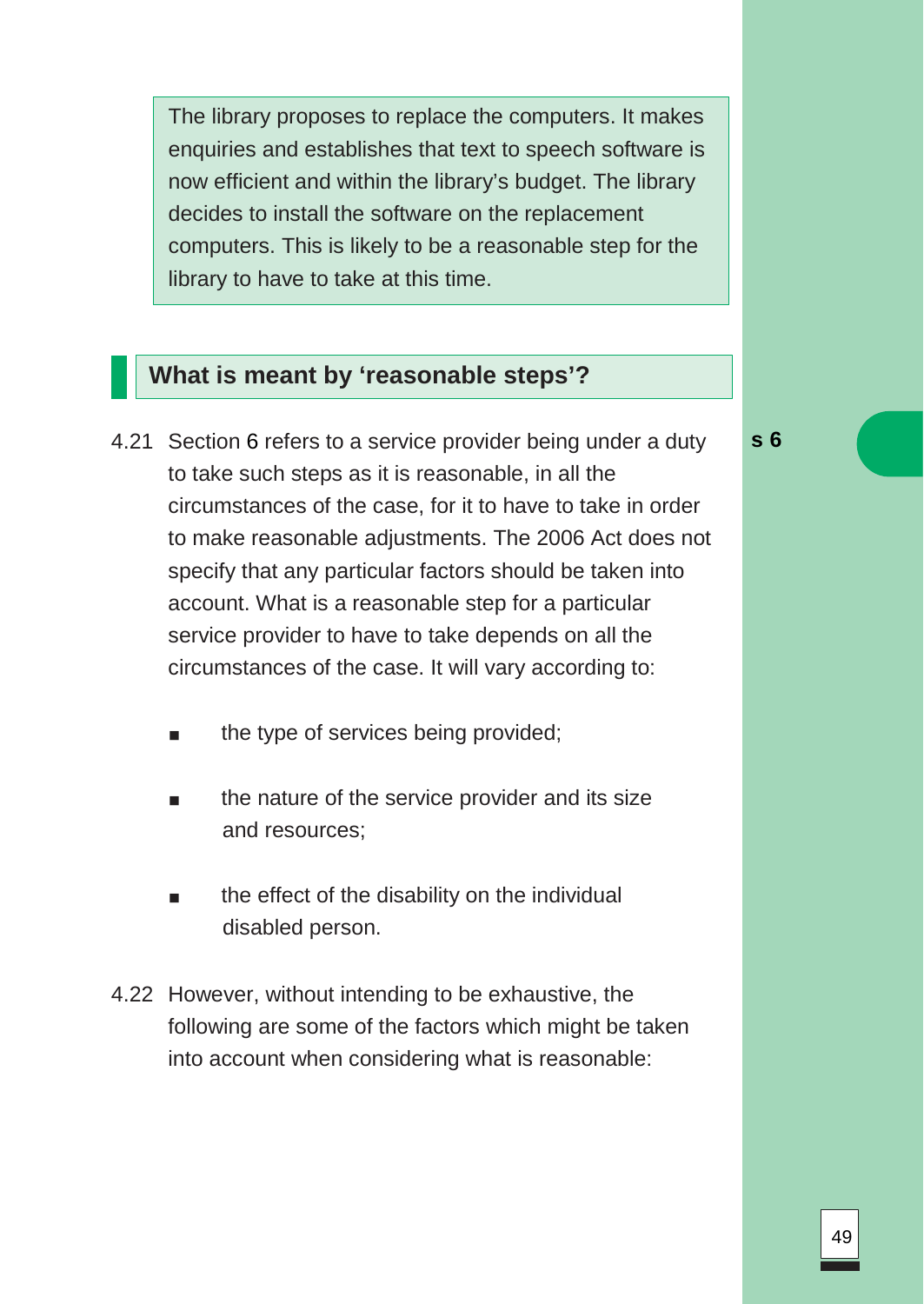- whether taking any particular steps would be effective in overcoming the difficulty that disabled people face in accessing the services in question;
- the extent to which it is practicable for the service provider to take the steps;
- the financial and other costs of making the adjustment;
- the extent of any disruption which taking the steps would cause;
- the extent of the service provider's financial and other resources;
- the amount of any resources already spent on making adjustments;
- the availability of financial or other assistance.

Customers in a busy post office are served by staff at a counter after queuing in line. A disabled customer with arthritis wishes to purchase a TV licence. The customer experiences great pain if they have to stand for more than a couple of minutes. Other customers would not expect to have to undergo similar discomfort in order to buy a TV licence. Thus, the post office's queuing policy makes it unreasonably difficult for the disabled person to use the service. Consideration will have to be given to how the queuing policy could be adjusted so as to accommodate the requirements of such disabled customers.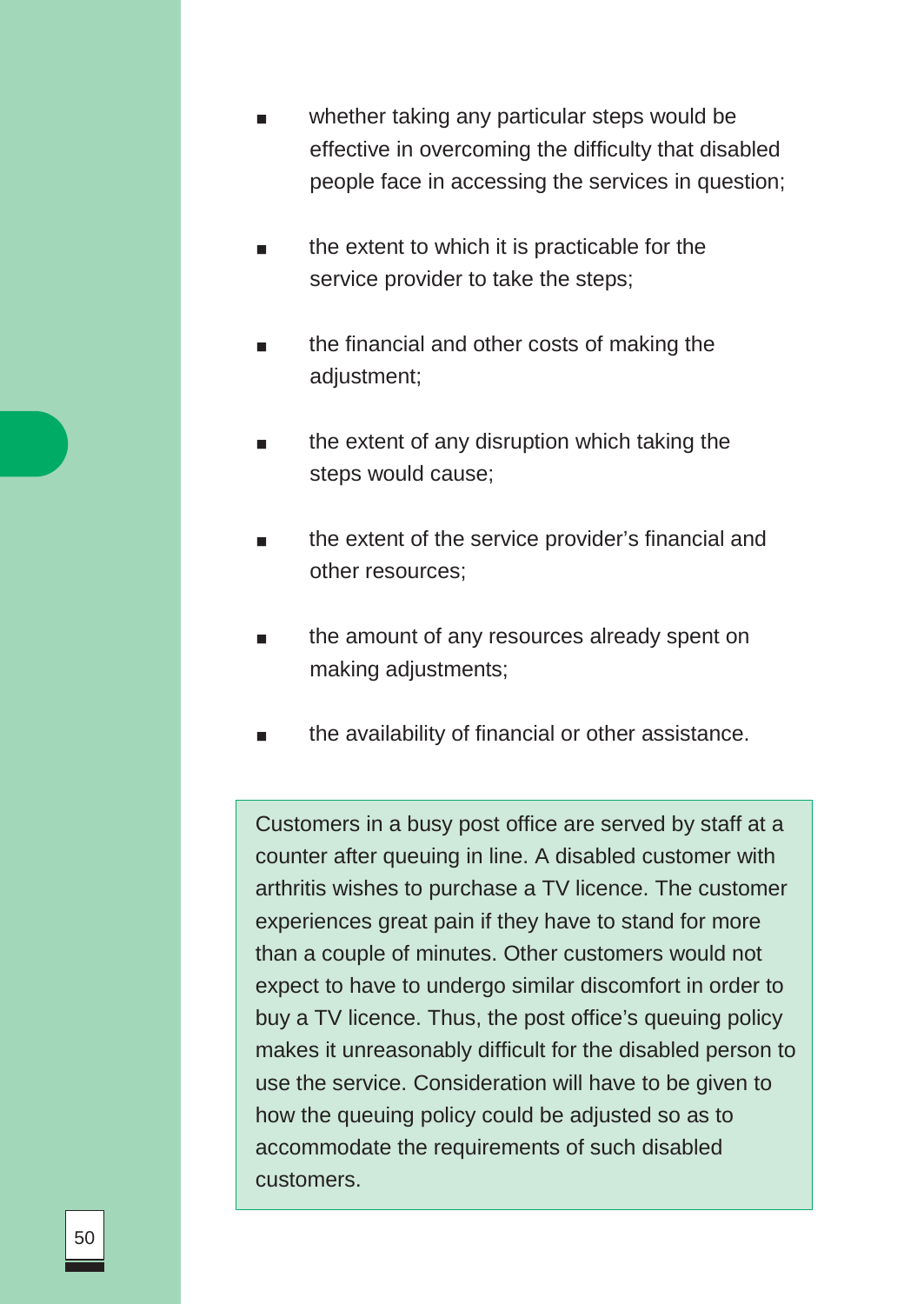The post office staff could ask the customer to take a seat and then serve them in the same way as if they had queued. Alternatively, it might provide a separate service desk with seating for disabled customers. Depending on the size of the post office, these might be reasonable steps to have to take to adjust the queuing policy. However, it is not likely to be a reasonable step for the post office to send a member of staff to the disabled customer's home in order to sell them the TV licence. The time and expense involved would probably be an unreasonable use of the post office's resources, particularly in proportion to the degree of benefit to the disabled customer.

4.23 It is more likely to be reasonable for a service provider with substantial financial resources to have to make an adjustment with a significant cost than for a service provider with fewer resources. The resources available to the service provider as a whole are likely to be taken into account as well as other calls on those resources. Where the resources of the service provider are spread across more than one business unit or profit centre, the calls on them all are likely to be taken into account in assessing reasonableness.

A small retailer has two shops within close proximity to each other. It has conducted an audit to identify what adjustments for disabled people will be needed. At one of its shops, customers with mobility impairments cannot use all the services provided.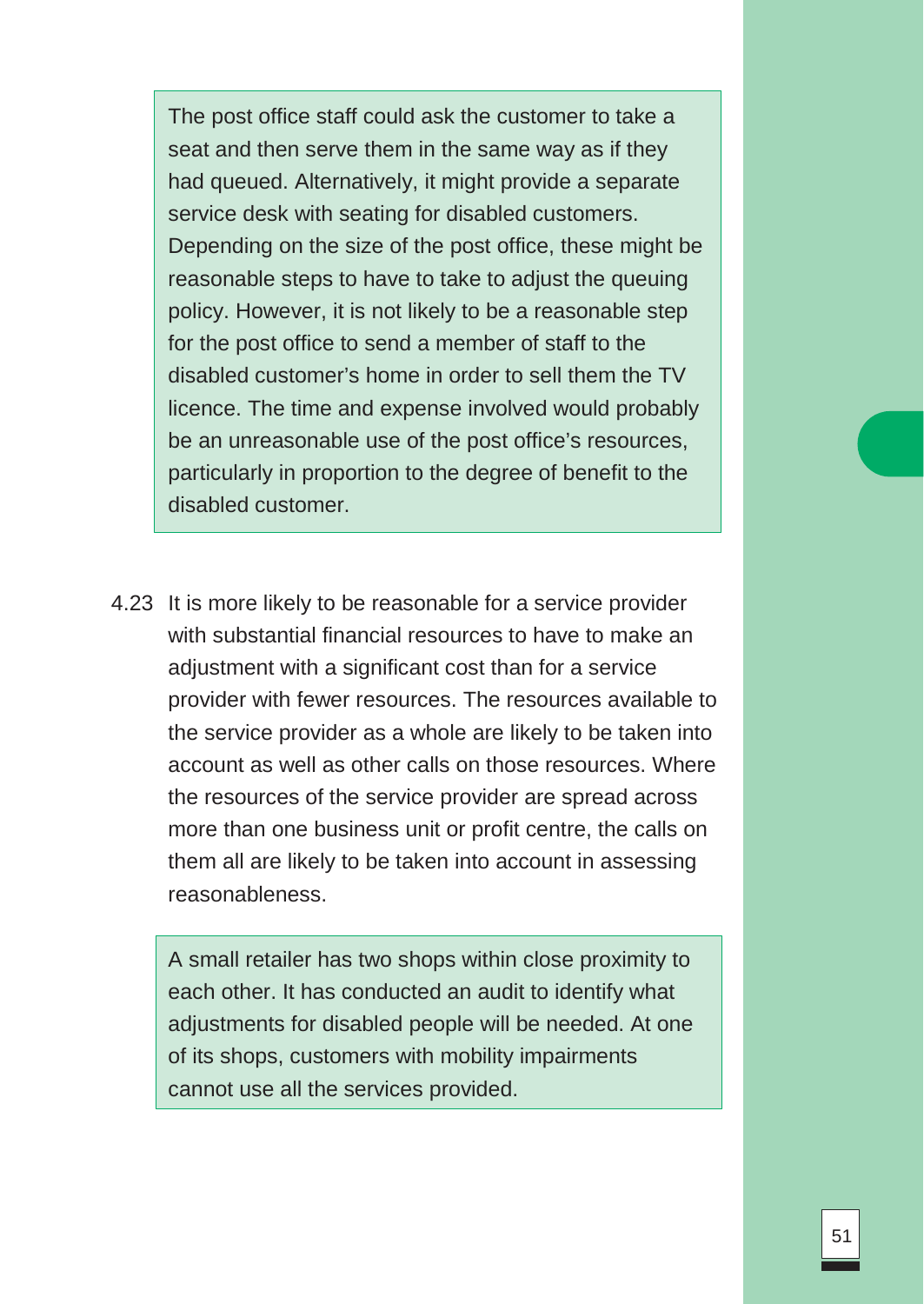The other shop can be easily reached by such customers and offers the same services, all of which are accessible to disabled people. Although the retailer originally hoped to make its services in both shops equally accessible, it is constrained by its limited resources. Therefore, for the present, it decides not to make all the services at the first shop accessible to customers with mobility impairments. In these circumstances, it is unlikely to be in breach of the 2006 Act.

4.24 Service providers should bear in mind that there are no hard and fast solutions. Action which may result in reasonable access to services being achieved for some disabled people may not necessarily do so for others. Equally, it is not enough for service providers to make some changes if they still leave their services impossible or unreasonably difficult for disabled people to use.

The organiser of a large public conference provides qualified sign language interpreters to enable delegates who are deaf to follow and participate in the conference. However, this does not assist delegates with mobility or visual impairments to access the conference, nor does it help delegates with a hearing impairment who do not use sign language but who can lipread. The conference organiser will need to consider the requirements of these delegates also.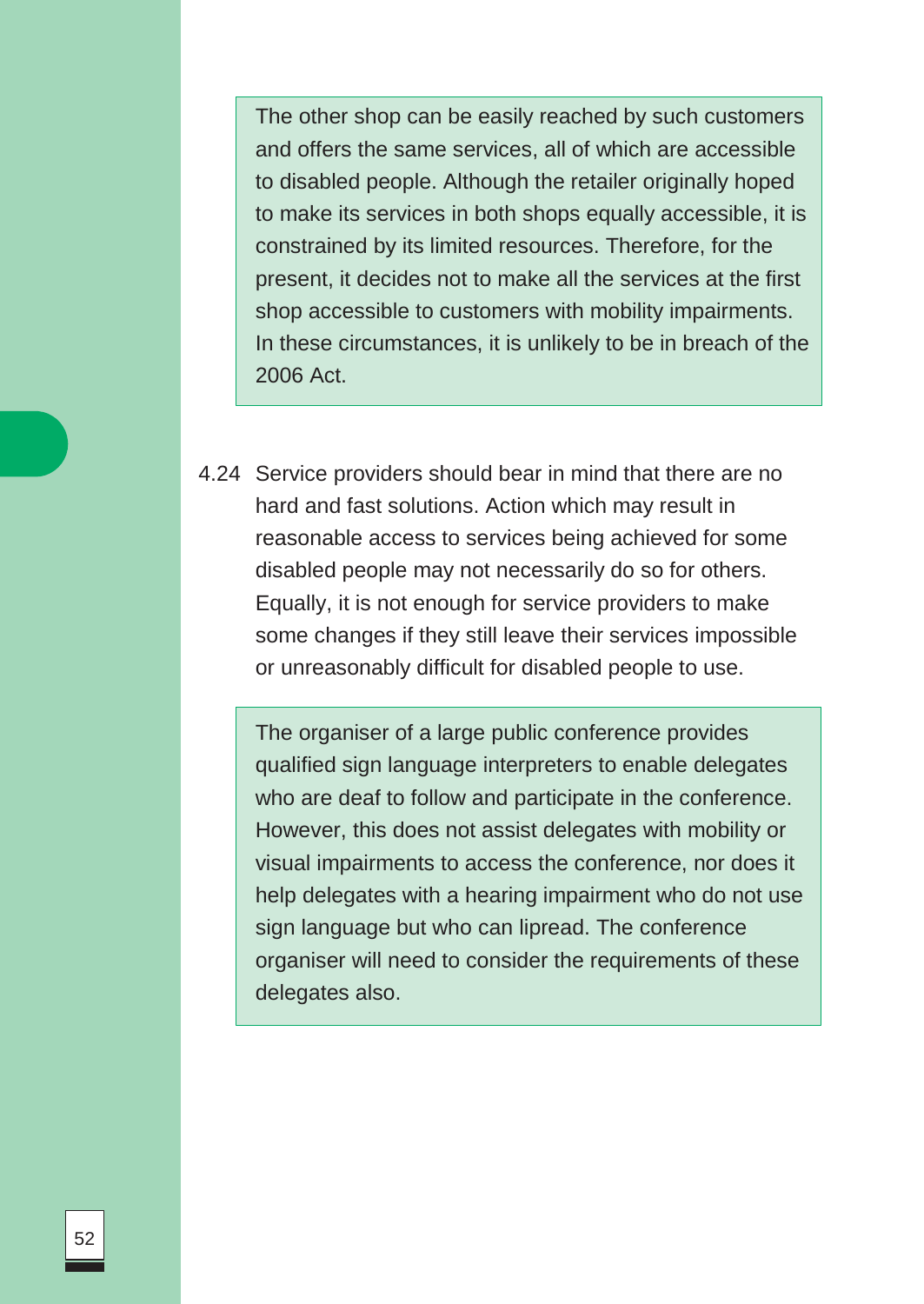4.25 Similarly, a service provider will not have taken reasonable steps if it attempts to provide an auxiliary aid or service which in practice does not help disabled people to access the service provider's services.

The way in which an auxiliary aid or service is provided may be just as important as the auxiliary aid or service itself.

Despite providing qualified sign language interpreters for deaf delegates, the conference organiser fails to ensure that those delegates have the option to be seated near and in full view of the interpreters (who are themselves in a well-lit area). As a result, not all those delegates are able to follow the interpretation. The auxiliary service provided has not been effective in making the conference fully accessible to those deaf delegates.

4.26 Once a service provider has decided to put a reasonable adjustment in place, it is important to draw its existence to the attention of disabled people. The service provider should also establish a means for letting disabled people know how to request assistance. This might be done by a simple sign or notice at the entrance to the service provider's premises or at a service point.

Alternatively, the availability of a reasonable adjustment might be highlighted in forms or documents used by the service provider, such as publicity materials. In all cases, it is important to use a means of communication which is itself accessible to disabled people.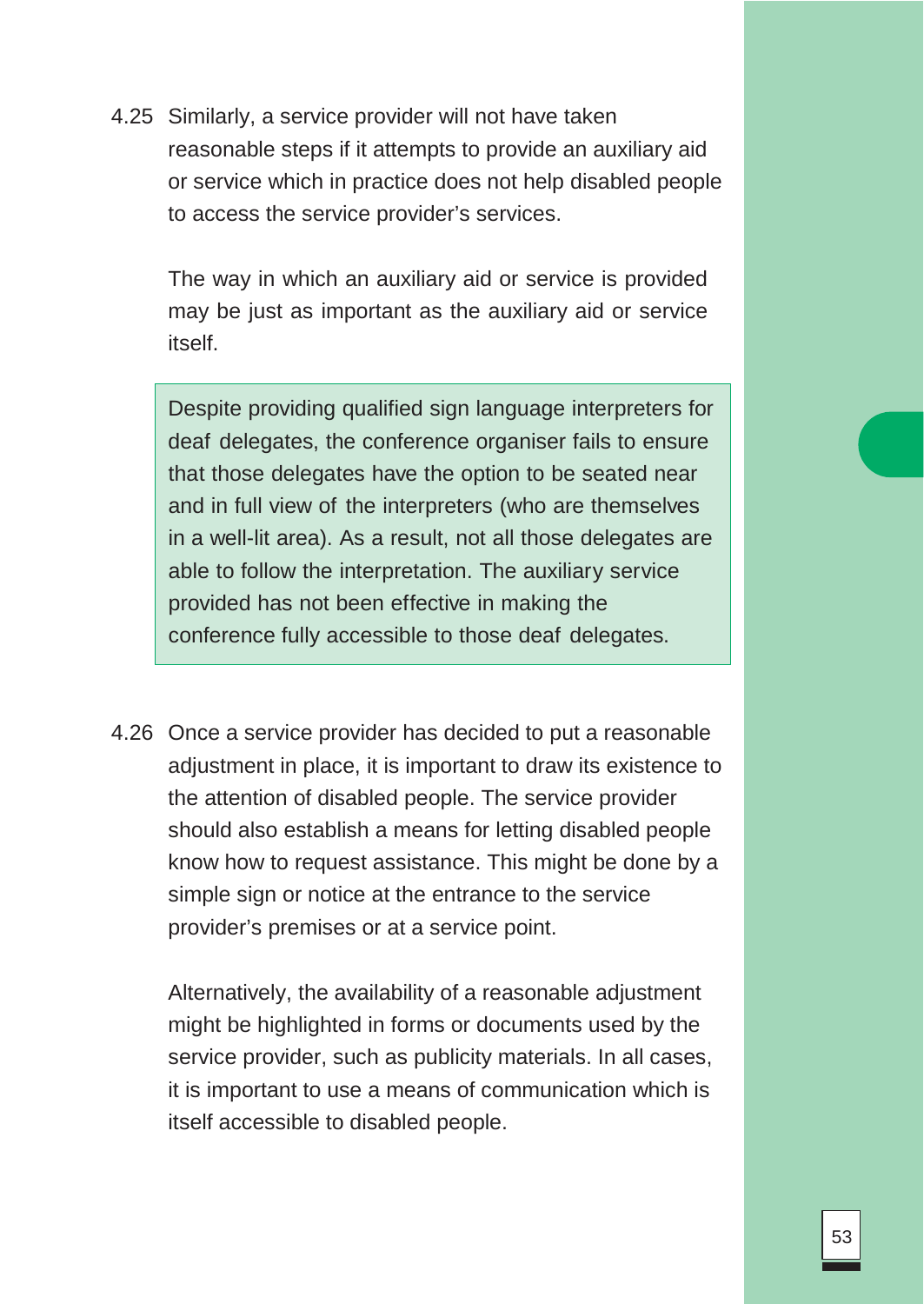An airport provides transfer by electric buggy between terminals and gates for passengers with a mobility impairment. Prominent signs at the entrance to the arrivals and departures halls and at check-in desks assist disabled passengers in accessing that auxiliary service.

A hospital has its forms and explanatory literature in accessible alternative formats such as large print, audiotape and Braille. A prominent note to that effect on the literature sent to patients, or a specific mention of this by reception staff when a patient first visits the hospital, assists disabled patients to access the service.

4.27 If, having considered the issue thoroughly, there are genuinely no steps that it would be reasonable for a service provider to take to make its services accessible, the service provider is unlikely to be in breach of the law if it makes no changes. Such a situation is likely to be rare.

### **Protecting the fundamental nature of a business or service**

**s 6(6)** 4.28 The 2006 Act does not require a service provider to take any steps which would fundamentally alter the nature of its service, trade, profession or business. This means that a service provider does not have to comply with a duty to make reasonable adjustments in a way which would so alter the nature of its business that the service provider would effectively be providing a completely different kind of service.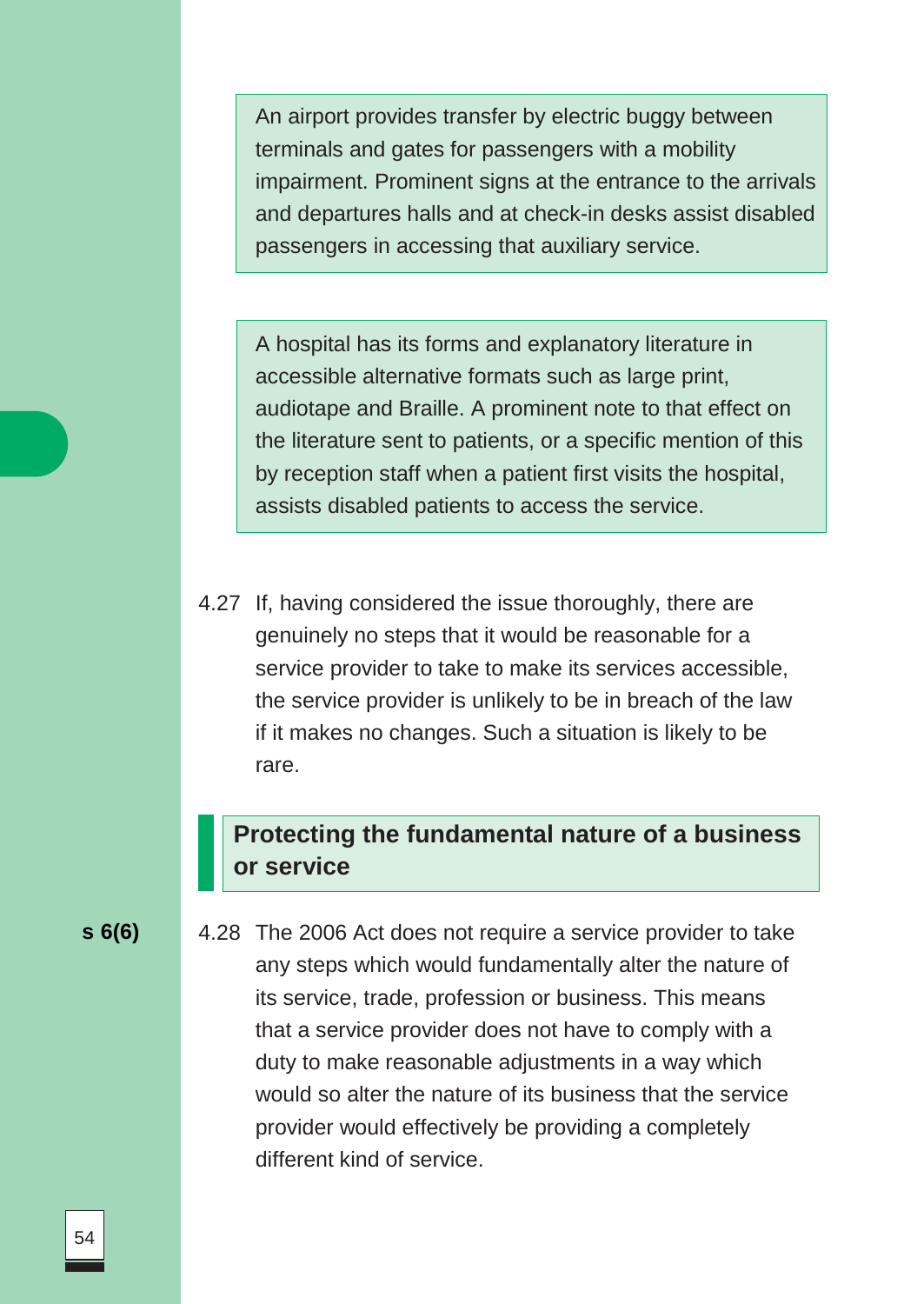A restaurant refuses to deliver a meal to the home of a disabled person with significant agoraphobia (a fear of public or open spaces) on the ground that this would result in the provision of a different kind of service. This is unlikely to be against the law. However, if the restaurant already provides a home delivery service, it is likely to be discriminatory to refuse to serve the disabled person in this way.

A night club with low level lighting is not required to adjust the lighting to accommodate customers who are partially sighted if this would fundamentally change the atmosphere or ambience of the club.

A hair and beauty salon provides appointments to clients at its premises in a town centre. A disabled person with a respiratory impairment is unable to travel into town because this exacerbates their disability. The person asks the salon to provide them with an appointment at home. The salon refuses as it does not provide a home appointment service to any of its clients. This is likely to be within the law.

4.29 However, there might be an alternative reasonable adjustment which would ensure the accessibility of the services. If this can be provided without fundamentally altering the nature of the services or business, it would be a reasonable step for the service provider to have to take.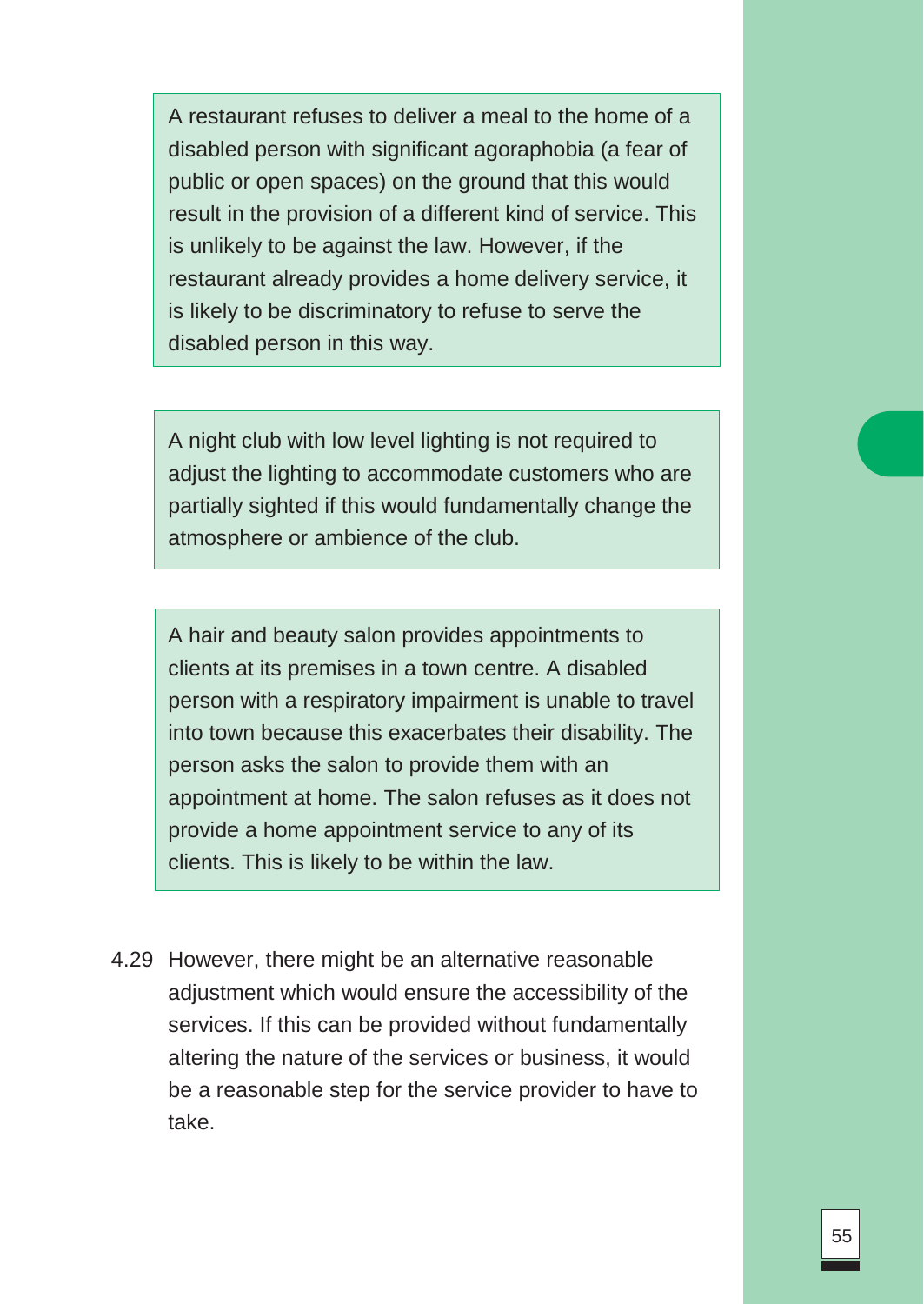### **Cost of providing reasonable adjustments**

**s 5(5)**

4.30 The 2006 Act does not allow a service provider to pass on the additional costs of complying with the duty to make reasonable adjustments to disabled customers alone. The costs of providing reasonable adjustments are part of the service provider's general expenses.

A guest house has installed an audio-visual fire alarm in one of its guest bedrooms in order to accommodate visitors with a sensory impairment. In order to recover the costs of this installation, the owner charges disabled guests a higher daily charge for that room, although it is otherwise identical to other bedrooms. This is unlikely to be within the law.

**s 5(5)**

4.31 Sometimes a service provider makes an additional service available to customers for which there is a charge. If the additional service is itself a reasonable adjustment which the service provider has to provide under the 2006 Act to its disabled customers, those disabled customers cannot be charged for that service.

> A wine merchant runs an online shopping service and charges all customers for home delivery. Its customers include disabled people with mobility impairments. Since this online service is not impossible or unreasonably difficult for disabled people with mobility impairments to use, home delivery, in these circumstances, will not be a reasonable adjustment that the wine merchant has to make under the 2006 Act.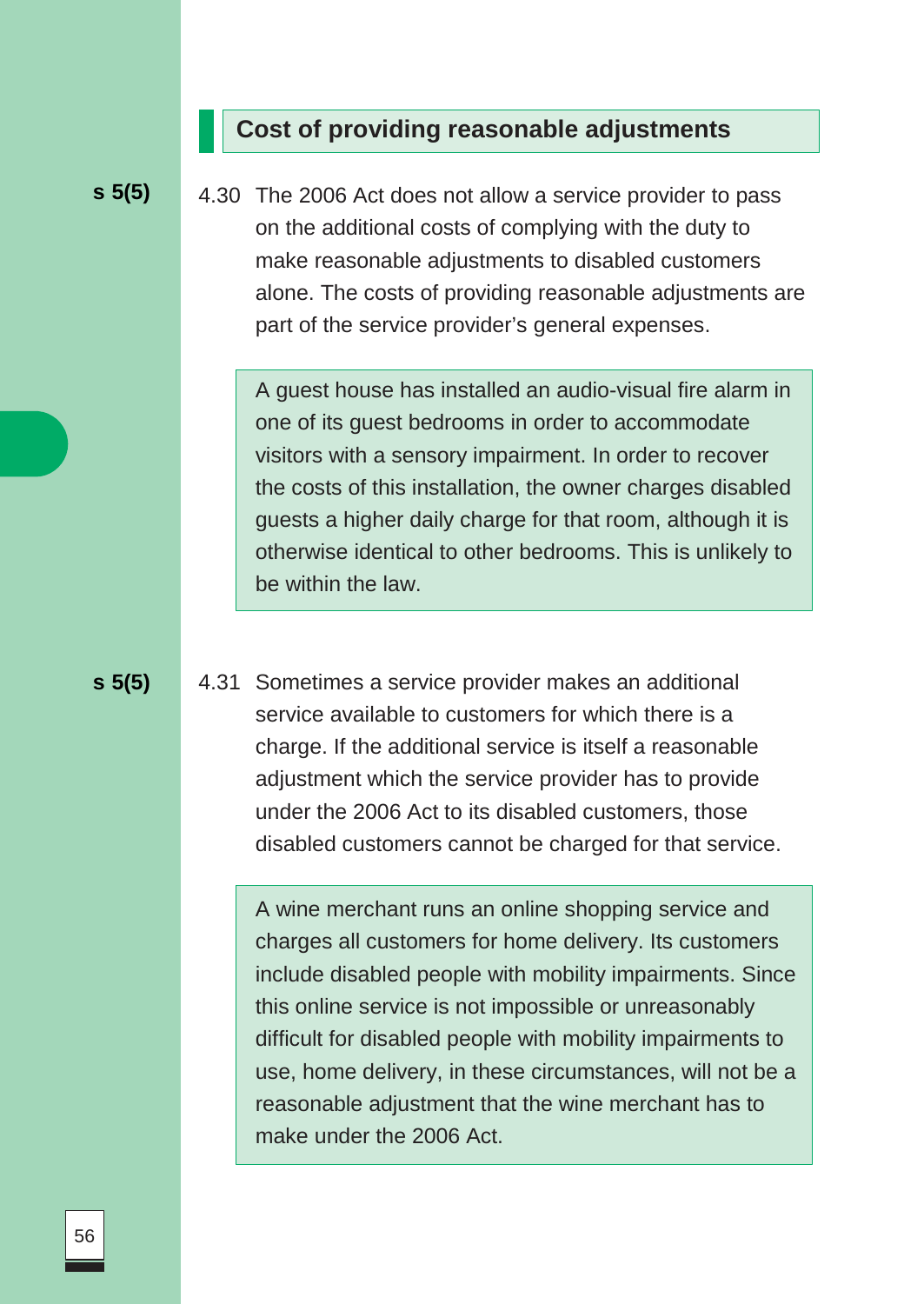Therefore, the wine merchant can charge disabled customers in the same way as other customers for this service.

However, another wine merchant has a shop which is inaccessible to disabled people with mobility impairments. Home delivery in these circumstances might be a reasonable adjustment for the wine merchant to have to make for such customers. The wine merchant could not then charge such customers for home delivery, even though it charges other customers for home delivery.

### **What is 'unreasonably difficult'?**

- 4.32 It is unlawful for a service provider to discriminate against a disabled person in failing to comply with a duty to make reasonable adjustments when the effect of that failure is to make it impossible or 'unreasonably difficult' for the disabled person to make use of services provided to the public. The 2006 Act does not define what is meant by 'unreasonably difficult'.
- 4.33 However, when considering if services are unreasonably difficult for disabled people to use, service providers should take account of whether the time, inconvenience, effort, discomfort or loss of dignity entailed in using the service would be considered unreasonable by other people if they had to endure similar difficulties (see the example at paragraph 4.22 above).

**s 4(1)(b)**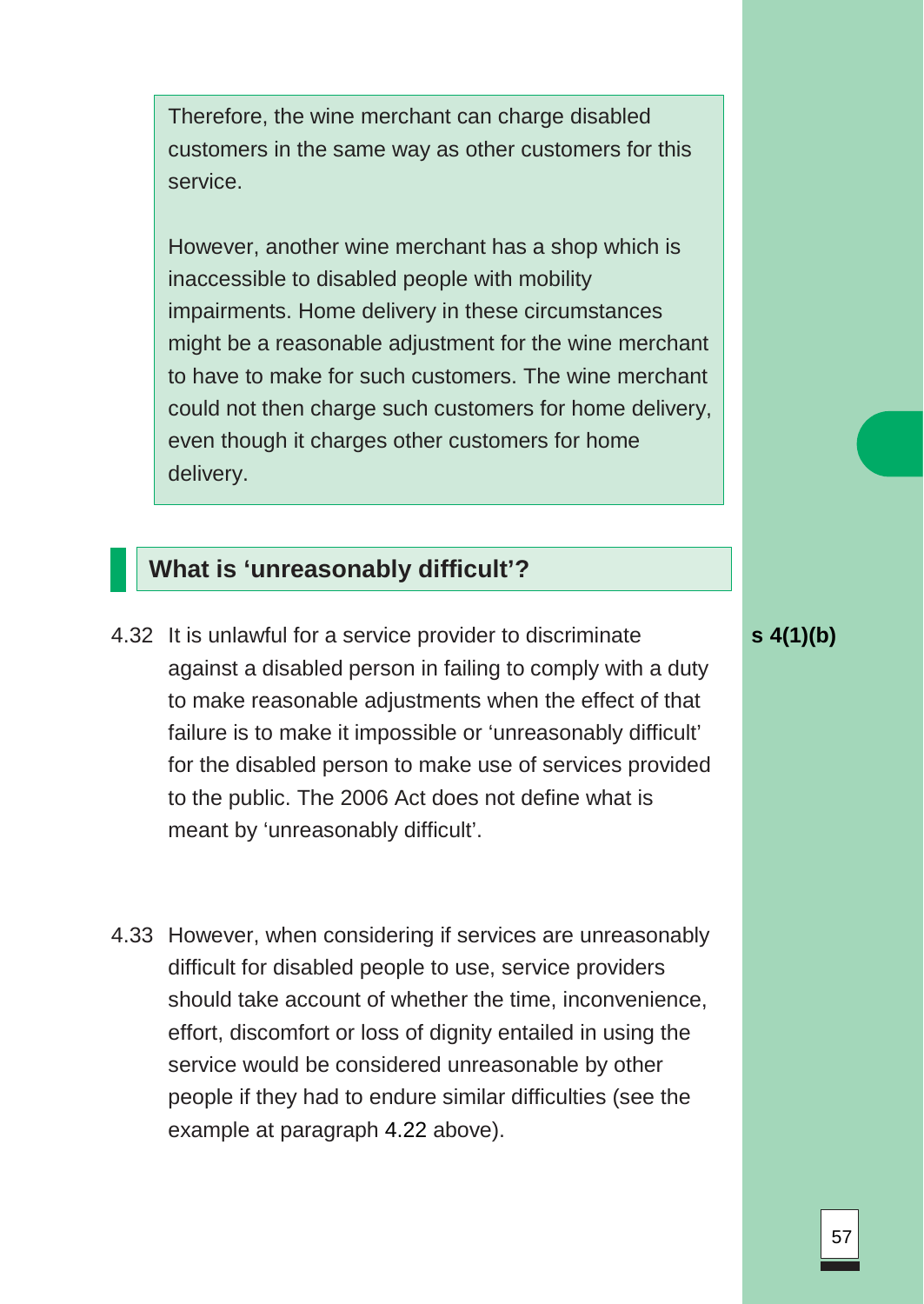# **What happens if the duty to make reasonable adjustments is not complied with?**

- **s 4(1)(b) s 5(2)** 4.34 A service provider must comply with the duty to make reasonable adjustments in order to avoid committing an act of unlawful discrimination.
	- **s 6(10)** A disabled person is able to make a claim against a service provider if:
		- the service provider fails to do what is required; and
		- that failure makes it impossible or unreasonably difficult for that disabled person to access any services provided by the service provider to the public; and
		- the service provider cannot show that such a failure is justified in relation to the disabled person.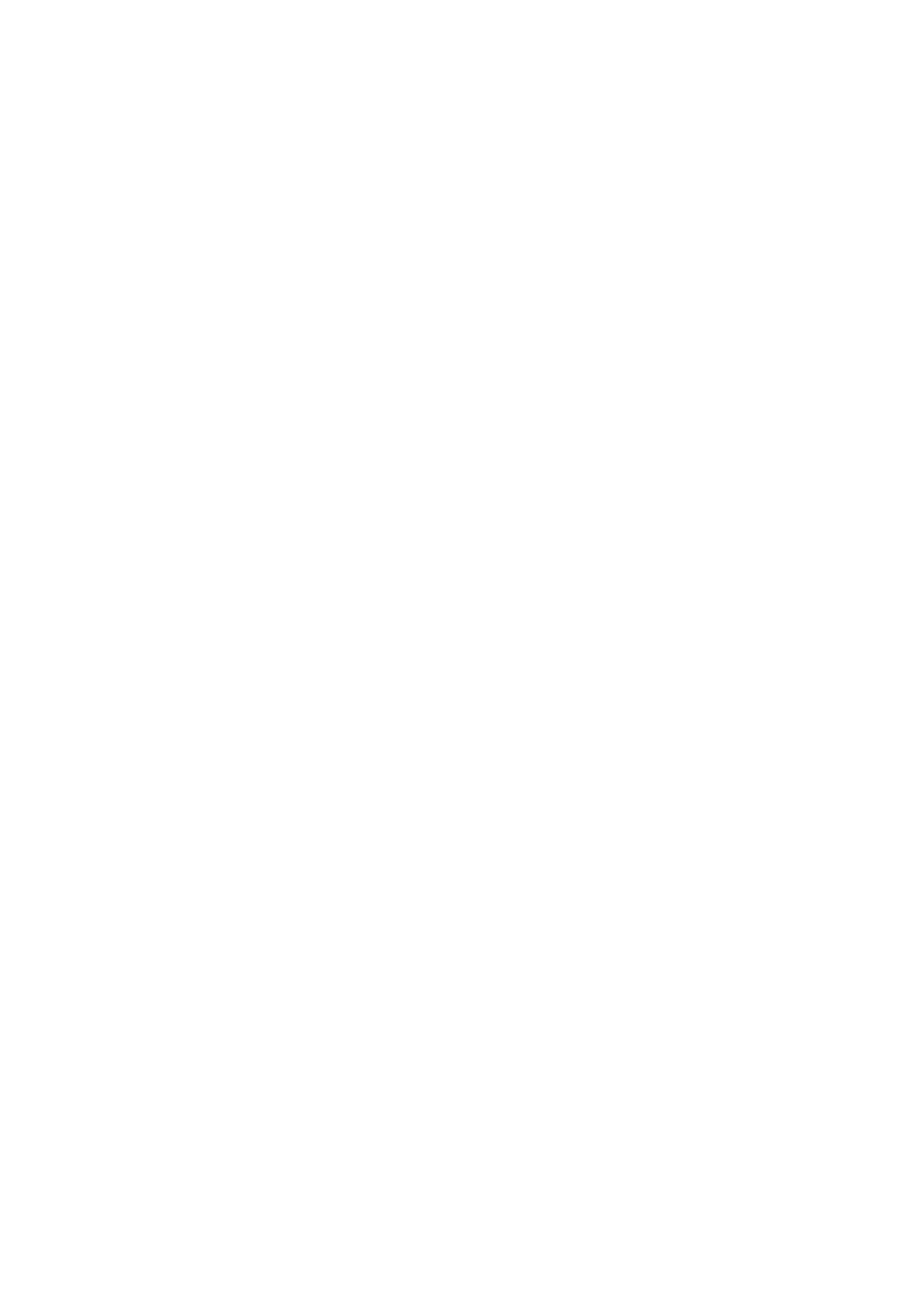# **Reasonable adjustments in practice 5**

# **Introduction**

- 5.1 In **Chapter 4** the Code outlines the concept of the duty to make reasonable adjustments and provides an overview of the legal principles which underpin it. In this chapter the Code explains and illustrates how the duty works in practice.
- 5.2 As explained in **Chapter 4**, the duty to make reasonable adjustments comprises a series of duties falling into three main areas:
	- changing practices, policies and procedures;
	- providing auxiliary aids and services;
	- overcoming a physical feature by:
		- removing the feature; or
		- altering it; or
		- providing a reasonable means of avoiding it; or
		- providing the service by a reasonable alternative method.

A physical feature includes, for example, a feature arising from the design or construction of a building or the approach or access to premises (and see paragraph 5.43 below).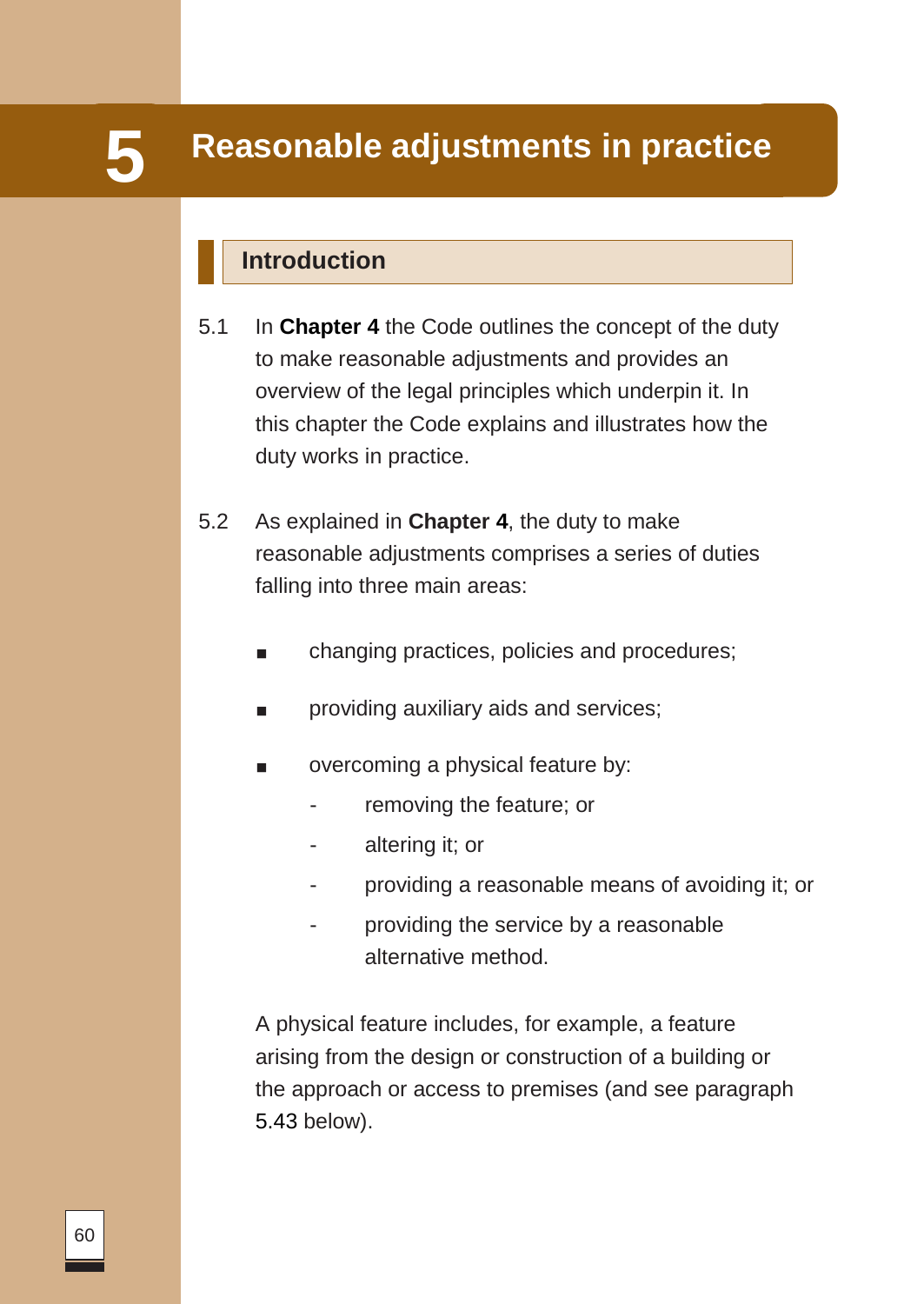5.3 These duties are being introduced in two stages.

From 1<sup>st</sup> January 2018 the duties in respect of:

- changing practices, policies and procedures;
- providing auxiliary aids and services; and
- overcoming a physical feature by providing services by reasonable alternative methods,

will come into effect.

From 1<sup>st</sup> January 2020 the duties in respect of:

- overcoming a physical feature by
	- removing the feature; or
	- altering it; or

- providing a reasonable means of avoiding it, will also apply.

This chapter considers each in turn.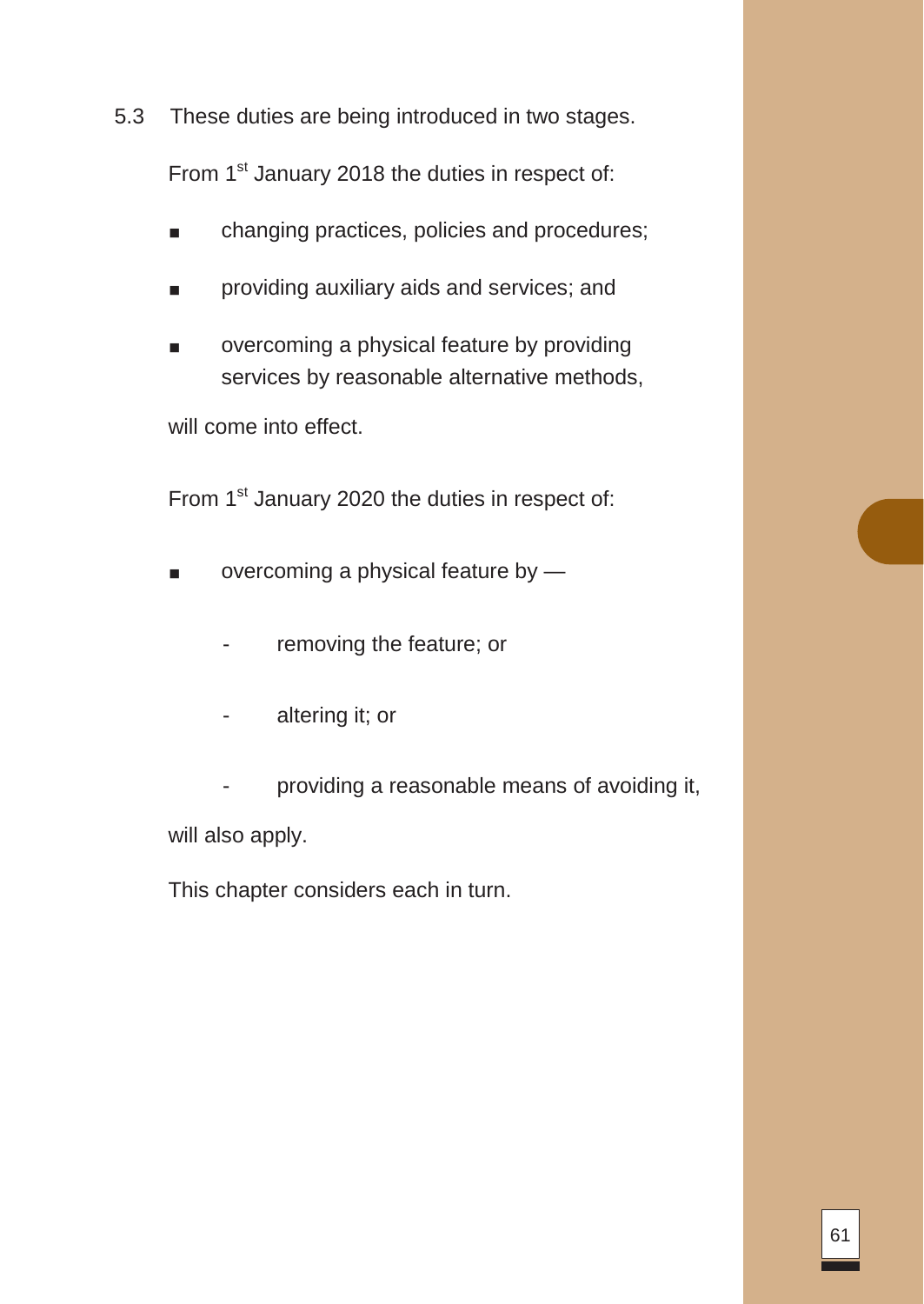### **Practices, policies and procedures**

**What is the duty to change a practice, policy or procedure?**

5.4 When a service provider is providing services to its customers, it will have established a particular way of doing this. Its practices (including policies and procedures) may be set out formally or may have become established informally or by custom. A service provider might have a practice which - perhaps unintentionally - makes it impossible or unreasonably difficult for disabled people to make use of its services.

5.5 In such a case, the service provider must take such steps as it is reasonable for it to have to take, in all the circumstances, to change the practice so that it no longer has that effect. This may simply mean instructing staff to waive a practice or amending a policy to allow exceptions or abandoning it altogether. Often, such a change involves little more than an extension of the courtesies which most service providers already show to their customers.

> A restaurant has a policy of refusing entry to diners who do not wear a collar and tie. A disabled person who wishes to dine in the restaurant is unable to wear a tie because they have a form of psoriasis (a skin complaint) significantly affecting their face and neck. Unless the restaurant is prepared to waive its policy, its effect is to exclude the disabled customer from the restaurant. This is likely to be unlawful.

**s 6(1)**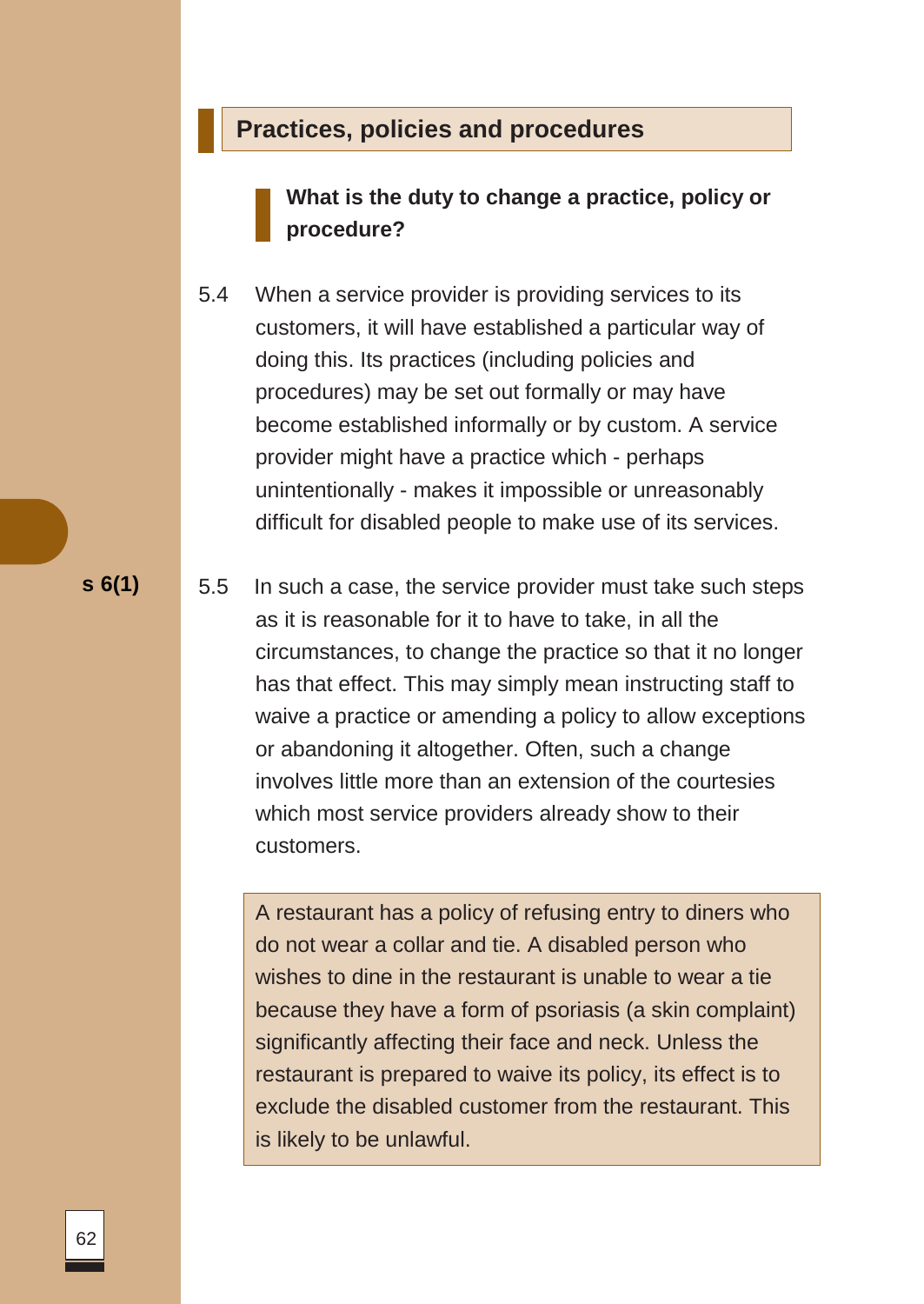A DVD rental shop allows only people who can provide a driving licence as proof of their identity to become members. This automatically excludes some disabled people from joining because the nature of their disabilities prevents them from obtaining a driving licence (for example, blind people or some people with epilepsy or mental ill health). The shop would be required to take reasonable steps to change this practice. It does so by being prepared to accept alternative forms of identification from its customers. This is likely to be a reasonable step for the shop to have to take.

**What are practices, policies and procedures?**

- 5.6 Practices, policies and procedures relate to the way in which a service provider operates its business or provides its services. This includes any requirements that it makes of its customers. In principle, the terms cover:
	- what a service provider actually does (its **practice**);
	- what a service provider intends to do (its **policy**);
	- how a service provider plans to go about it (its **procedure**).

However, the three terms overlap and it is not always sensible to treat them as separate concepts.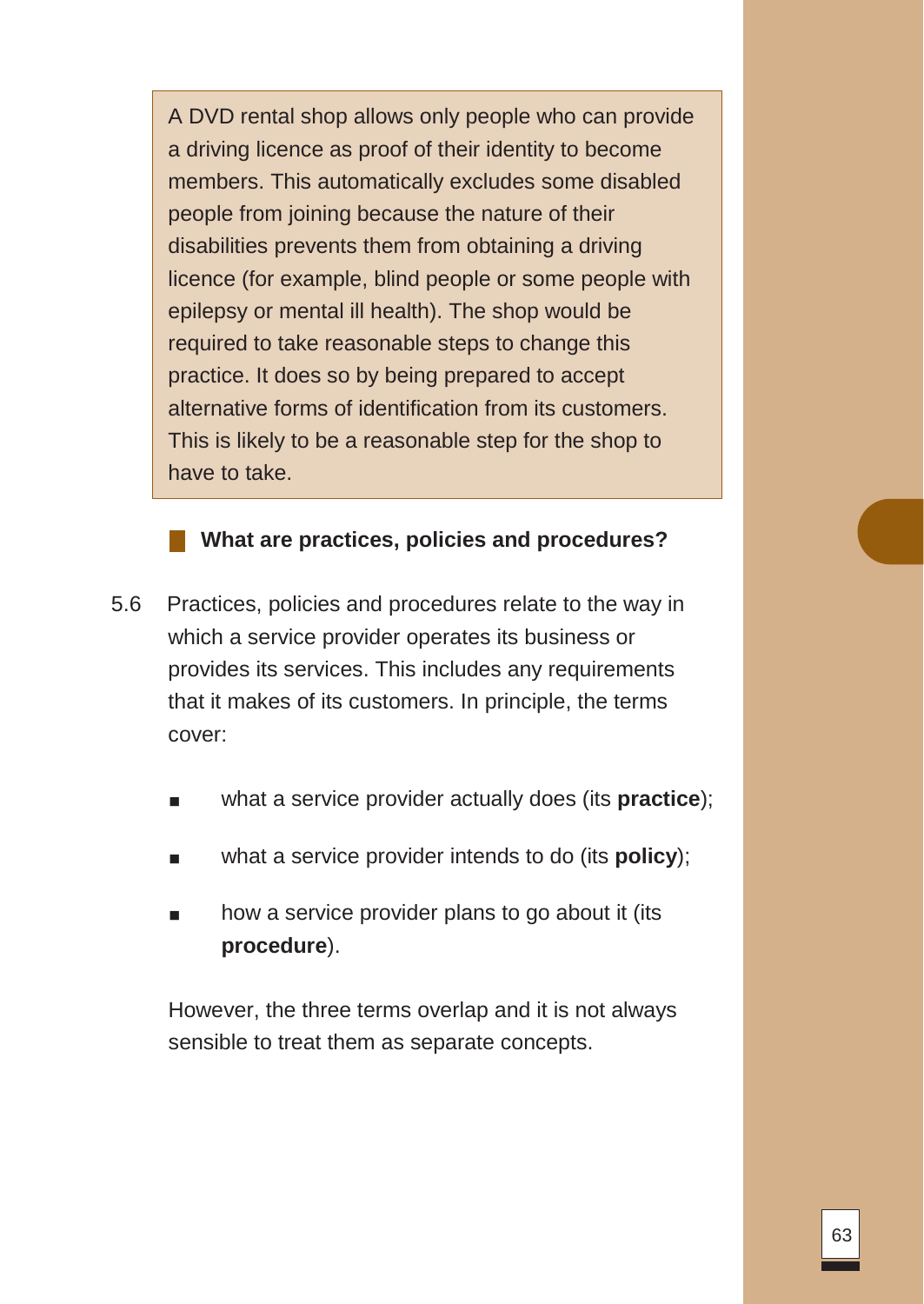A DIY superstore has a policy of not allowing dogs onto its premises. Members of staff are instructed to prevent anyone with a dog from entering the superstore. The 'no dogs' policy is enforced in practice by this procedure. The policy makes it unreasonably difficult for disabled people accompanied by a guide or assistance dog to use the DIY superstore. The superstore has a duty to take such steps as are reasonable for it to have to take to avoid that effect and to make its services accessible to disabled people. It decides to amend its 'no dogs' policy by allowing an exception for disabled people accompanied by a guide or assistance dog. This is likely to be a reasonable step for the superstore to have to take.

### **What are 'reasonable steps' in relation to practices, policies and procedures?**

- 5.7 The 2006 Act does not define what are 'reasonable steps' for a service provider to have to take in order to change its practices. The kinds of factors which may be relevant are described in paragraphs 4.21 - 4.27 above.
- 5.8 The purpose of taking the steps is to ensure that the practice no longer has the effect of making it impossible or unreasonably difficult for disabled people to use a service. Where there is an adjustment that the service provider could reasonably put in place and which would make the service accessible, it is not sufficient for the service provider to take some lesser step which would not result in the service being accessible.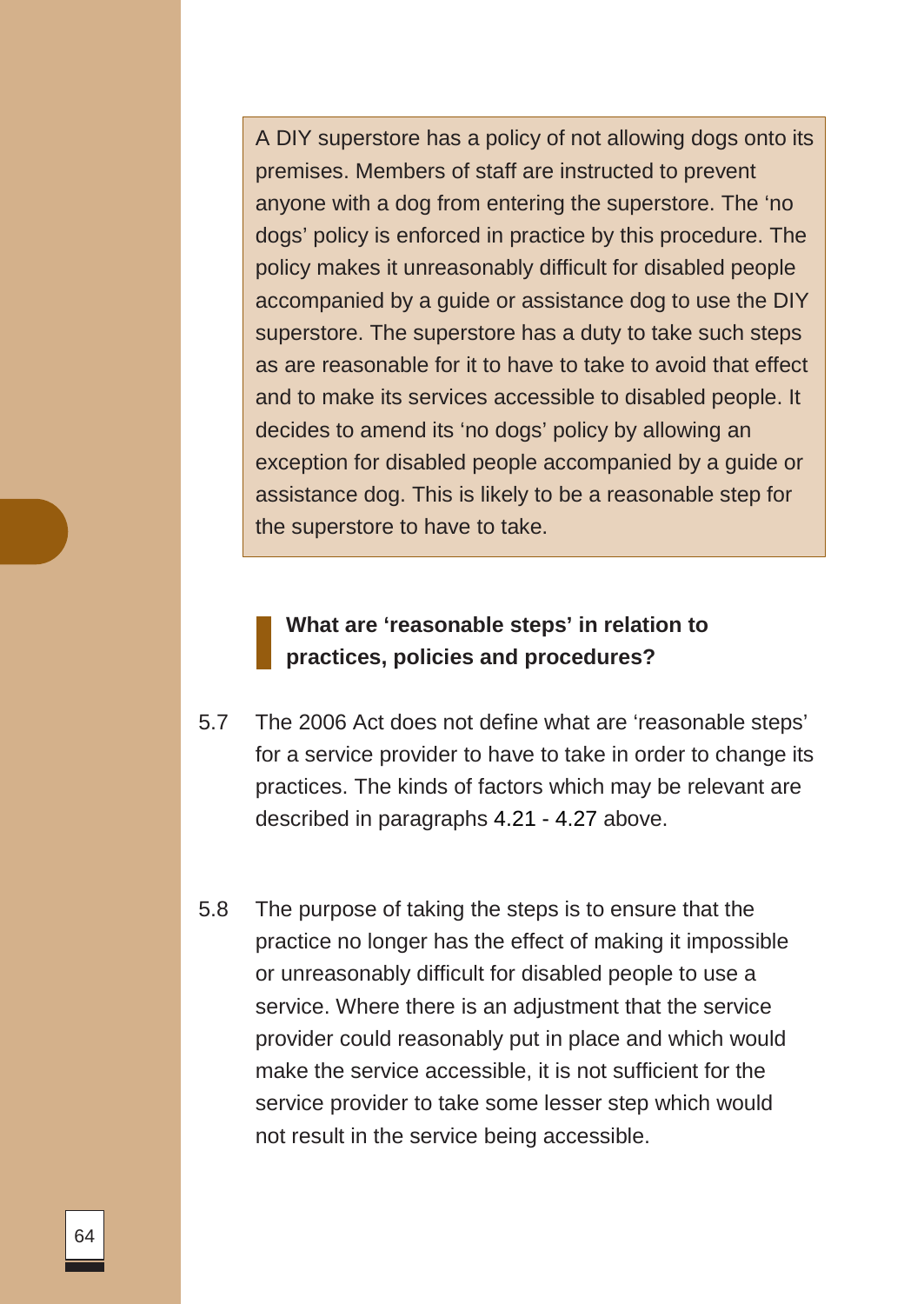A medium-sized supermarket installs one extra-wide check-out lane intending it to be available to customers who are wheelchair users or accompanied by infants. However, that check-out lane is also designated as an express lane available only to shoppers with 10 or less items. The effect of this practice is to exclude wheelchair- users from taking advantage of the accessible check-out unless they are making only a few purchases. It is likely to be a reasonable step for the supermarket to have to take to amend its practice by designating another check- out lane as the express lane.

5.9 A practice may have the effect of excluding or screening out disabled people from enjoying access to services, or the practice may create a barrier or hurdle which makes it unreasonably difficult for disabled people to access the services. In such cases, unless the practice can be justified, a reasonable step for a service provider to have to take might be to abandon it entirely or to amend or modify it so that it no longer has that effect.

A town hall has procedures for the evacuation of the building in the event of a fire or emergency. Visitors are required to leave the building by designated routes. The emergency procedures are part of the way in which the town hall provides services to its visitors. It modifies the procedures (with the agreement of the local fire safety officer) to enable visitors with mobility or sensory impairments to be evacuated safely. This is likely to be a reasonable step for the town hall to have to take.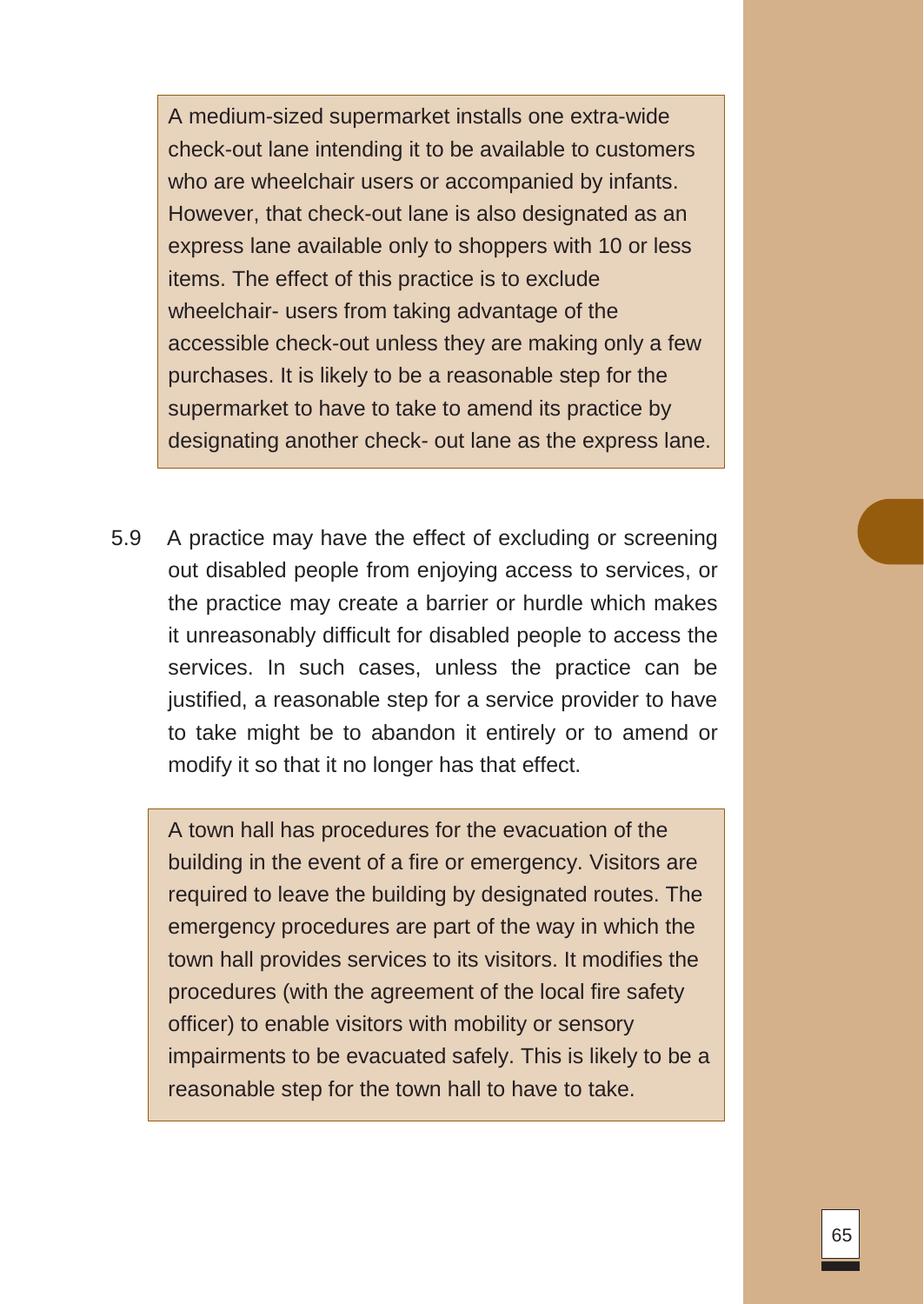A hotel refurbishes a number of rooms on each floor which are fully accessible to disabled guests. However, the hotel's reservations system allocates rooms on a first come, first served basis as guests arrive and register. The effect is that on some occasions the specially refurbished rooms are allocated to non-disabled guests, and late-arriving disabled guests cannot be accommodated in those rooms. The hotel decides to change its reservation policy, so that the accessible rooms are either reserved for disabled guests in advance or are allocated last of all. This is likely to be a reasonable step for the hotel to have to take.

### **Auxiliary aids and services**

**What is the duty to provide auxiliary aids or services?**

**s 6(4)** 5.10 A service provider must take reasonable steps to provide auxiliary aids or services if this would enable (or make it easier for) disabled people to make use of any services which it offers to the public.

#### **What is an auxiliary aid or service?**

**s 6(4)** 5.11 The 2006 Act gives two examples of auxiliary aids or services: the provision of information on audiotape and the provision of a sign language interpreter.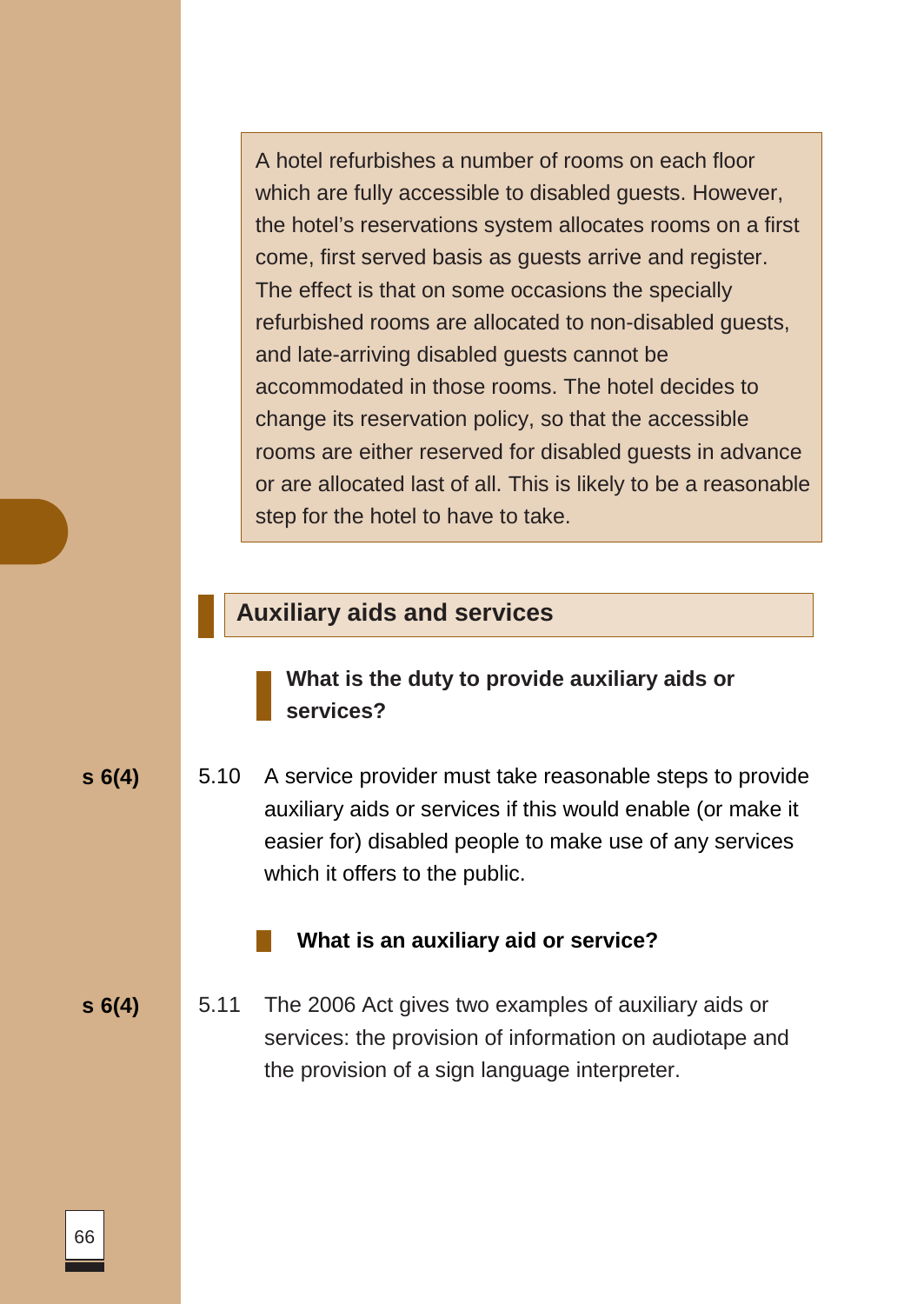A building society provides information on an audiotape about its savings accounts. A customer with a visual impairment can use the audiotape at home or in a branch to decide whether to open an account. This is an auxiliary aid.

A department store has a member of staff able to communicate with deaf clients who use sign language. This is an auxiliary service.

5.12 But these are only illustrations of the kinds of auxiliary aids or services which a service provider might need to consider. An auxiliary aid or service might be the provision of a special piece of equipment or simply extra assistance to disabled people from (perhaps specially trained) staff. In some cases a technological solution might be available.

A large supermarket provides specially designed shopping baskets and trolleys which can be easily used by wheelchair users or people with reduced mobility. It also provides electronic hand-held bar code readers with synthesised voice output which helps customers with a visual impairment to identify goods and prices. These are auxiliary aids which enable disabled shoppers to use the supermarket's services.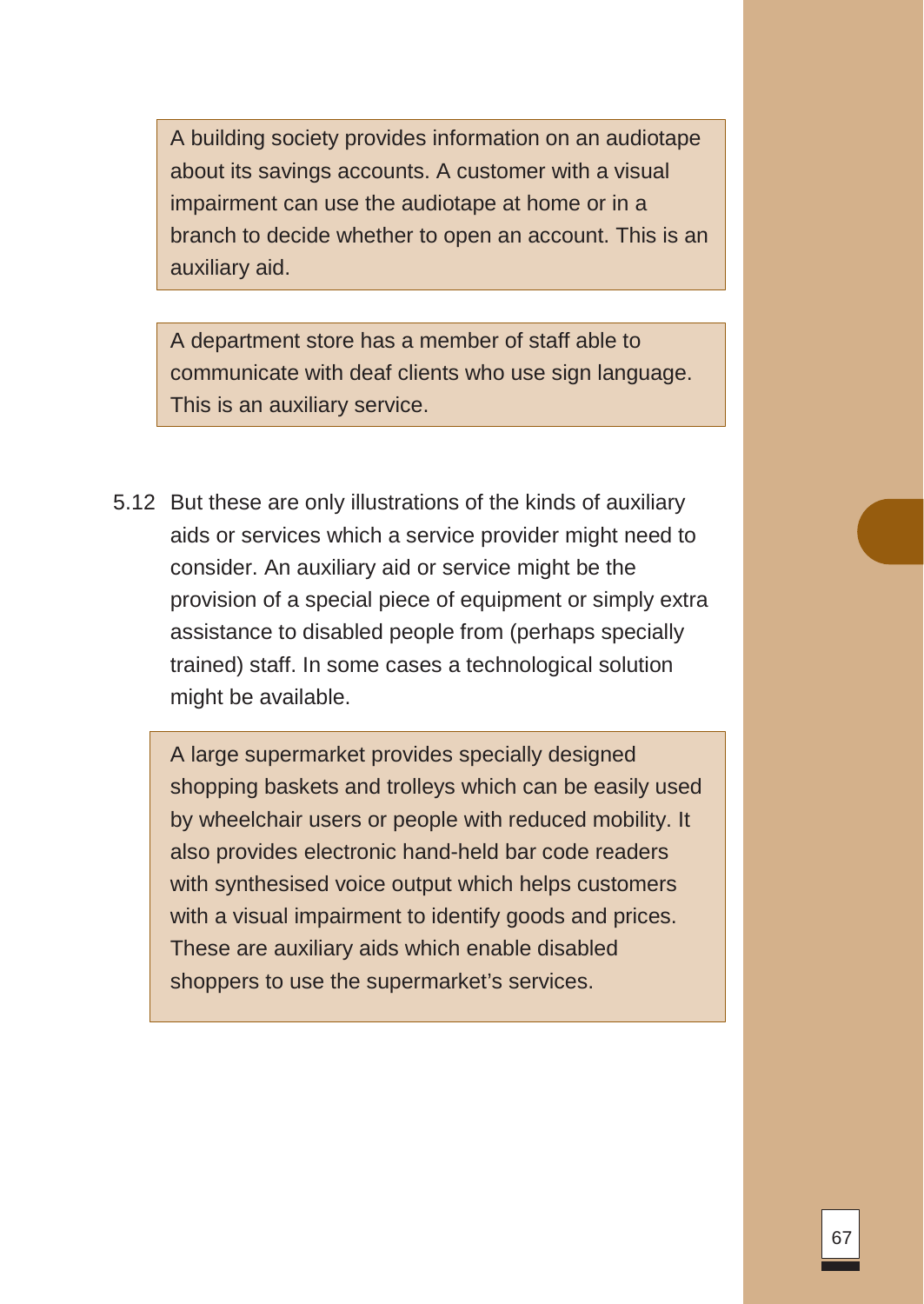Disabled customers with a visual impairment or a learning disability may need assistance in a large supermarket to locate items on their shopping list. The supermarket instructs one of its employees to find the items for them. The supermarket is providing an auxiliary service which makes its goods accessible.

A petrol station decides that an assistant will help disabled people use the petrol pumps on request. It places a prominent notice at the pumps advertising this. This is an auxiliary service.

5.13 In any event, service providers should ensure that any auxiliary aids they provide are carefully chosen and properly maintained.

A person with a hearing impairment is attending a performance at a theatre. When booking the tickets the customer is told that the theatre auditorium has an induction loop. However, the theatre does not check that the loop is working and on the day of the performance the system is not working properly. Although the theatre has provided an auxiliary aid, its failure to check that the loop is working properly means that the theatre is unlikely to have taken reasonable steps to enable disabled people to make use of its services.

5.14 What is an appropriate auxiliary aid or service will vary according to the type of service provider, the nature of the services being provided, and the requirements of the disabled customers or potential customers.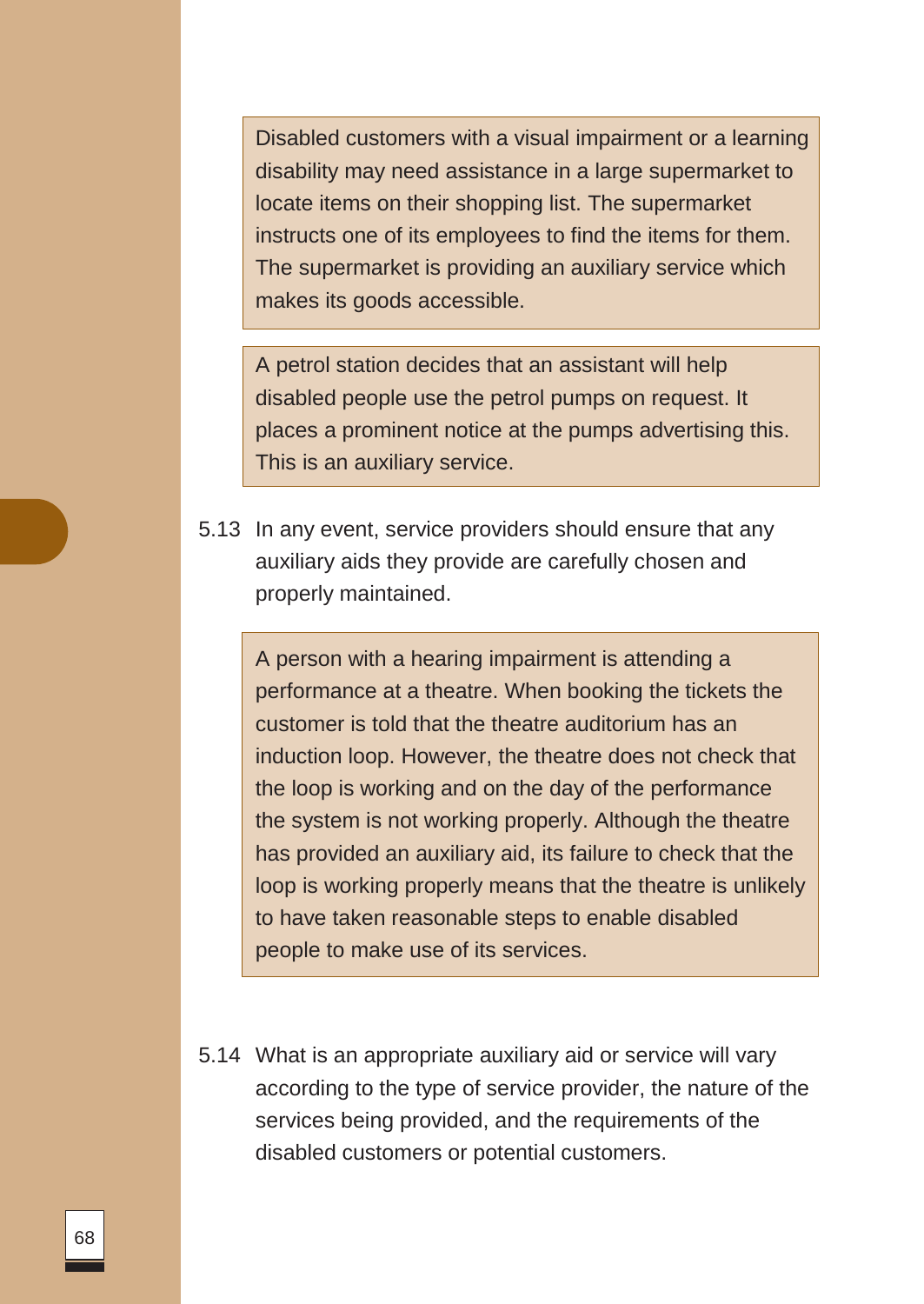Auxiliary aids and services are not limited to aids to communication.

A community centre is accessed by two raised steps. It provides a suitably chosen portable ramp which helps disabled people with a mobility impairment to enter the premises safely. This is an auxiliary aid which is suited to the requirements of those people.

A new cinema complex has deep airline-style seats. A disabled patron with restricted growth finds it difficult to see the screen when using such a seat. The cinema provides a bolster cushion on request which enables the person to enjoy the film. This is an auxiliary aid appropriate to the circumstances.

A museum provides a written guide to its exhibits. It wants to make the exhibits accessible to visitors with learning disabilities. The museum produces a version of the guide which uses plain language, text and pictures to explain the exhibits. This is an auxiliary aid suited to visitors with learning disabilities and may also benefit other people.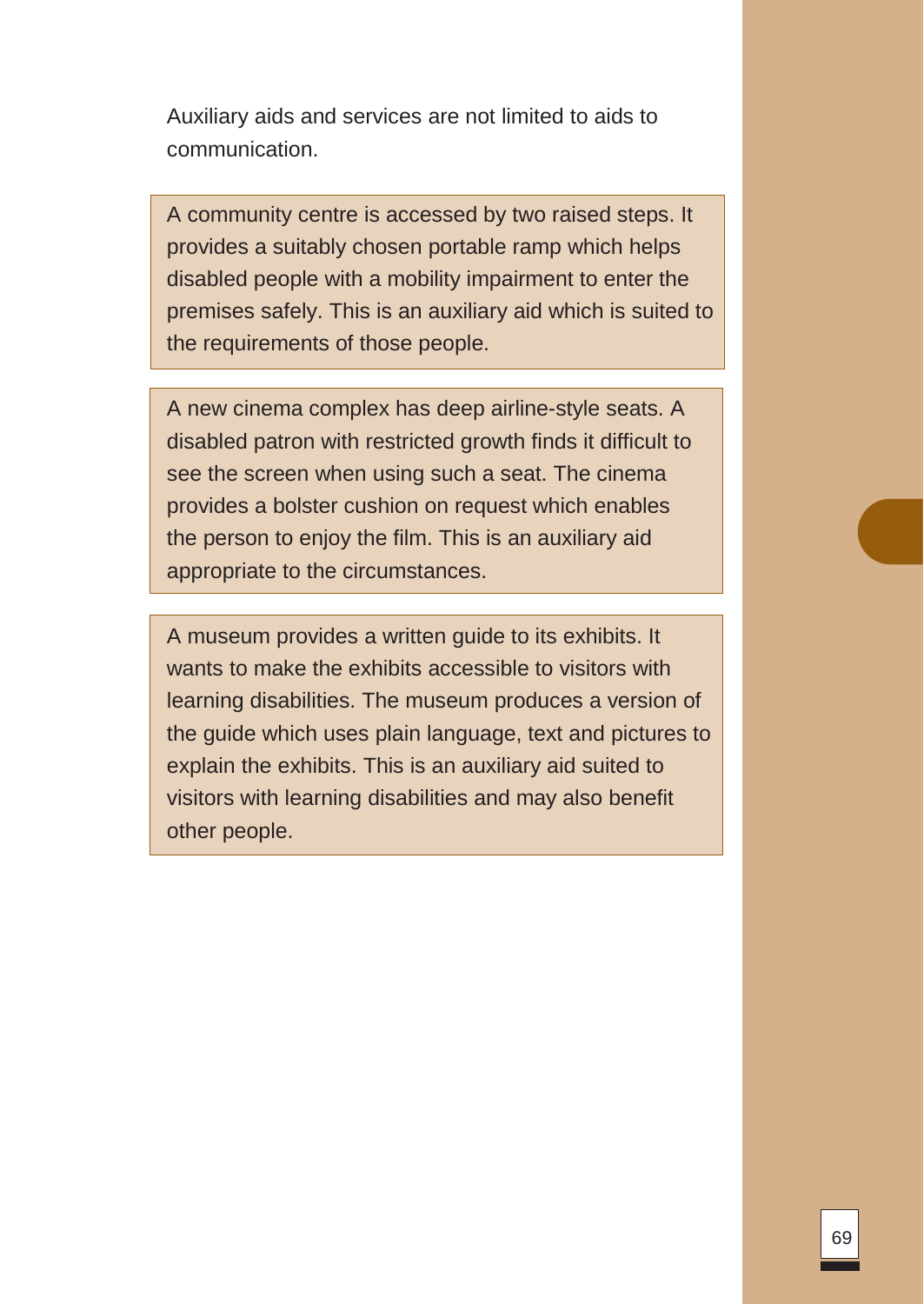5.15 Nothing in the 2006 Act requires a service provider to provide an auxiliary aid or service to be used for personal purposes unconnected to the services being provided or to be taken away by the disabled person after use.

A solicitors' firm lends an audiotape recorder to a client with multiple disabilities who is unable to communicate in writing or to attend the firm's office. The client uses this auxiliary aid in order to record their instructions or witness statement. The client would be expected to return the recorder after use.

### **What are 'reasonable steps' in relation to auxiliary aids or services?**

5.16 The duty to provide auxiliary aids or services requires the service provider to take such steps as it is reasonable for it to have to take in all the circumstances of the case to make its services accessible to disabled people. What might be reasonable for a large service provider (or one with substantial resources) might not be reasonable for a smaller service provider. The size of the service provider, the resources available to it and the cost of the auxiliary service are relevant factors.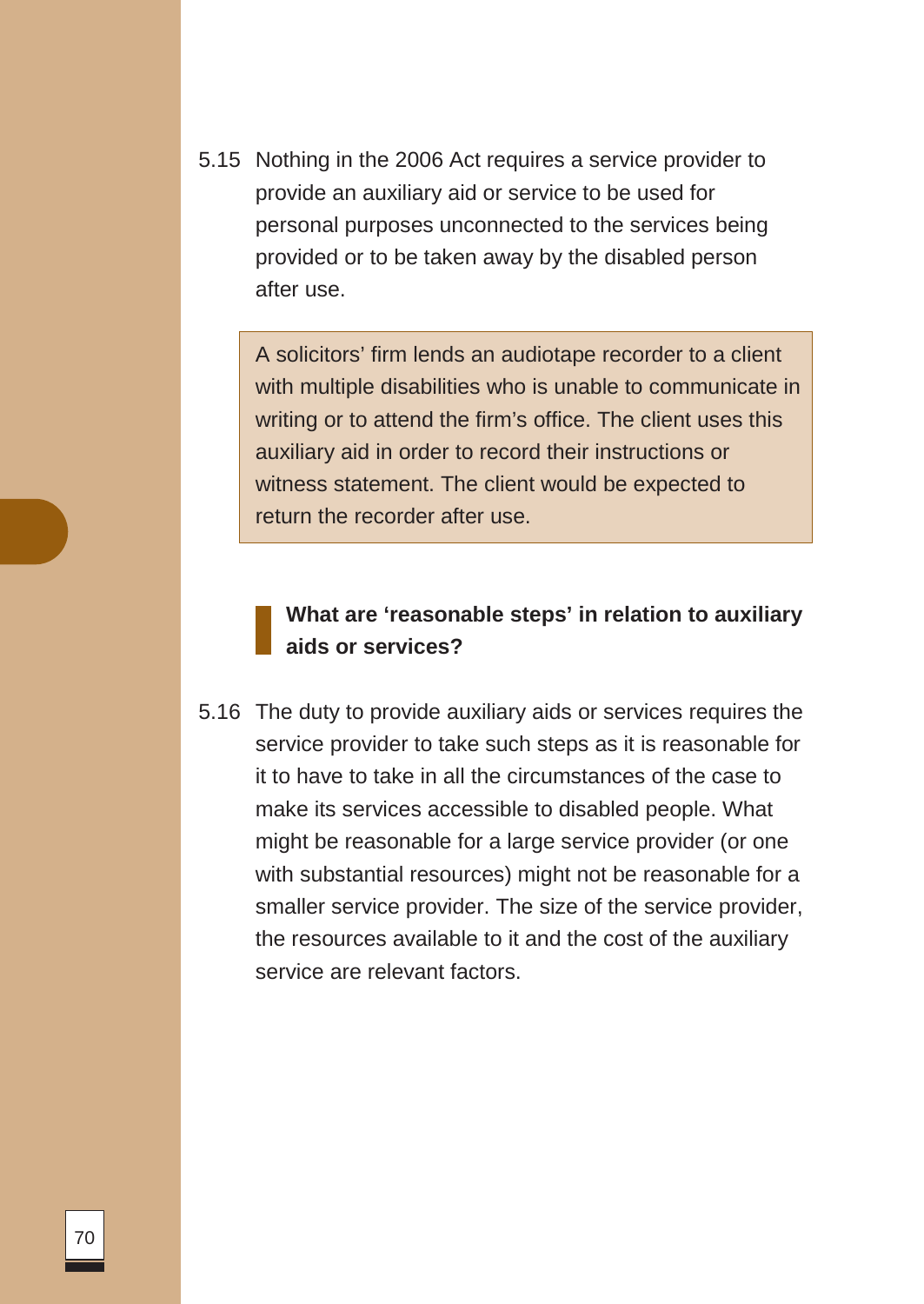A museum has hourly guided tours of a popular major exhibition. It provides a radio microphone system for hearing aid users to accompany the tour and on one day a week has a qualified sign language interpreter available. The museum advertises this service and encourages sign language users to book space with the interpreter on the tours on that day. These are likely to be reasonable steps for the museum to have to take.

A small, private museum with limited resources provides a daily guided tour of its exhibits. It investigates the provision of equipment for hearing aid users such as an induction loop in the main gallery or a radio microphone system to accompany the tour, but, after careful consideration, it rejects both options as too expensive and impracticable. Instead, with little effort or cost, the museum decides to provide good quality audiotaped guides (with an option of plug-in neck loops) which can be used by people with hearing aids who want to follow the guided tour. This is likely to be a reasonable step for the museum to have to take.

5.17 The reasonableness of the service provider's response to disabled people's requirements will inevitably vary with the circumstances. The kinds of factors which may be relevant are described in paragraphs 4.21 - 4.27 above.

A hospital physiotherapist has a new patient who uses sign language as their main means of communication. The hospital arranges for a qualified interpreter to be present at the initial assessment, which requires a good level of communication on both sides.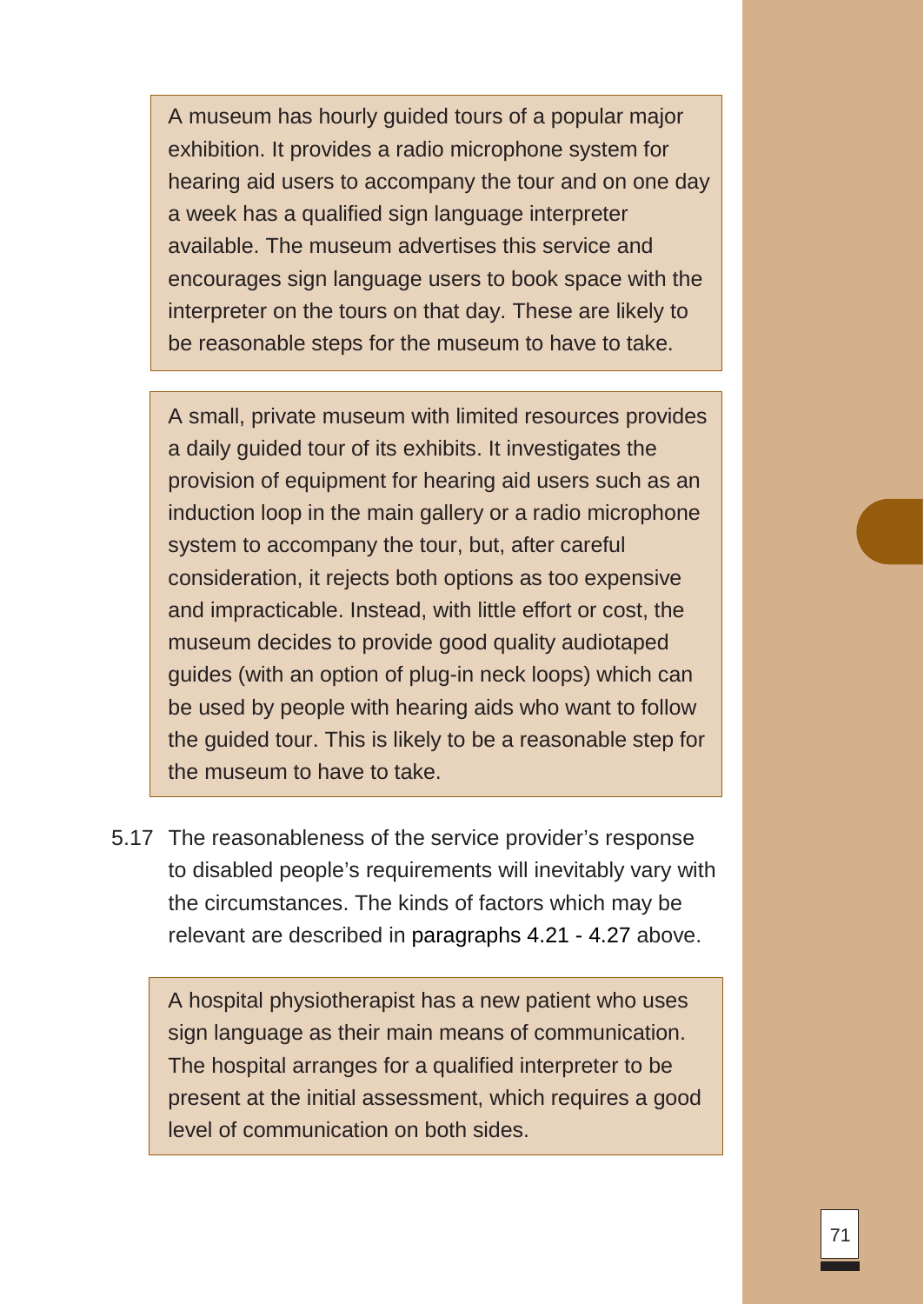At this initial assessment the physiotherapist and the disabled patient also discuss what other forms of communication services or aids would be suitable. They agree that for major assessments an interpreter will be used, but that at routine treatment appointments they will communicate with a notepad and pen. This is because these appointments do not require the same level or intensity of communication. This is likely to be a reasonable step for the hospital to have to take.

5.18 For a deaf person who uses sign language as their main form of communication, having a qualified sign language interpreter is the most effective method of communication. This is because for people whose first language is sign language (rather than a spoken or written language) exchange of written notes or lipreading can be an uncertain means of communication.

Sign language interpretation may not be easily available and should be arranged in advance wherever possible. If an interpreter is not available, the service provider should consider an alternative method of communication, in consultation with the deaf person.

5.19 A service provider will have to consider what steps it can reasonably take to meet the individual requirements of disabled people. How effectively the service provider is able to do so will depend largely on how far it has anticipated the requirements of its disabled customers.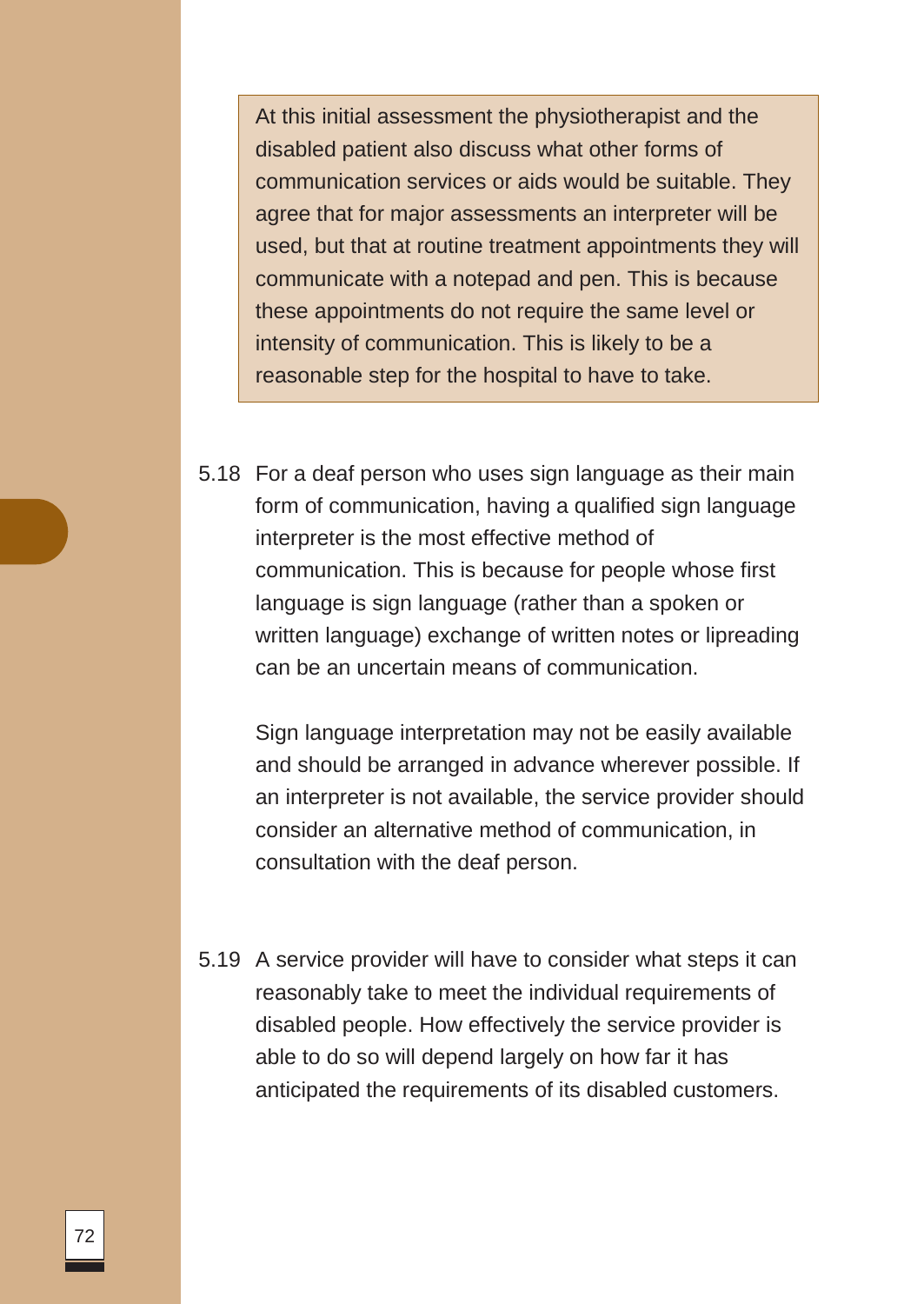Many things that seem impossible at the time they are confronted might have been accommodated relatively easily if prior thought had been given to the question.

5.20 The 2006 Act leaves open what particular auxiliary aids or services might be provided in specific circumstances. Disabled people may be able to help the service provider to identify difficulties in accessing the service and what kind of auxiliary aid or service will overcome them. It is good practice to include disabled customers in the process of considering what reasonable adjustments should be made. However, the duty remains on the service provider to determine what steps it needs to take.

# **Using auxiliary aids or services to improve communication**

5.21 In many cases, a service provider will need to consider providing auxiliary aids or services to improve communication with people with a sensory impairment (such as those affecting hearing or sight), or a speech impairment, or learning disabilities. The type of auxiliary aid or service will vary according to the importance, length, complexity or frequency of the communication involved. In some cases, more than one type of auxiliary aid or service might be appropriate, as different people have different communication requirements. Account should also be taken of people with multiple communication disabilities, such as deafblindness or combined speech and hearing disabilities.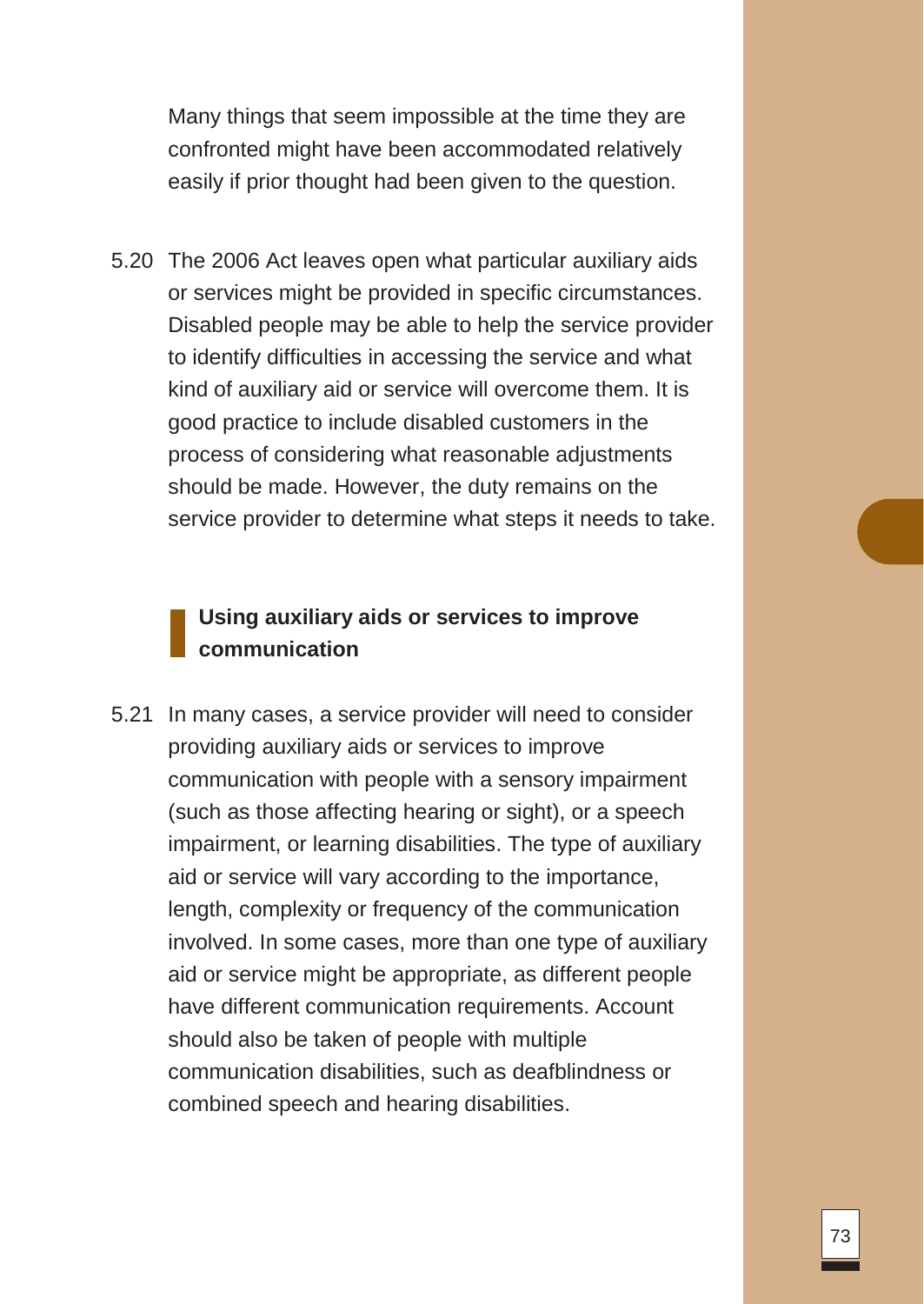A cinema offers patrons a telephone booking service. Its booking office installs a textphone and trains its staff to use it. This offers access to deaf patrons and is likely to be a reasonable step for the cinema to have to take.

The booking office of a small heritage railway decides to communicate with passengers who have speech or hearing impairments by exchanging written notes. This is likely to be a reasonable step for this service provider to have to take. However, it is unlikely to be a sufficient reasonable adjustment for the booking office at a main rail or tram terminus to make for such passengers. Instead, it installs an induction loop system and a textphone. These are likely to be reasonable steps for a large station to have to take.

#### **Provision for people with a hearing disability**

- 5.22 For people with hearing disabilities, the range of auxiliary aids or services which it might be reasonable to provide to ensure that services are accessible might include one or more of the following:
	- written information (such as a leaflet or guide);
	- a facility for taking and exchanging written notes;
	- a verbatim speech-to-text transcription service;
	- induction loop systems;
	- subtitles;
	- videos with sign language interpretation;
	- information displayed on a computer screen;
	- accessible websites;
	- textphones, telephone amplifiers and inductive couplers;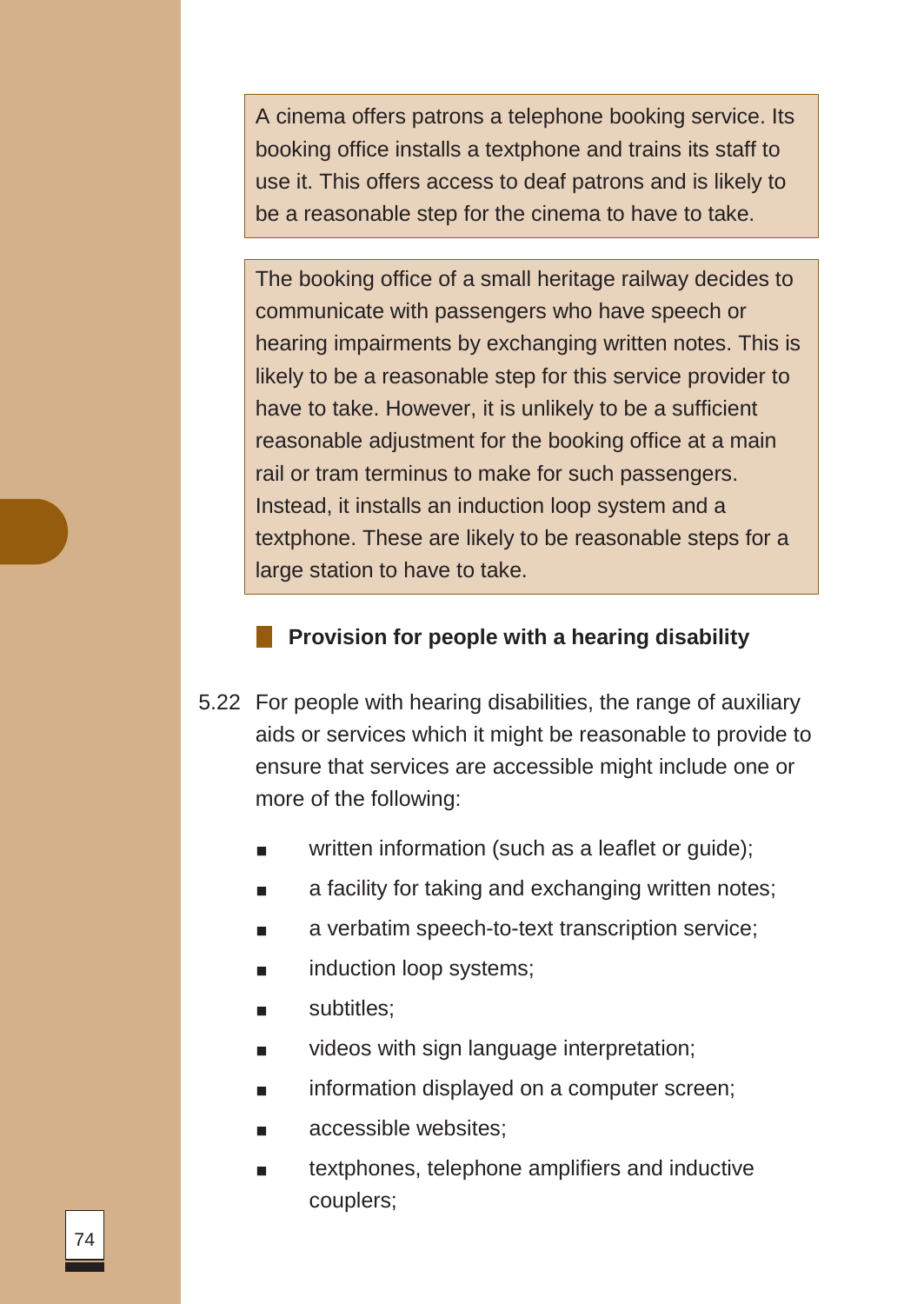- teletext displays;
- audio-visual telephones;
- audio-visual fire alarms;
- qualified sign language interpreters or lipspeakers.

A deaf defendant in court proceedings uses sign language as their main form of communication. The court arranges for a qualified sign language interpreter to interpret and voice-over the defendant's evidence in Court. This is likely to be a reasonable step for the Court to have to take.

A hearing impaired person who lipreads as their main form of communication wants a secured loan from a bank. In the initial stages it might be reasonable for the bank to communicate with the disabled person by providing printed literature or information displayed on a computer screen. However, before a secured loan agreement is signed, this particular bank usually provides a borrower with an oral explanation of its contents. At that stage it is likely to be reasonable, with the customer's consent, for the bank to arrange for a qualified lipspeaker to be present, so that any complex aspects of the agreement can be fully explained and communicated.

A television broadcasting company provides teletext subtitles to some of its programmes. This enables viewers with a hearing impairment to follow the programmes more easily. This is likely to be a reasonable step for the broadcasting company to have to take.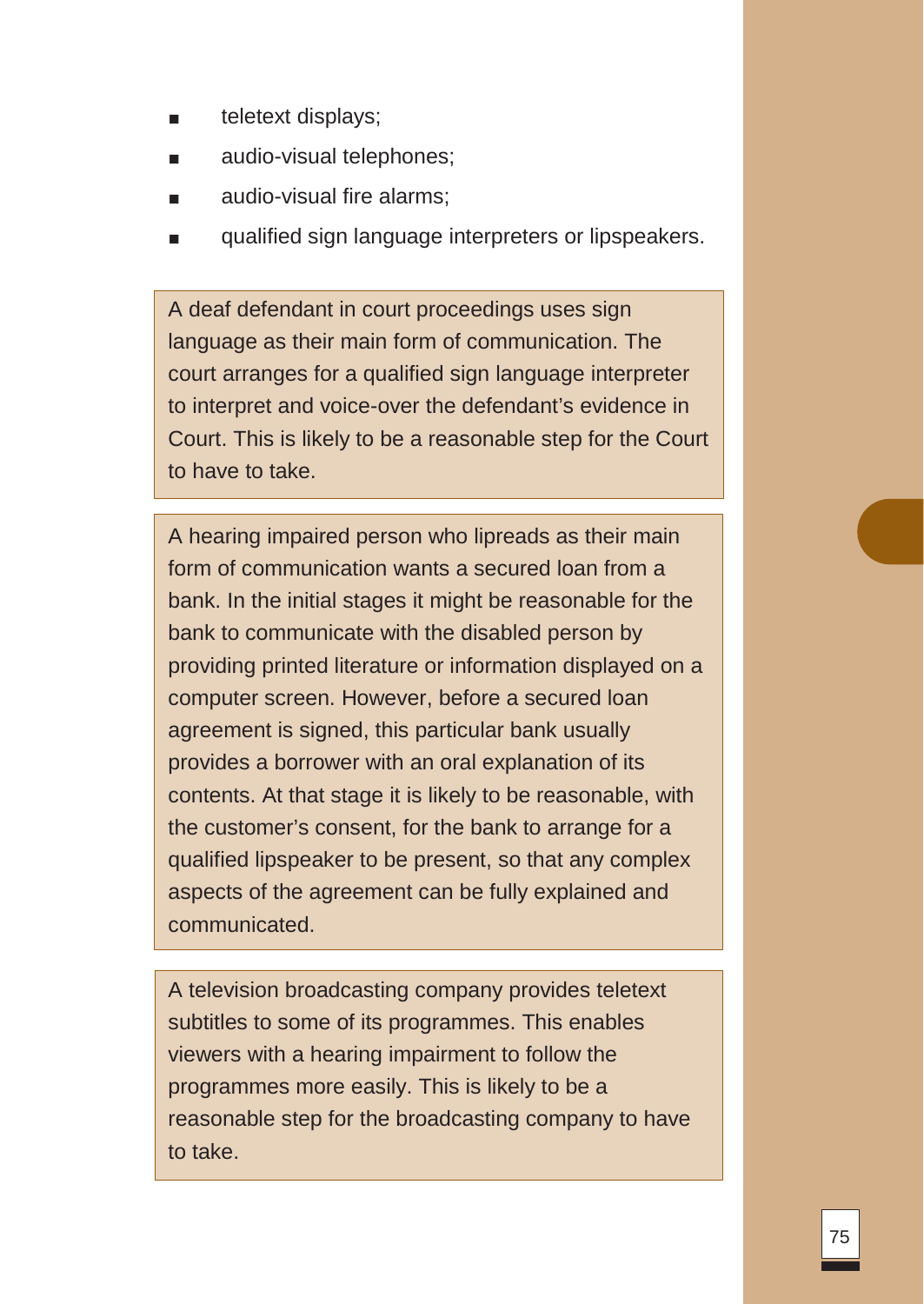- 5.23 Where sign language interpretation is used as an auxiliary service, the interpreter should be capable of communicating accurately and efficiently with both the disabled person and the other parties involved. Other interpretation services such as lipspeakers and Makaton communicators should similarly be capable of communicating accurately and effectively.
- 5.24 Service providers should bear in mind that hearing impairments take many forms and are of varying degrees. What might be a reasonable auxiliary aid or service for a person with tinnitus or reduced hearing might not be a reasonable adjustment for someone who is profoundly deaf.

A coach station fits an induction loop system at its booking office. This ensures that customers who have reduced hearing and use hearing aids are able to communicate effectively with the booking office. However, this does not help profoundly deaf customers.

The coach company instructs its staff to take time to communicate by using a pen and notepad to discover what the customer wants and to give information. The staff are also trained to speak looking directly at the customer to enable those customers who can lipread to do so. These are likely to be reasonable steps for the bus station to have to take.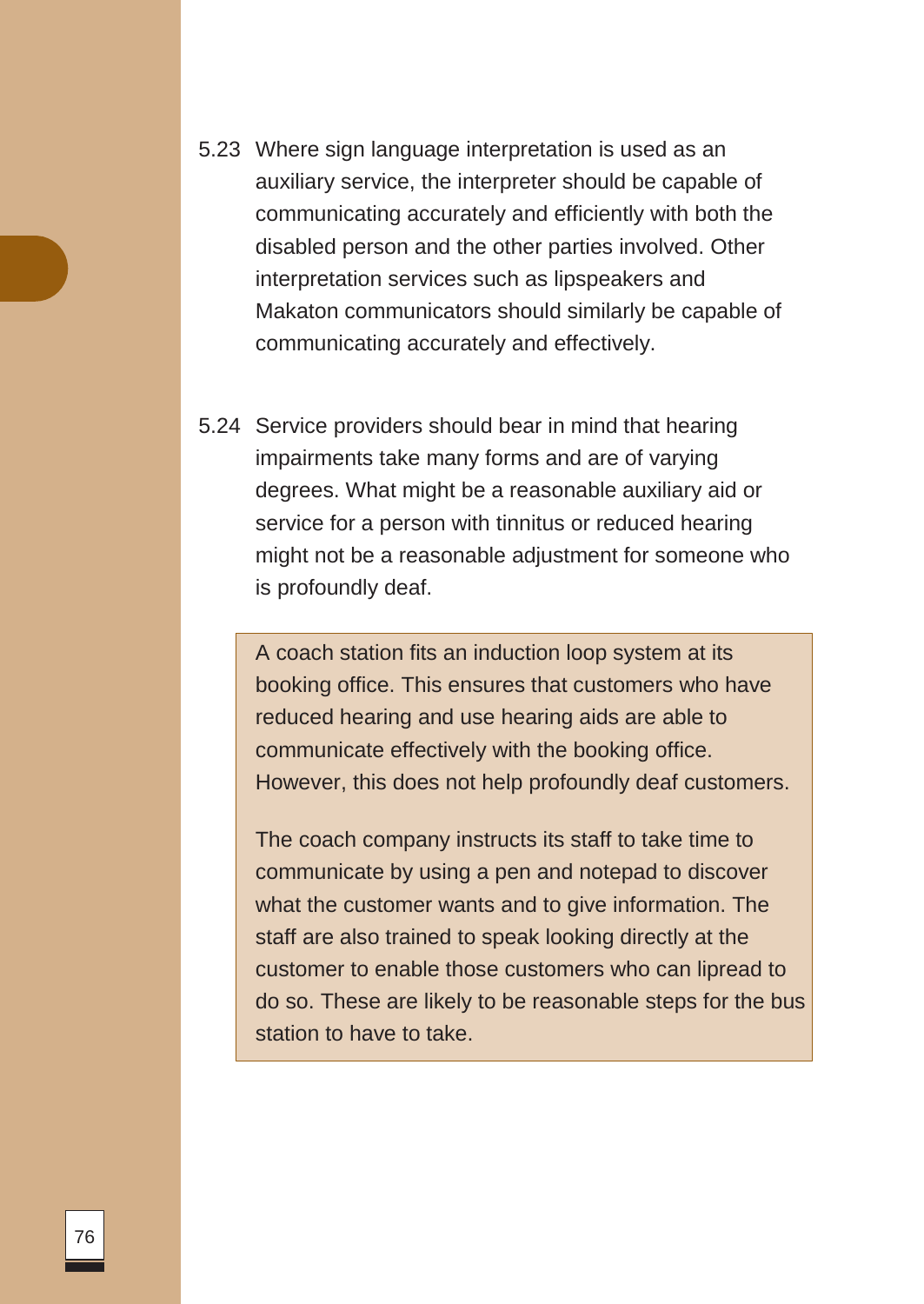#### **Provision for people with a visual impairment**

- 5.25 For people with visual impairments, the range of auxiliary aids or services which it might be reasonable to provide to ensure that services are accessible might include one or more of the following:
	- readers;
	- documents in large or clear print, Moon or Braille;
	- information on computer disk or e-mail;
	- information on audiotape;
	- telephone services to supplement other information;
	- spoken announcements or verbal communication;
	- accessible websites:
	- assistance with guiding;
	- audio-description services;
	- large print or tactile maps/plans and threedimensional models;
	- touch facilities (for example, interactive exhibits in a museum or gallery).

A restaurant changes its menus daily. For that reason it considers it is not practicable to provide menus in alternative formats, such as Braille. However, its staff spend a little time reading out the menu for customers with a visual impairment, and the restaurant ensures that there is a large print copy available. These are likely to be reasonable steps for the restaurant to have to take.

A utility company supplying gas or electricity to domestic customers sends out quarterly bills. On request, the company is willing to provide the bills in alternative formats such as Braille or large print for customers with visual impairments. This is likely to be a reasonable step for the utility company to have to take.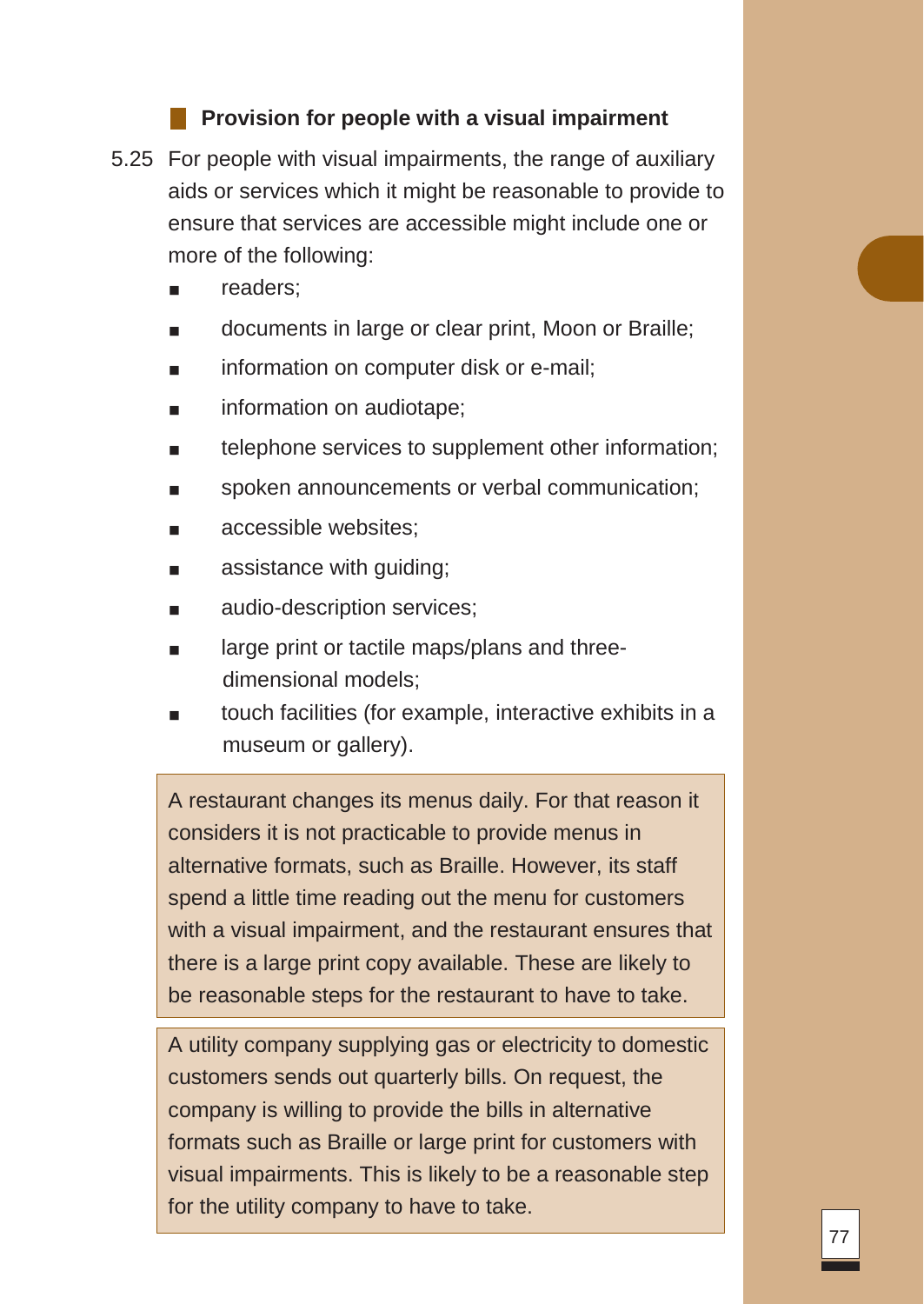Every year a local authority sends out information to local residents about its services. Because the information is important, the authority provides copies in large print. On request, it is also prepared to supply the information in alternative media such as Braille or audiotape or to explain its services to individual residents with visual impairments. These are likely to be reasonable steps for the authority to have to take.

A customer with a visual impairment wishes to buy an MP3 player from a small specialist hi-fi shop. The shop arranges for a member of staff to assist the customer by reading out product details, packaging information or prices. This is likely to be a reasonable step for the shop to have to take.

5.26 As with other forms of sensory impairments, visual disabilities are of varying kinds and degrees. Service providers need to consider what is the most appropriate auxiliary aid or service to provide. More than one auxiliary aid or service may be necessary according to the circumstances.

A small estate agent is reviewing the accessibility of its sales literature for clients who are partially sighted or blind. Because of the nature of the service it provides and the size of its business, the estate agent concludes that it is not practicable to make particulars of houses for sale available in Braille. However, the estate agent decides to change the print size and redesign the appearance of its written sales particulars.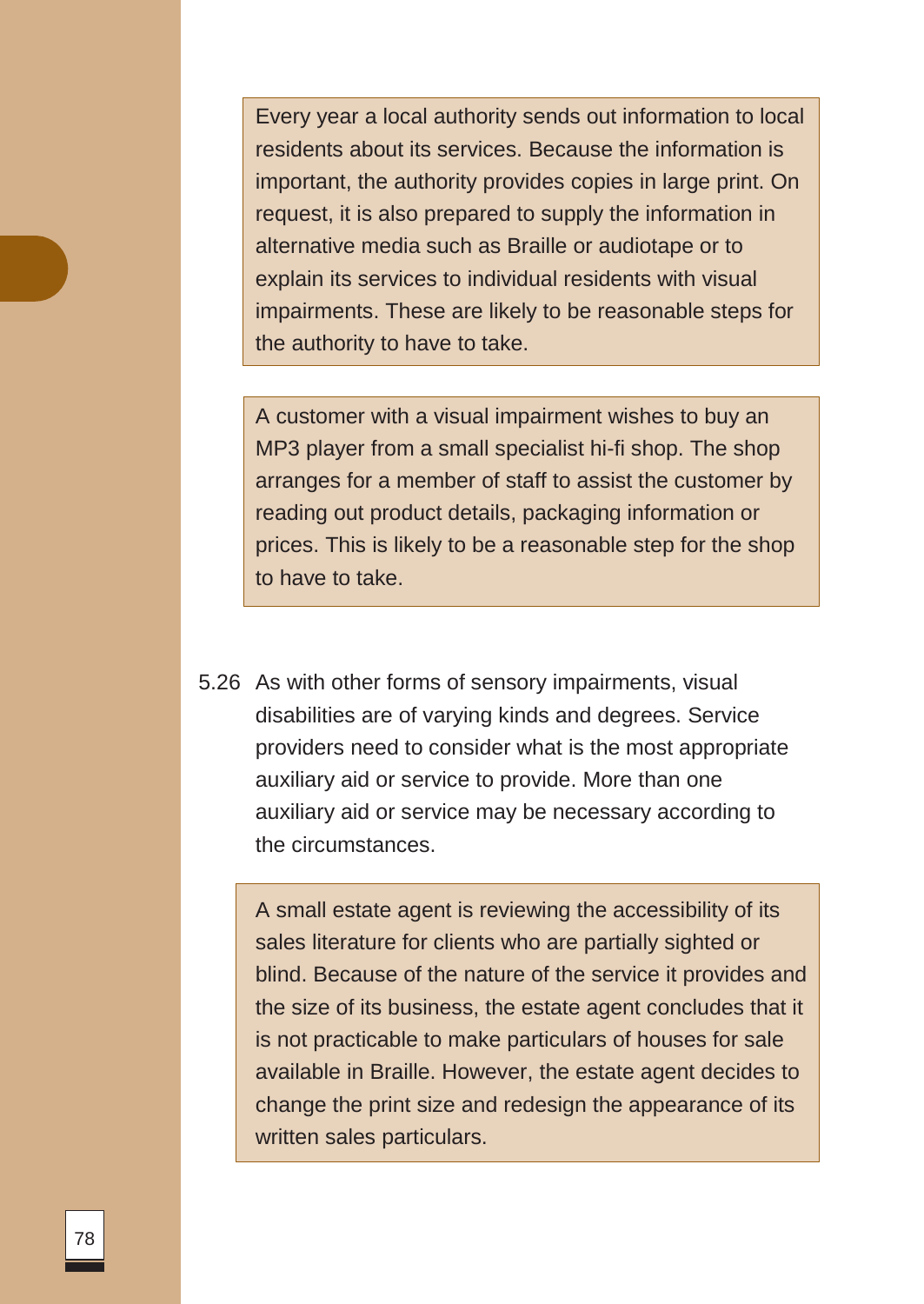This makes the estate agent's sales information more accessible to its partially sighted clients, but does not assist those who are blind. It therefore also decides to put the information on audiotape on request. These are likely to be reasonable steps for the estate agent to have to take.

A social security office ensures that claim forms and information literature are available in large print for partially sighted claimants. It also arranges for the forms and literature to be provided in Braille or audiotape on request. These are likely to be reasonable steps for the social security office to have to take.

### **Provision for people with other disabilities or multiple disabilities**

5.27 There are many examples of how auxiliary aids or services can be used to improve communication with people who have hearing or visual impairments. Service providers should also consider how communication barriers can be overcome for people with other disabilities. For example, a customer with a learning disability may be able to access a service by the provision of documents in large, clear print and plain language or by the use of colour coding and illustrations.

A coach company issues its staff at a ticket office with a card showing destinations, types of tickets and prices. It trains the staff, so that customers with learning disabilities can point to or ask for the options on the card that they want. These are likely to be reasonable steps for the coach company to have to take.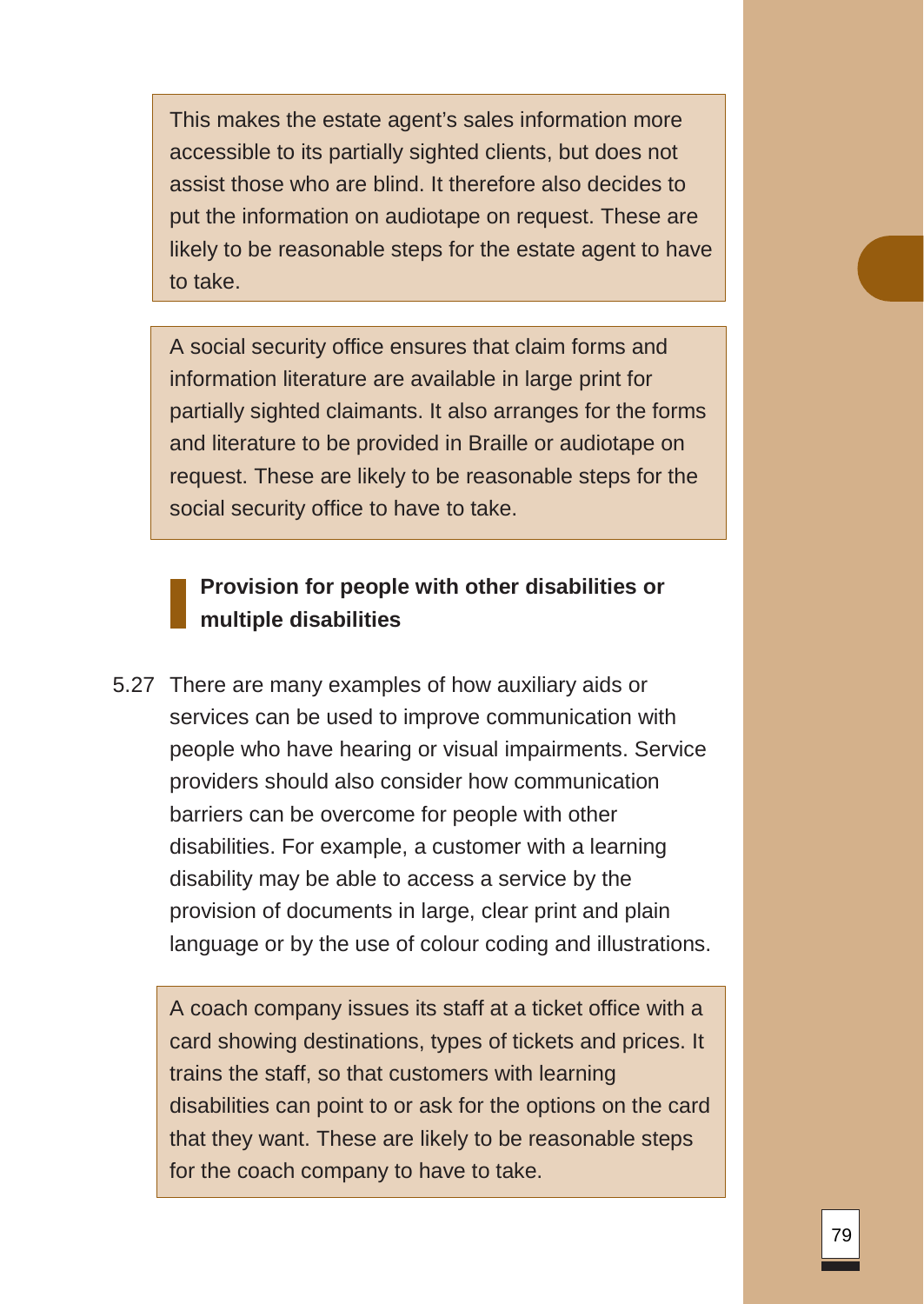- 5.28 Service providers should not assume that their services are made accessible to customers with multiple disabilities simply by providing auxiliary aids or services which are suitable for people with individual disabilities.
- 5.29 For example, deafblind people (individuals who have a significant combined sight and hearing impairment) are not necessarily assisted in accessing services by the simple provision of communication aids designed for use by people with hearing disabilities or visual impairments. Such aids could assist deafblind people if appropriately used (for example, information leaflets produced in Braille, good lighting and acoustics, induction loop systems, etc.).

However, what is appropriate will depend on the nature and extent of the individual's dual sensory impairment, and the methods they use to communicate and access information. Adjustments which may be of assistance to a deafblind person might include engaging a deafblind manual interpreter for important meetings or having a member of staff trained in specific ways to help a deafblind person. Where service providers give their staff disability awareness training, they should consider including ways of helping deafblind people, such as guiding them safely and tracing capital letters and numbers on the palm of the hand.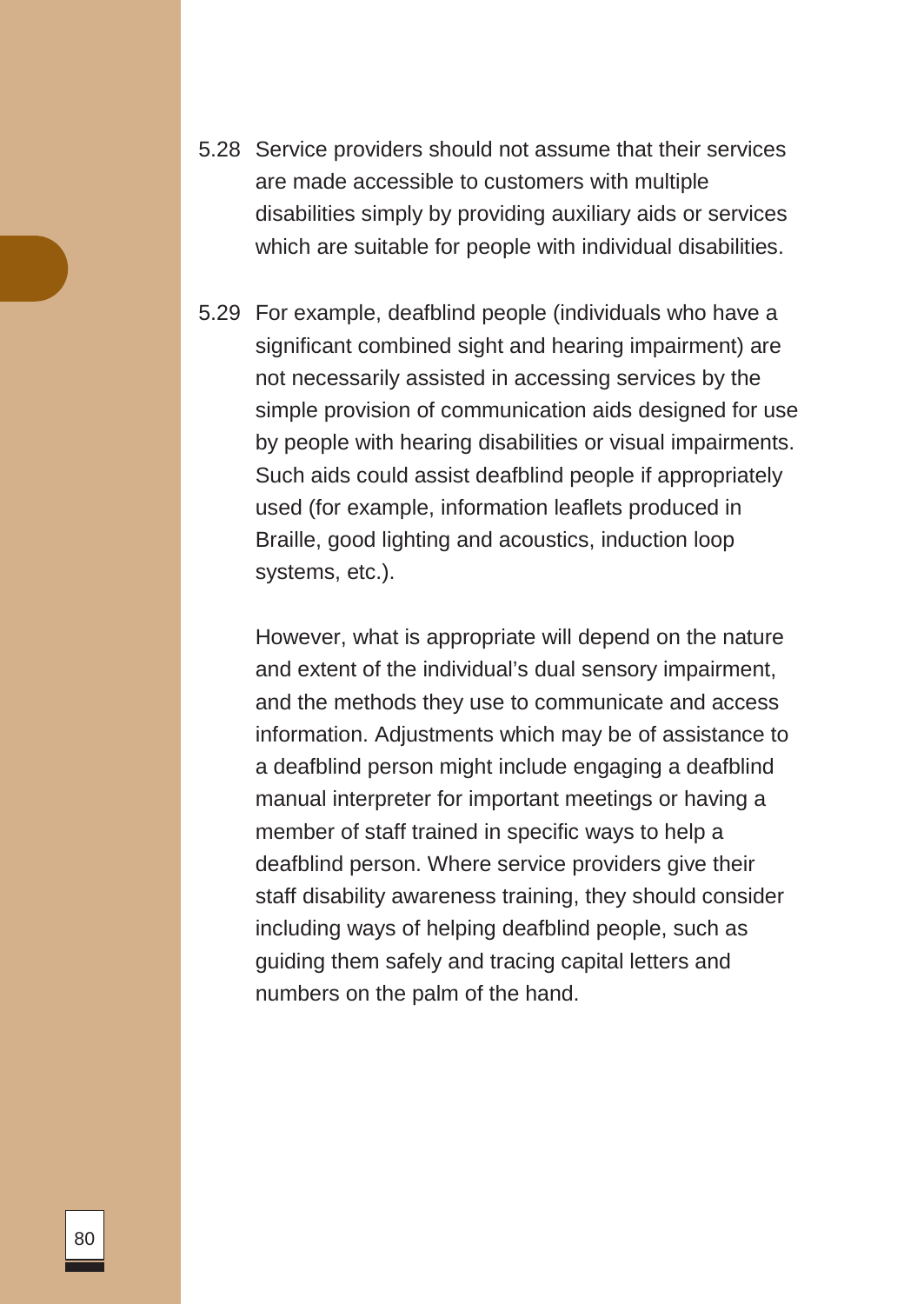A branch of a bank with a regular customer who is deafblind has a particular staff member trained in communicating with deafblind people. At the customer's request, the bank arranges for statements and letters to be sent in Braille. These are likely to be reasonable steps for the bank to have to take.

#### **Overcoming barriers created by physical features**

### **What is the duty to make reasonable adjustments in relation to physical features?**

5.30 Where a 'physical feature' makes it impossible or unreasonably difficult for disabled people to make use of any service which is offered to the public, a service provider must take reasonable steps to:

**s 6(2)**

- remove the feature; or
- alter it so that it no longer has that effect; or
- provide a reasonable means of avoiding the feature; or
- provide a reasonable alternative method of making the service available to disabled people.

The meaning of a 'physical feature' is explained in paragraph 5.43 below and includes, for example, a feature arising from the design or construction of a building or the approach or access to premises.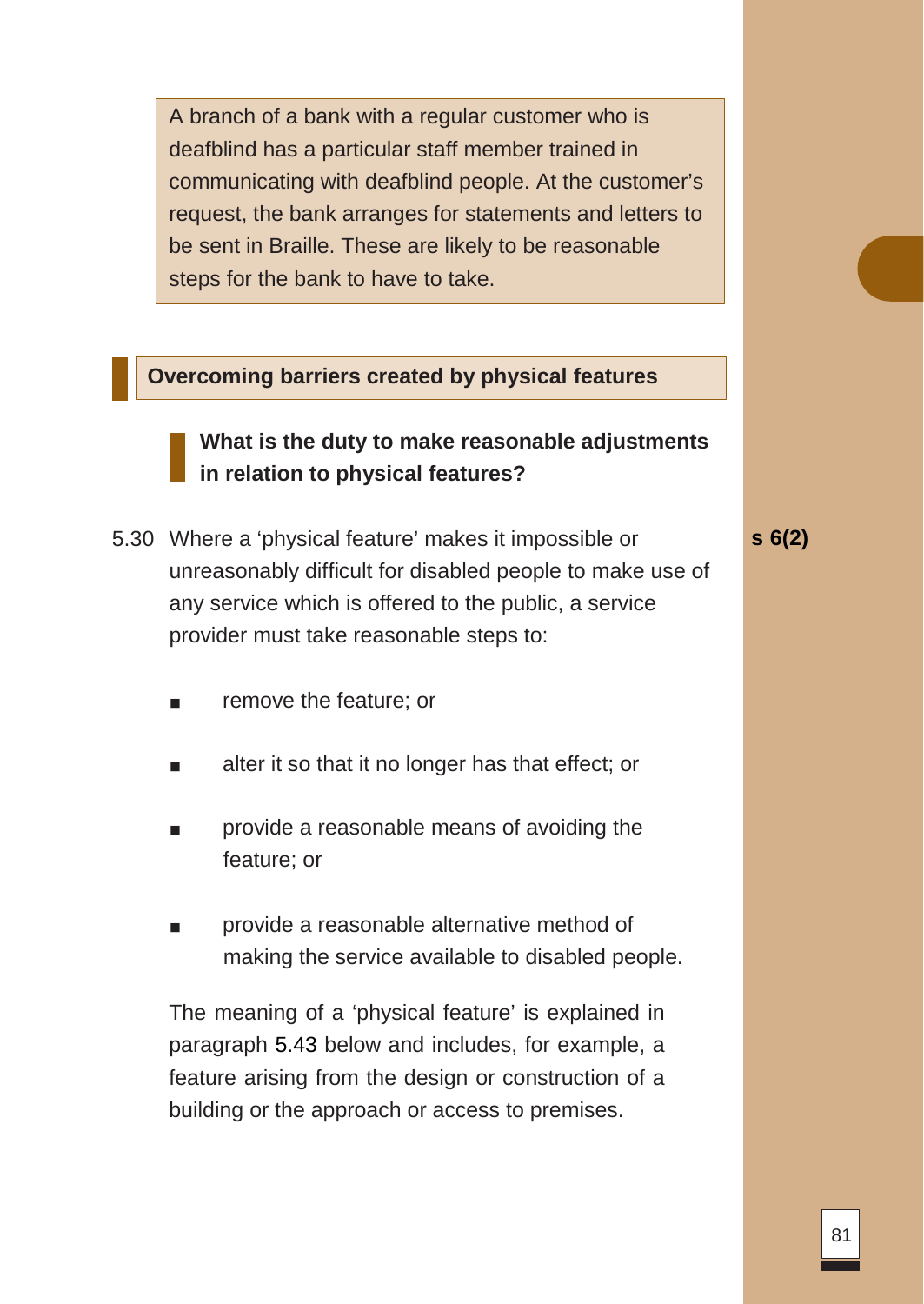- 5.31 The duty to make reasonable adjustments in relation to a physical feature sets out four possible ways in which the barriers created by such features might be overcome. The fourth duty - to provide a reasonable alternative method of making the service available – will come into effect from 1<sup>st</sup> January 2018. The other duties come into effect on 1<sup>st</sup> January 2020.
- 5.32 Whilst service providers are not obliged to comply with these latter duties - to remove, alter or provide a reasonable means of avoiding a physical feature – prior to 1<sup>st</sup> January 2020, the Code has been issued in advance of this date to give service providers an opportunity to consider the adjustments that they need to make under these provisions. The period between the issue of this Code and  $1<sup>st</sup>$  January 2020 is intended to be a 'transitional' period during which service providers can prepare for their new obligations. It will be good practice and may make business sense to take action to remove or alter a physical feature or to provide a reasonable means of avoiding it before  $1<sup>st</sup>$  January 2020 and there is nothing to prevent a service provider from doing so.
- 5.33 In considering whether or not a service provider has taken reasonable steps to comply with its duties after 1<sup>st</sup> January 2020, a Court might take into account the time that the service provider has had prior to that date to make preparations.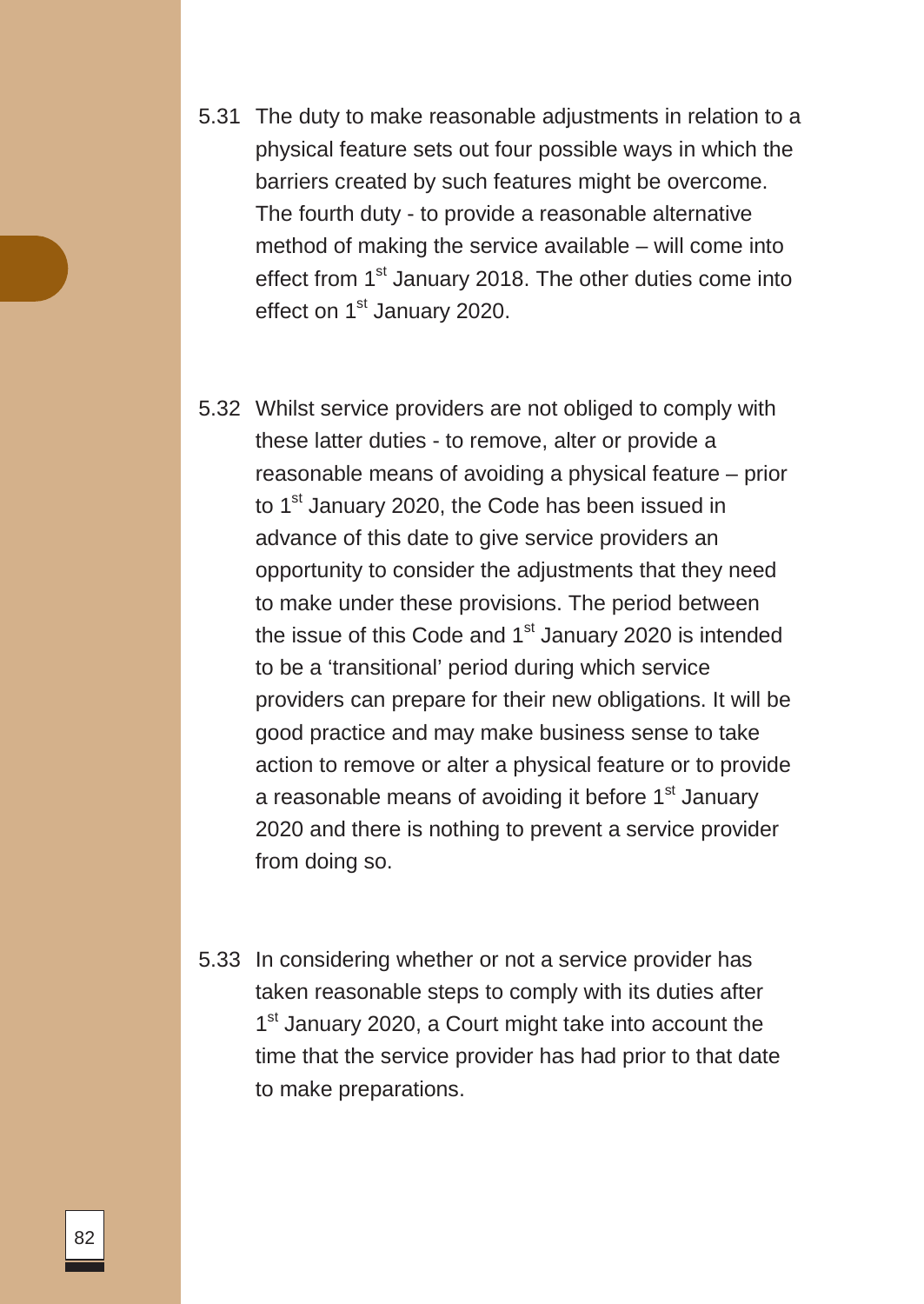A public inquiry point is located on the second floor of a Government office building and is accessed by a flight of stairs. This makes it impossible or unreasonably difficult for some disabled people to get to it. People with a mobility disability, for example, may find using the stairs difficult.

From 1<sup>st</sup> January 2018 the Government Department will have to consider what it could do to provide a reasonable alternative method of making its inquiry service accessible to disabled members of the public. For example, it might provide the service in the form of a telephone inquiry line. This may be a reasonable alternative method of providing the service if it effectively delivers the service in another way.

However, if it does not do so (for instance, if staff at the inquiry point also help people to complete forms and that cannot be done by telephone), the provision of a telephone service may not be a reasonable alternative. The Department will then have to consider whether there are other reasonable steps it can take to provide the same service. For example, it might provide a courtesy telephone on the ground floor to enable disabled people to call staff down to help them.

Despite this, if the service is still not accessible to all disabled people, from 1<sup>st</sup> January 2020 further reasonable steps may involve a physical alteration of some kind. For example, it might be reasonable to install a lift or to move the inquiry point to the ground floor. Although there is no requirement to make physical alterations before 1<sup>st</sup> January 2020, it may be sensible to consider and give effect to such possibilities before then, especially if refurbishment of the building is being planned.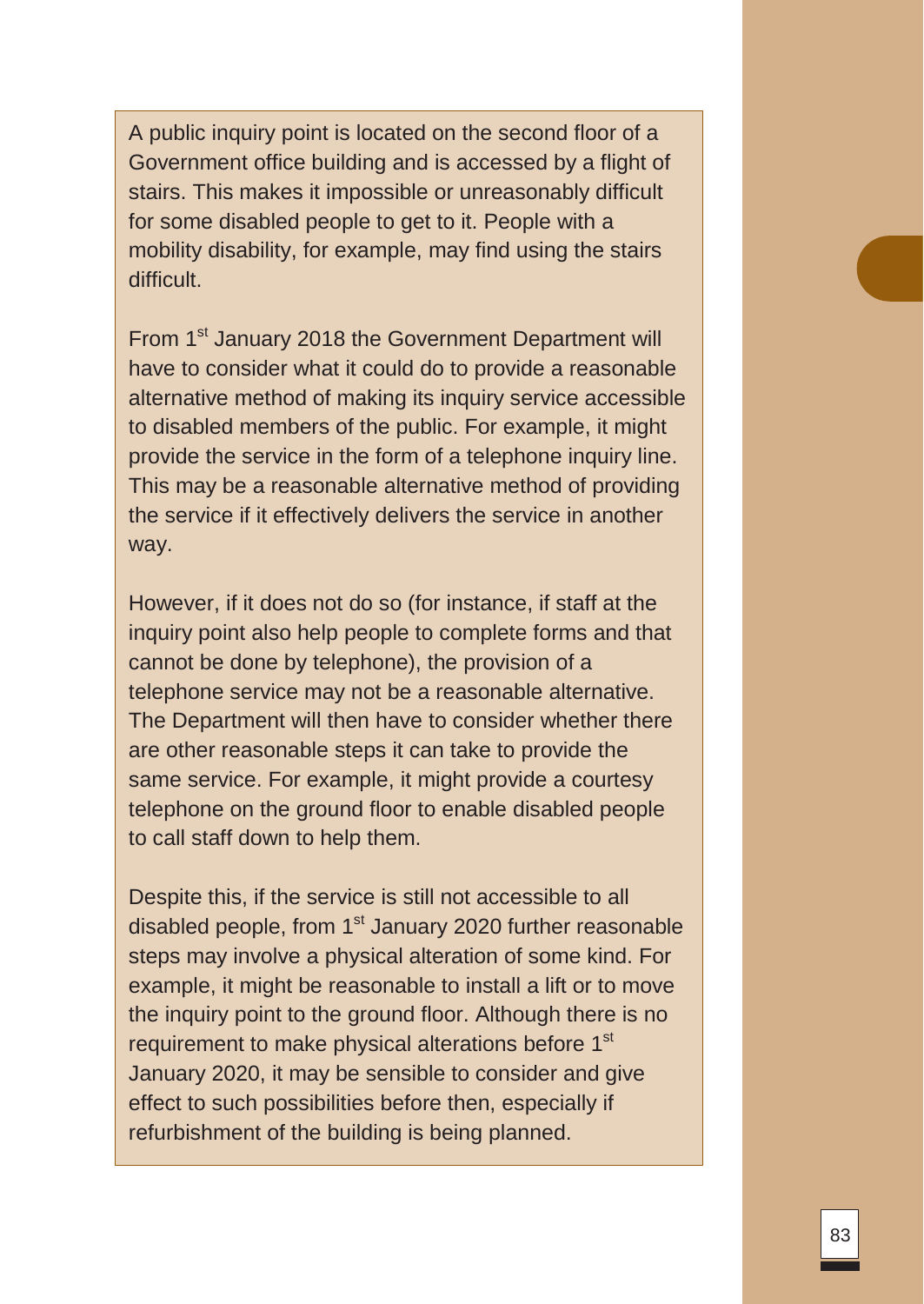5.34 It would be sensible for service providers to plan ahead and to apply for any necessary consents before 1<sup>st</sup> January 2020 so they are able to make any physical alterations. Whenever a service provider is planning and executing building or refurbishment works, such as extending existing premises or making structural alterations to an existing building, it is sensible to provide for the removal or alteration of physical features which create a barrier to access for disabled people or to consider providing a reasonable means of avoiding the physical feature.

Even though the 2006 Act does not require this until 1<sup>st</sup> January 2020, it might be more cost effective to make these alterations as part of planned refurbishment before January 2020.

A public launderette is planning to install new washing machines and tumble dryers in 2017. In doing so, it chooses the machines and their positioning so as to facilitate their use by disabled customers. This has the effect of improving the accessibility of the launderette to disabled people.

A firm of accountants is refurbishing its offices in early 2017. In replacing the carpets, the firm ensures that low pile, high density carpeting is fitted. This helps many of its clients with mobility impairments (for example, those who use a wheelchair, artificial limb or walking aid) to move with greater ease within the office.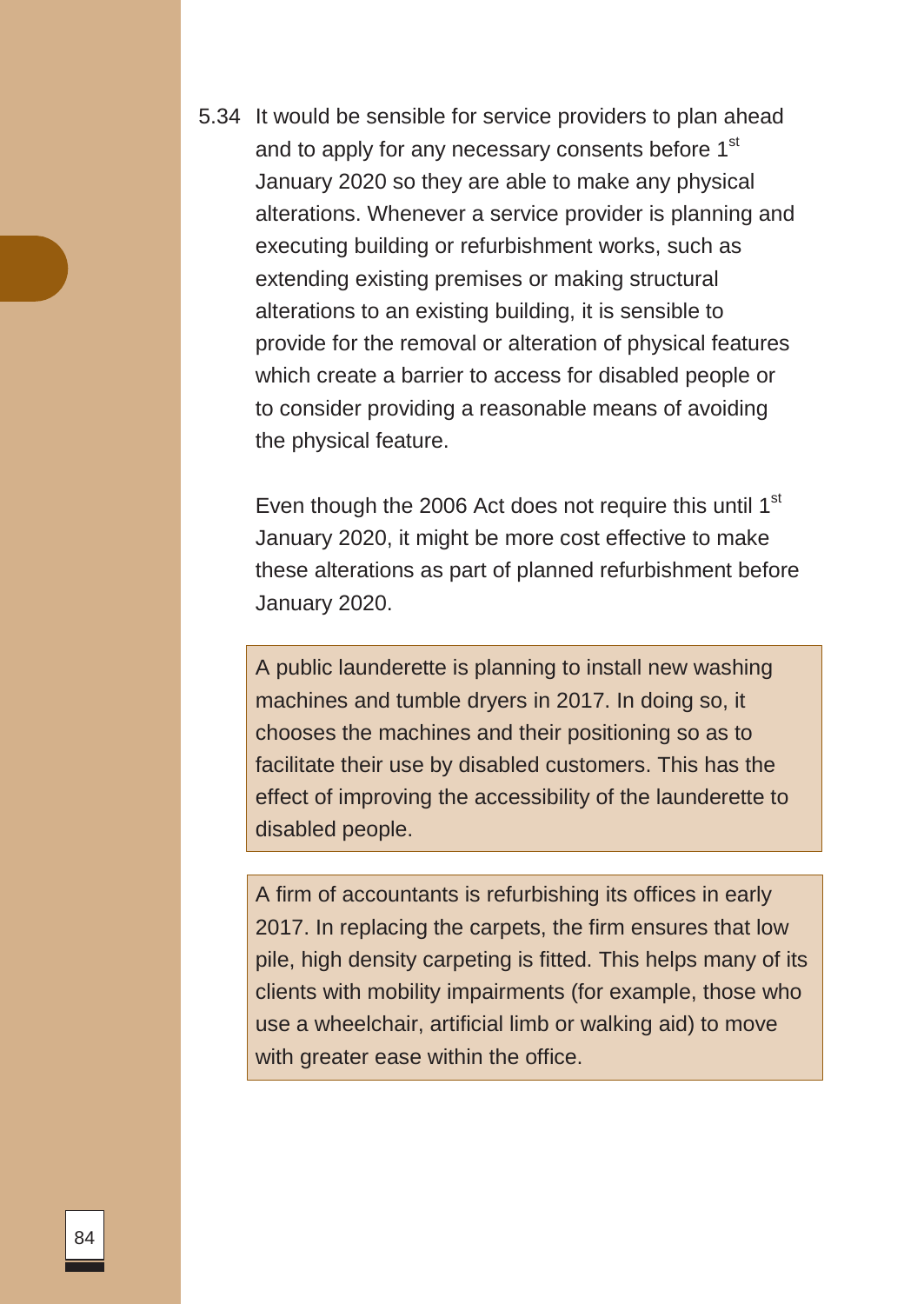The firm also decides to make improvements to the office lighting and signage. This aids its clients with visual, hearing or learning disabilities. As part of the refurbishment, the firm also fits Braille markings to lift buttons and installs an induction loop system in one of its meeting rooms. By these means, the firm has placed itself in a good position to provide accessible services to its disabled clients.

# **What are a service provider's obligations in respect of physical features?**

- 5.35 The 2006 Act does not require a service provider to adopt one way of meeting its obligations rather than another. The focus of the 2006 Act is on results. Where there is a physical barrier, the service provider's aim should be to make its services accessible to disabled people. What is important is that this aim is achieved, rather than how it is achieved. If a service remains inaccessible, a service provider may have to defend its decisions.
- 5.36 For example, a service provider may decide to provide a service by the option of an alternative method. If the result is that disabled people are then able to access the service without unreasonable difficulty that will satisfy the service provider's obligations under the 2006 Act.

If, on the other hand, it is still unreasonably difficult for a disabled person to make use of the service, the service provider would then have to show that it could not have reasonably removed or altered the physical feature, or provided a reasonable means of avoiding it.

**s 4(1)(b)**

**s 6(2)**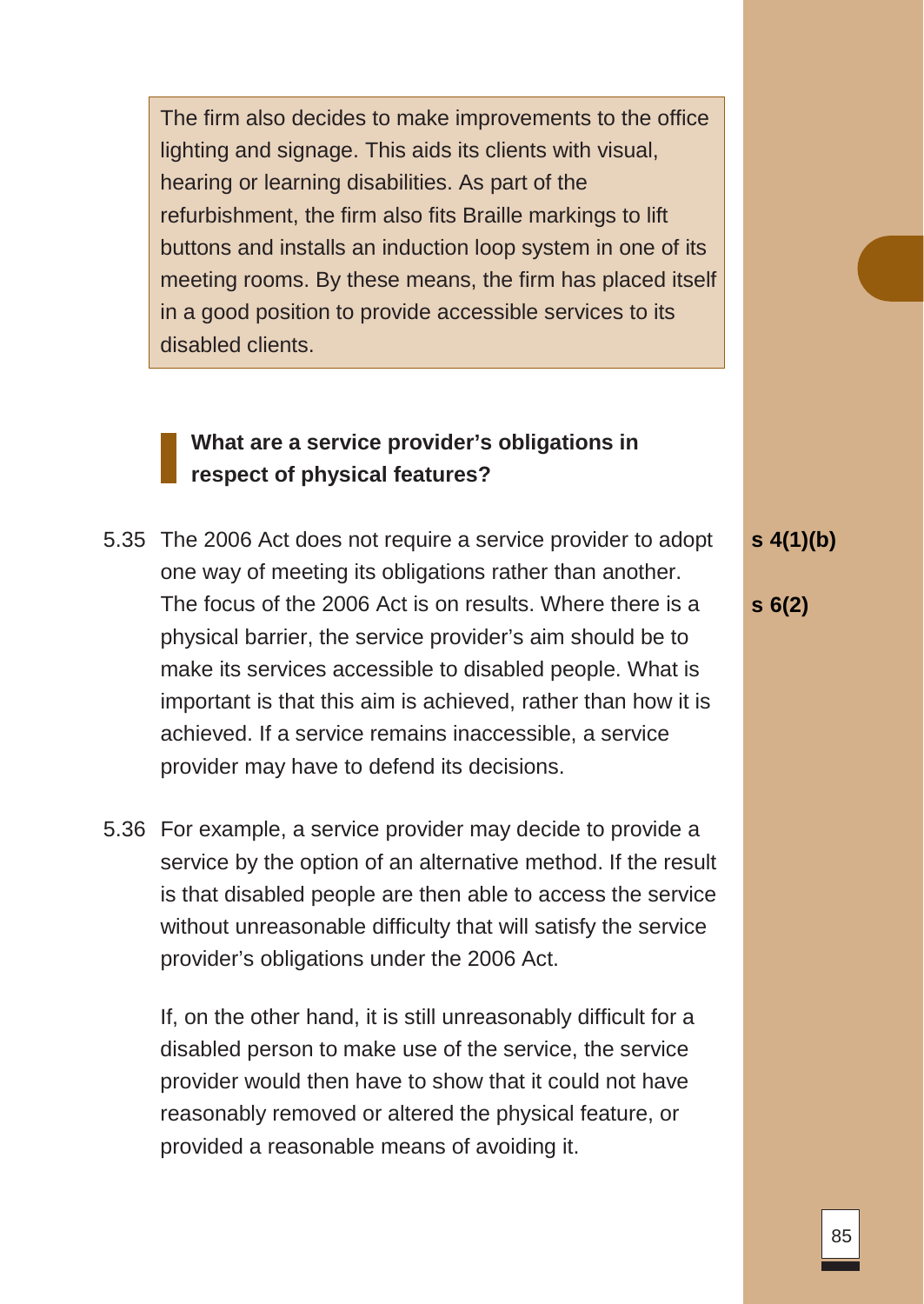The cost of taking such action may be a relevant consideration. Similarly, if the service provider takes no action, it will have to show that there were no steps which it could reasonably have taken.

The types of factors which may be relevant in deciding what are reasonable steps for a service provider to have to take are described in paragraphs 4.21 - 4.27 above.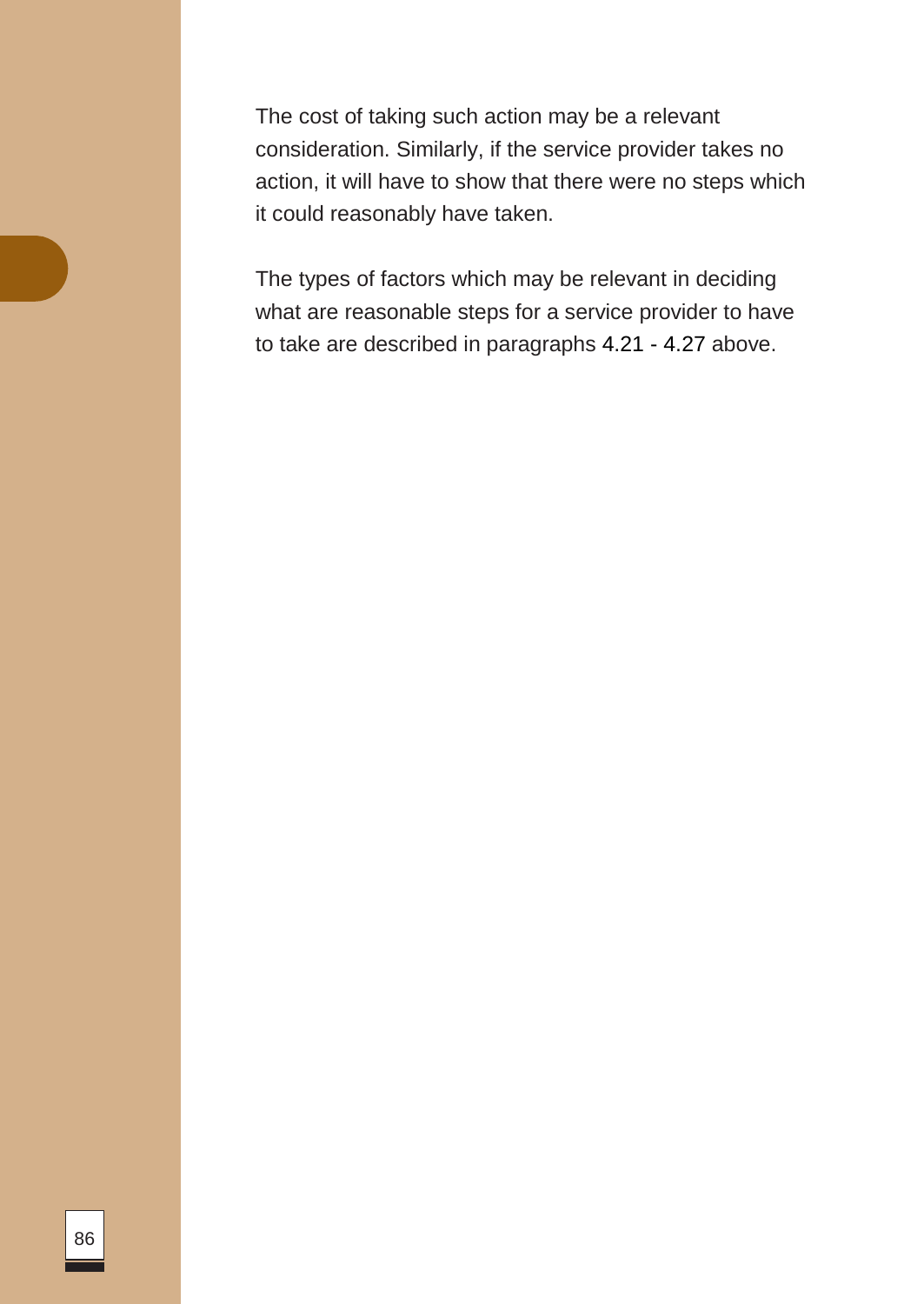A property company is marketing a new residential property development. It decides to hold detailed presentations for prospective buyers at the company's premises, at which there will be a talk illustrated with slides. However, the only meeting room available in the building is inaccessible to many disabled people. The property company obtain a quotation to make its premises more accessible, but the cost is more than it anticipated, and it delays making the alterations.

When disabled people who are unable to attend a presentation because the room is inaccessible to them make enquiries, they are merely sent copies of comparatively brief promotional literature. This is unlikely to be a reasonable alternative method of making the service available.

If an issue arose under the 2006 Act as to whether the property company had failed to comply with its obligations to disabled people who are unable to make use of its service, regard might be had to the reasonableness of making the service available by any of the four different ways set out in the 2006 Act for complying with the duty to make reasonable adjustments in relation to barriers created by physical features. In this case, this would involve consideration of whether it would have been reasonable to avoid the feature, such as by holding the meeting at another venue, whether there was a more effective alternative method of providing the service that could reasonably have been adopted, or whether the cost the company would have incurred in altering its premises was such that this would have been a reasonable step for it to have to take.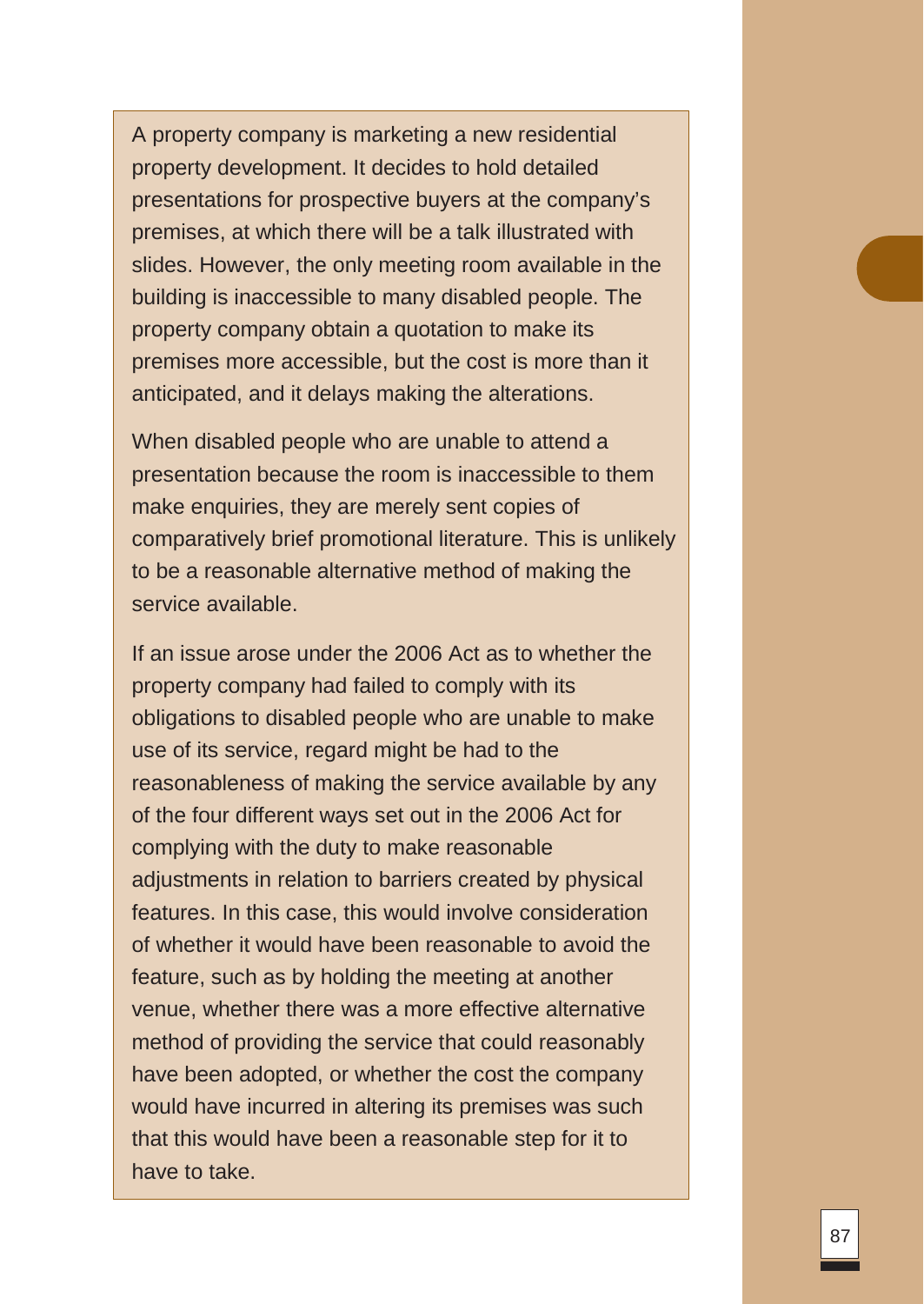#### **Adopting an 'inclusive' approach**

- 5.37 It is in the interests of both service providers and disabled people to overcome physical features that prevent or limit disabled people from using the services that are offered. Although the 2006 Act does not place the different options for overcoming a physical feature in any form of hierarchy, it is recognised good practice for a service provider to consider first whether a physical feature which creates a barrier for disabled people can be removed or altered.
- 5.38 This is because removing or altering the barriers created by a physical feature is an 'inclusive' approach to adjustments. It makes the services available to everyone in the same way. In contrast, an alternative method of service offers disabled people a different form of service than is provided for non-disabled people.
- 5.39 Removing or altering the barriers created by a physical feature will also be preferable to any alternative arrangements from the standpoint of the dignity of disabled people. In addition, it is likely to be in the longterm interests of the service provider, since it will avoid the ongoing costs of providing services by alternative means, and may expand the customer base.
- 5.40 Therefore, it is recommended that service providers should first consider whether any physical features which create a barrier for disabled people can be removed or altered.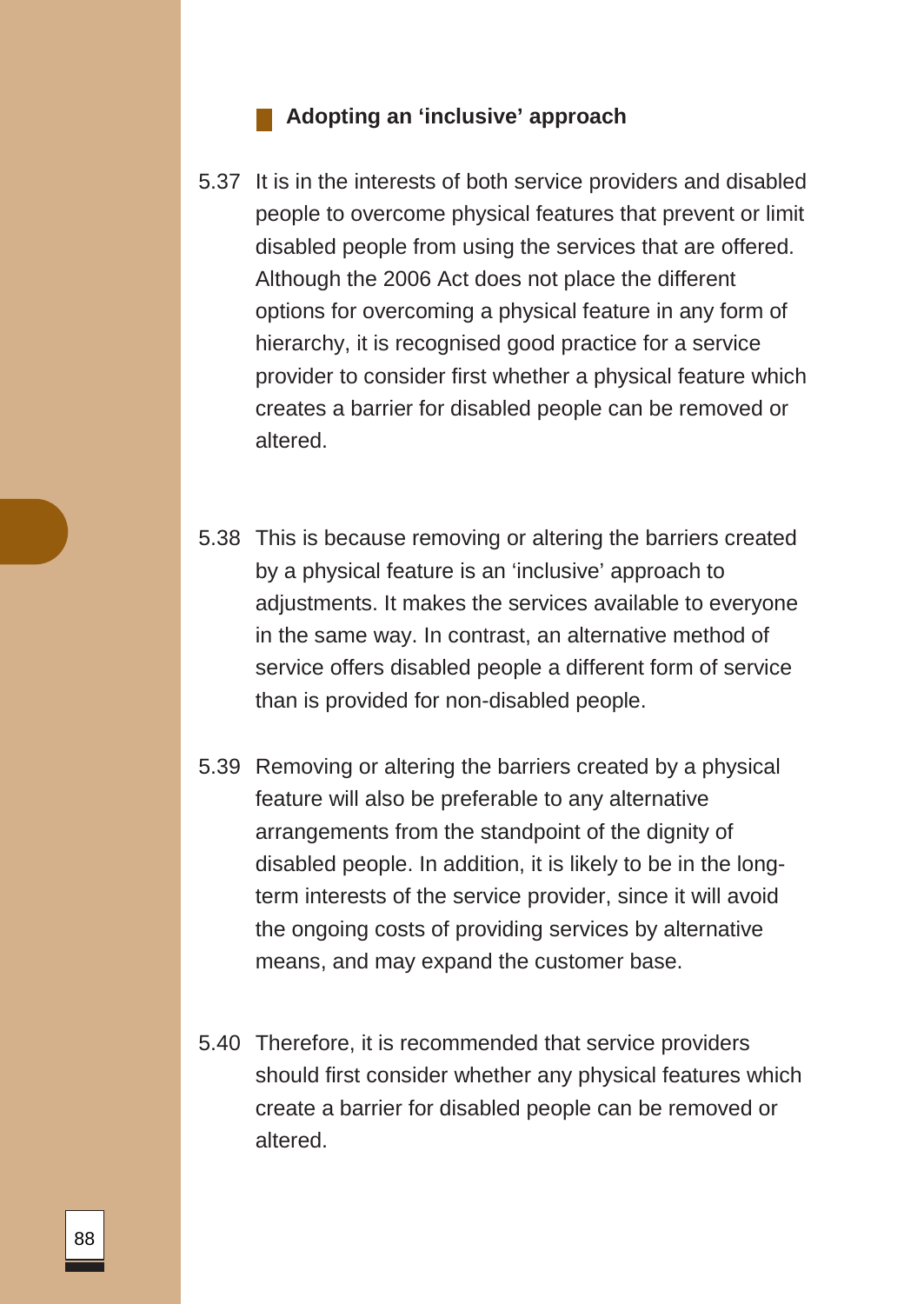If that is not reasonable, a service provider should then consider providing a reasonable means of avoiding the physical feature. If that is also not reasonable, the service provider should then consider providing a reasonable alternative method of making the service available to disabled people.

# **How can service providers identify possible adjustments?**

- 5.41 Service providers are more likely to be able to comply with their duty to make adjustments in relation to physical features if they arrange for an access audit of their premises to be conducted and draw up an access plan or strategy. Acting on the results of such an evaluation may reduce the likelihood of legal claims against the service provider.
- 5.42 In carrying out an audit, it is recommended that service providers seek the views of people with different disabilities, or those representing them, to assist in identifying barriers and developing effective solutions. Service providers can also draw on the extensive experience of local and national disability groups or organisations of disabled people.



5.43 A 'physical feature' includes: **s 6(2)**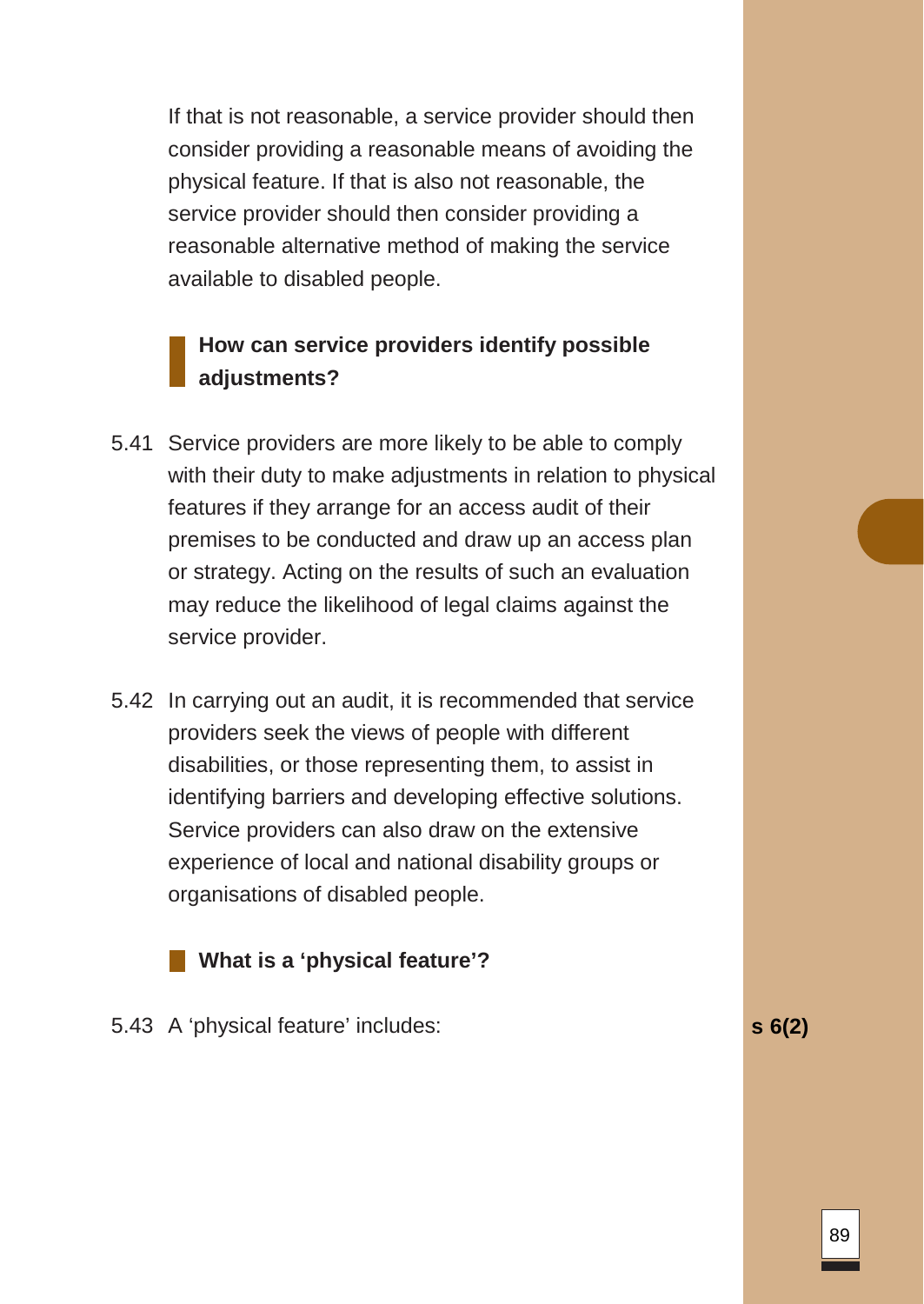- any feature arising from the design or construction of a building on the premises occupied by the service provider;
- any feature on those premises or any approach to, exit from or access to such a building;
- any fixtures, fittings, furnishings, furniture, equipment or materials in or on such premises;
- any fixtures, fittings, furnishings, furniture, equipment or materials brought onto premises (other than those occupied by the service provider) by or on behalf of the service provider in the course of (and for the purpose of) providing services to the public;
- any other physical element or quality of land comprised in the premises occupied by the service provider.

All these features are covered whether temporary or permanent. A building means an erection or structure of any kind.

5.44 Physical features will include steps, stairways, kerbs, exterior surfaces and paving, parking areas, building entrances and exits (including emergency escape routes), internal and external doors, gates, toilet and washing facilities, public facilities (such as telephones, counters or service desks), lighting and ventilation, lifts and escalators, floor coverings, signs, furniture, and temporary or movable items (such as equipment and display racks). This is not an exhaustive list.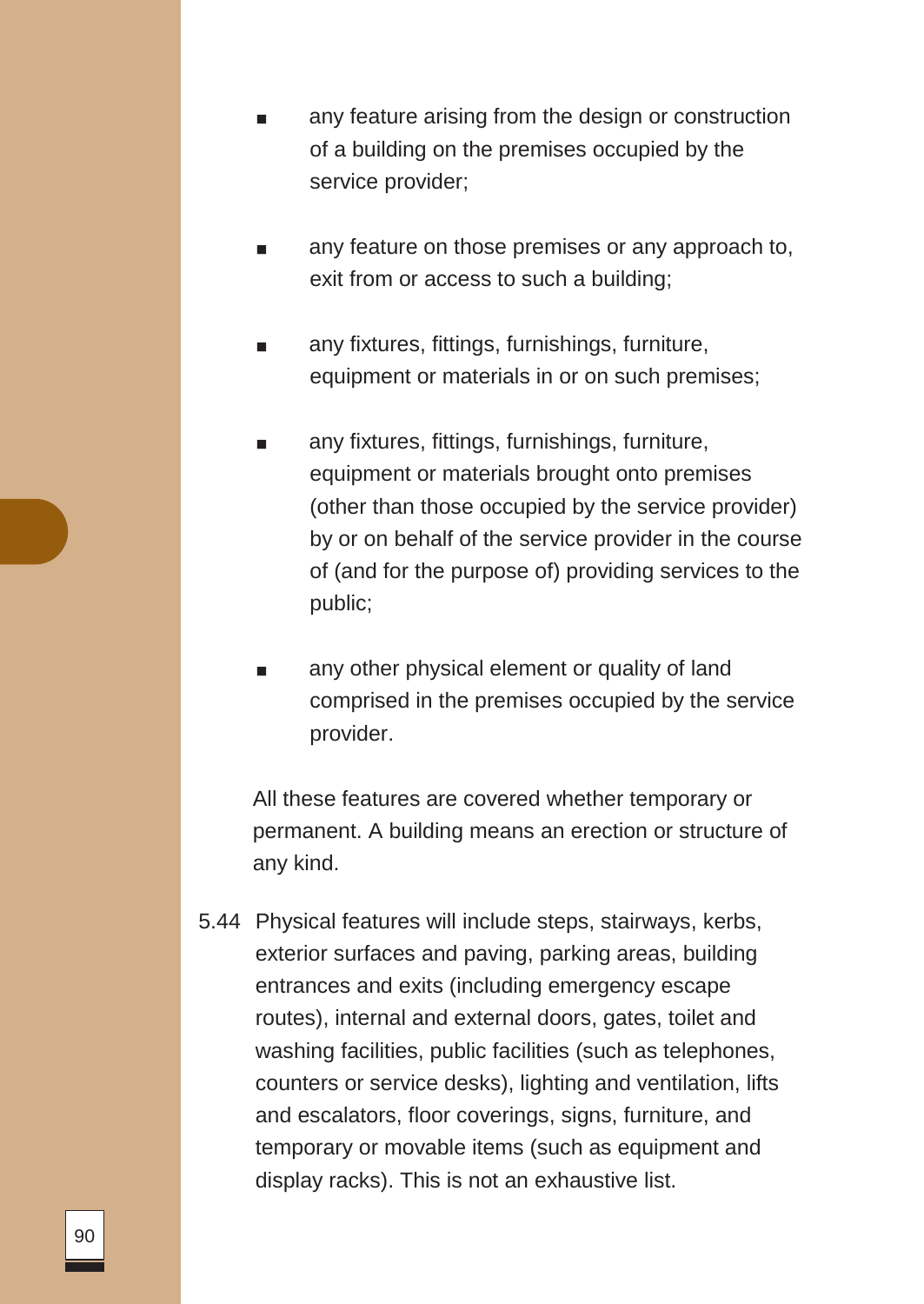- 5.45 Where physical features are within the boundaries of a service provider's premises, and are making it impossible or unreasonably difficult for disabled people to use the service, then the duty to make reasonable adjustments will apply. This will be the case even if the physical features are outdoors; for example, the paths and seating in a pub garden.
- 5.46 Where the physical features are within the remit of a Local Authority, it will have a duty as a service provider to make reasonable adjustments.

A Local Authority has placed some benches on the pavement of a busy main road, which is also a shopping street. These benches are very low and have no arms. Some disabled people are finding them very difficult to use. The Local Authority decides to make simple alterations to the benches, so that they have arms and are slightly higher. This is likely to be a reasonable step for the Local Authority to have to take.

#### **Removing the physical feature**

5.47 Removing the physical feature may be a reasonable step - and the most effective one - for a service provider to take. Physical features often create physical barriers which impede disabled people accessing services.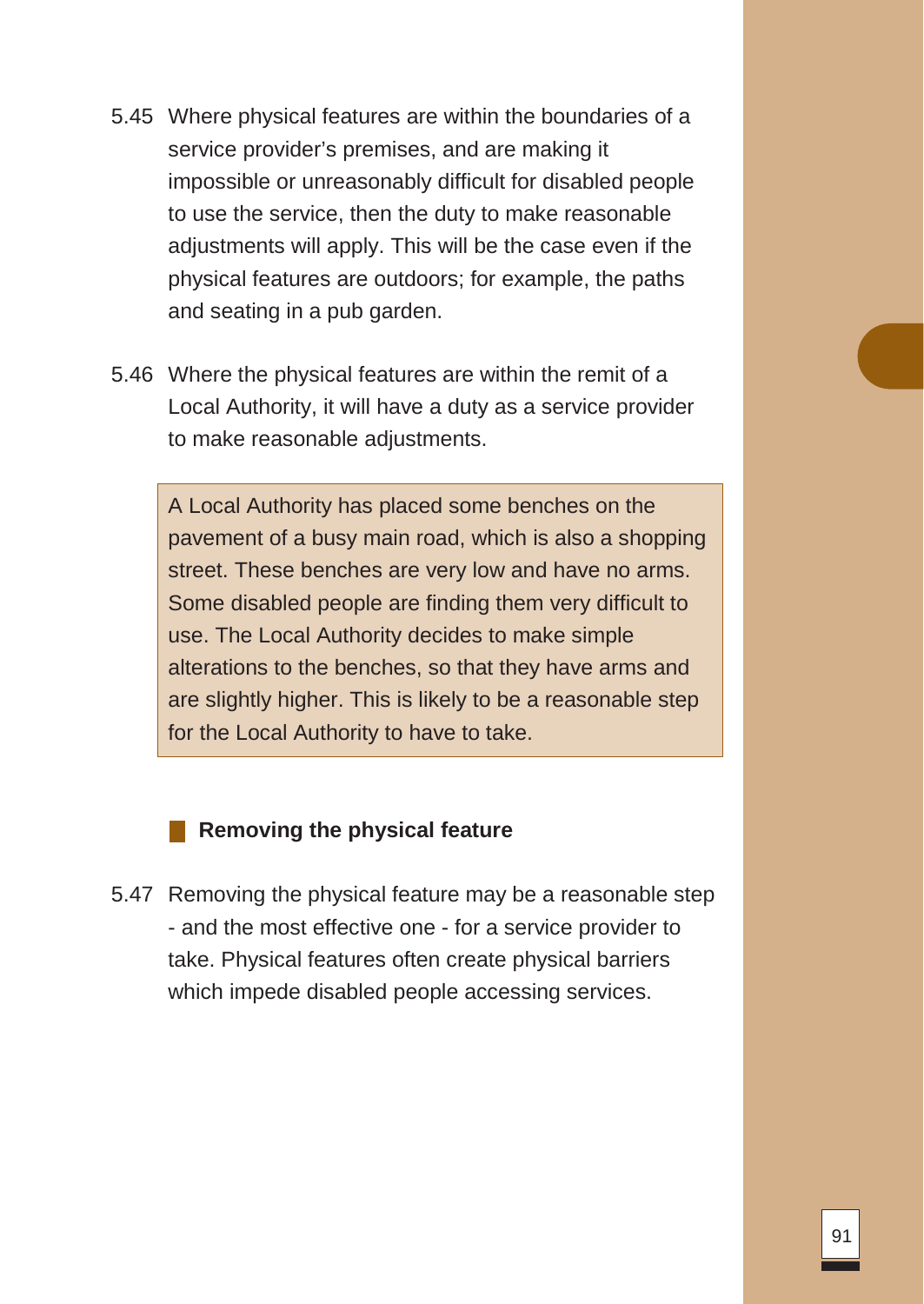Display units at the entrance of a small shop restrict the ability of wheelchair users to enter the shop. The owner decides that, without any significant loss of selling space, the display units can be removed and repositioned elsewhere in the shop. This is likely to be a reasonable step for the shop to have to take.

A countryside visitor centre includes, as an attraction, a lakeside walk. However, a stile prevents access to the lakeside walk for those with mobility impairments. The authority, which runs the centre, removes the stile and replaces it with an accessible gate. This is likely to be a reasonable step for the service provider to have to take.

#### **Altering the physical feature**

5.48 Altering the physical feature so that it no longer has the effect of making it impossible or unreasonably difficult for disabled people to use the services may also be a reasonable step for a service provider to take.

A local religious group holds prayer meetings in a building entered by steps. The room in which the prayer meetings are held has a narrow entrance door. To ensure that its prayer meetings are accessible to disabled people, the religious group installs a permanent ramp at the entrance to the building. It also widens the door to the room. These are likely to be reasonable steps for the religious group to have to take.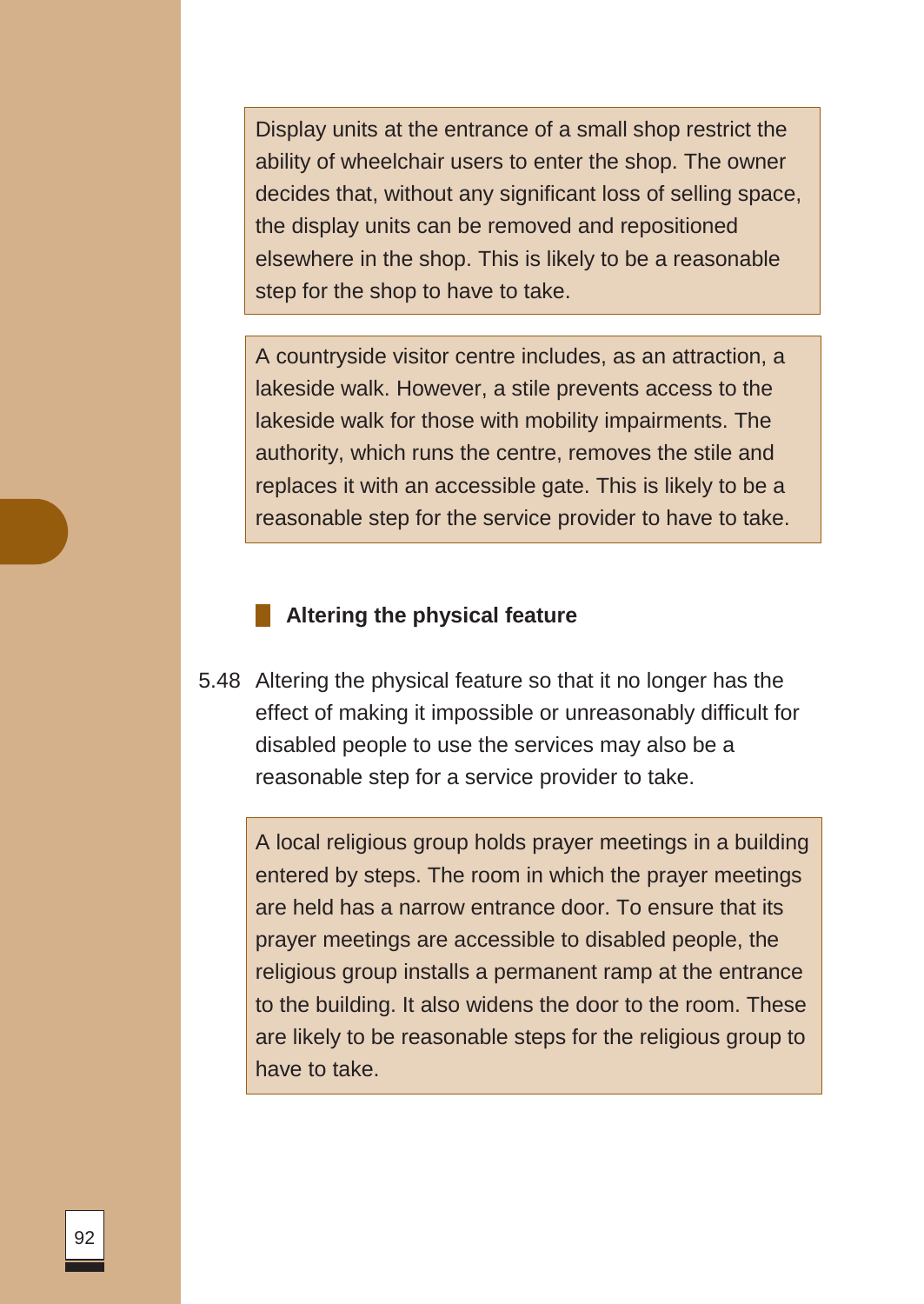# **Providing a reasonable means of avoiding the physical feature**

5.49 Providing a reasonable means of avoiding the physical feature may also be a reasonable step for a service provider to take.

A public art gallery is accessed by a flight of stairs at its front entrance. It is housed in a registered building, and has not been able to obtain consent to install a ramped entrance to the gallery. A side entrance for staff use is fully accessible and always open. The gallery arranges for people with a mobility impairment to use this entrance. This is likely to be a reasonable step for the gallery to have to take. It could, of course, go further and adopt an inclusive approach by also making the side entrance available to everyone.

5.50 The 2006 Act requires that any means of avoiding the physical feature must be a 'reasonable' one. Relevant considerations in this respect may include whether the provision of the service in this way significantly offends the dignity of disabled people and the extent to which it causes disabled people inconvenience.

A firm of solicitors is located in a building whose front entrance can only be accessed by climbing a flight of stairs. At ground level there is a bell and a sign saying "disabled people - please ring for access". However, the bell is not answered promptly, even in bad weather, so that a disabled person often has to wait for an unreasonable time before gaining access to the building. This is unlikely to be a reasonable means of avoiding the feature.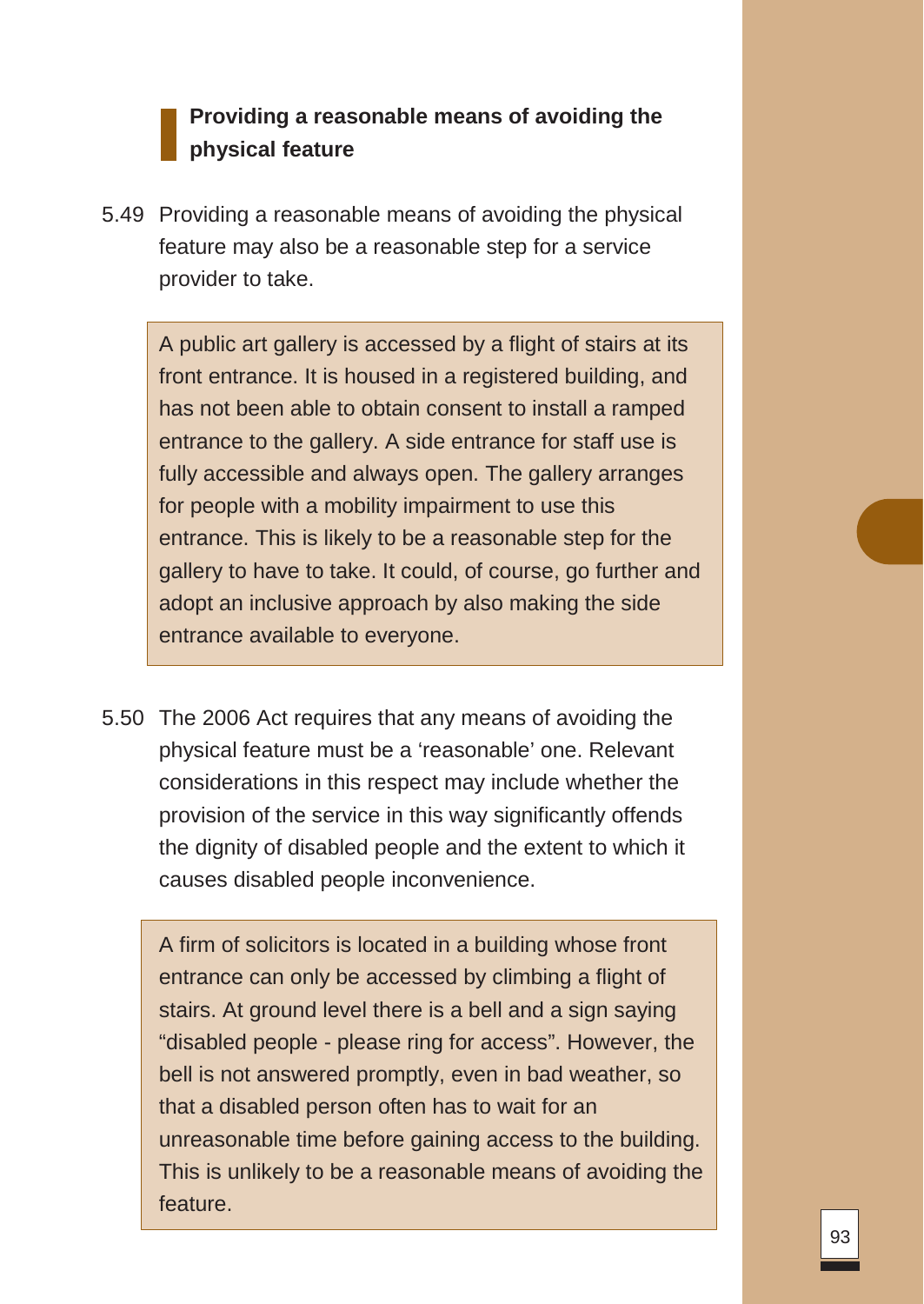### **Providing a reasonable alternative method of making services available**

5.51 Providing a reasonable alternative method of making services available to disabled people may also be a reasonable step for a service provider to take. The 2006 Act requires that any alternative method of making services available must be a 'reasonable' one. Relevant considerations in this respect may include whether the provision of the service in this way significantly offends the dignity of disabled people and the extent to which it causes disabled people inconvenience.

A small self-service pharmacist's shop has goods displayed on high shelving separated by narrow aisles. It is not practicable to alter this arrangement. The goods are not easily accessible to many disabled people. The shop decides to provide a customer assistance service. On request, a member of staff locates goods and brings them to the cash till for a disabled customer. This is the provision of a service by an alternative method, which makes the service accessible for disabled people. This is likely to be a reasonable step for the shop to have to take.

The changing facilities in a gym are located in a room which is only accessed by stairs. The service provider suggests to disabled users of the gym with mobility impairments that they can change in a corner of the gym itself. This is unlikely to be a reasonable alternative method of making the service available, since it may significantly infringe their dignity.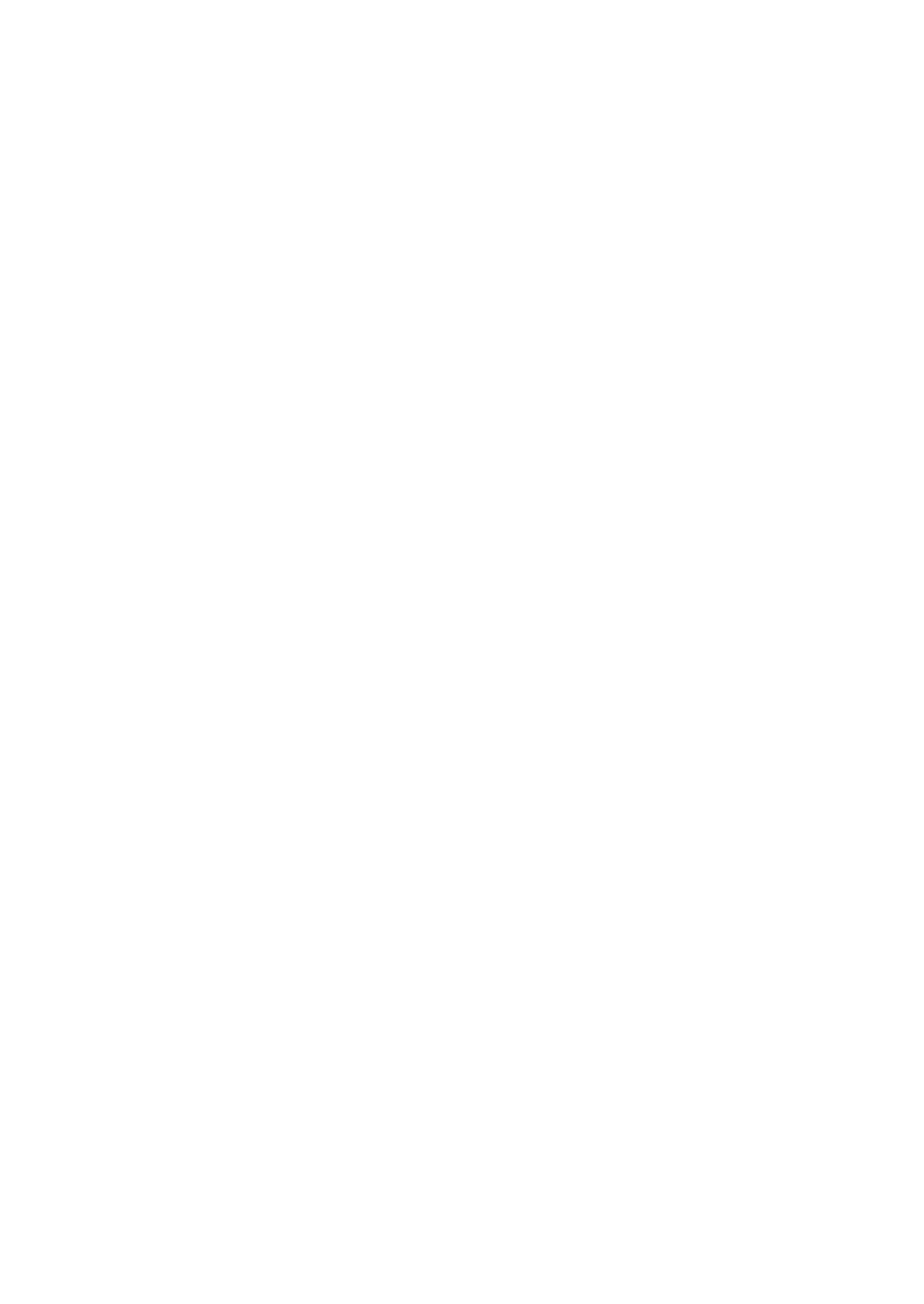# **leases and the reasonable adjustments? How do leases affect reasonable 6 adjustments?**

# **Introduction**

6.1 In **Chapters 4 and 5** of the Code, an explanation is given of the duty to make reasonable adjustments and how it works in practice, including the duties that will apply from 1<sup>st</sup> January 2020 in respect of overcoming physical barriers. This chapter addresses the issues of how leases affect the duty to make reasonable adjustments to physical features where they make it impossible or unreasonably difficult for disabled persons to use a service.

# **Leases, binding obligations and reasonable adjustments**

- 6.2 Set out in paragraphs 6.3 6.12 below are those issues which are relevant to service providers who occupy premises under a lease, or other binding obligation, in terms of their duty to make reasonable adjustments, particularly in relation to removing or altering physical barriers. These include arrangements for obtaining consent for alterations.
- 6.3 Service providers should remember that even where consent is not given for removing or altering a physical feature, they still have a duty to consider providing a reasonable means of avoiding a feature or providing the service by a reasonable alternative means (see **Chapter 5**).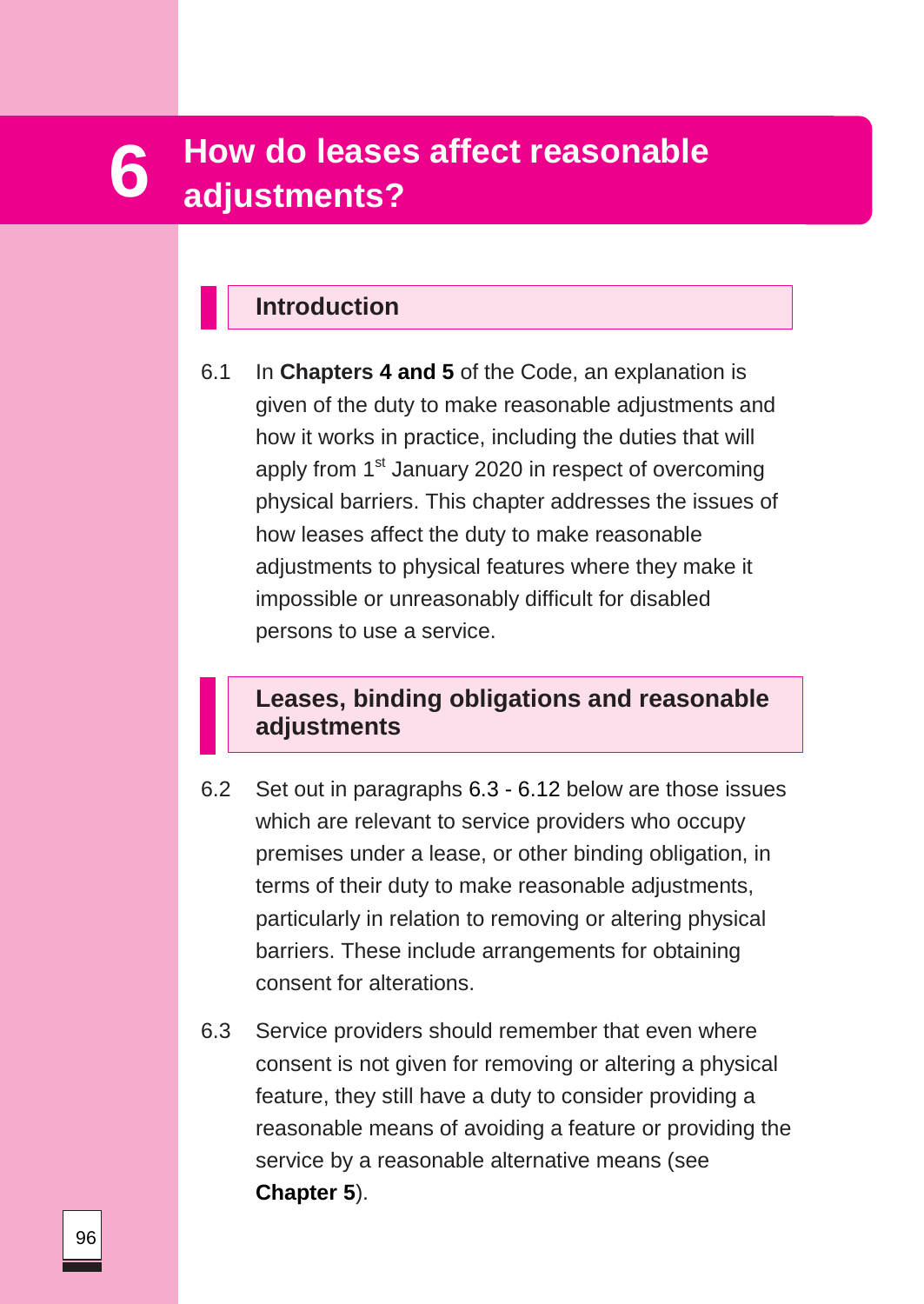# **What about the need to obtain statutory consent for some building changes?**

- 6.4 A service provider might have to obtain statutory consent before making adjustments involving changes to premises. Such consents include planning permission, Building Regulations approval, registered building consent and Fire Regulations approval. The 2006 Act does not override the need to obtain such consents.
- 6.5 Service providers should plan for and anticipate the need to obtain consent to make a particular adjustment. It might take time to obtain such consent, but it could be reasonable to make an interim or other adjustment - one that does not require consent - in the meantime.

A historic country house is open to the public. To enable visitors with a mobility impairment to visit the house, the owners are considering installing a ramped entrance. In the circumstances, installing a ramp is likely to be a reasonable adjustment for the service provider to have to make.

However, the service provider in this case needs statutory consent to do so because the house is a registered building. The service provider consults the Planning Office and learns that consent is likely to be given in a few weeks. In the meantime, as a temporary measure only, the service provider arranges for disabled visitors to use an inconvenient, but accessible, entrance at the side of the house. Although not ideal, this is likely to be an acceptable solution for a limited period while statutory consent is being obtained.

**s 18**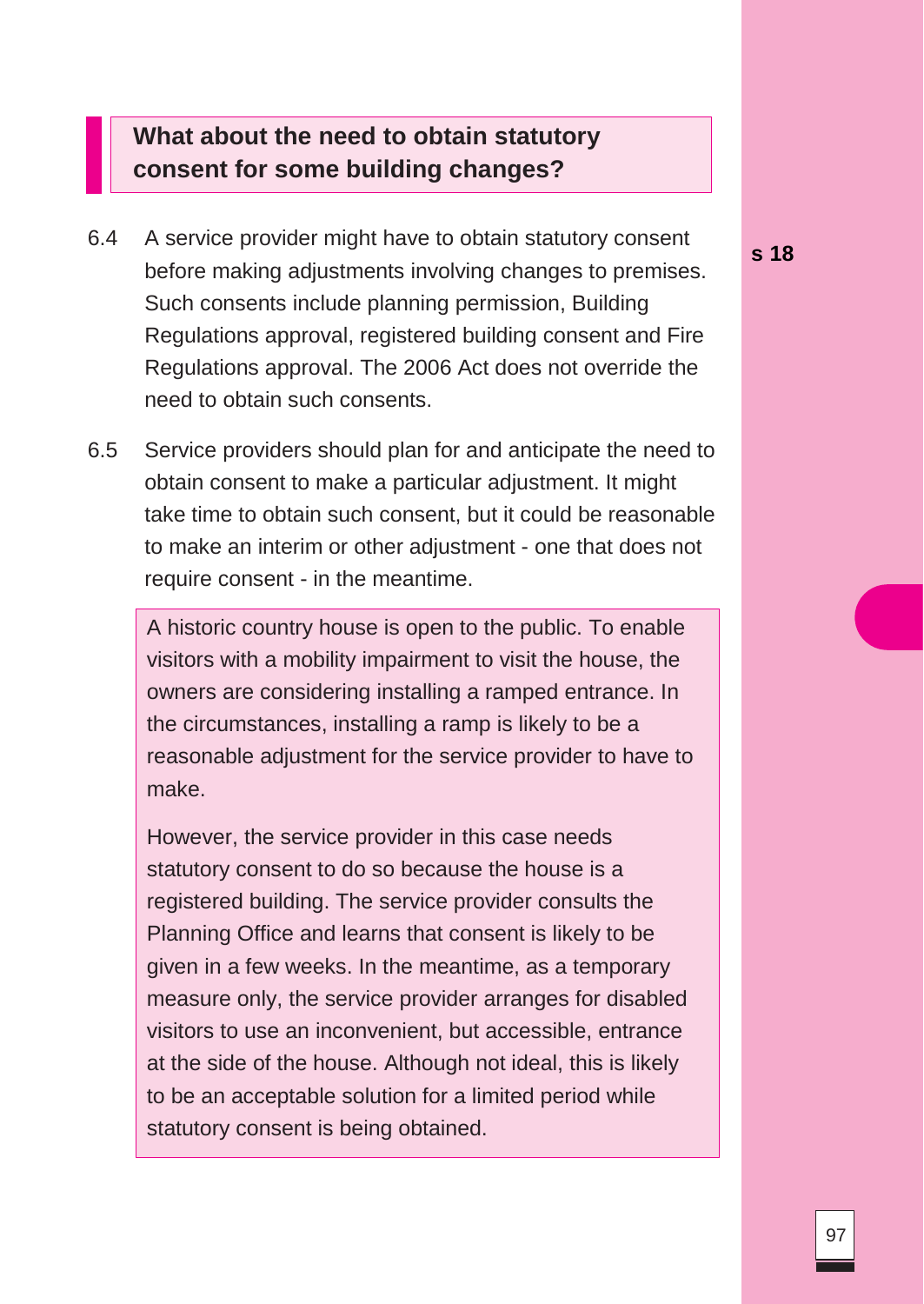# **What happens if a lease says that certain changes to premises cannot be made?**

**s 13(2)** 6.6 Special provisions apply where a service provider occupies premises under a lease, the terms of which prevent it from making an alteration to the premises. In such circumstances, if the alteration is one which the service provider proposes to make in order to comply with a duty of reasonable adjustment, the 2006 Act overrides the terms of the lease, so as to entitle the service provider to make the alteration with the consent of its landlord ('the lessor'). In such a case the service provider must first write to the lessor asking for consent to make the alteration. The lessor cannot unreasonably withhold consent, but may attach reasonable conditions to the consent.

#### **Sch 4, para 1**

6.7 If the service provider fails to make a written application to the lessor for consent to the alteration, the service provider will not be able to rely upon the fact that the lease has a term preventing it from making alterations to the premises to defend its failure to make an alteration. In these circumstances, anything in the lease which prevents that alteration being made must be ignored in deciding whether it was reasonable for the service provider to have made the alteration.

A service provider occupies premises under a lease, a term of which says that the service provider cannot make alterations to a staircase. When deciding whether or not it was reasonable for the service provider to make an alteration to the staircase in order to make it more accessible to disabled people,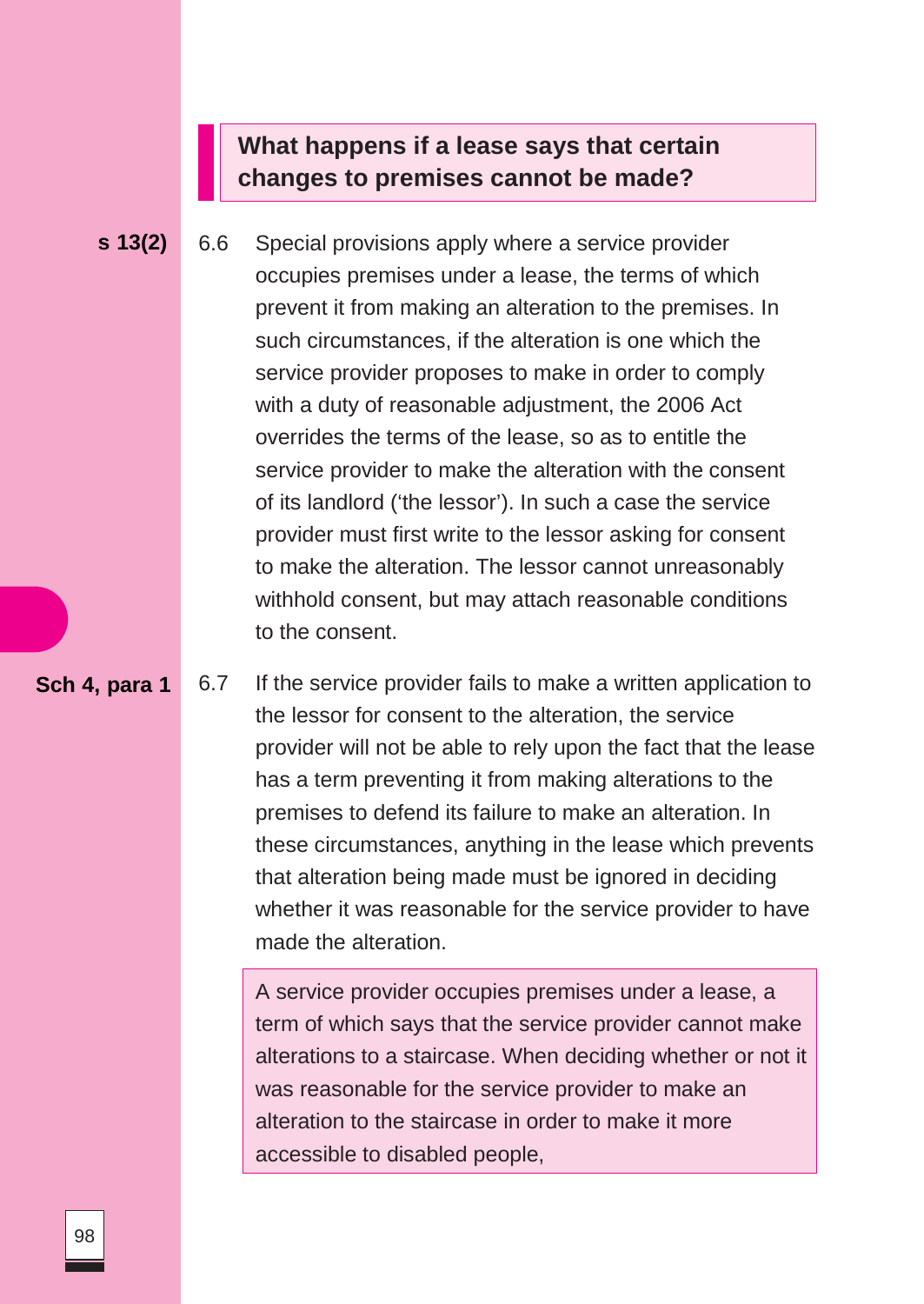a Court will ignore the terms of the lease unless the service provider has written to ask the lessor for permission to make the alteration.

# **When is it unreasonable for a lessor to withhold consent?**

6.8 Whether withholding consent will be reasonable or not will depend on the specific circumstances. For example, if a particular adjustment is likely to result in a substantial permanent reduction in the value of the lessor's interest in the premises, the lessor is likely to be acting reasonably in withholding consent.

The lessor is also likely to be acting reasonably if they withhold consent because an adjustment would cause significant disruption or inconvenience to other tenants (for example, where the premises consist of multiple adjoining units).

6.9 A trivial or arbitrary reason would almost certainly be unreasonable. Many reasonable adjustments to premises will not harm the lessor's interests and so it would generally be unreasonable to withhold consent for them.

A florist occupies shop premises in a row of shops, which is part of a new marina complex. The shop is leased from the marina owner. To comply with its duties under the DDA 2006, the florist wishes to improve the accessibility of the shop to disabled people by the provision of a wider front door. It seeks permission to do so from the marina owner who refuses permission on the ground that all the shops in the marina must have the same appearance. It is likely to be unreasonable to withhold consent in these circumstances.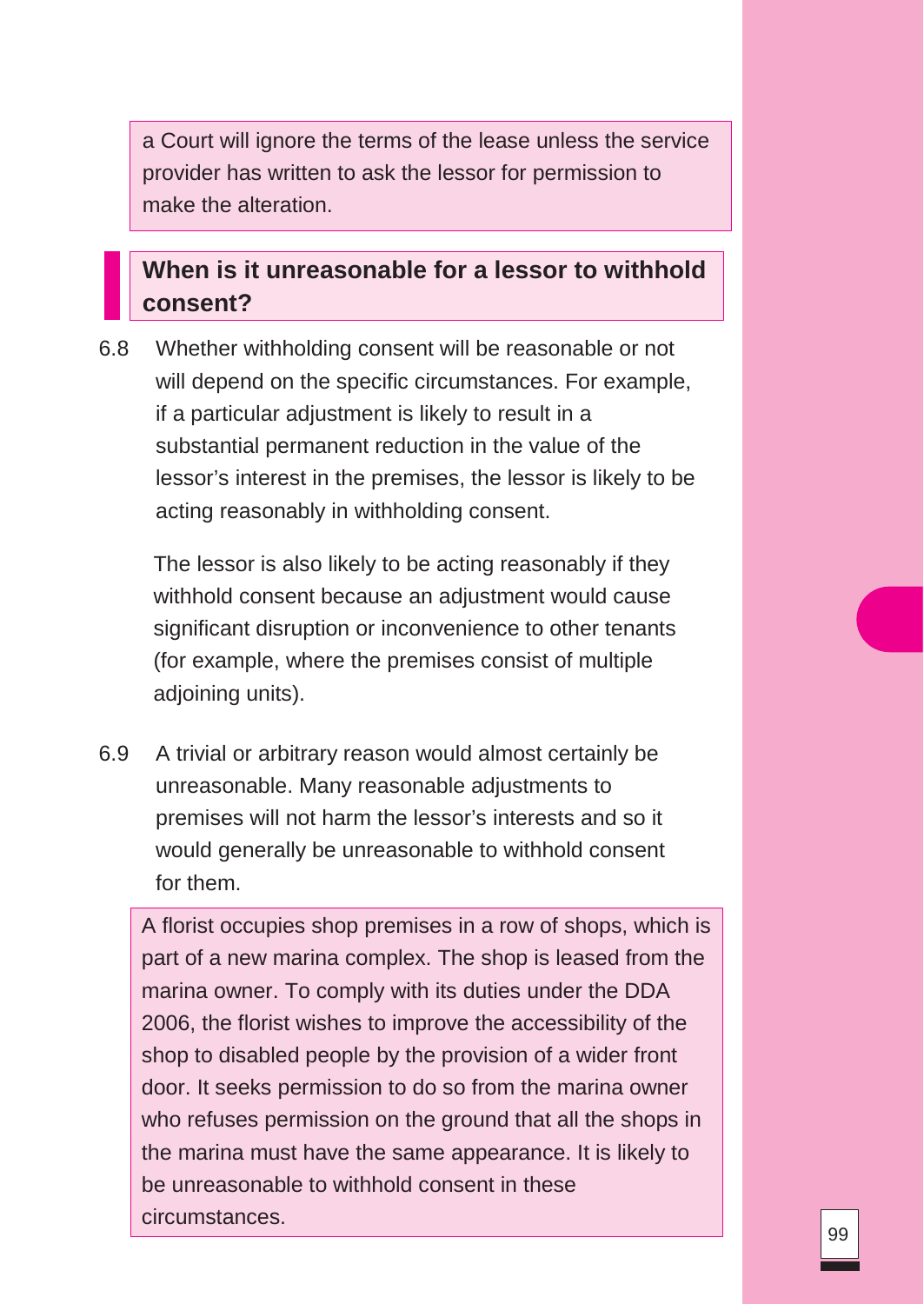# **What happens if the lessor refuses consent or attaches conditions to consent?**

#### **Reference to Court**

**Sch 4, para 2** 6.10 If the service provider has written to the lessor for consent to make an alteration and the lessor has refused consent or has attached conditions to the consent, the service provider or a disabled person who has an interest in the proposed alteration may refer the matter to the High Court.

> The Court will decide whether the lessor's refusal or any of the conditions are unreasonable. If it decides that they are, it may make an appropriate declaration or authorise the service provider to make the alteration under a Court order (which may impose conditions on the service provider). Where the service provider occupies premises under a sub-lease or sub-tenancy, these provisions are modified to apply also to the service provider's landlord.

#### **Joining lessors in proceedings**

**Sch 4, para 3**

6.11 In any legal proceedings on a claim under Part II of the 2006 Act involving a failure to make an alteration to premises, the disabled person concerned or the service provider may ask the Court to direct that the lessor be made a party to the proceedings. The Court will grant that request if it is made before the hearing of the claim begins (unless it appears to the Court that a different lessor should be made a party to the proceedings). It may refuse the request if it is made after the hearing of the claim begins. The request will not be granted if it is made after the Court has determined the claim.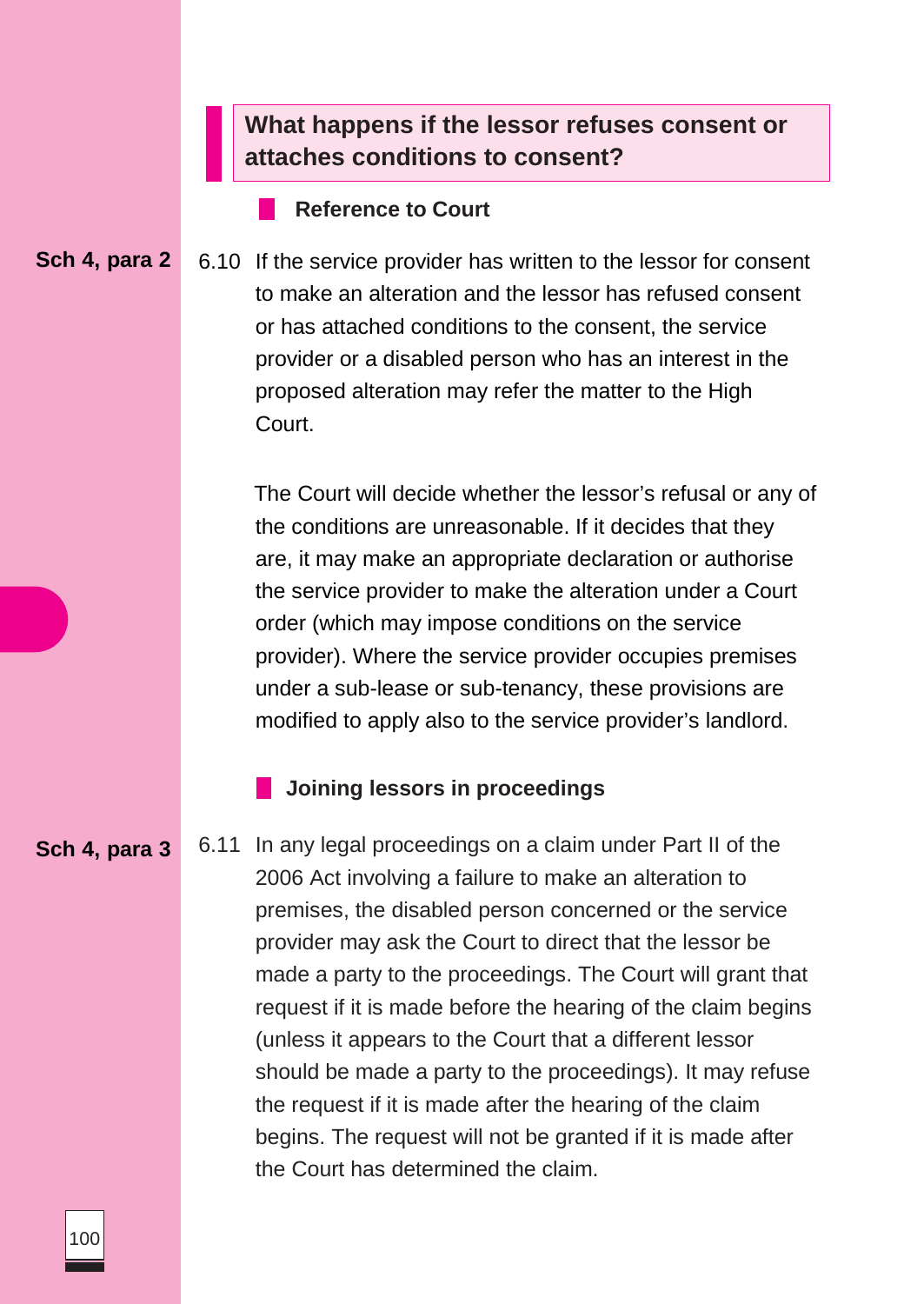- 6.12 Where the lessor has been made a party to the proceedings, the Court may determine whether the lessor has unreasonably refused consent to the alteration or has consented subject to unreasonable conditions. In either case, the Court can:
	- make an appropriate declaration;
	- make an order authorising the service provider to make a specified alteration;
	- order the lessor to pay compensation to the disabled person.

The Court may require the service provider to comply with any conditions specified in the order. If the Court orders the lessor to pay compensation, it cannot also order the service provider to do so.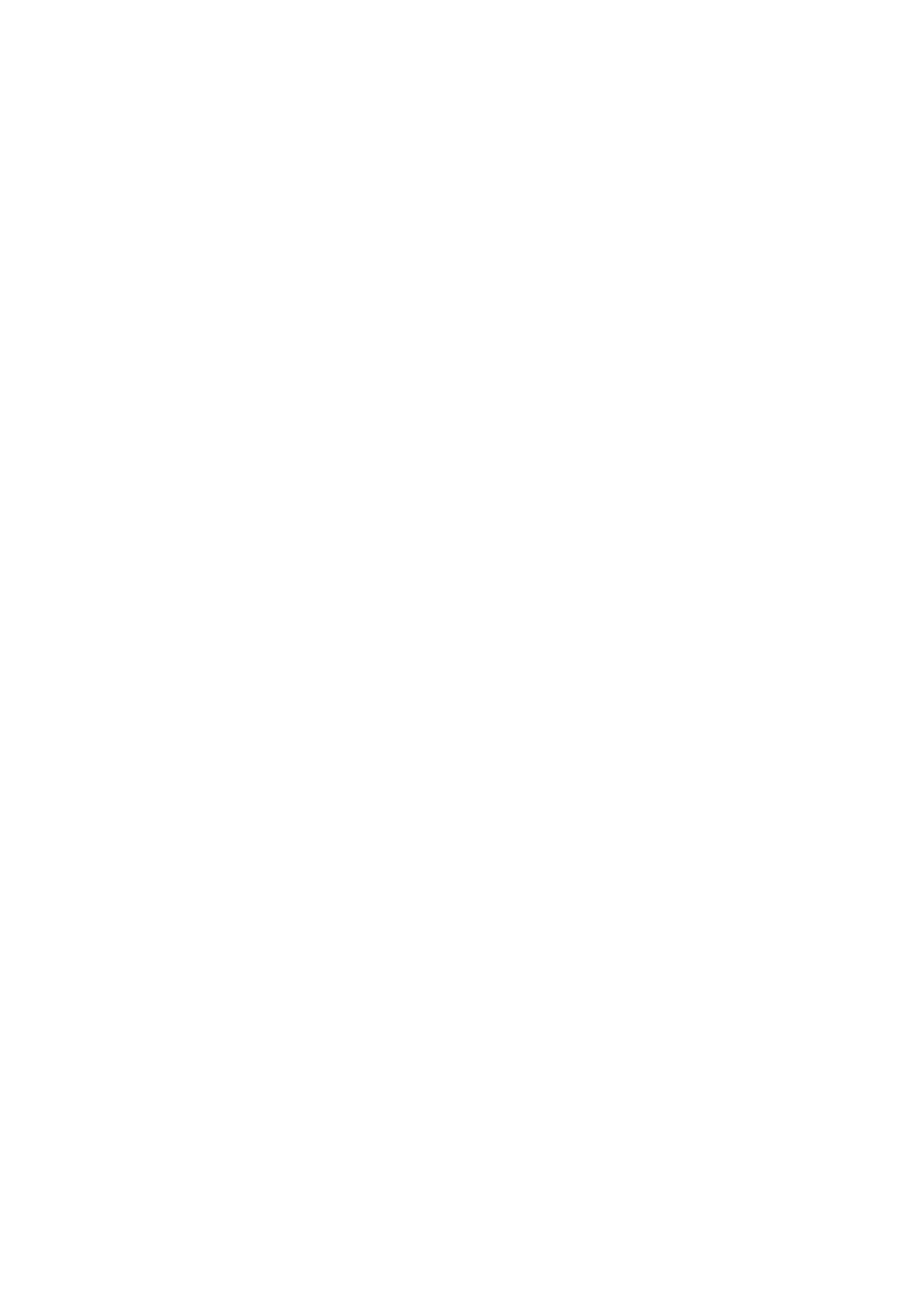**7 Can a service provider justify less favourable treatment or failure to make reasonable adjustments?**

# **Introduction**

- 7.1 A service provider should not be looking for reasons or excuses to discriminate against disabled people who wish to use its services. It is in the service provider's own best interests to ensure that its services are fully accessible to all customers.
- 7.2 However, in limited circumstances, the 2006 Act does permit a service provider to justify the less favourable treatment of a disabled person or a failure to make a reasonable adjustment. This cannot be used as a reason for a general exclusion of disabled people from access to services. The circumstances in which such treatment or failure might be justified are examined in this chapter.
- 7.3 There are special rules affecting the provision of insurance, guarantees and deposits (these are dealt with in **Chapter 8** below).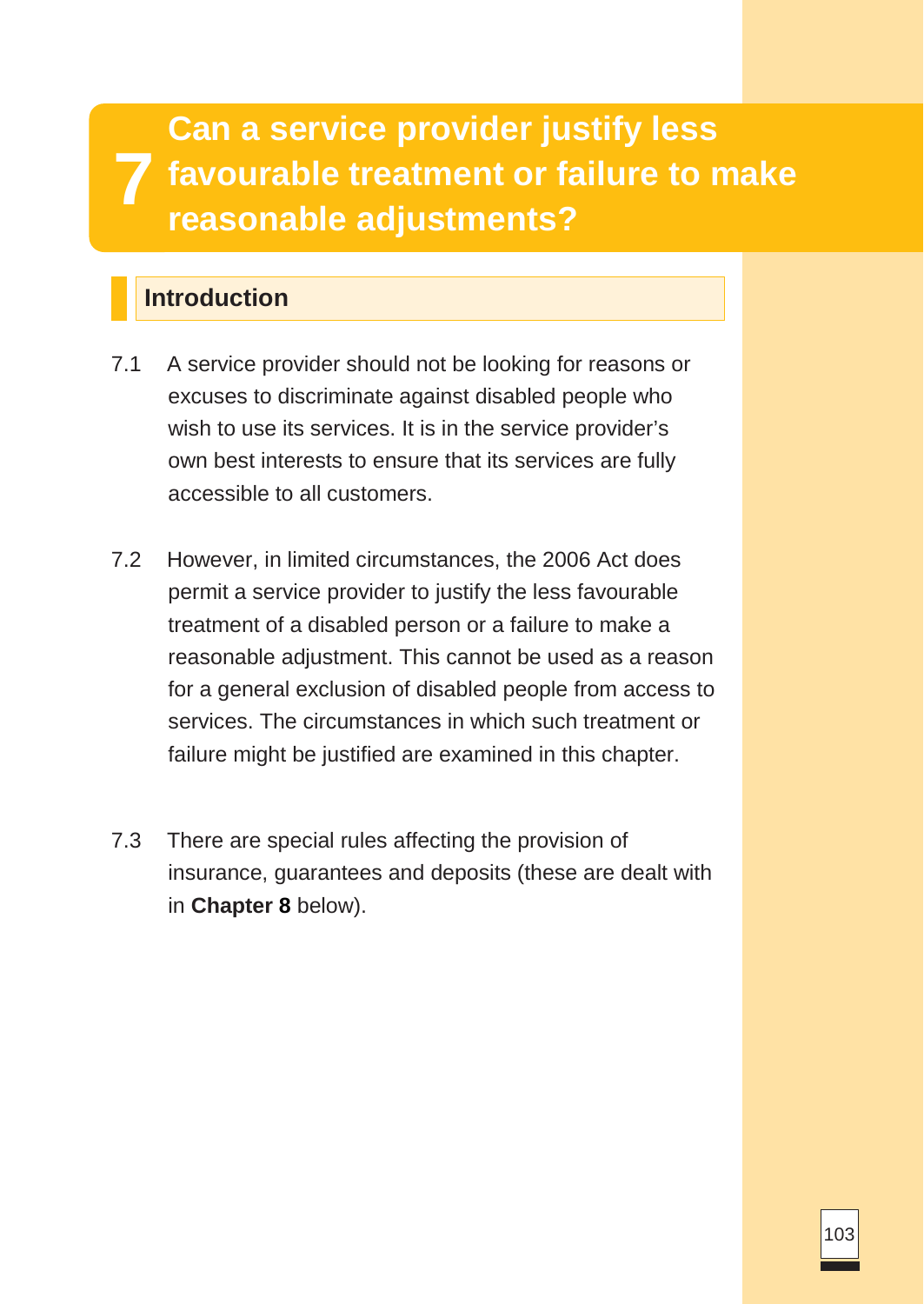### **Less favourable treatment**

- 7.4 A service provider discriminates against a disabled person if:
- **s 5(1)(a)** ■ **it treats the disabled person less favourably**, for a reason relating to the disabled person's disability, than it treats (or would treat) others to whom that reason does not (or would not) apply; **and**
	- it cannot show that the treatment in question is **justified**.

#### **Failure to make reasonable adjustments**

- 7.5 A service provider also discriminates against a disabled person if:
	- it fails to comply with a duty to make reasonable adjustments imposed on it under the 2006 Act in relation to the disabled person; **and**
		- it cannot show that the failure to comply with that duty is **justified**.
- **s 5(9)** 7.6 Treating a disabled person less favourably for a reason related to disability or failing to comply with a duty to make reasonable adjustments may be justified **only if:**

**s 5(1)(b)**

**s 5(2)(a)**

**s 5(2)(b)**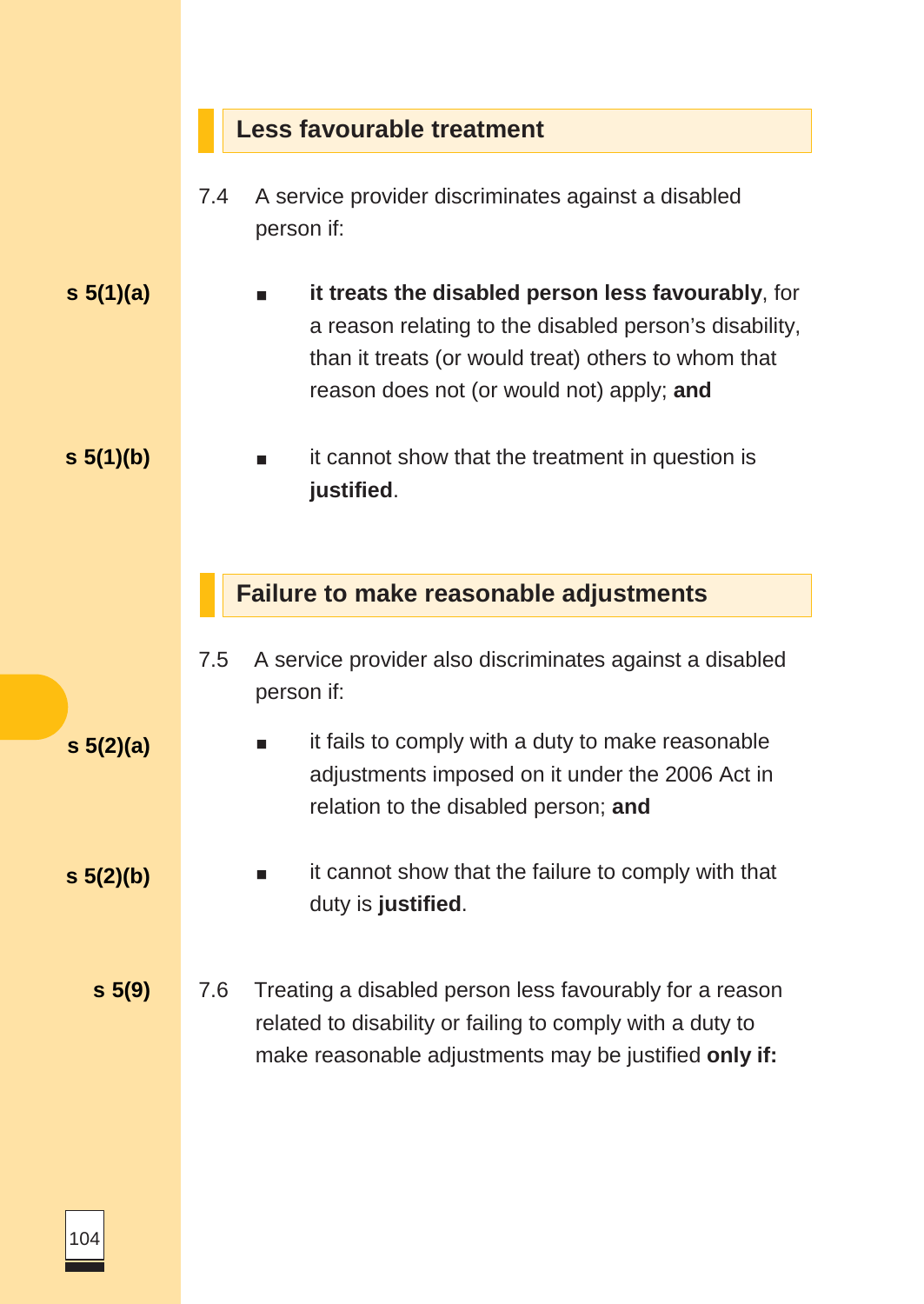|     | $\blacksquare$                                                                                                                                                                                                                   | the service provider believes that one or more of the<br>relevant conditions detailed in paragraphs 7.11 -<br>7.24 below are satisfied; and | $s \, 5(3)(a)$ |  |
|-----|----------------------------------------------------------------------------------------------------------------------------------------------------------------------------------------------------------------------------------|---------------------------------------------------------------------------------------------------------------------------------------------|----------------|--|
|     |                                                                                                                                                                                                                                  | it is reasonable in all the circumstances of the case<br>for that person to hold that opinion.                                              | $s \, 5(3)(b)$ |  |
| 7.7 | The conditions specified in the 2006 Act relate to:                                                                                                                                                                              |                                                                                                                                             | $s \; 5(4)$    |  |
|     |                                                                                                                                                                                                                                  | health or safety;                                                                                                                           |                |  |
|     | ш                                                                                                                                                                                                                                | the disabled person being incapable of entering<br>into a contract;                                                                         |                |  |
|     |                                                                                                                                                                                                                                  | the service provider being otherwise unable to<br>provide the service to the public;                                                        |                |  |
|     |                                                                                                                                                                                                                                  | enabling the service provider to provide the service<br>to the disabled person or other members of the<br>public;                           |                |  |
|     |                                                                                                                                                                                                                                  | the greater cost of providing a tailor-made service.                                                                                        |                |  |
|     | These are explained in more detail in paragraphs 7.11 -<br>7.25 below.                                                                                                                                                           |                                                                                                                                             |                |  |
|     | If the reason for less favourable treatment or failure to<br>comply with a duty to make reasonable adjustments does<br>not fall within one of the relevant conditions, it cannot be<br>justified and will therefore be unlawful. |                                                                                                                                             |                |  |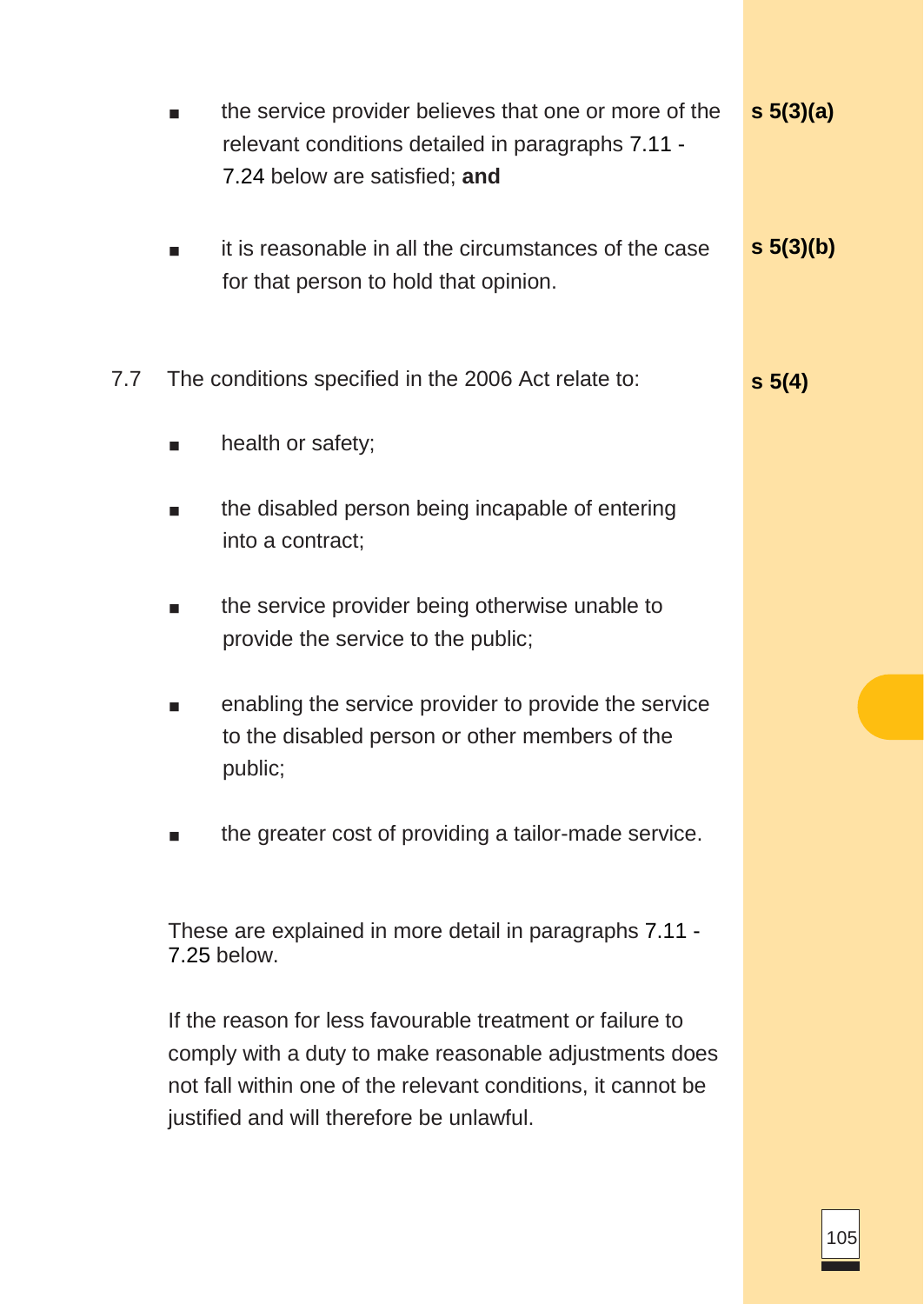### **The general approach to justification**

7.8 The test of justification is twofold:

- **what did the service provider believe (a subjective test); and**
- **was that belief reasonably held (an objective test)?**

A service provider does not have to be an expert on disability, but it should take into account all the circumstances, including any information which is available, any advice which it would be reasonable to seek, and the opinion of the disabled person. The service provider should also consider whether it could make reasonable adjustments so that there would no longer be any less favourable treatment to justify, for example, by amending an evacuation procedure where a refusal of service might otherwise be justified on health and safety grounds. The lawfulness of what a service provider does or fails to do - will be judged by what it knew (or could reasonably have known), what it did and why it did it **at the time** of the alleged discriminatory act.

7.9 In some instances, it will not be clear whether any of the justifications apply. It may be shown subsequently that a service provider was mistaken in its opinion in a particular case. Coming to an incorrect conclusion does not necessarily mean that the service provider has discriminated unlawfully against a disabled person. In such cases, a service provider may be able to justify less favourable treatment, or a failure to make reasonable adjustments, if it can show that it was reasonable, in all the circumstances of the case, for it to hold that opinion at the time.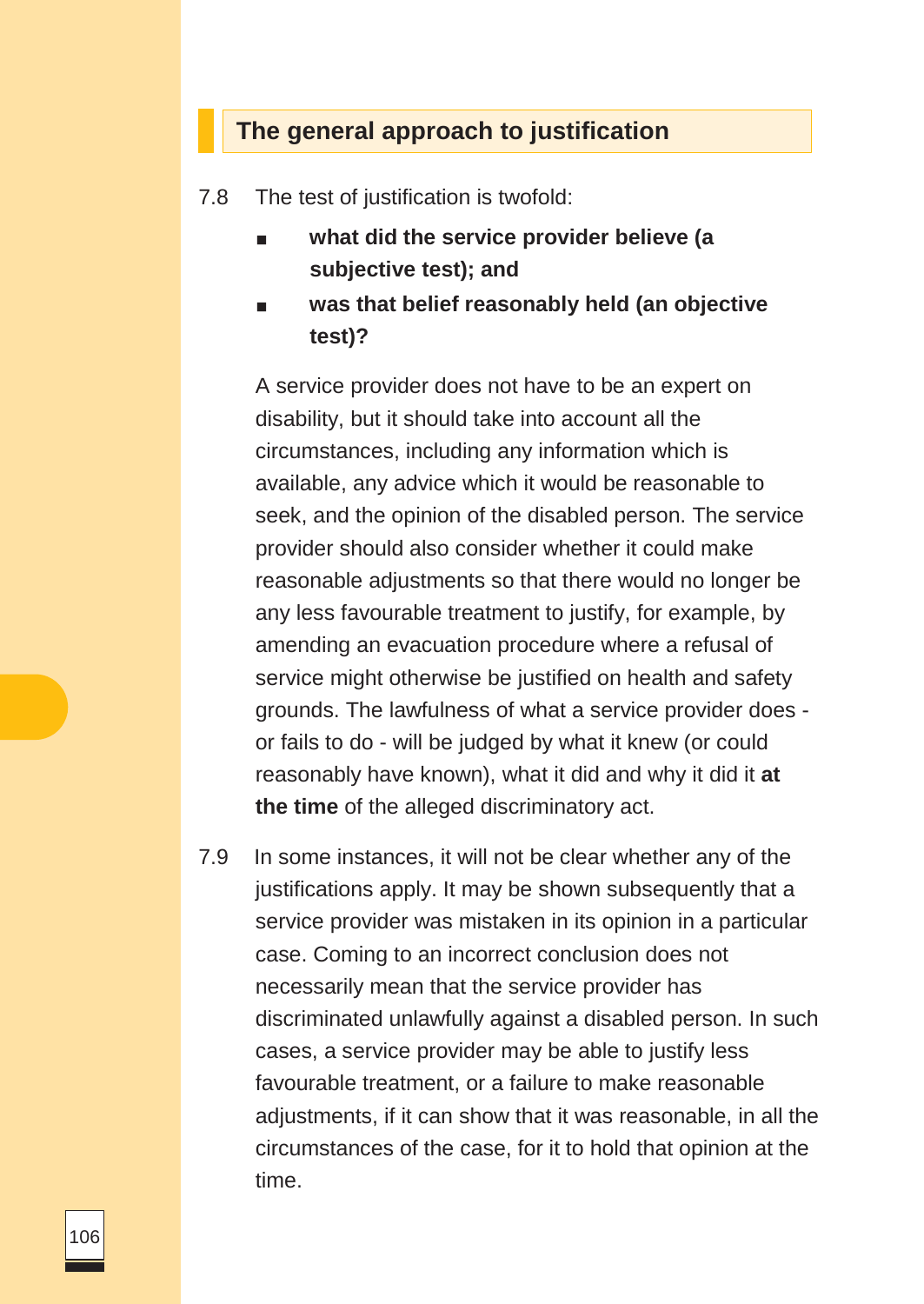7.10 If a disabled person can show that they have been treated less favourably than others for a reason related to their disability, it is for the service provider to show that the action taken was justified. Similarly, if a disabled person can show that the service provider has failed to comply with a duty to make reasonable adjustments in relation to the disabled person, it is for the service provider to show that the failure was justified. In either case, the justification must fall within one of the relevant categories of justification set out in the 2006 Act and which are described in paragraphs 7.11 - 7.25 immediately below. Some of the categories of justification only apply to particular acts of otherwise unlawful discrimination.

### **Health or safety**

7.11 The 2006 Act does not require a service provider to do anything which would endanger the health or safety of any person. A service provider can justify less favourable treatment or a failure to make an adjustment if it is necessary in order not to endanger the health or safety of any person, including the disabled person in question.

An amusement park operator refuses to allow a person with muscular dystrophy onto a physically demanding, high speed ride. Because of their disability, the disabled person uses walking sticks and cannot stand unaided. The ride requires users to brace themselves using their legs. The refusal is based on genuine concerns for the health or safety of the disabled person and other users of the ride. This is likely to be justified.

**s 5(4)(a)**

**s 5(9)**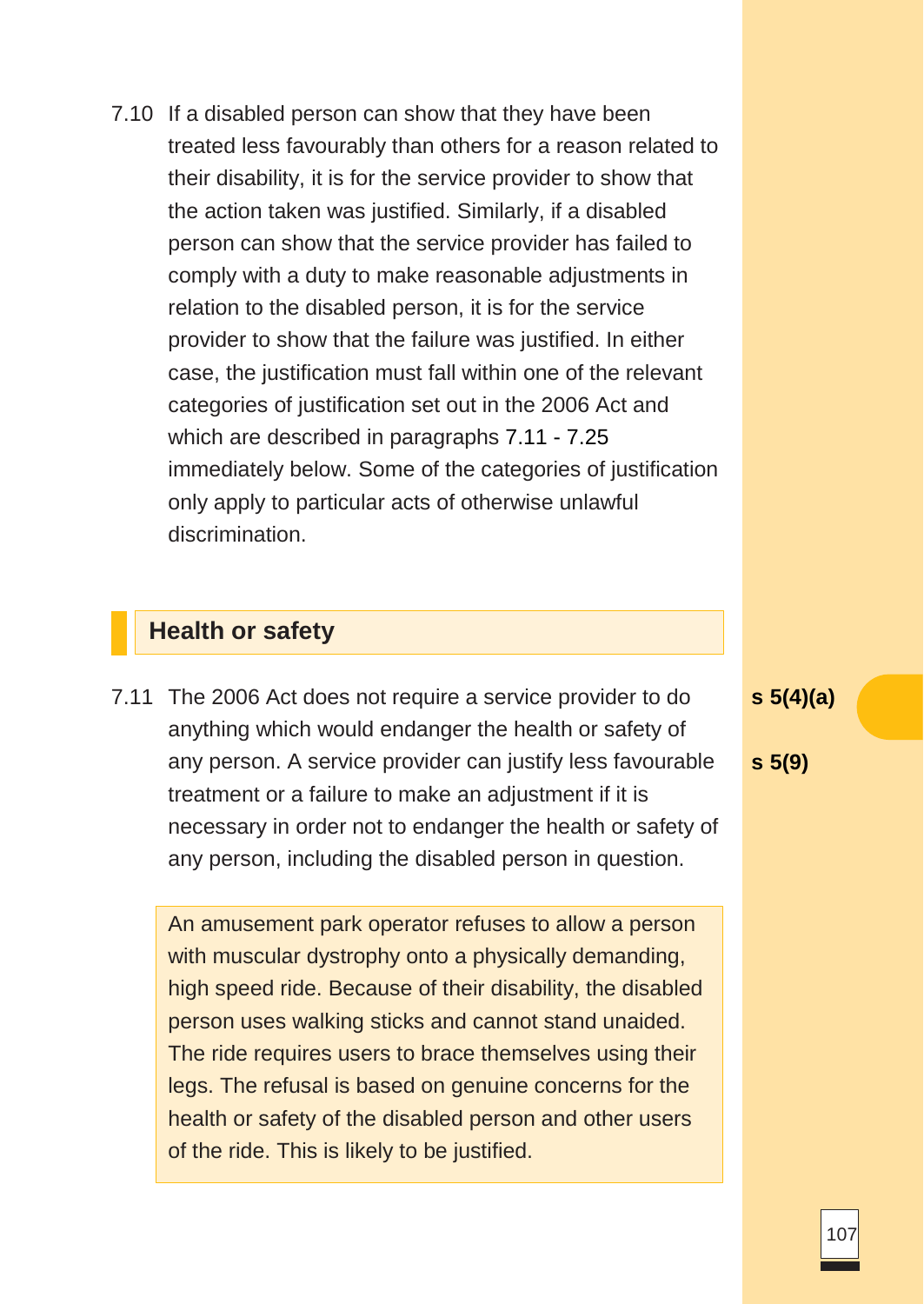7.12 The justification cannot apply unless the service provider reasonably believes that the treatment is necessary in order not to endanger the health or safety of any person. Health or safety reasons which are based on generalisations and stereotyping of disabled people provide no defence. For example, Fire Regulations should not be used as an excuse to place unnecessary restrictions on wheelchair users based on the assumption that wheelchair users would be an automatic hazard in a fire. It is for the management of the establishment concerned, with advice from the licensing authority or local fire officer, to make any additional provision needed. Service providers should ensure that any action taken in relation to health or safety is proportionate to the risk. There must be a balance between protecting against the risk and restricting disabled people from using the service. Disabled people are entitled to make the same choices, and to take the same risks within the same limits, as other people.

Although there are adequate means of escape, a cinema manager turns away a wheelchair user because they assume, without checking, that the disabled person could be in danger in the event of a fire. Although the cinema manager genuinely believes that refusing admission to wheelchair users is necessary in order not to endanger the health or safety of either the disabled person or other cinema goers, the manager has not made enquiries as to whether there are adequate means of escape. The manager's belief is therefore unlikely to be reasonably held. In these circumstances, the refusal of admission is unlikely to be justified.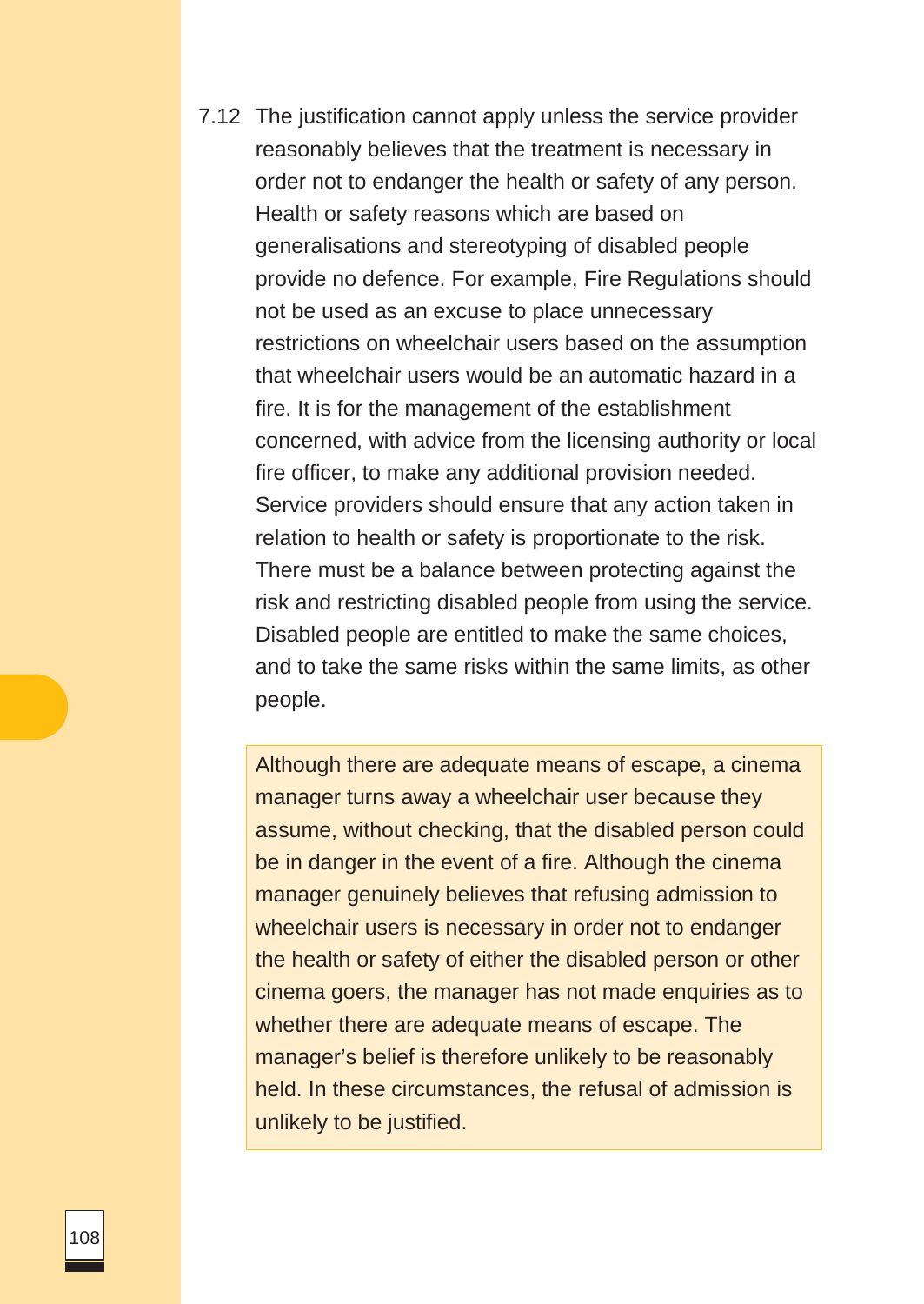7.13 As indicated in paragraph 7.11 above, before a service provider relies on health or safety to justify less favourable treatment of a disabled person, it should consider whether a reasonable adjustment could be made which would enable the disabled person to access the service without concerns for health or safety. Similarly, if health or safety is used to justify a failure to make a particular reasonable adjustment, the service provider should consider whether there is any alternative adjustment that could be made to enable the disabled person to use the service.

An outdoor centre provides adventure weekends involving strenuous physical effort and some personal risk. On safety grounds, it has a policy of requiring its customers to undergo a medical examination before they are admitted to the course. This tends to screen out customers who are disabled as a result of high blood pressure or heart conditions. This is likely to be justified. However, the centre might make adjustments to its policy by admitting the disabled customers to any parts of the course which do not create a safety risk.

#### **Incapacity to contract**

7.14 The 2006 Act does not require a service provider to contract with a disabled person who is incapable of entering into a legally enforceable agreement or giving an informed consent. If a disabled person is unable to understand a particular transaction, a service provider may refuse to enter into a contract. This might also justify discriminatory standards or manner or terms of service, as well as a failure to make a reasonable adjustment.

**s 5(4)(b)**

**s 5(9)**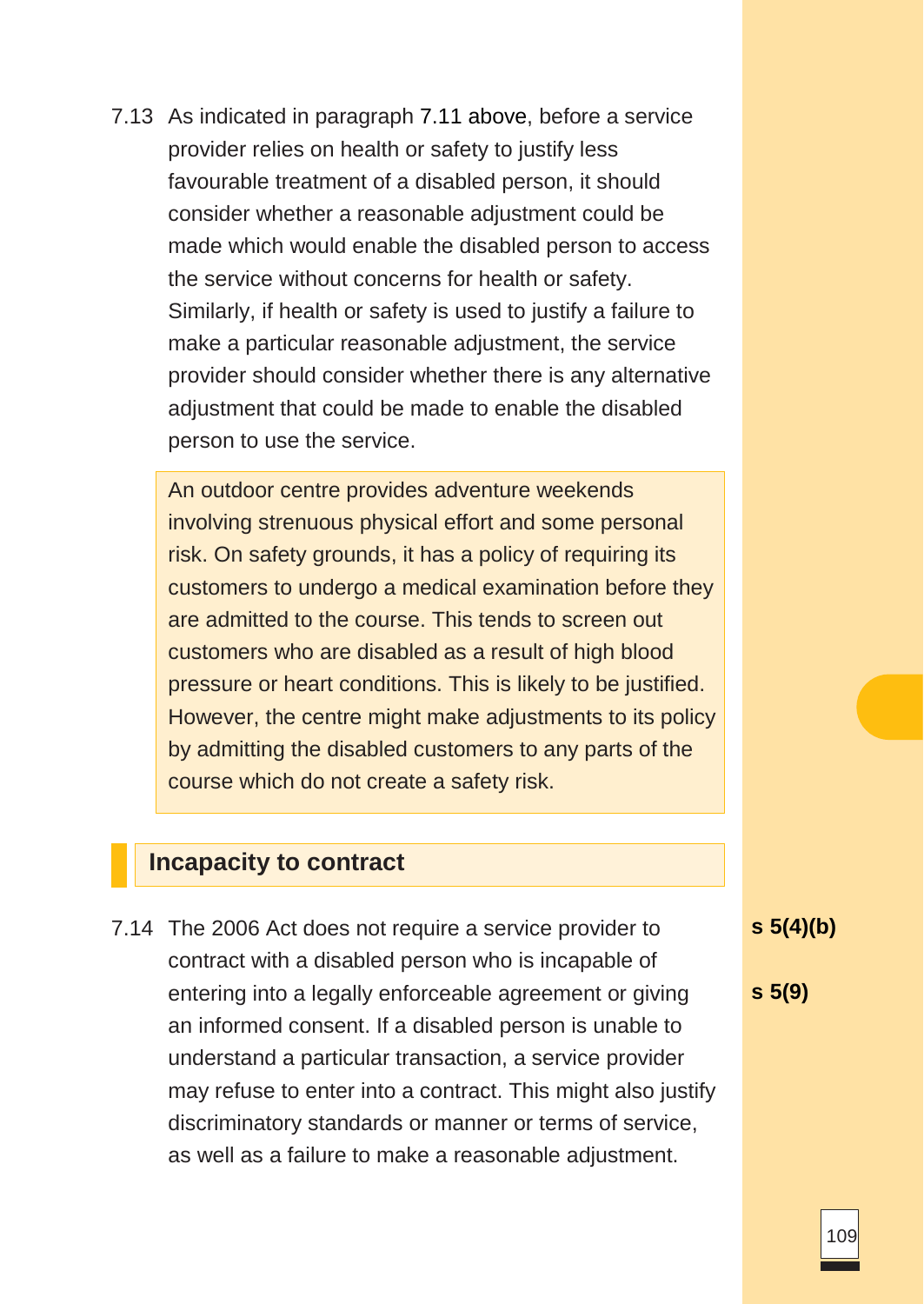7.15 Any such refusal must be reasonable. A disabled person may be able to understand less complicated transactions, but have difficulty with more complex ones. Unless there is clear evidence to the contrary, a service provider should assume that a disabled person is able to enter into any contract.

A jeweller refuses to sell a pair of earrings to a person with a learning disability. It claims that the customer does not understand the nature of the transaction. This is even though their order is clear and the customer is able to pay for the earrings. This is unlikely to be justified.

A person with senile dementia applies for a mortgage loan from a building society to finance the purchase of a house. Although they have the means of keeping up with the mortgage loan repayments, the building society has sound reasons for believing that the disabled person does not understand the nature of the legal agreement and obligations involved. The building society refuses the application. This is likely to be justified.

A long-term patient in a psychiatric hospital wishes to open a bank account. The bank wrongly assumes that, because the person is in a hospital, they are incapable of managing their affairs. It refuses to open an account unless it is provided with an enduring power of attorney. The bank continues with its refusal despite being provided with good evidence that the person has full capacity to manage their own affairs. This is unlikely to be justified.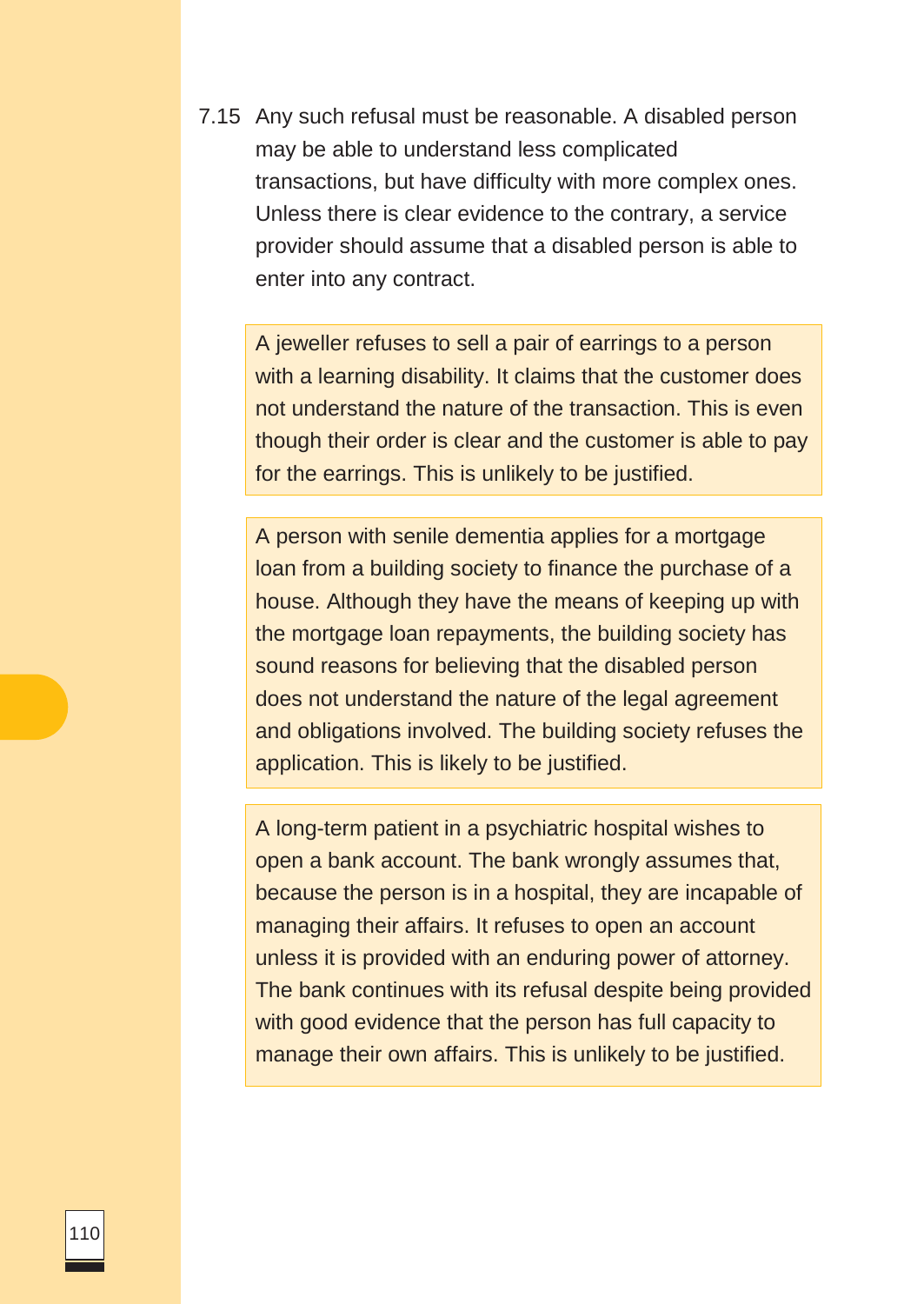7.16 The Disability Discrimination (Services and Premises) Regulations  $2016<sup>1</sup>$  $2016<sup>1</sup>$  $2016<sup>1</sup>$  made under the 2006 Act prevent service providers from justifying less favourable treatment of a disabled person on the grounds of incapacity to contract or inability to give an informed consent where another person is legally acting on behalf of the disabled person. For example, that other person may be acting under a power of attorney.

A sales assistant refuses to rent a television to a customer simply because the person is legally acting on behalf of the person they care for who has mental ill health. This is less favourable treatment of the disabled person and is unlikely to be justified.

7.17 Before a service provider seeks to justify any form of discrimination against a disabled person on the ground of incapability of entering into an enforceable agreement, or of giving an informed consent, the service provider should consider whether a reasonable adjustment could be made to solve this problem. For example, it might be possible to prepare a contractual document in plain English to overcome an inability to give an informed consent.

# **Service provider otherwise unable to provide the service to the public**

7.18 A service provider can justify refusing to provide (or deliberately not providing) a service to a disabled person if this is necessary because the service provider would otherwise be unable to provide the service to other members of the public.

**s 5(4)(c)**

 $1$  SD 2016/0130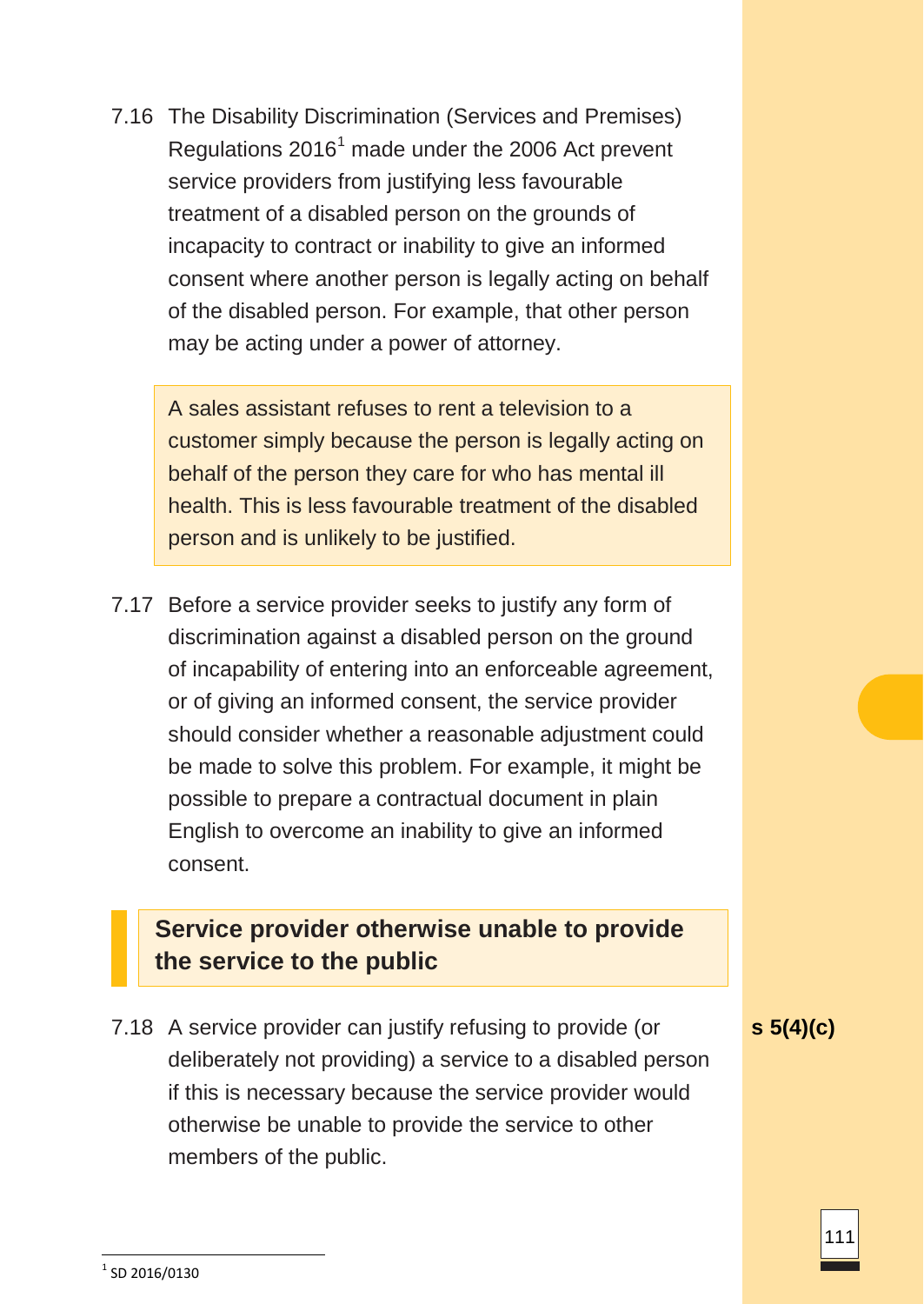A tour guide refuses to allow a person with a significant mobility impairment on a tour of old city walls because the guide has well-founded reasons to believe that the extra help they would have to give to the disabled person would prevent the party from completing the tour. This is likely to be justified.

7.19 However, refusing service to a disabled person is only justifiable if other people would be effectively prevented from using the service at all unless the service provider treated the disabled person less favourably than other people. It is not enough that those other people would be inconvenienced or delayed.

Disabled customers with a speech impairment or a learning disability may have difficulty in explaining to a bank cashier what their service requirements are. If the cashier asks the disabled customers to go to the back of the queue, so as not to delay other customers waiting to be served, this is unlikely to be justified.

7.20 Before a service provider seeks to rely on this justification for a refusal of provision (or non-provision) of services to a disabled person, it should first consider whether there are any reasonable adjustments that could be made to allow the disabled person to enjoy the service.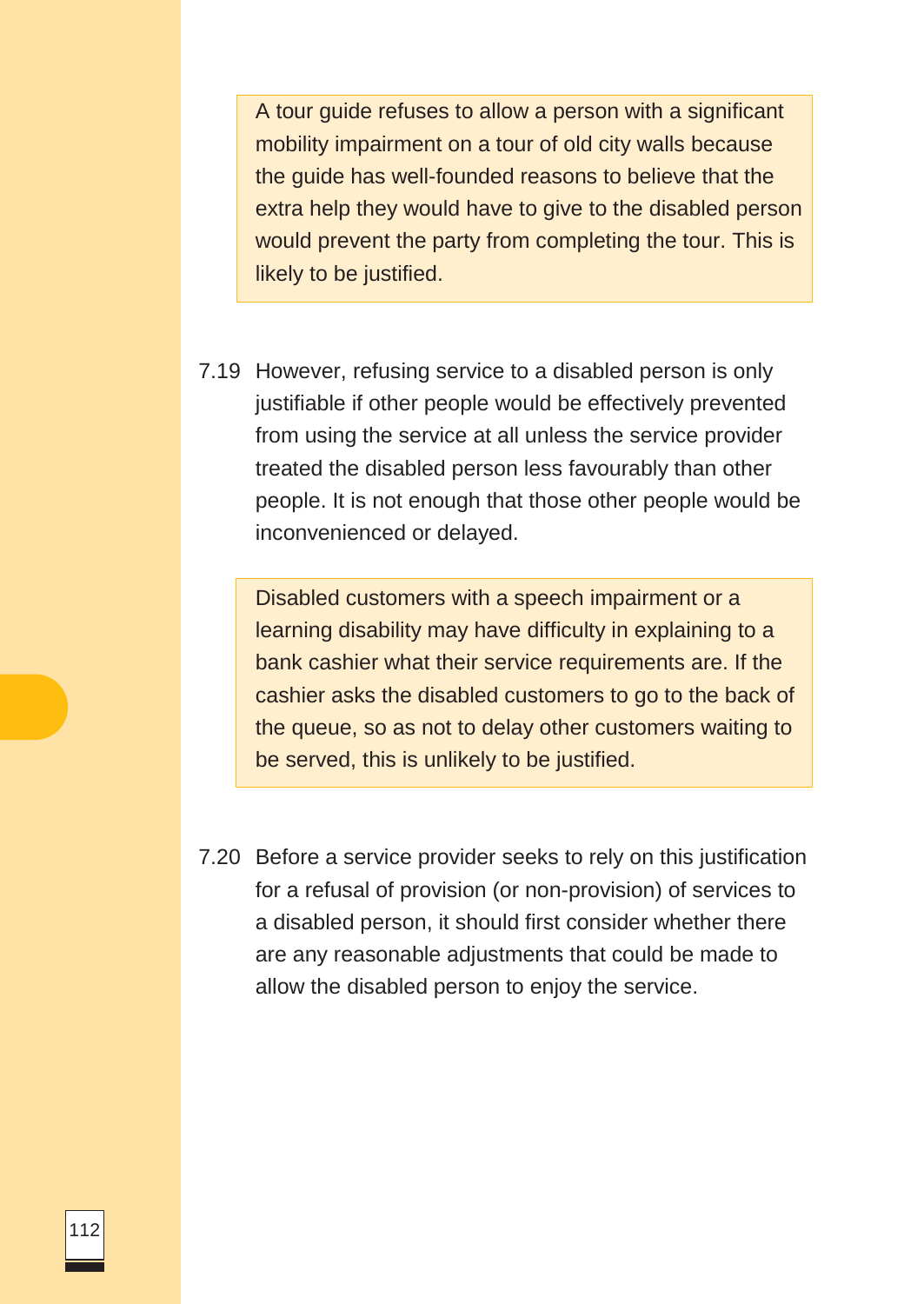In the example in paragraph 7.18 above, the tour guide might consider whether an additional guide could be provided without fundamentally changing the nature of the service (see paragraphs 4.28 - 4.29 above). This would be an example of an auxiliary service and might be a reasonable step for the tour guide to have to take.

**To enable the service provider to provide the service to the disabled person or other members of the public**

7.21 A service provider can justify providing service of a lower standard or in a worse manner or on worse terms (an inferior service) if this is necessary in order to be able to provide the service to the disabled person or other members of the public.

A hotel restricts a wheelchair user's choice of bedrooms to those with level access to the lifts. Those rooms tend to be noisier and have restricted views. The disabled person would otherwise be unable to use the hotel. The restriction is necessary in order to provide the service to the disabled guest. This is likely to be justified.

7.22 However, providing an inferior service to a disabled person is only justifiable if other people or the disabled person would be effectively prevented from using the service at all unless the service provider treated the disabled person less favourably than other people. A service provider cannot justify such treatment of a disabled person simply because of other people's preferences or prejudices.

**s 5(4)(d)**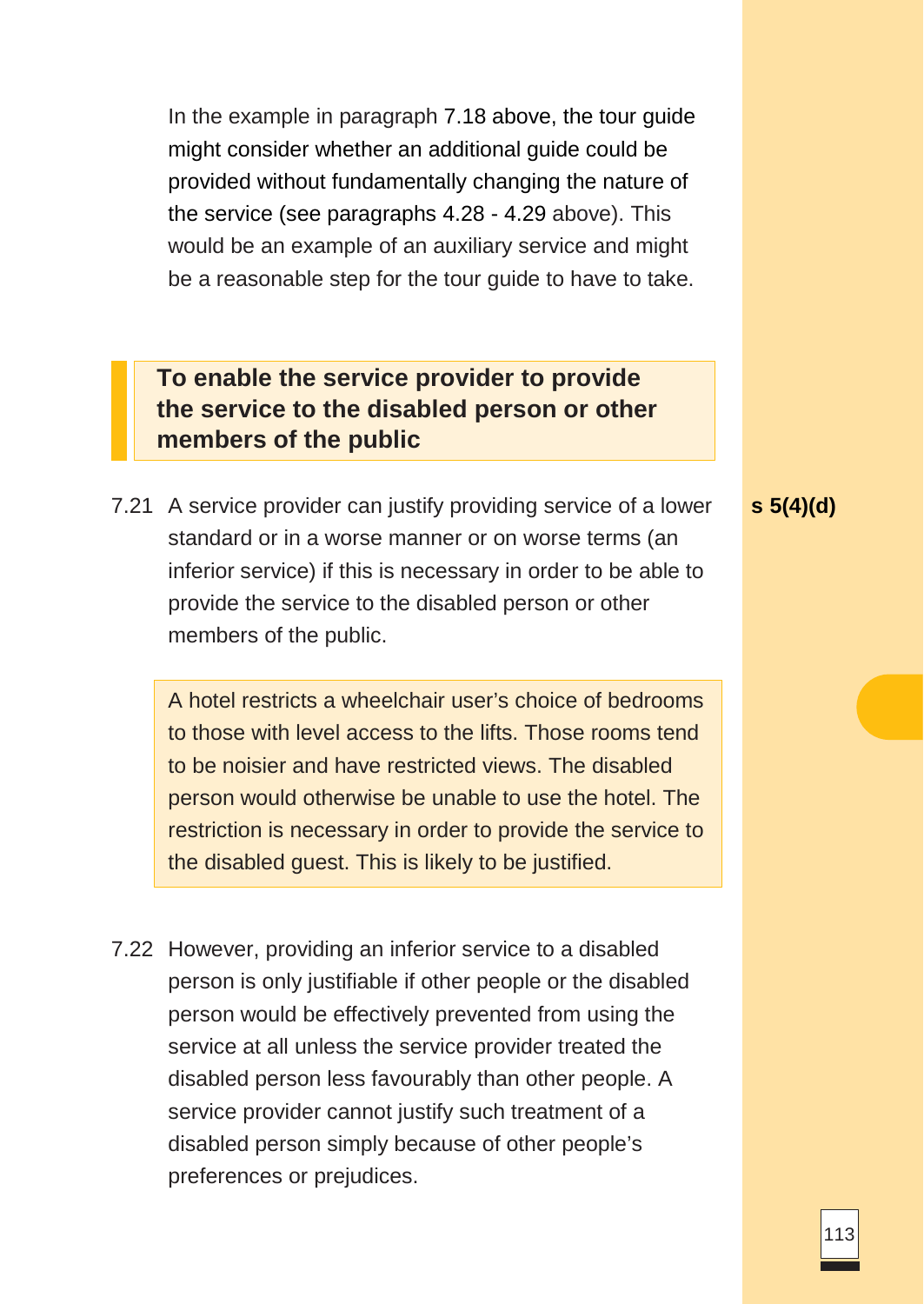A public fitness centre restricts the times a customer who has AIDS is allowed to use its facilities. The other users have objected to the disabled person's presence and use of the centre's facilities because of a groundless fear that they might become infected with HIV by normal contact with them. Despite reassurances, the centre has bowed to the pressure of the other customers. This is unlikely to be justified.

7.23 Before a service provider seeks to rely on this justification for an inferior service to a disabled person, it should first consider whether there are any reasonable adjustments that could be made to allow the disabled person to enjoy the service.

#### **Greater cost of providing a tailor-made service**

**<sup>s</sup> 5(4)(e)** 7.24 A service provider can justify charging a disabled person more for some services than it charges other people. This is where the service is individually tailored to the requirements of the disabled customer. If a higher charge reflects the additional cost or expense of meeting the disabled person's specification, that would justify the higher charge.

> A disabled customer orders a bed which is specifically made to accommodate their disability. The store charges more for this bed than it does for a standard one, as the specially made bed costs more to make. This is likely to be justified.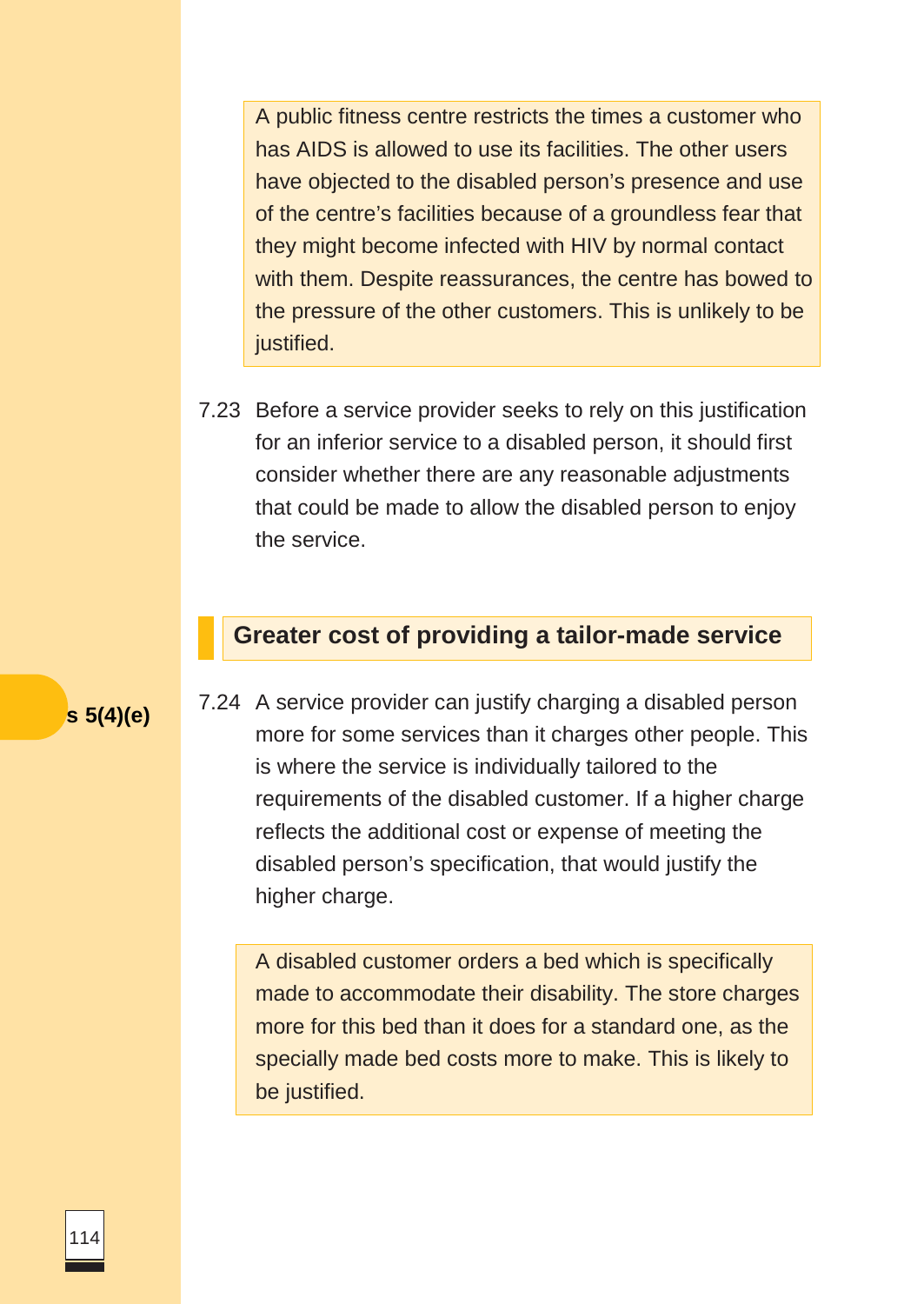A pedicurist charges clients a flat rate for certain foot treatments, which generally take 30 minutes. A disabled customer has a treatment which, due to the arthritis in their feet, takes one hour. The pedicurist charges double the usual rate. The extra cost reflects the additional time needed to provide the service and is likely to be justified.

7.25 However, justification on this ground cannot apply where the extra cost results from the provision of a reasonable adjustment - see **Chapter 4** for further details.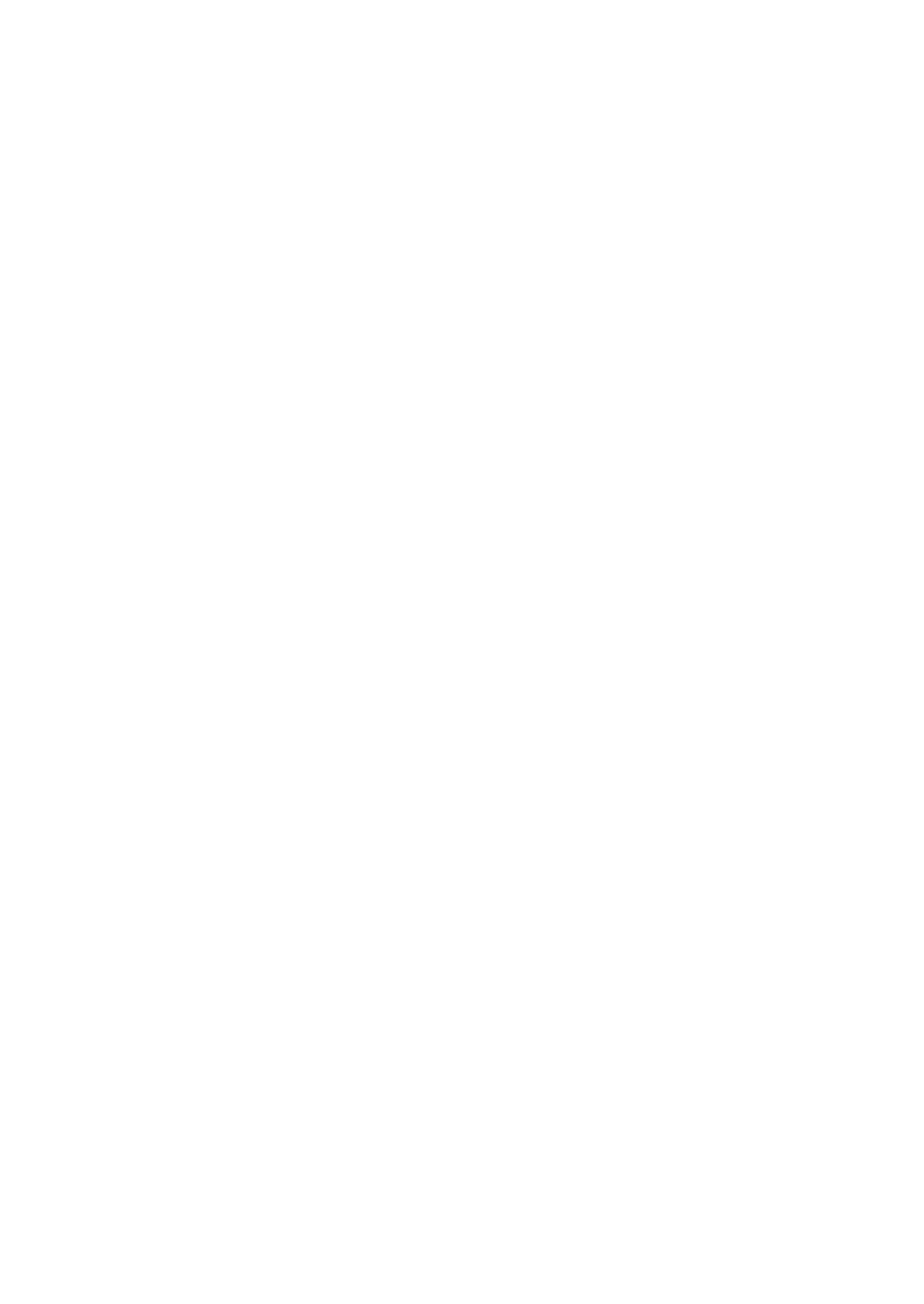# **8 Special rules affecting insurance, guarantees and deposits**

# **Introduction**

- 8.1 The Disability Discrimination (Services and Premises) Regulations 2016 (the 'Regulations'), coming into effect from 15<sup>th</sup> December 2016, will set out special rules affecting the provision of particular services. The services in question are:
	- insurance;
	- guarantees;
	- deposits in respect of goods and facilities.

This chapter addresses these special rules.

#### **Insurance**

# **When is disability relevant to the provision of insurance services?**

8.2 In some circumstances, the fact that a person is disabled may be a relevant factor in deciding whether to provide insurance services (including life assurance) to that person and, if so, on what terms. The Regulations made under the 2006 Act provide special rules to deal with those circumstances.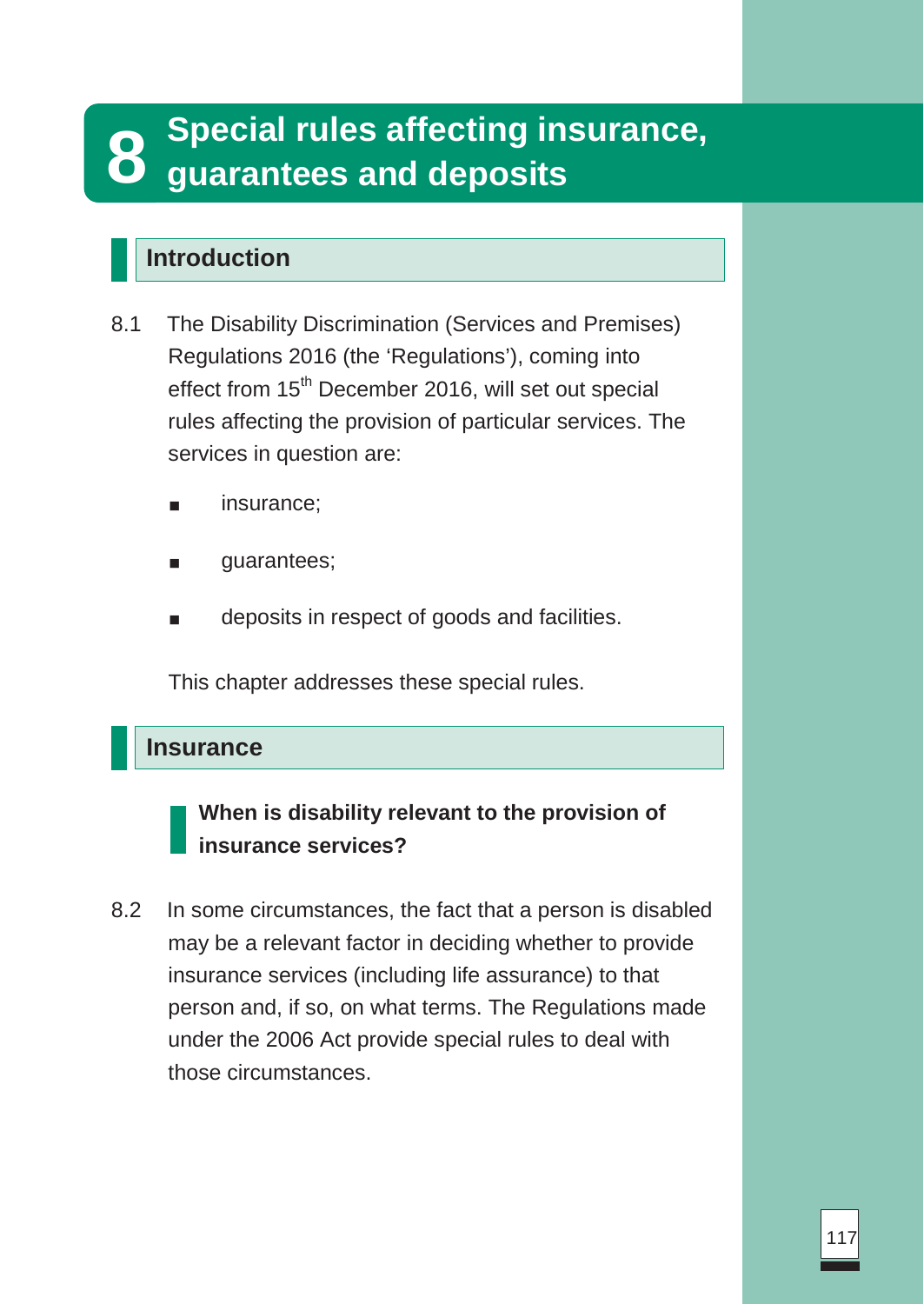8.3 The special rules on insurance will only apply to the provision of insurance services by an insurer. They are relevant where a provider of insurance services, for a reason which relates to a disabled person's disability, treats a disabled person less favourably than it treats (or would treat) others to whom that reason does not (or would not) apply.

A disabled person with a history of cancer applies for a life insurance policy. The insurance company refuses to provide life insurance to them. Whether the refusal of insurance is justified will depend on the application of the special rules on insurance services.

A disabled person with diabetes applies to a motor insurer for comprehensive insurance on their motor car. The insurer is willing to provide insurance cover to the disabled person but, because of their disability, only at a higher premium than would be charged to other motorists. Whether the less favourable terms on which the insurance cover is provided are justified will depend on the application of the special rules on insurance services.

- 8.4 The special rules state that disability-related less favourable treatment in the provision of insurance services is deemed to be justified if **all** the following conditions are satisfied:
	- it is in connection with insurance business carried out by the service provider;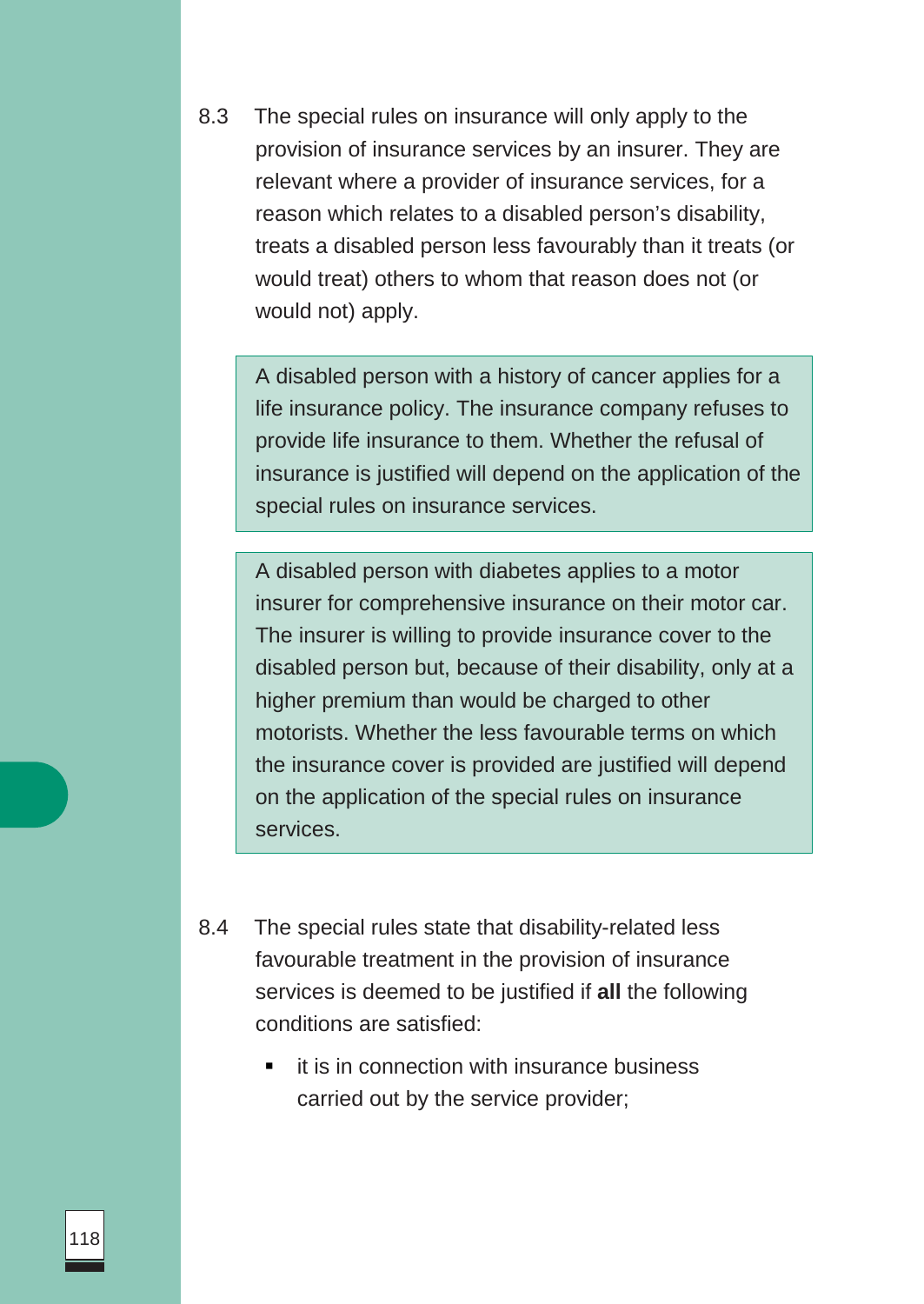- it is based on information which is relevant to the assessment of the risk to be insured;
- the information is from a source on which it is reasonable to rely;
- the less favourable treatment is reasonable having regard to the information relied on and any other relevant factors.

In the first example in paragraph 8.3 above, the insurer has based its refusal of life insurance on clear medical evidence from a cancer specialist that the disabled person is unlikely to live for more than six months. In the circumstances, the refusal of insurance is likely to be justified because all the conditions above are satisfied.

A person with a diagnosis of manic depression applies for motor insurance. The applicant is told that they will have to pay double the normal premium because of their condition. The insurer is relying on actuarial data relating to the risks posed by a person driving when in a manic episode. However, the applicant produces credible evidence that they have been stable on medication for some years and have an unblemished driving record. In these circumstances, the charging of a higher premium in this case is unlikely to be justified because not all of the conditions above have been fully satisfied.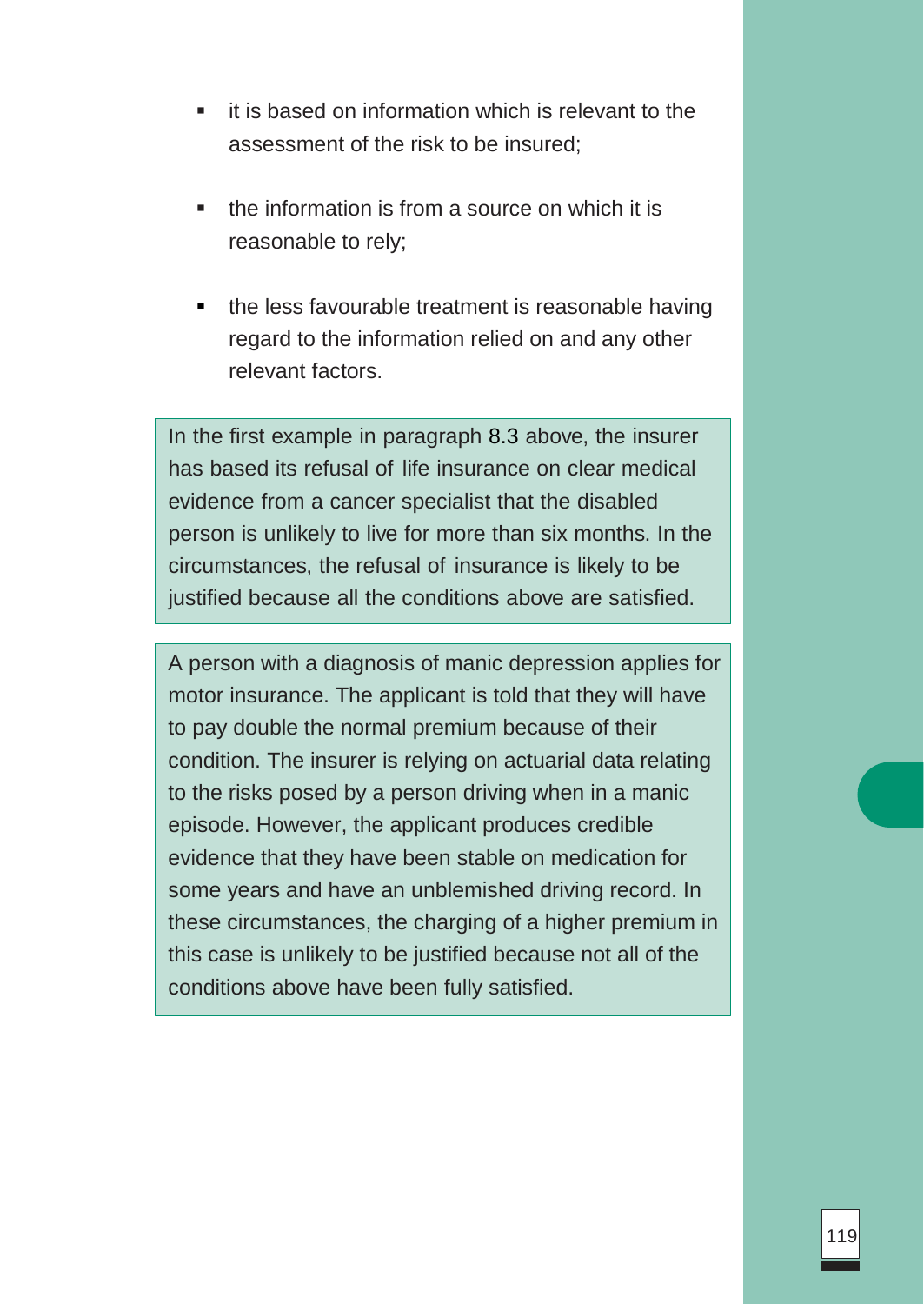# **What is information relevant to the assessment of an insurance risk?**

8.5 Information which might be relevant to the assessment of the risk to be insured includes actuarial or statistical data or a medical report. The information must also be current and from a source on which it is reasonable to rely. An insurer cannot rely on untested assumptions or stereotypes or generalisations in respect of a disabled person.

In the second example in paragraph 8.3 above, if the motor insurer has based its decision to charge an increased premium on sound medical evidence and reliable statistical data, it is likely to be able to justify the increased premium.

# **What is the practical effect of the special rules on insurance?**

8.6 An insurer should not adopt a general policy or practice of refusing to insure disabled people or people with particular disabilities unless this can be justified by reference to the four conditions set out in paragraph 8.4 above. Similarly, unless justifiable in this way, an insurer should not adopt a general policy or practice of only insuring disabled people or people with particular disabilities on additional or adverse terms or conditions.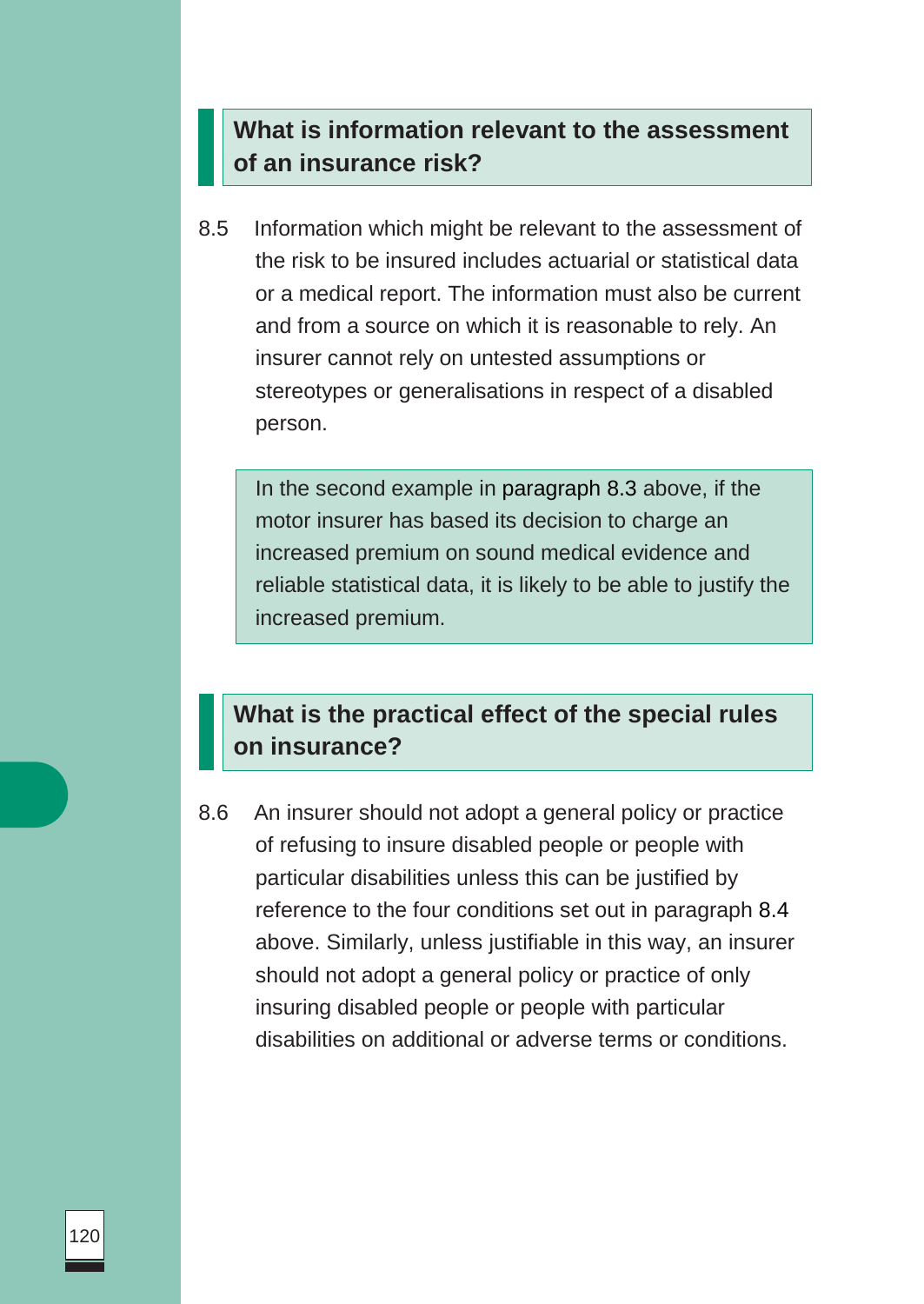A private health insurer is considering an application for private health insurance from a disabled person with chronic bronchitis and emphysema. The insurer is willing to provide health insurance to the applicant, but on the condition that claims resulting from respiratory illnesses are excluded from cover. That decision is based on relevant and reliable medical evidence relating to the individual applicant for insurance. This is likely to be reasonable and therefore justified.

8.7 The special rules on insurance services recognise that insurers may need to distinguish between individuals when assessing the risks which are the subject of an insurance proposal or insurance policy. However, it is for the insurer to show that there is an additional risk associated with a disabled person which arises from their disability. Blanket assumptions should be avoided.

# **Existing insurance policies, cover documents and master policies**

8.8 The Regulations provide for insurance policies which existed before the Regulations come into force on 15<sup>th</sup> December 2016. Any less favourable treatment of a disabled person which results from such a policy is treated as automatically justified until the policy falls for renewal or review on or after 15<sup>th</sup> December 2016. Once renewed or reviewed, the policy falls within the special rules above.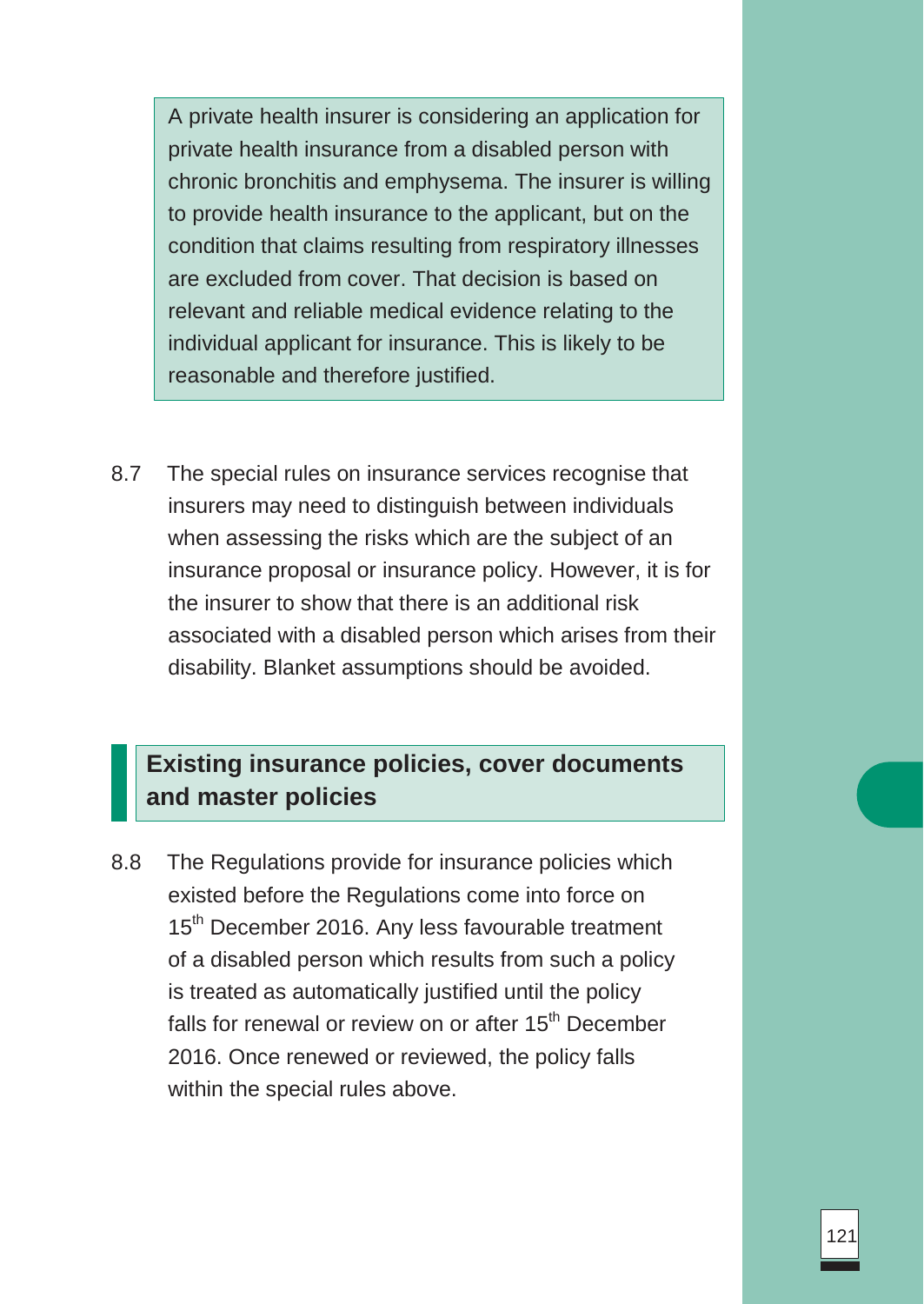#### **Guarantees**

- 8.9 Manufacturers and service providers frequently give their customers guarantees in respect of goods, facilities or services. The Regulations contain special rules in respect of guarantees.
- 8.10 The special rules deal with situations where a disabled person's disability results in higher than average wear or tear to goods or services supplied and where it would not be reasonable to expect service providers to honour a guarantee.

#### **What is a guarantee?**

- 8.11 A guarantee includes any document (however described) by which a service provider provides that:
	- the purchase price of goods, facilities or services provided will be refunded if they are not of satisfactory quality; or
	- services in the form of goods provided will be replaced or repaired if not of satisfactory quality.

It does not matter whether the guarantee is legally enforceable.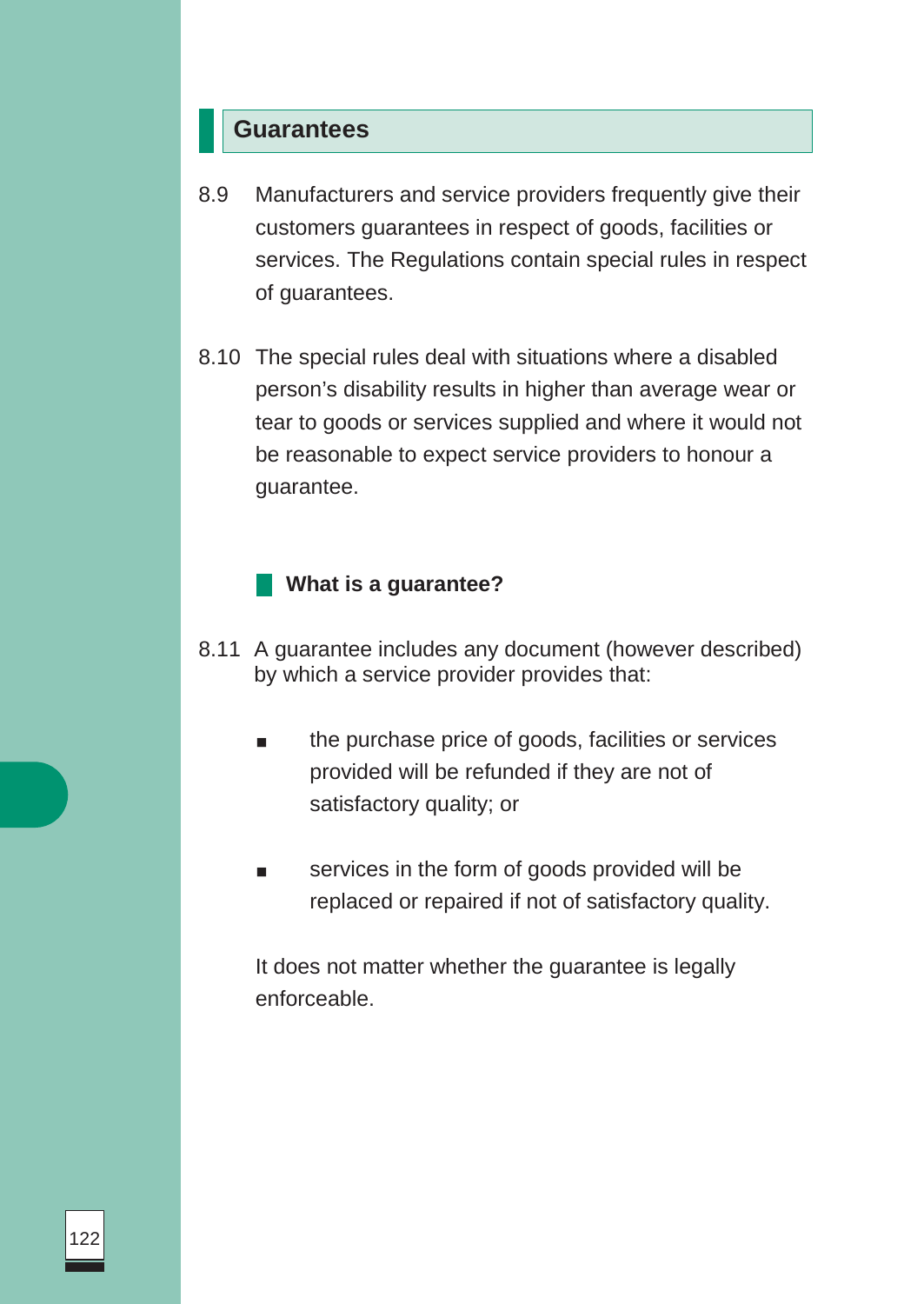A double-glazing firm gives customers a document described as a 'warranty'. The document promises to refund the purchase price of the double-glazing within six months if the customer is not completely happy with their quality. This is a guarantee.

A manufacturer of telephones and answer machines distributes its products to high street stores. The high street stores sell the products to their customers. In the product packaging there is a card from the manufacturer promising to replace or repair its products free of charge if defective within one year of purchase. The card has to be completed and returned to the manufacturer by the purchaser. This is a guarantee.

A retail chain of stores undertakes to replace goods if they wear out or break within three months of purchase. Although this practice is not contained in a formal document and might not be legally enforceable, it is likely to be a guarantee.

# **Guarantees and less favourable treatment of disabled persons**

8.12 The Regulations deal with the question of less favourable treatment of disabled people in respect of guarantees. The special rules apply where, in respect of a guarantee, a service provider, for a reason which relates to a disabled person's disability, treats a disabled person less favourably than it treats (or would treat) others to whom that reason does not (or would not) apply.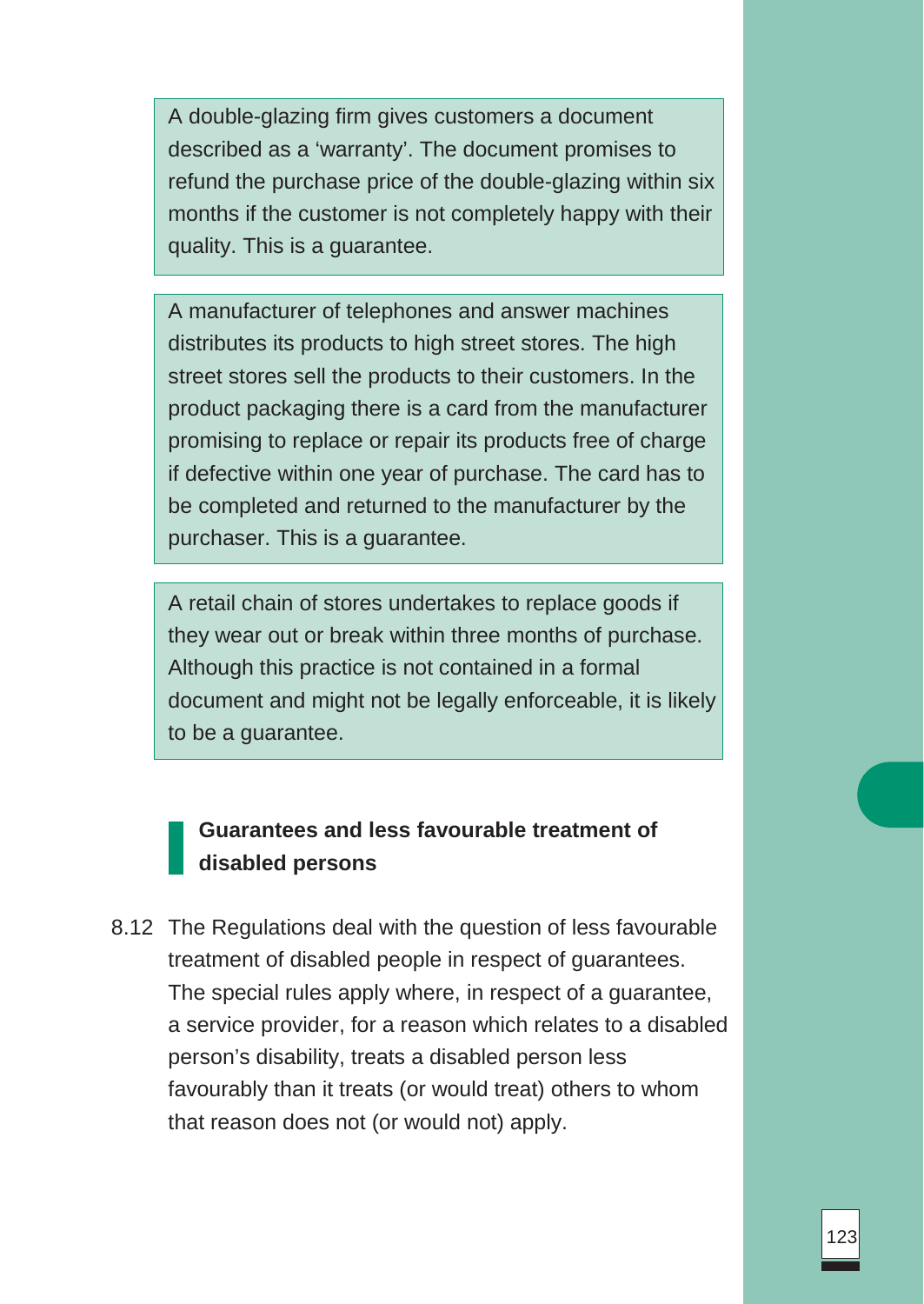- 8.13 Less favourable treatment of a disabled person in respect of a guarantee may be justified if **all** the following conditions are satisfied:
	- the service provider has provided a guarantee (as explained in paragraph 8.11 above);
	- damage has occurred for a reason which relates to the disabled person's disability;
	- the service provider refuses to provide a replacement, repair or refund under the guarantee;
	- that refusal is because the damage is above the level at which the guarantee would normally be honoured;
	- the refusal is reasonable in all the circumstances of the case.

A disabled person with a mobility impairment buys a pair of shoes from the retail chain of stores in the third example in paragraph 8.11 above. The person wears out the left shoe after a few months because their left foot has to bear most of their weight. The store refuses to provide a new pair of shoes because the old pair has undergone abnormal wear and tear. This is likely to be justified.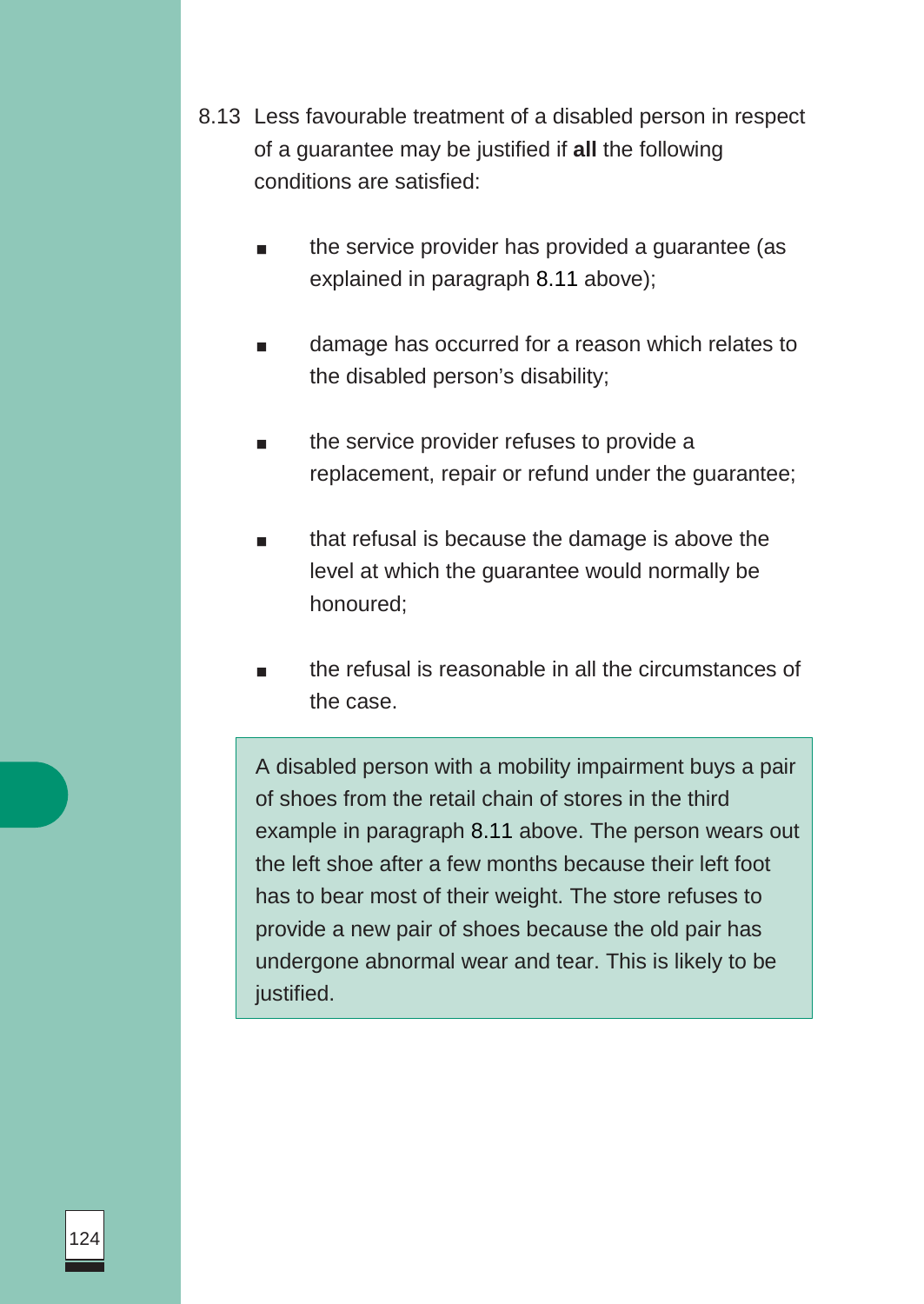A wheelchair user has ordered a new front door from the double-glazing firm in the first example in paragraph 8.11 above. Despite being properly installed, within a few weeks the door is marked, scuffed and misaligned. This is because, as they enter and leave their house, the wheelchair regularly catches the door. The customer is unhappy because the firm specifically stated that the door would be able to withstand contact with the wheelchair. The double-glazing firm refuses to refund the purchase price on the ground that this represents abnormal wear and tear. In the light of the firm's expressed statement, this is unlikely to be justified.

# **Deposits**

- 8.14 A service provider may be prepared to provide goods or facilities for hire or rent on a 'sale or return' basis. The customer is then often required to pay a deposit, which is refundable if the goods or facilities are returned undamaged. The Regulations provide special rules to deal with the question of whether the service provider can refuse to return the deposit in full if damage has occurred to the goods or facilities because of the customer's disability or a reason related to it.
- 8.15 The special rules apply where, in relation to a deposit, a service provider, for a reason which relates to a disabled person's disability, treats a disabled person less favourably than it treats (or would treat) others to whom that reason does not (or would not) apply.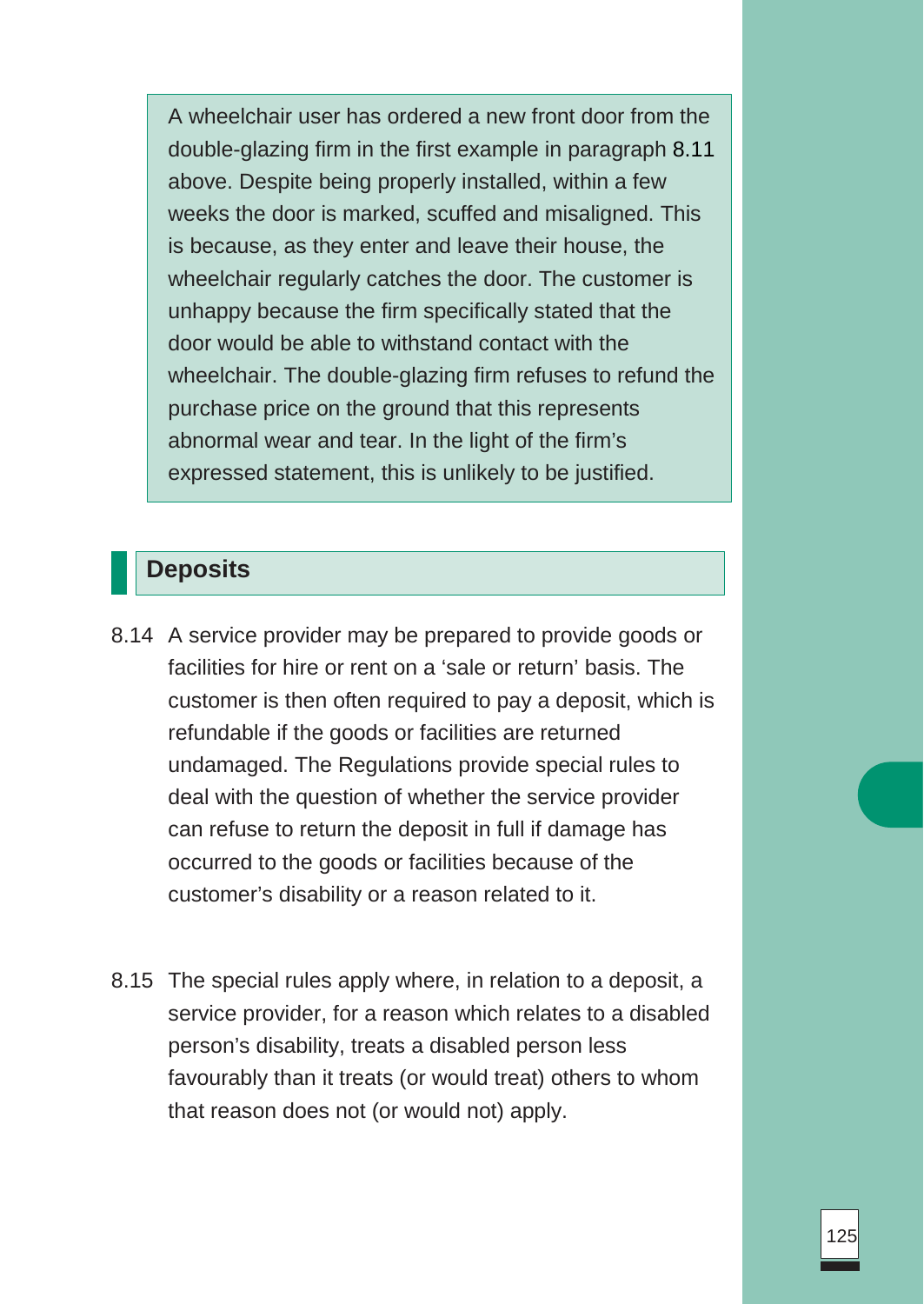- 8.16 Less favourable treatment of a disabled person in respect of a deposit may be justified if **all** the following conditions are satisfied:
	- the service provider has provided goods or facilities;
	- the disabled person is required to provide a deposit;
	- the deposit is refundable if the goods or facilities are undamaged;
	- damage has occurred to the goods or facilities for a reason which relates to the disabled person's disability;
	- the service provider refuses to refund some or all of the deposit;
	- that refusal is because the damage is above the level at which the service provider would normally refund the deposit in full;
	- the refusal is reasonable in all the circumstances of the case.

A disabled person hires an evening suit from a hire shop. The hire shop requires all customers to pay a deposit against damage to the hired clothing. Because of the nature of their disability, the disabled customer wears a leg calliper. This causes abnormal wear and tear to the suit. When the suit is returned, the hire shop retains part of the deposit against the cost of repairing the damage. This is likely to be justified.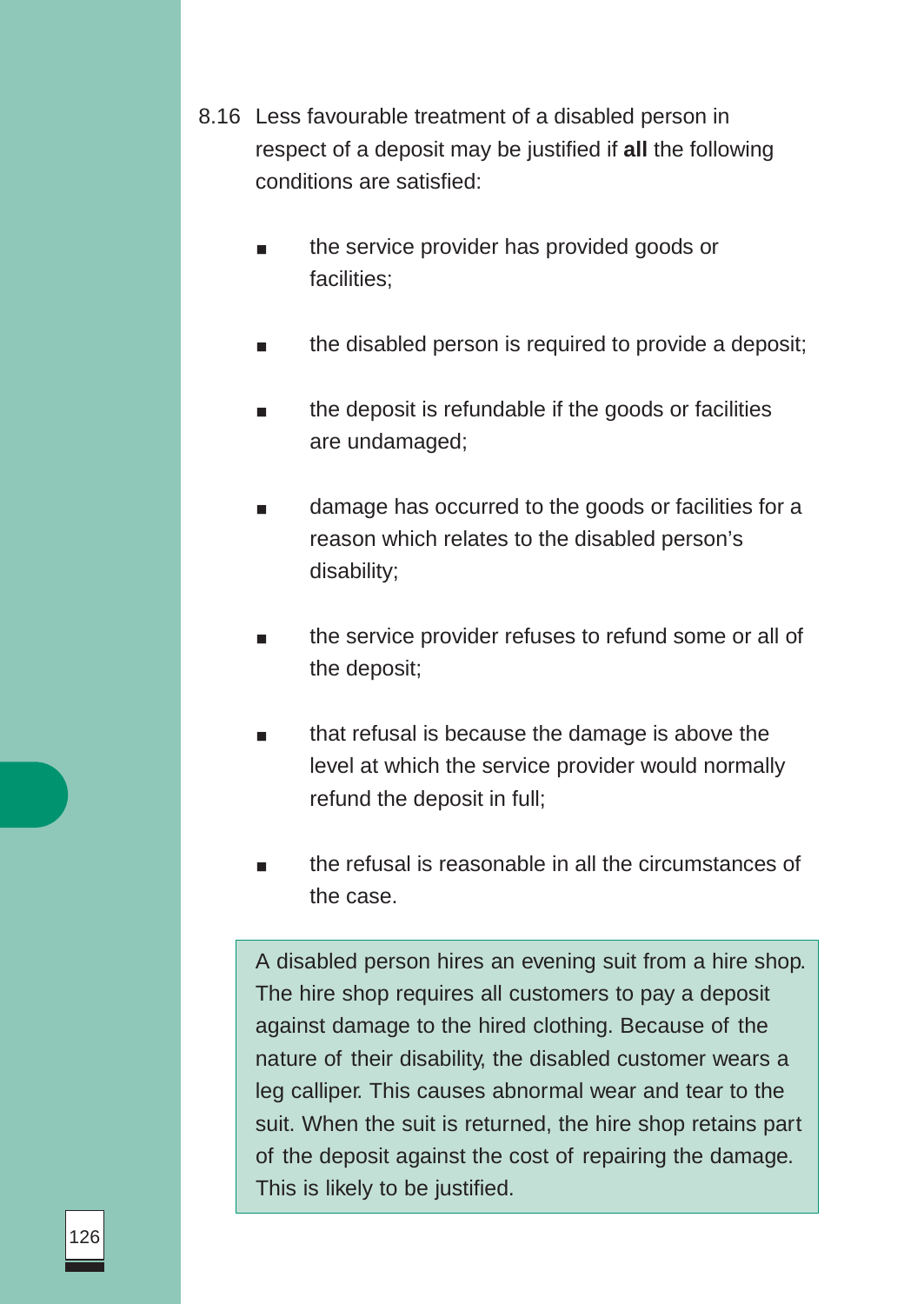- 8.17 The special rules on deposits do not justify a service provider charging a disabled person a higher deposit than it would charge to other people. Similarly, a service provider is not justified in charging a disabled person a deposit where the service provider would not expect other people to pay such a deposit. In either case, this could amount to discrimination in the terms on which goods or facilities are provided to the disabled person.
- 8.18 Where a service provider requires a disabled person to pay a deposit, it may only refuse to repay the deposit if any damage to the goods or facilities is above the level at which the service provider would normally refund the deposit in full. If the damage is of a level where the service provider would normally repay the deposit in full, a disabled person must not be treated less favourably than any other person who has paid a deposit and has caused comparable damage to the goods or facilities.
- 8.19 A refusal to refund a deposit to a disabled person must be reasonable in all the circumstances of the case. A service provider is unlikely to be justified in withholding the whole or part of a deposit if the amount withheld exceeds the loss suffered by the service provider as a result of the damage.

**s 4(1)(d)**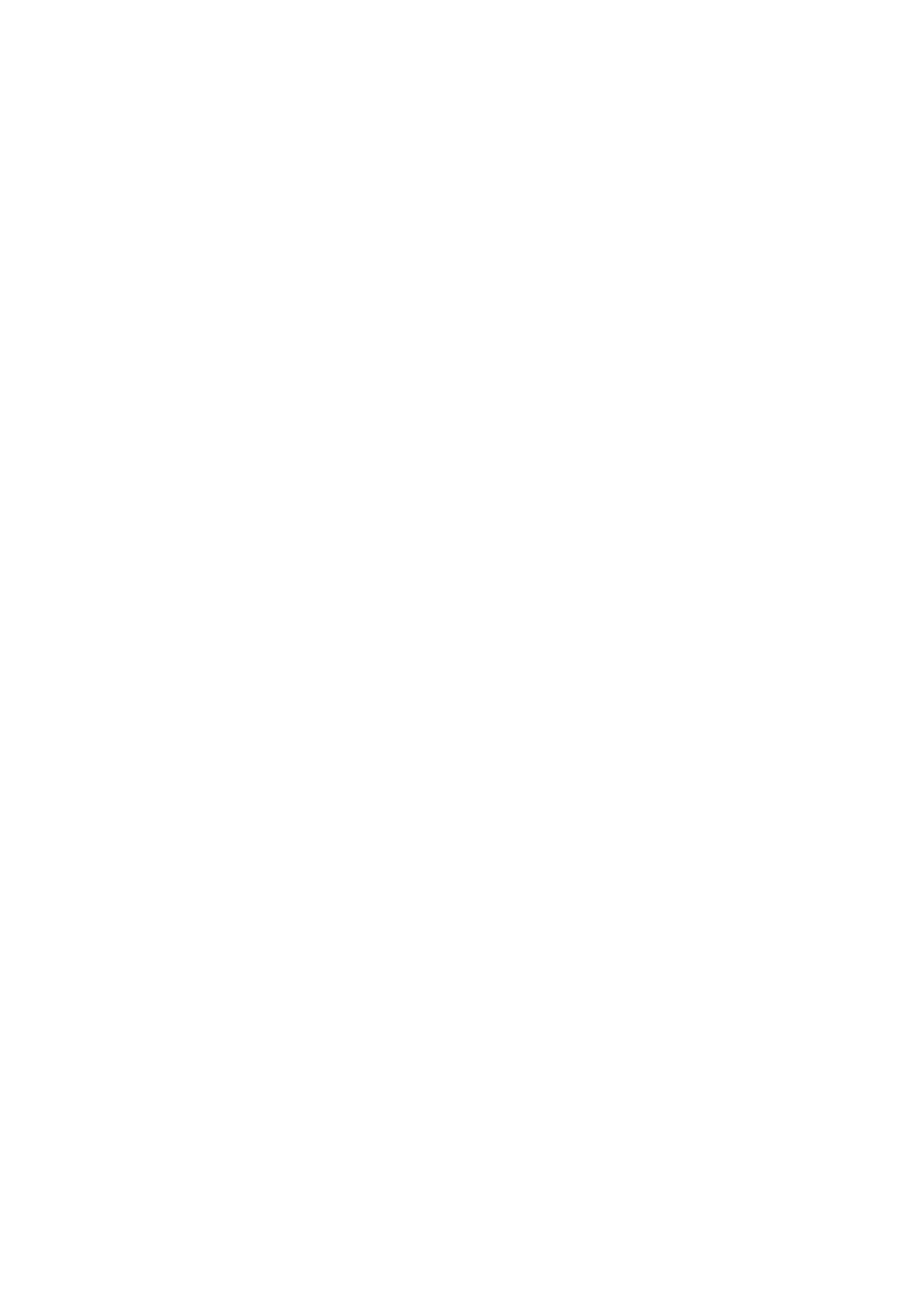# **Selling, letting or managing premises**

# **Introduction**

9.1 The 2006 Act makes it unlawful for landlords and other persons to discriminate against disabled people in the disposal or management of premises in certain circumstances. Such persons may also have duties as service providers where they are providing services to the public. Those duties have been discussed in the preceding chapters. This chapter explains the particular responsibilities that apply to landlords and other persons when selling, letting or managing premises. Such persons may include a legal entity, for example, a company. **ss 7-9**

# **What does the 2006 Act make unlawful?**

premises of that description.

9.2 It is unlawful for a person with **power to dispose** of any premises to **discriminate** against a disabled person: in the terms on which they offer to dispose of those premises to the disabled person; or ■ by refusing to dispose of those premises to the disabled person; or in their treatment of the disabled person in relation to any list of persons in need of **s 7(1)**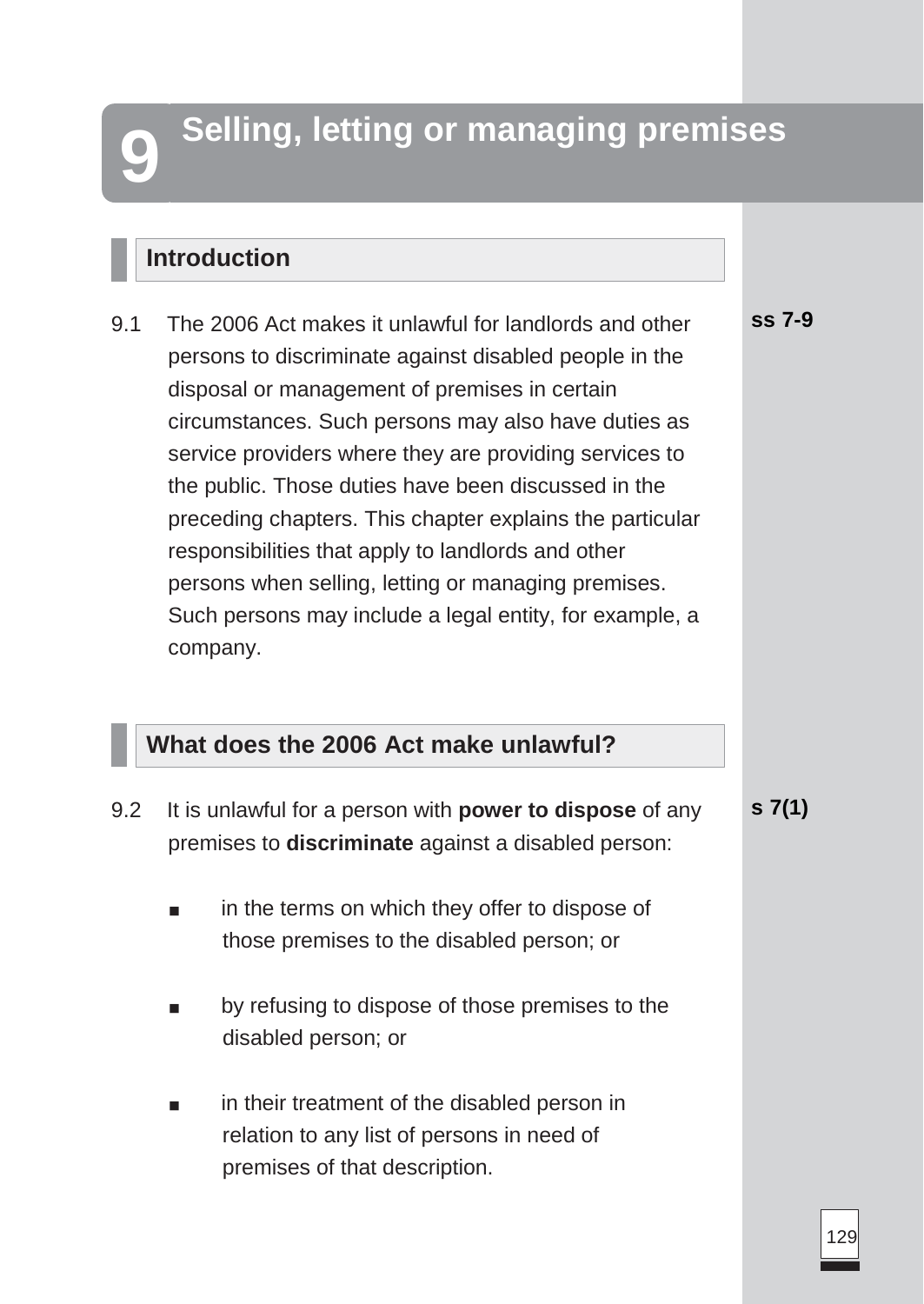|             |     | These provisions are explained below. The disposal of<br>premises includes selling or letting them.                                                                                                                                                                 |
|-------------|-----|---------------------------------------------------------------------------------------------------------------------------------------------------------------------------------------------------------------------------------------------------------------------|
| 57(3)       | 9.3 | It is also unlawful for a person <b>managing</b> any premises<br>to discriminate against a disabled person occupying<br>those premises:                                                                                                                             |
|             |     | in the way they permit the disabled person to<br>make use of any benefits or facilities; or                                                                                                                                                                         |
|             |     | by refusing (or deliberately omitting) to permit the<br>■<br>disabled person to make use of any benefits or<br>facilities; or                                                                                                                                       |
|             |     | by evicting the disabled person or subjecting the<br>п<br>disabled person to any other detriment.                                                                                                                                                                   |
|             |     | These provisions are explained below.                                                                                                                                                                                                                               |
| $s \, 7(4)$ | 9.4 | It is also unlawful for a person whose <b>licence or</b><br>consent is required for the disposal of any leased or<br>sub-let premises to discriminate against a disabled<br>person by withholding that licence or consent.<br>These provisions are explained below. |
|             |     | What does the 2006 Act mean by 'discrimination'?                                                                                                                                                                                                                    |
| $s \, 9(1)$ | 9.5 | For the purposes of the provisions in relation to<br>premises, a person discriminates against a disabled<br>person if they:                                                                                                                                         |

 $\boxed{130}$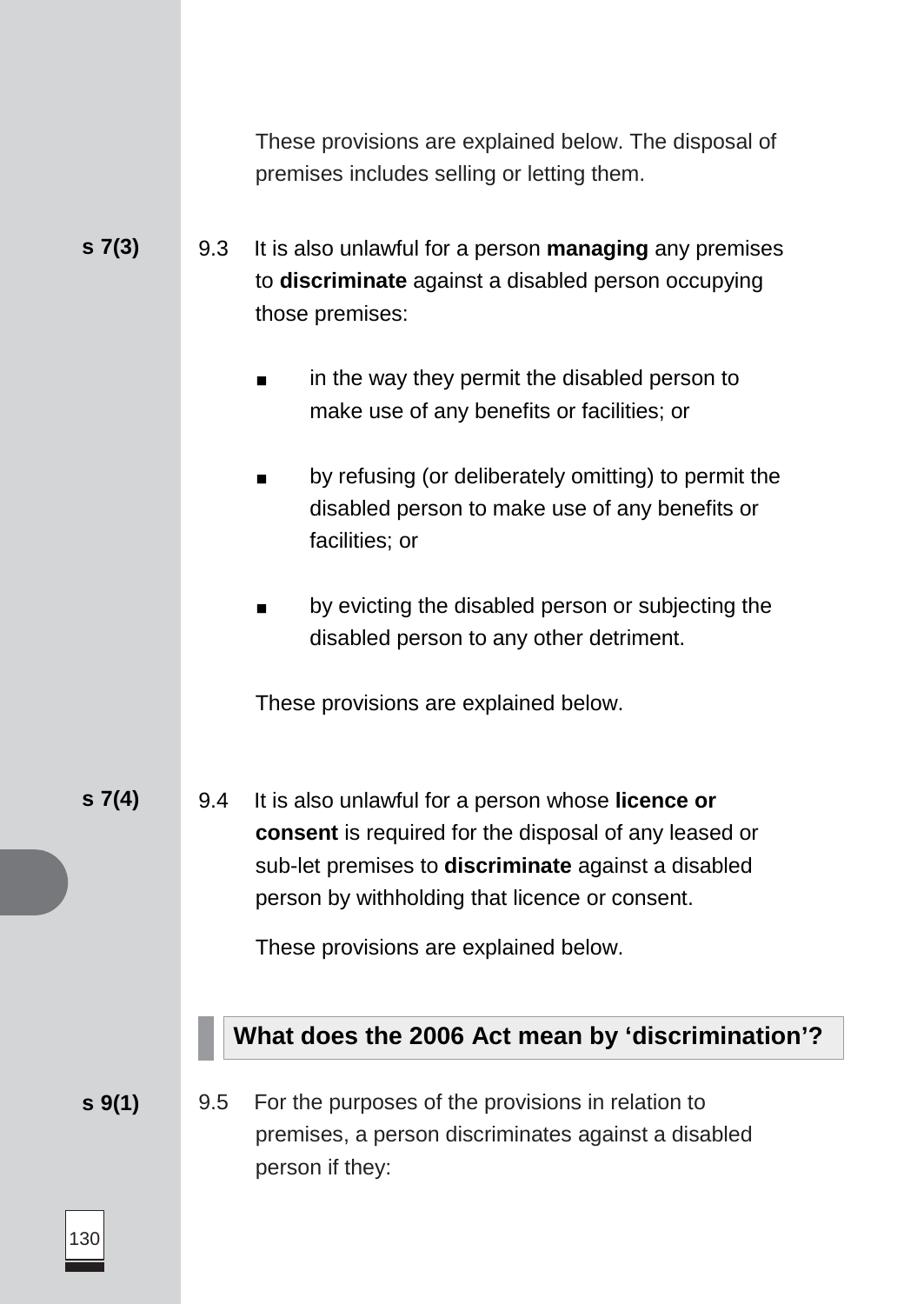- **treat the disabled person less favourably, for a** reason relating to the disabled person's disability, than they treat (or would treat) others to whom that reason does not (or would not) apply; **and**
- cannot show that the treatment is **justified**.

The concept of less favourable treatment for a reason related to a disabled person's disability is discussed in **Chapter 3** above. Whether less favourable treatment of a disabled person in relation to premises is capable of being justified is discussed below.

A landlord asks a deaf person for a non-refundable deposit as a condition of renting a flat. Other tenants are simply asked for a refundable deposit. This is less favourable treatment for a reason relating to their disability. Unless justified, this is likely to be unlawful.

The owner of an office block refuses to lease office space to a disabled self-employed person. This is because the owner has evidence that the person is bankrupt and would be unable to pay the rent. The less favourable treatment of the disabled person is not for a reason related to their disability and is likely to be lawful.

A housing association has a blanket policy of requiring all new tenants with a history of mental ill health to have only a short term tenancy in the first instance. This is so that the association can see whether such tenants are suitable. This policy is not applied to other new tenants and is likely to be unlawful.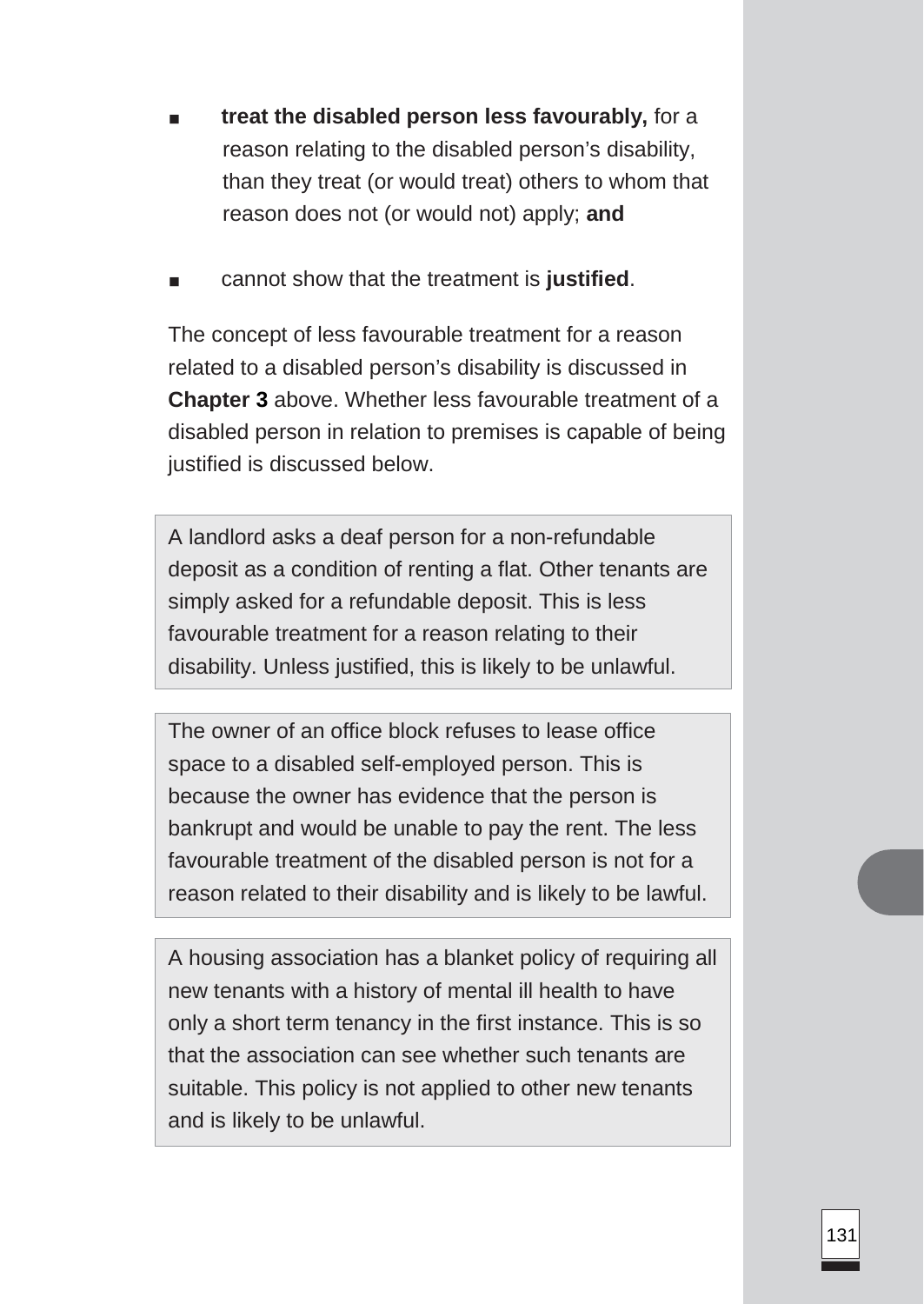# **Is there a duty to make adjustments in relation to selling, letting or managing premises?**

9.6 There is no legal duty to make reasonable adjustments to premises which are sold, let or managed. Although there is nothing in the 2006 Act to prohibit positive action in favour of disabled people, those who are selling, letting or managing premises do not have to make adjustments to make those premises more suitable for disabled people. However, persons managing or disposing of premises may also be service providers (for example, estate agencies, accommodation bureaux or management companies). In that respect they will have to ensure that the services which they provide are accessible to disabled people (see **Chapters 4, 5 and 6**).

# **What is a 'disposal' under the 2006 Act?**

- **s 7(6)** 9.7 The 2006 Act covers both the sale and lease of premises, and any other form of legal disposal (for example, by licence). It includes the grant of a right to occupy the premises. Where the premises are comprised in or the subject of a tenancy, they include:
	- assigning (or the assignation of) the tenancy; or
	- sub-letting the premises or any part of them; or
	- parting with possession of the premises or any part of them.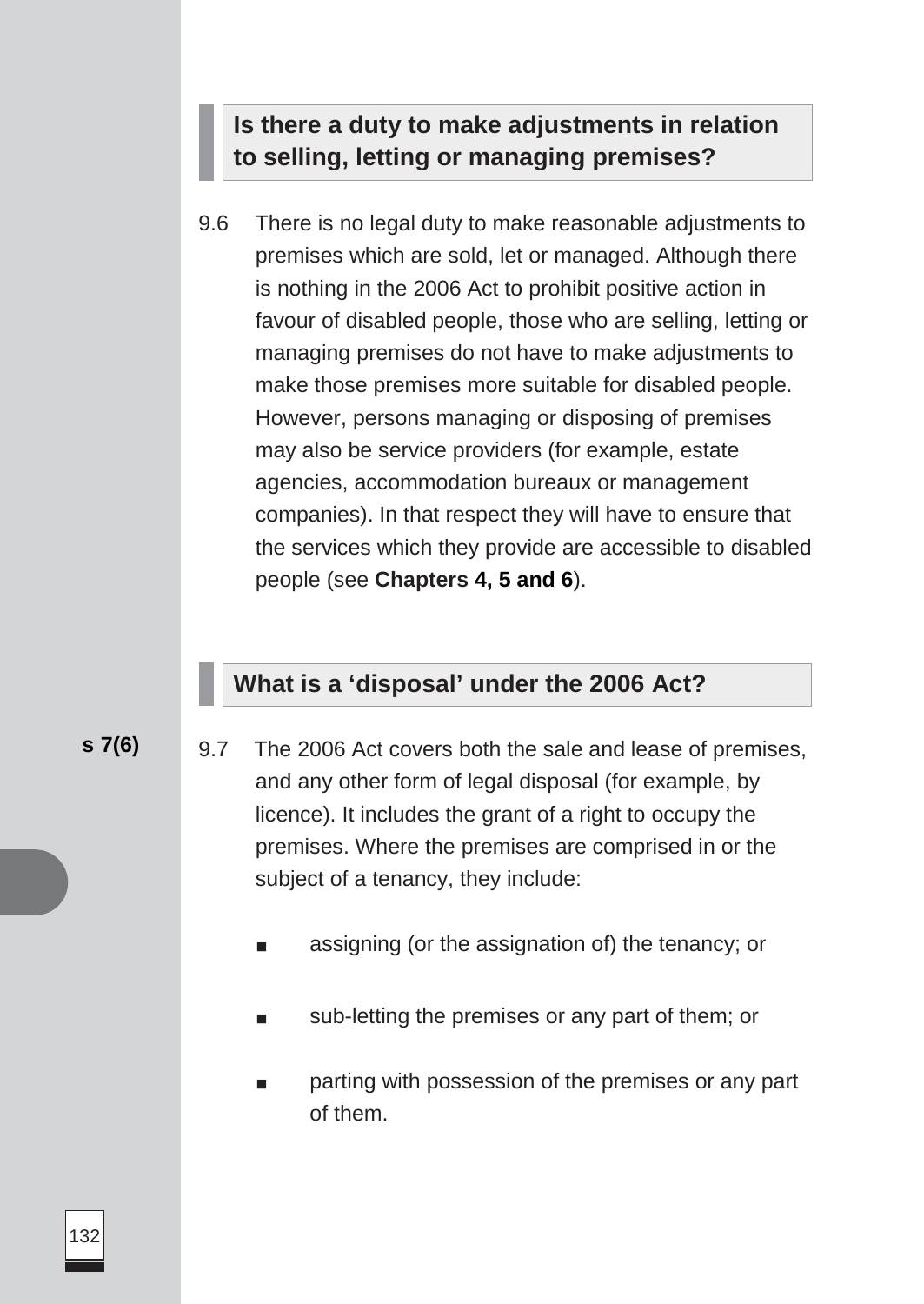Disposing of premises does not, however, include the hire of premises or the booking of rooms in hotels or guest houses. These are covered by the provisions relating to services (see **Chapters 2 to 7** above).

# **What is meant by 'premises' and 'tenancy'?**

9.8 The 2006 Act only applies to premises in the Island. Premises include land of any description. For example, dwelling-houses, office blocks, flats, bed-sits, factory premises, industrial or commercial sites and agricultural land are covered by these provisions. 9.9 The 2006 Act applies to the granting and assignment of tenancies and sub-leases. A tenancy includes a tenancy created: by a lease or sub-lease; or ■ by an agreement for a lease or sub-lease; or ■ by a tenancy agreement; or ■ by or under any enactment (for example, a statutory tenancy). **Does the 2006 Act apply to all disposals of premises?** 9.10 The 2006 Act does not apply to every disposal of premises. **s 24 s 7(6) s 7(2)**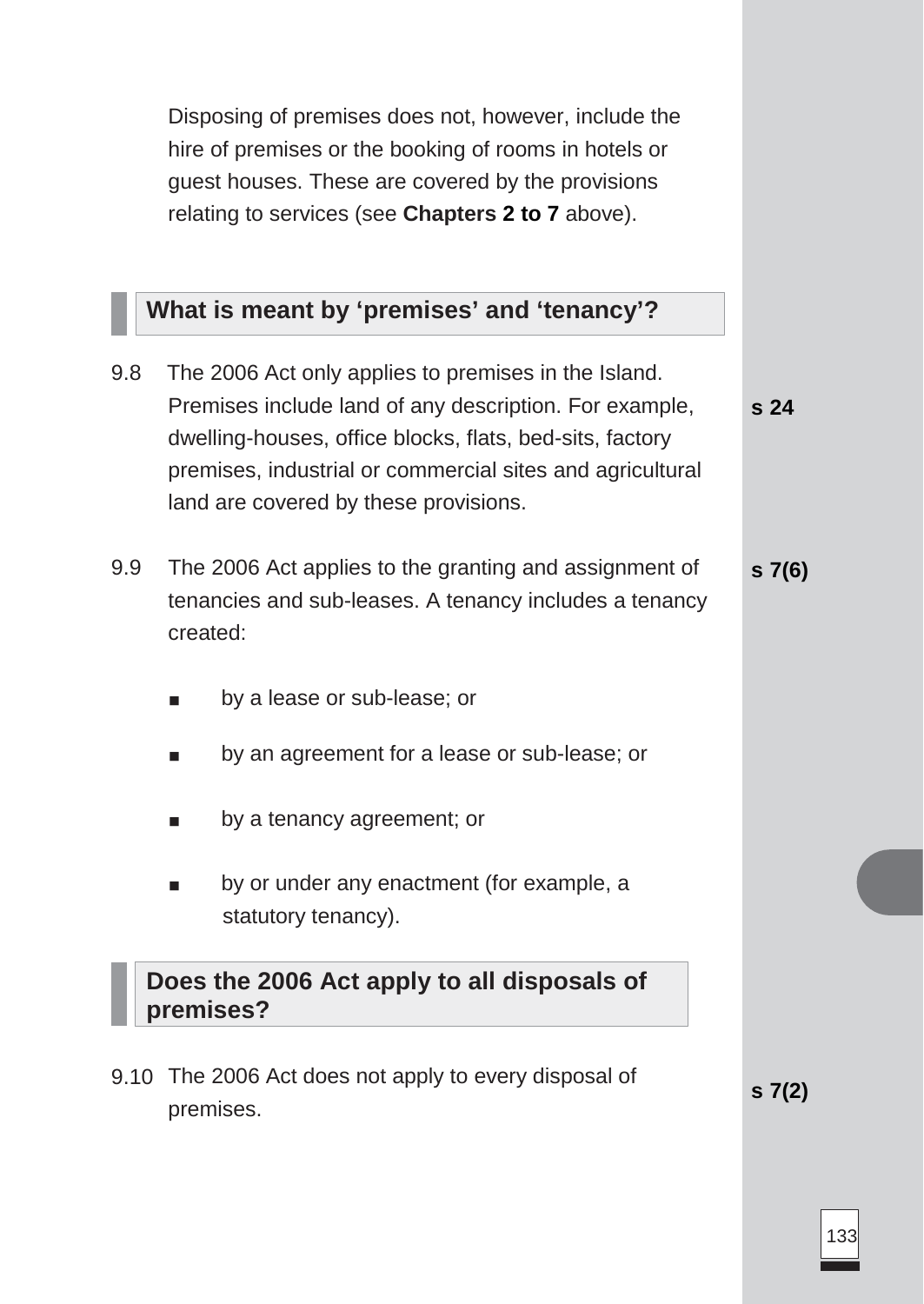|                | The provisions which prohibit discrimination against<br>disabled people by a person with a power to dispose of<br>premises do not apply to an owner-occupier if:                                                                                                                                                                                         |
|----------------|----------------------------------------------------------------------------------------------------------------------------------------------------------------------------------------------------------------------------------------------------------------------------------------------------------------------------------------------------------|
|                | that person owns an estate or interest in the<br>$\mathbf{r}$<br>premises; and                                                                                                                                                                                                                                                                           |
|                | wholly occupies the premises.                                                                                                                                                                                                                                                                                                                            |
| s7(2)          | 9.11 However, if the owner-occupier:                                                                                                                                                                                                                                                                                                                     |
| s7(2)(a)       | uses the services of an estate agent; or                                                                                                                                                                                                                                                                                                                 |
| $s \, 7(2)(b)$ | publishes, or arranges to be published, an<br>$\blacksquare$<br>advertisement or notice (whether to the public or<br>not),                                                                                                                                                                                                                               |
| s7(6)          | for the purpose of disposing of the premises, that is a<br>disposal of premises to which the 2006 Act applies. An<br>estate agent is anyone carrying on a trade or profession<br>providing services for the purpose of finding premises for<br>people seeking to acquire them or assisting in the<br>disposal of premises. This includes letting agents. |
|                | <b>Disposal of premises</b>                                                                                                                                                                                                                                                                                                                              |
| $s \, 7(1)$    | 9.12 It is unlawful for a person with power to dispose of any<br>premises to discriminate against a disabled person (see<br>paragraphs 9.2 - 9.5 above). A person includes a legal<br>entity such as a company.                                                                                                                                          |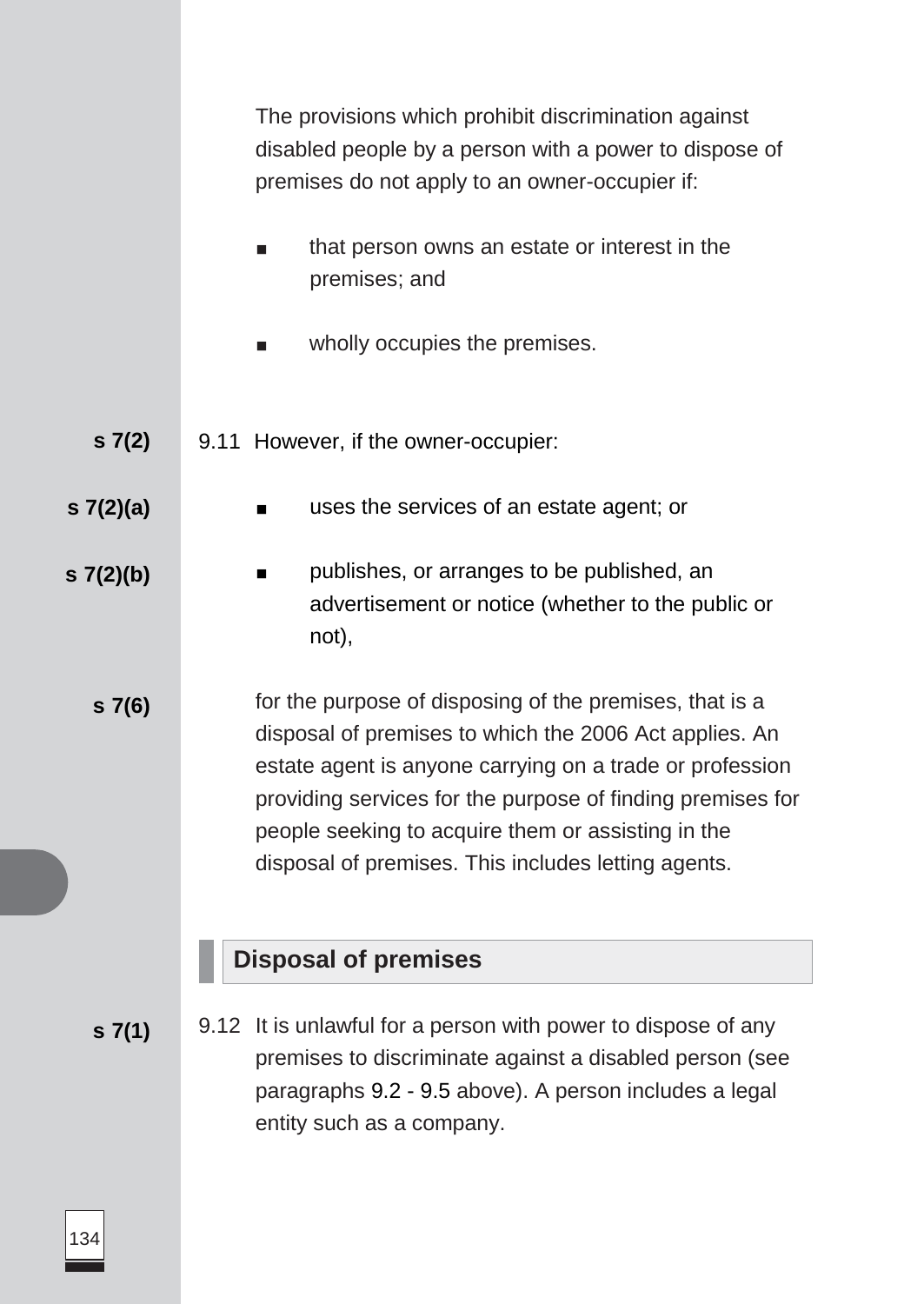#### **Terms of disposal**

9.13 It is unlawful to discriminate in the terms on which a person with power to dispose of premises offers to dispose of those premises to a disabled person.

> A landlord charges a disabled tenant a higher rent for a flat than the landlord would have charged a non-disabled tenant. This is likely to be unlawful.

> A house owner agrees to sell their house to a disabled person, subject to contract. The owner requires the disabled person to pay a 25% deposit as a condition of continuing with the sale. The house owner would not ask for such a large deposit from a non-disabled person. This is likely to be unlawful.

> As a condition of granting a tenancy to a disabled person with muscular dystrophy, a housing association insists that the disabled person signs an agreement that they will not apply for aids and adaptations during the tenancy. This is likely to be unlawful.

#### **Refusal of disposal**

9.14 It is unlawful for a person with power to dispose of premises to discriminate by refusing to dispose of those premises to a disabled person.

**s 7(1)(b)**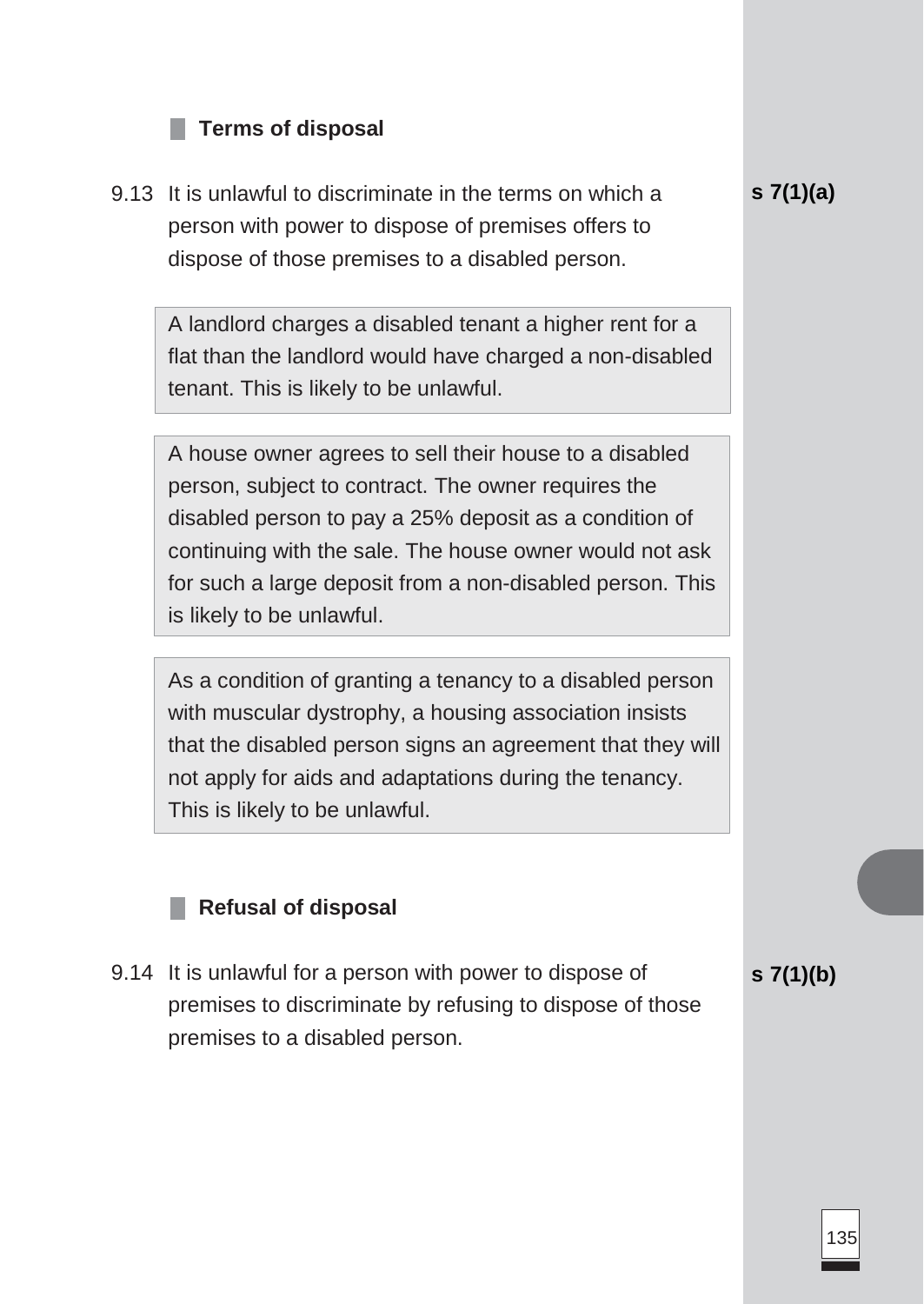A commercial landlord refuses to let office space to a self-employed person who had Hodgkin's disease five years ago, but is now fully recovered. Without any supporting evidence, the landlord believes that the person's former disability may recur and that they will then be unable to keep up the rent payments. This is likely to be unlawful.

#### **Treatment in relation to housing lists**

**s 7(1)(c)** 9.15 It is unlawful for a person with power to dispose of any premises to discriminate against a disabled person in their treatment of that disabled person in relation to any list of people in need of such premises.

> A private letting agency refuses to place people with any form of disability on its waiting lists. This is likely to be unlawful.

> A person has been on a housing waiting list for some time and is then involved in a serious motor accident resulting in permanent paraplegia (paralysis of the legs). Despite the fact that suitable housing is available for them, the organisation administering the list allocates housing to other people who have been on the list for a shorter period than the newly-disabled person, simply because of that person's disability. This is likely to be unlawful.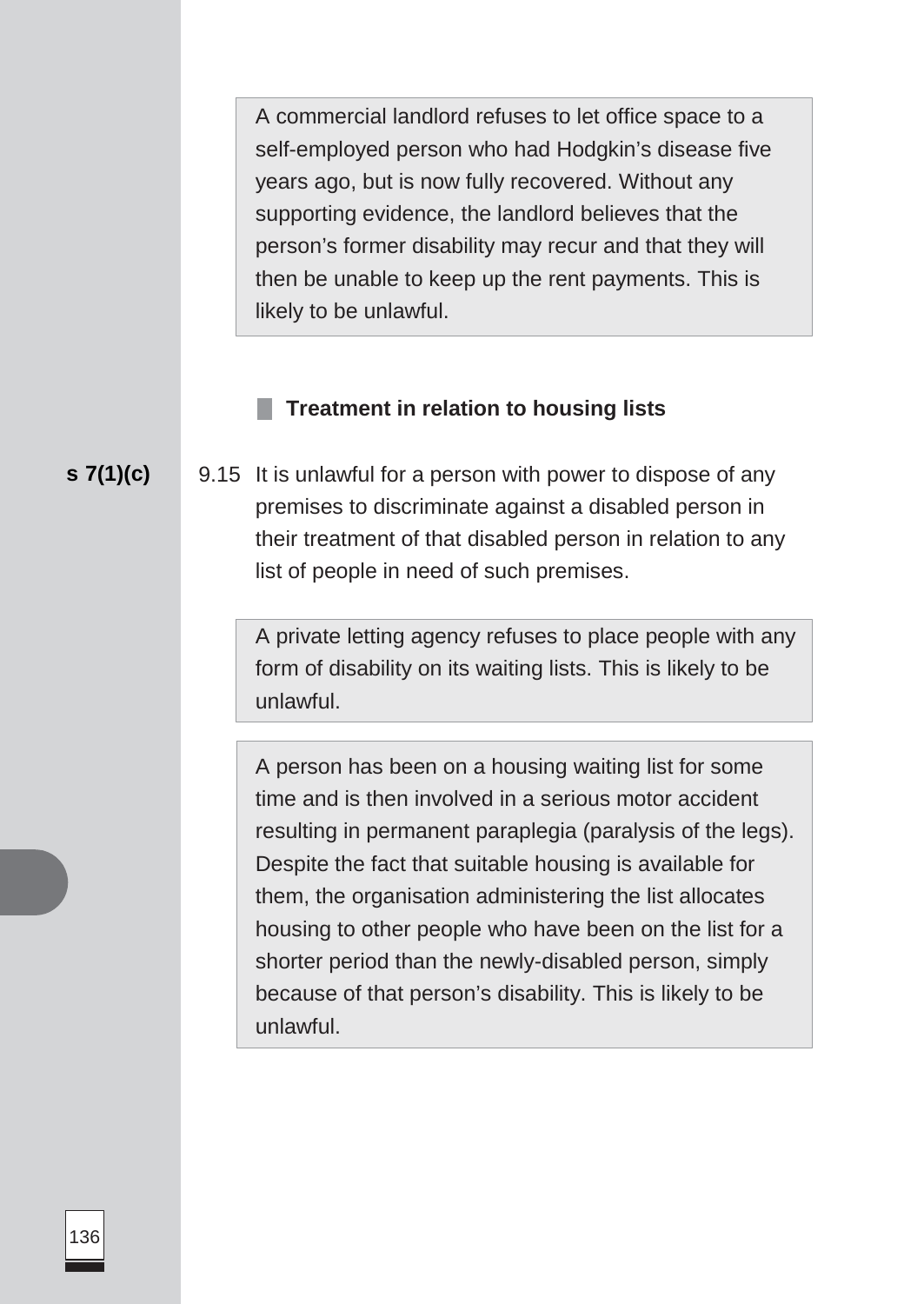# **Exemption for small dwellings**

| 9.16 | The provisions of the 2006 Act prohibiting discrimination<br>against disabled people in the disposal of premises do<br>not apply to certain small dwellings. This exemption only<br>applies to houses or other residential property. It does<br>not apply to commercial or industrial premises. A number<br>of conditions must be satisfied before a small dwelling is<br>exempted.                                                                                                                                                                                                                                          | s 8(1)             |  |  |
|------|------------------------------------------------------------------------------------------------------------------------------------------------------------------------------------------------------------------------------------------------------------------------------------------------------------------------------------------------------------------------------------------------------------------------------------------------------------------------------------------------------------------------------------------------------------------------------------------------------------------------------|--------------------|--|--|
| 9.17 | First, the person with the power to dispose of the<br>premises (or whose licence or consent is required for the<br>disposal), referred to in the 2006 Act as the 'relevant<br>occupier', must:                                                                                                                                                                                                                                                                                                                                                                                                                               |                    |  |  |
|      | reside on the premises; and<br><b>The State</b>                                                                                                                                                                                                                                                                                                                                                                                                                                                                                                                                                                              | $s \ 8(2)(a)$      |  |  |
|      | intend to continue to reside on the premises; and<br>$\blacksquare$                                                                                                                                                                                                                                                                                                                                                                                                                                                                                                                                                          | $s \ 8(2)(a)$      |  |  |
|      | be sharing accommodation on the premises with<br><b>The State</b><br>other people who are not members of the relevant<br>occupier's household.                                                                                                                                                                                                                                                                                                                                                                                                                                                                               | $s \frac{8(2)}{b}$ |  |  |
|      | The 'relevant occupier' includes a 'near relative' of the<br>person concerned. A 'near relative' for this purpose<br>means a person's spouse (i.e. husband or wife), partner,<br>parent, child, grandparent, grandchild, or brother or sister<br>(whether of full or half blood or through marriage). The<br>term 'partner' means the other member of a couple<br>consisting of a man and a woman who are not married to<br>each other but are living together as husband and wife,<br>and two people of the same sex who are not civil partners<br>of each other but are living together as if they were civil<br>partners. |                    |  |  |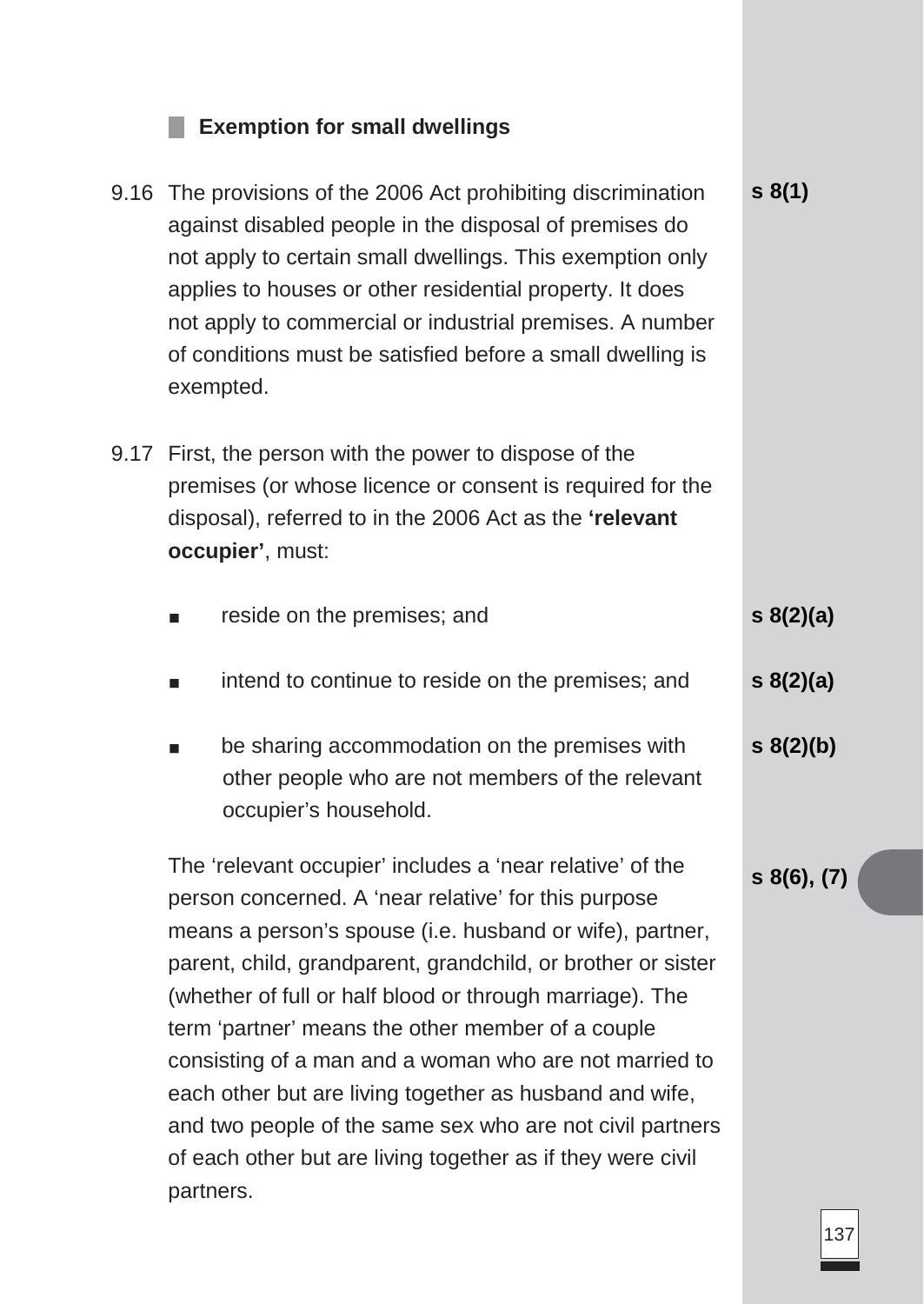| s(2)(c)            | 9.18 Second, the shared accommodation must not be storage<br>accommodation or a means of access.                                                                                                                                                                                                                                                                                                                                                             |
|--------------------|--------------------------------------------------------------------------------------------------------------------------------------------------------------------------------------------------------------------------------------------------------------------------------------------------------------------------------------------------------------------------------------------------------------------------------------------------------------|
| $s \ 8(2)(d)$      | 9.19 Third, the premises must be 'small premises'.                                                                                                                                                                                                                                                                                                                                                                                                           |
|                    | When are premises 'small premises'?                                                                                                                                                                                                                                                                                                                                                                                                                          |
| $s\ 8(3),\ (4)$    | 9.20 Premises are 'small premises' if the following conditions<br>are satisfied:                                                                                                                                                                                                                                                                                                                                                                             |
| $s \ 8(4)(a)$      | only the 'relevant occupier' and members of their<br>household reside in the accommodation occupied<br>by them; and                                                                                                                                                                                                                                                                                                                                          |
| $s \frac{8(4)}{b}$ | the premises include residential accommodation for<br>$\blacksquare$<br>at least one other household; and                                                                                                                                                                                                                                                                                                                                                    |
| s 8(4)(c)          | that other residential accommodation is let (or is<br>$\blacksquare$<br>available for letting) on a separate tenancy or<br>similar agreement for each other household; and                                                                                                                                                                                                                                                                                   |
| $s \ 8(4)(d)$      | there are not normally more than two such other<br>households.                                                                                                                                                                                                                                                                                                                                                                                               |
|                    | The basement and ground floor of a large Victorian<br>house have been converted into two self-contained flats,<br>which are let to tenants under separate tenancies by the<br>house owner. The house owner and family continue to<br>reside exclusively in the remaining floors of the house.<br>The house satisfies the 2006 Act's definition of small<br>premises (but the house may still not be exempt from the<br>2006 Act - see paragraph 9.22 below). |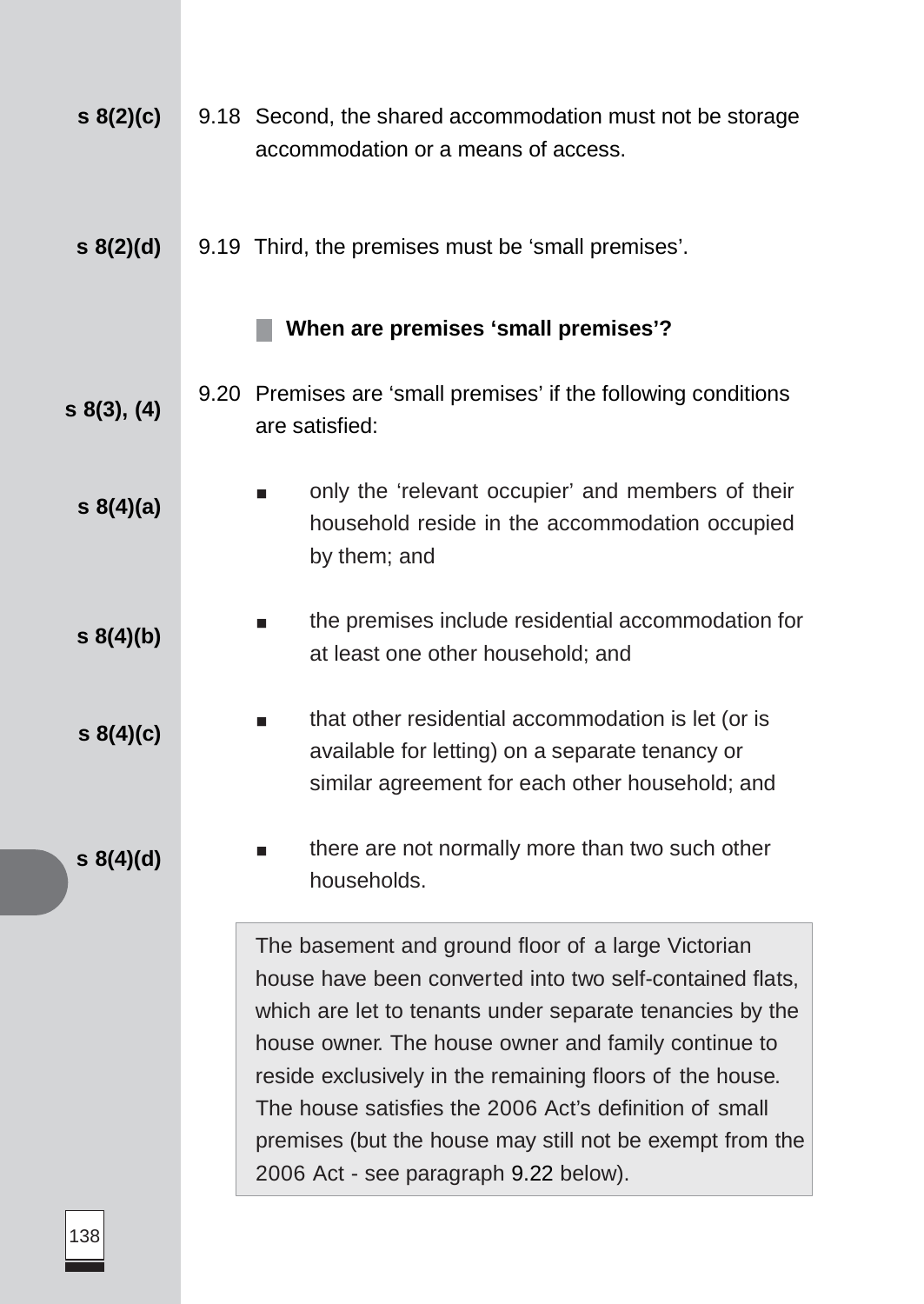9.21 Alternatively, premises are 'small premises' if there is not normally residential accommodation on the premises for more than six people in addition to the 'relevant occupier' and any members of their household. **s 8(3)**

The owner of a four bedroomed detached house has converted two bedrooms into bed-sit accommodation for two people. The owner continues to live in the house with their family. The house satisfies the 2006 Act's definition of small premises.

#### **s 8(5)**

**When does the small dwellings exemption apply?**

9.22 The small dwellings exemption is likely to apply to a multi-occupancy residential building with shared accommodation. All the conditions in paragraphs 9.17 - 9.20 or 9.21 above must be satisfied if the exemption is to apply.

The converted Victorian house in the example in paragraph 9.20 above has a communal entrance door and hallway giving private access to the two flats and the remainder of the house. Although the house satisfies the definition of small premises, the small dwellings exemption does not apply. This is because the owner of the house resides on the premises, but does not share any accommodation (other than means of access) with the tenants of the two self-contained flats.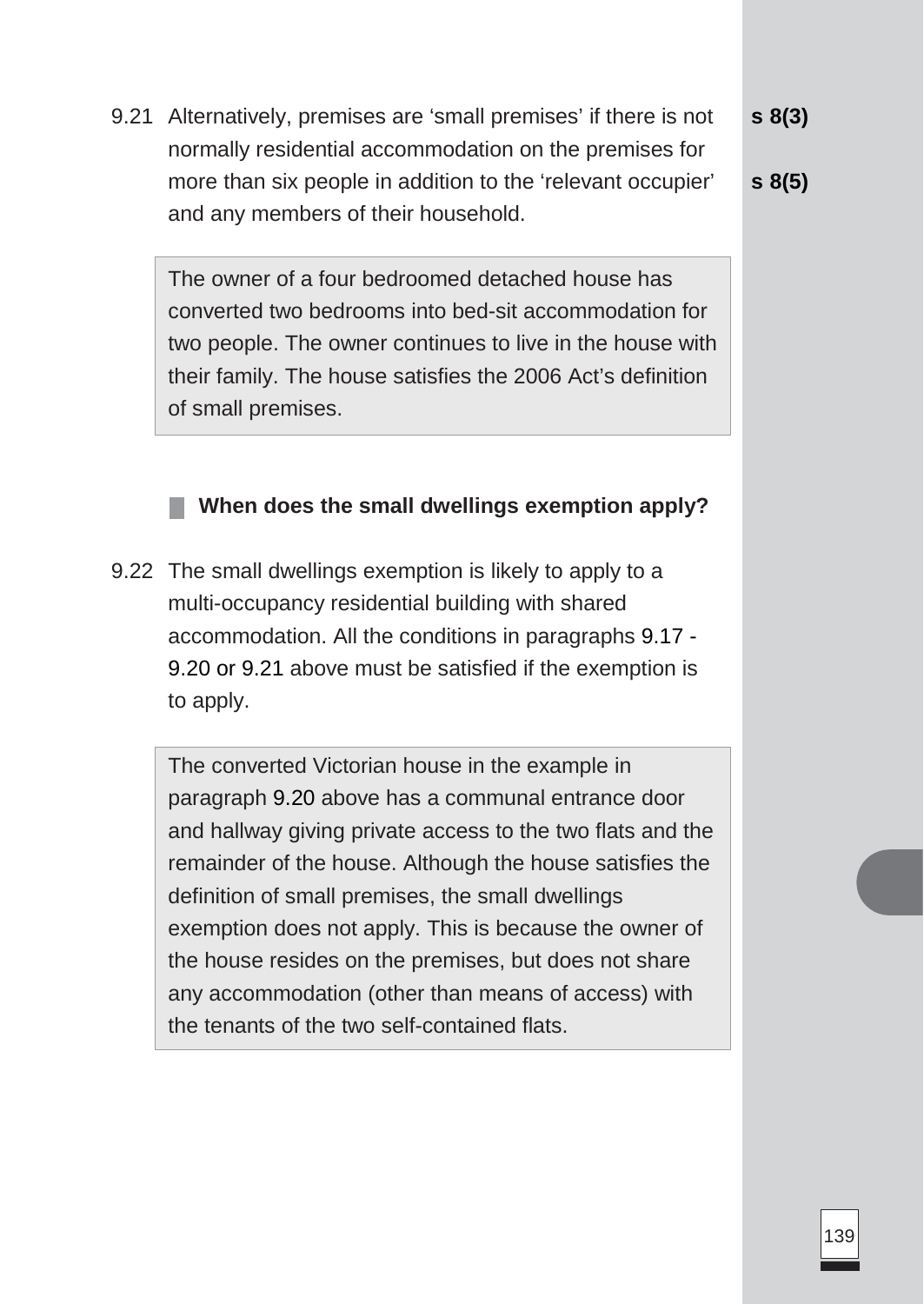The four bedroomed detached house in the example in paragraph 9.21 above has a bathroom and kitchen, which is shared by the owner (and family) with the tenants of the bed-sit rooms. Not only does the house satisfy the definition of small premises, it is also subject to the small dwellings exemption. This is because the house owner lives in the house and shares some accommodation (other than access or storage accommodation) with the tenants of the bed-sit rooms.

### **Management of premises**

**s 7(3)** 9.23 It is unlawful for a person managing any premises to discriminate against a disabled person occupying those premises (see paragraphs 9.3 and 9.5 above). A person includes a legal entity such as a company.

#### **Who is a 'person managing any premises'?**

9.24 The 2006 Act is not simply concerned with discrimination against disabled people by property owners in relation to premises. A property management agency, accommodation bureau, housekeeper, estate agent or rent collection service may also be liable under the 2006 Act for discrimination in connection with managing premises, as would the managing agents of commercial premises.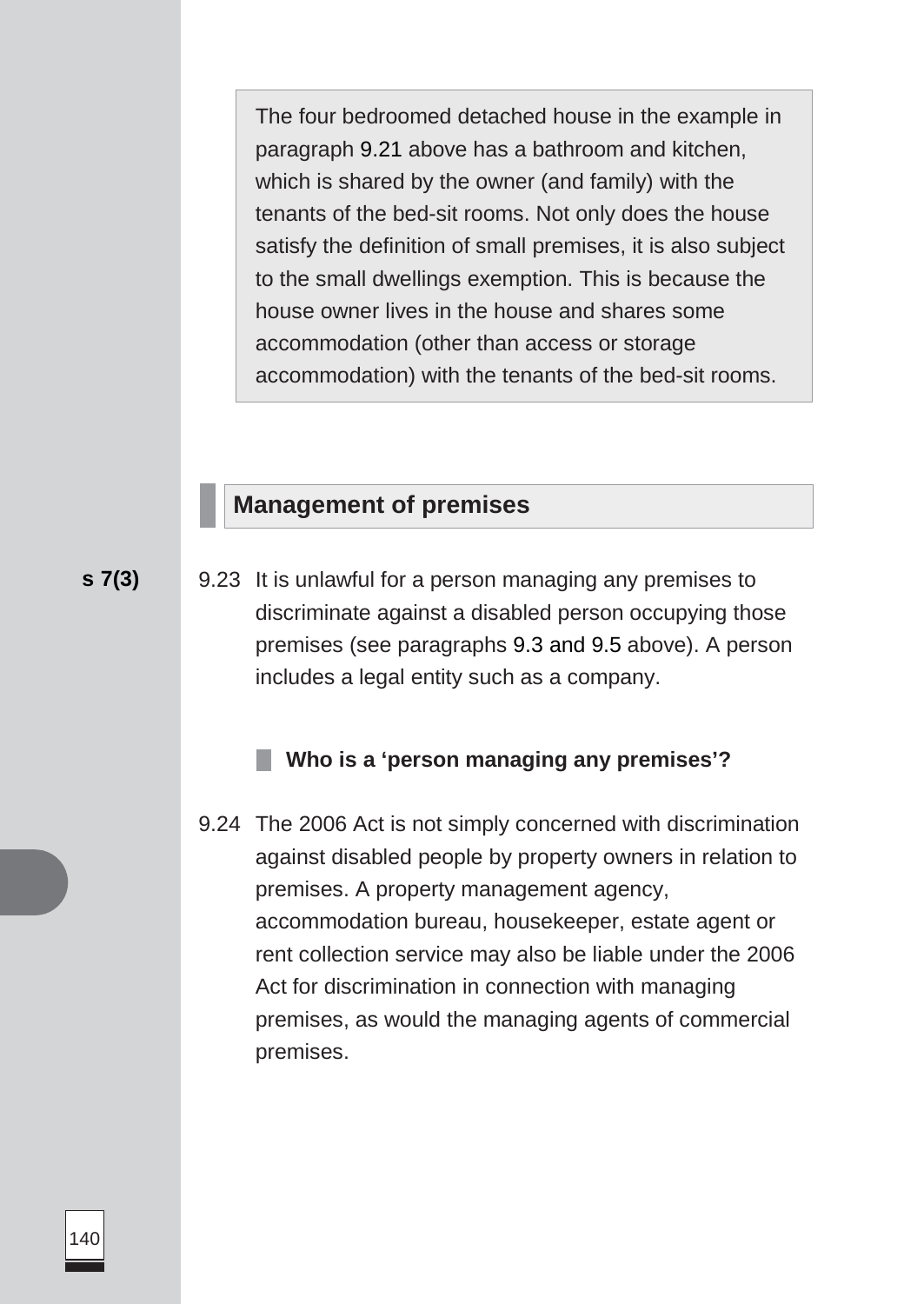# **Use of benefits or facilities**

- 9.25 It is unlawful for a person managing any premises to discriminate against a disabled person occupying those premises:
	- in the way they permit the disabled person to make use of any benefits or facilities; or **s 7(3)(a)**
	- by refusing or deliberately omitting to permit the disabled person to make use of any benefits or facilities. **s 7(3)(b)**

Benefits or facilities include, for example, laundry facilities, access to a garden and parking facilities.

A property management company manages and controls a residential block of flats on behalf of the landlordowner. The block has a basement swimming pool and a communal garden for use by the tenants. A disabled tenant with a severe disfigurement is told by the company that they can only use the swimming pool at restricted times, because other tenants feel uncomfortable in their presence. This is likely to be unlawful.

The company also refuses to allow the disabled child of one of the tenants to use the communal garden. The child has attention deficit disorder and other tenants object to the child's use of the garden. This is likely to be unlawful.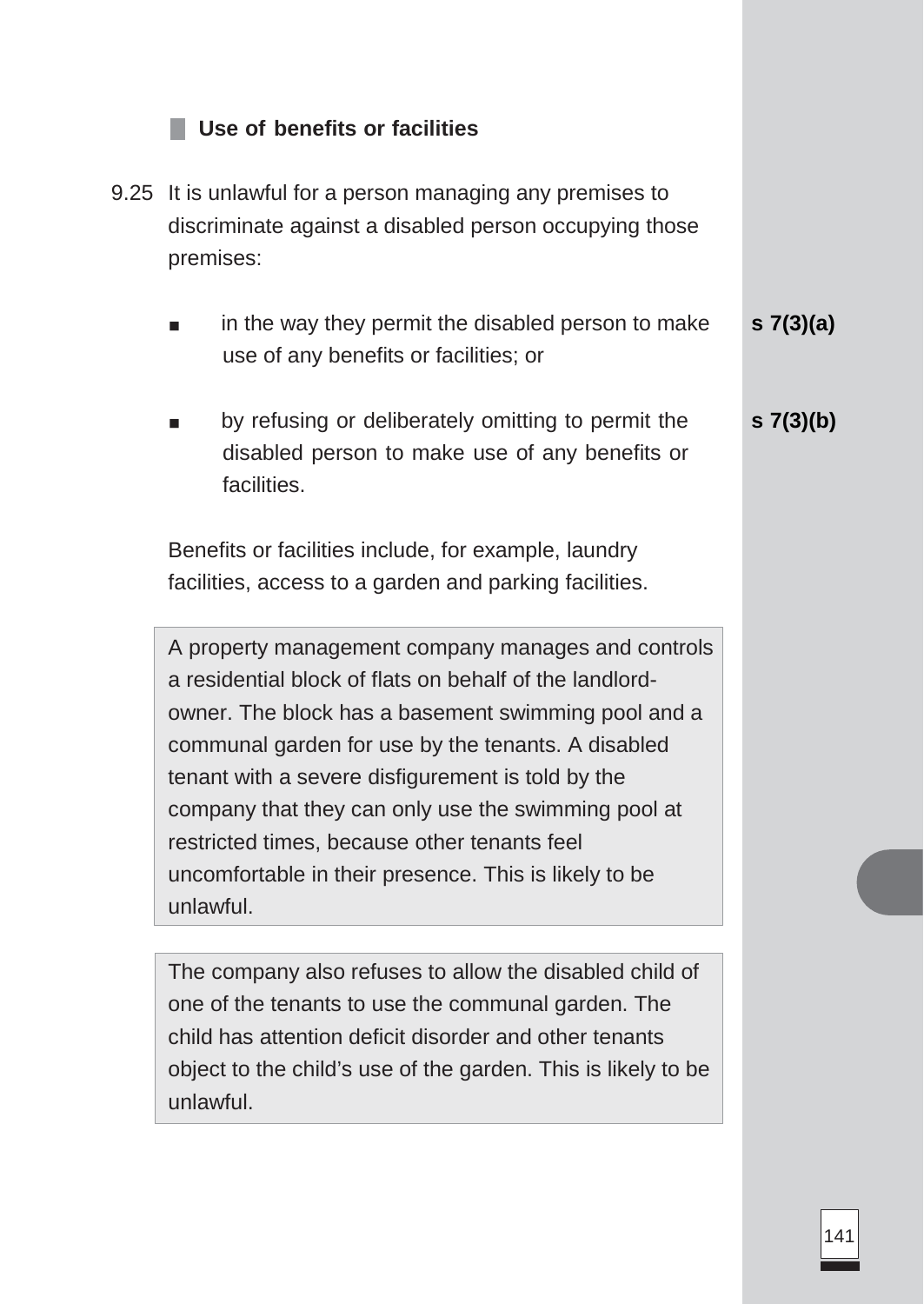#### **Eviction**

# **s 7(3)(c)**

9.26 It is unlawful for a person managing any premises to discriminate against a disabled person occupying those premises by evicting the disabled person. This prohibition does not prevent the eviction of a disabled tenant where the law allows it, for example, where they are in arrears of rent or have breached other terms of the tenancy, and where the reason for the eviction is not related to disability. However, in each case, appropriate Court action needs to be taken to obtain an eviction order.

A tenant of a house has recently been diagnosed with AIDS. The landlord gives the tenant one week's notice to quit the house, although the tenant is not in arrears of rent or otherwise in breach of the tenancy. This is likely to be unlawful.

#### **Other detriment**

**s 7(3)(c)**

9.27 It is unlawful for a person managing any premises to discriminate against a disabled person occupying those premises by subjecting them to any other detriment. This includes subjecting disabled people to harassment (or failing to prevent them being subjected to harassment by others), for example, physical attack, damage to their property, verbal abuse and other similar behaviour, which deprives them of the peaceful enjoyment of their premises.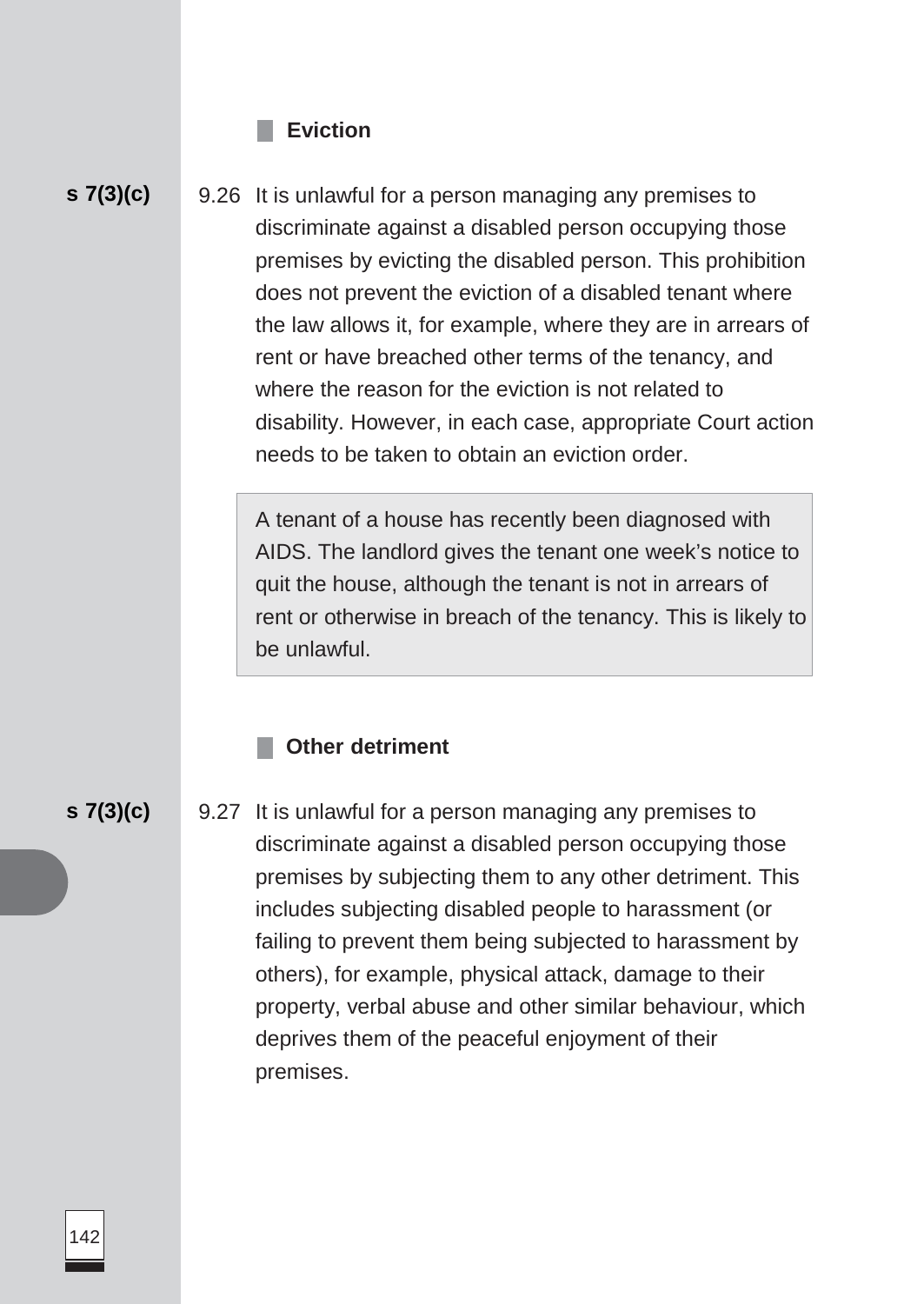A block of flats is managed by a management committee of tenants. The members of the committee harass a disabled tenant who has sickle cell disease and who is mobility impaired. They believe that the tenant's use of a wheelchair causes above average wear and tear to the doors and carpets in communal areas, and that this will lead to an increase in their annual maintenance charges. This is likely to be unlawful.

#### **Small dwellings exemption**

9.28 The small dwellings exemption explained in paragraphs 9.16 - 9.22 above applies equally to alleged discrimination in the management of premises. **s 8(1)**

#### **Licence or consent**

9.29 It is unlawful for any person whose licence or consent is required for the disposal of any premises, comprised in or the subject of a tenancy, to discriminate against a disabled person by withholding that licence or consent (see paragraphs 9.4 and 9.5 above). A person includes a legal entity such as a company. It is irrelevant whether the tenancy was created before or after the passing of the 2006 Act.

A tenant of a house occupies the premises under a tenancy agreement with a right to sub-let the house with the prior consent of the landlord-owner.

**s 7(4), (5)**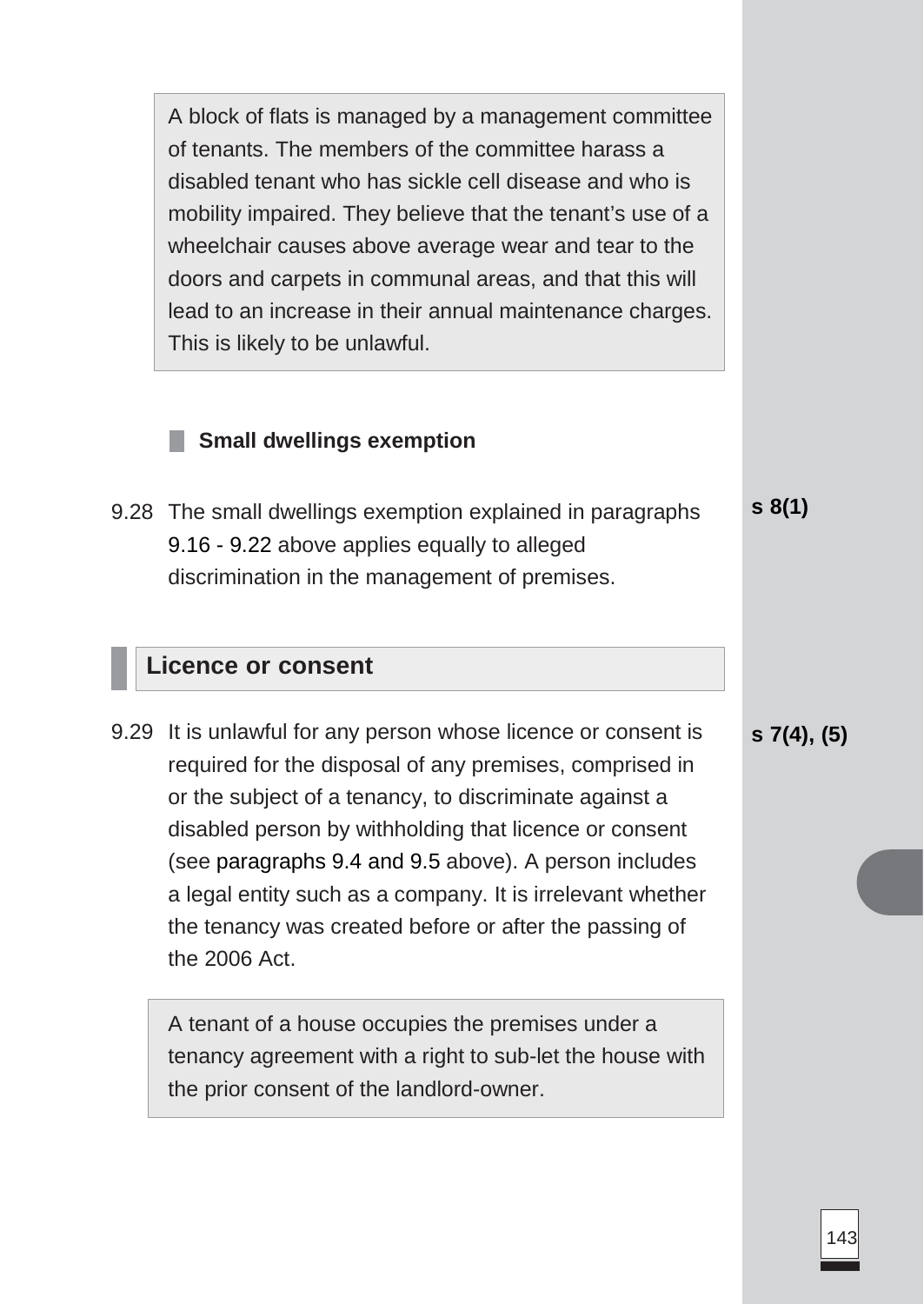The tenant is being posted to work abroad for a year and wishes to sub-let the house to a disabled person who has partial paralysis as a result of polio. The owner of the house refuses to consent to the sub-letting, wrongly assuming that the disabled person will be unable to keep up rent payments and may cause damage to the fabric of the house. This is likely to be unlawful.

#### **Small dwellings exemption**

**s 8(1) s 8(6)(b)** 9.30 The small dwellings exemption explained in paragraph 9.16 - 9.22 above applies equally to alleged discrimination in relation to the withholding of a licence or consent.

# **Justifying less favourable treatment in relation to premises**

**s 9(1)(b)** 9.31 Less favourable treatment of a disabled person for a reason relating to disability amounts to discrimination unless that treatment can be shown to be justified.

- **s 9(2)** 9.32 Treating a disabled person less favourably for a reason related to disability may be justified **only if**:
	- they believe that one or more of the conditions in paragraph 9.33 below are satisfied; **and**
- **s 9(2)(b)** it is reasonable in all the circumstances of the case for that person to hold that opinion.

**s 9(2)(a)**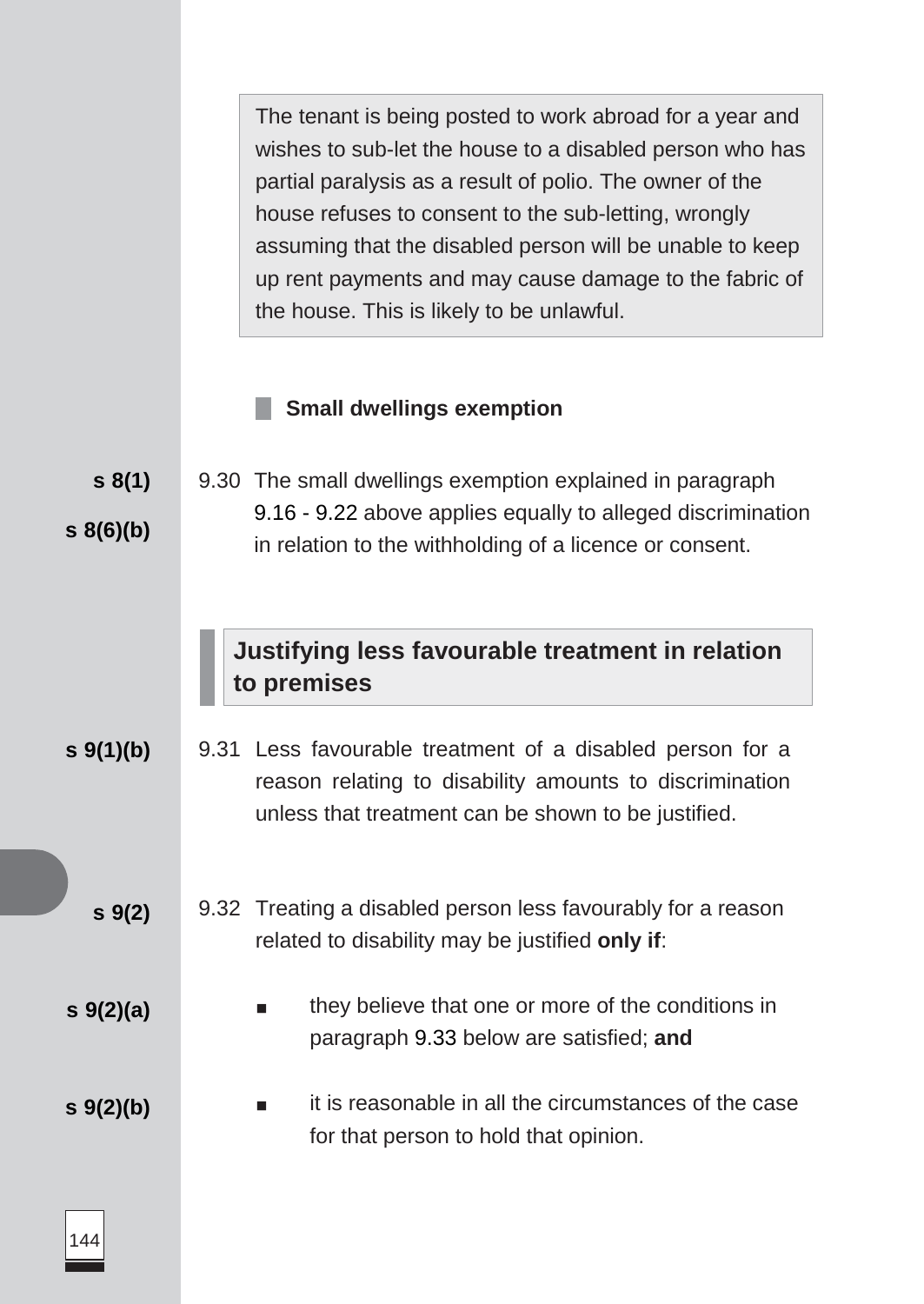- 9.33 The 2006 Act sets out four possible conditions which could apply, but for ease of explanation this Code sets them out under three headings:
	- health or safety;
	- incapacity to contract;
	- treatment necessary in order for the disabled person or other occupiers to use a benefit or facility.

As will be seen, these conditions do not apply to all forms of discrimination in relation to premises.

9.34 At the time of the alleged discrimination, the person said to be discriminating must reasonably believe that one of those conditions is satisfied to justify less favourable treatment. These conditions are similar to (but not exactly the same as) the conditions that apply to justifying discrimination in the provision of services. The general approach to justification is the same (see paragraphs 7.8 - 7.10 above).

#### **Health or safety**

9.35 In any case of alleged discrimination in relation to the disposal or management of premises (or the withholding of a licence or consent), the less favourable treatment of a disabled person may be justified only if it is reasonably believed that the treatment is necessary in order not to endanger the health or safety of any person, including the disabled person in question.

**s 9(3)(a)**

**s 9(3)**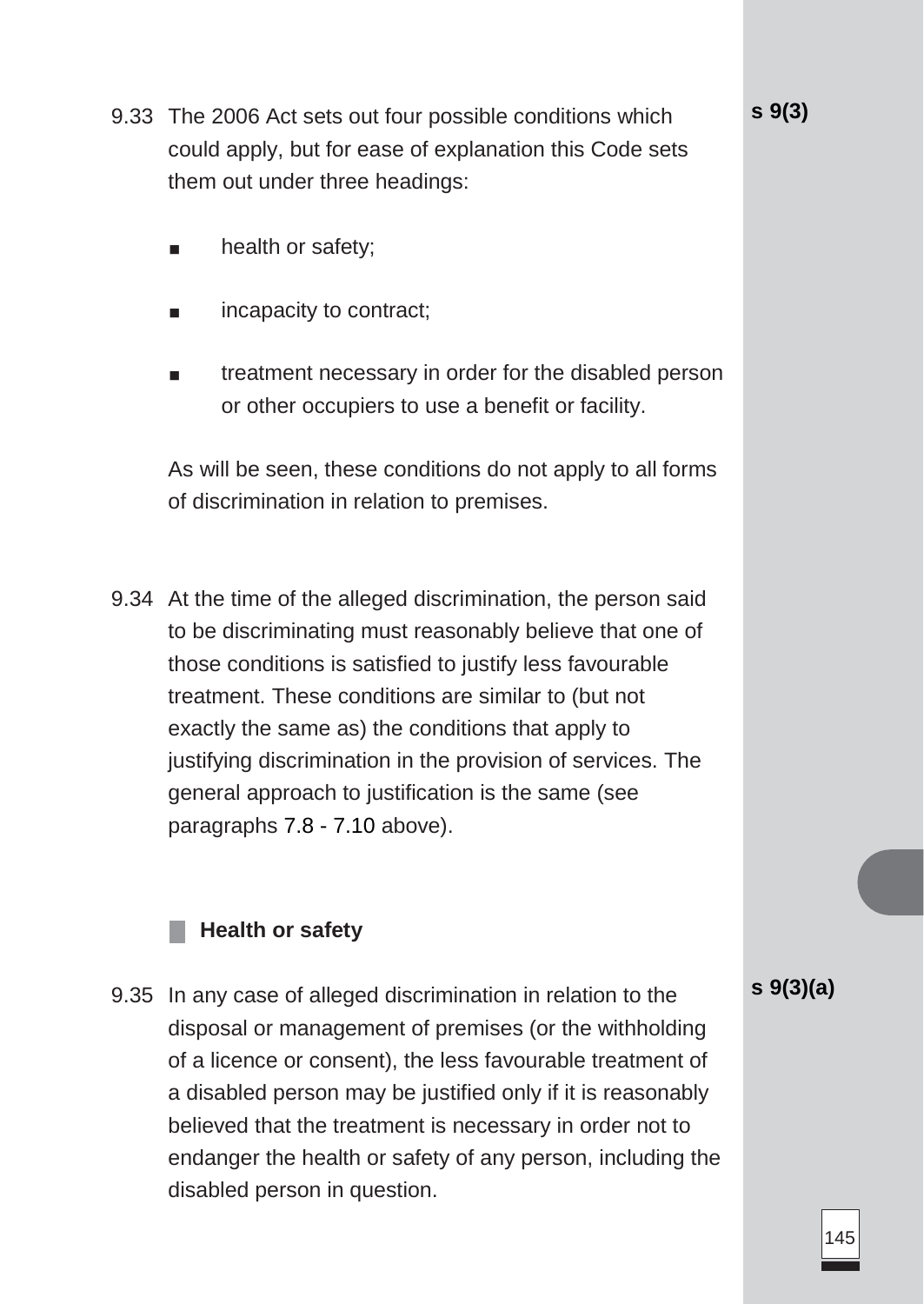A landlord refuses to let a third floor flat to a disabled person who has had a stroke resulting in mobility impairments and who lives alone. The disabled person is clearly unable to negotiate the stairs in safety or use the fire escape or other escape routes in an emergency. The landlord believes that there is a health or safety risk to the disabled person. Provided it is reasonable for the landlord to hold that opinion, the refusal to let is likely to be justified.

A landlord refuses to let a flat to someone with AIDS, believing them to be a health risk to other tenants. The prospective tenant provides the landlord with Government literature confirming that AIDS is not a health risk, but the landlord continues to refuse to let the flat. The landlord's opinion that the prospective tenant is a health risk is unlikely to be a reasonable one for the landlord to hold. The refusal to let is unlikely to be justified.

#### **Incapacity to contract**

**s 9(3)(b)** 9.36 In any case of alleged discrimination in relation to the disposal or management of premises (or the withholding of a licence or consent), the less favourable treatment of a disabled person may be justified if it is reasonably believed that the disabled person is incapable of entering into an enforceable agreement or of giving an informed consent, and for that reason the treatment is reasonable in the particular case.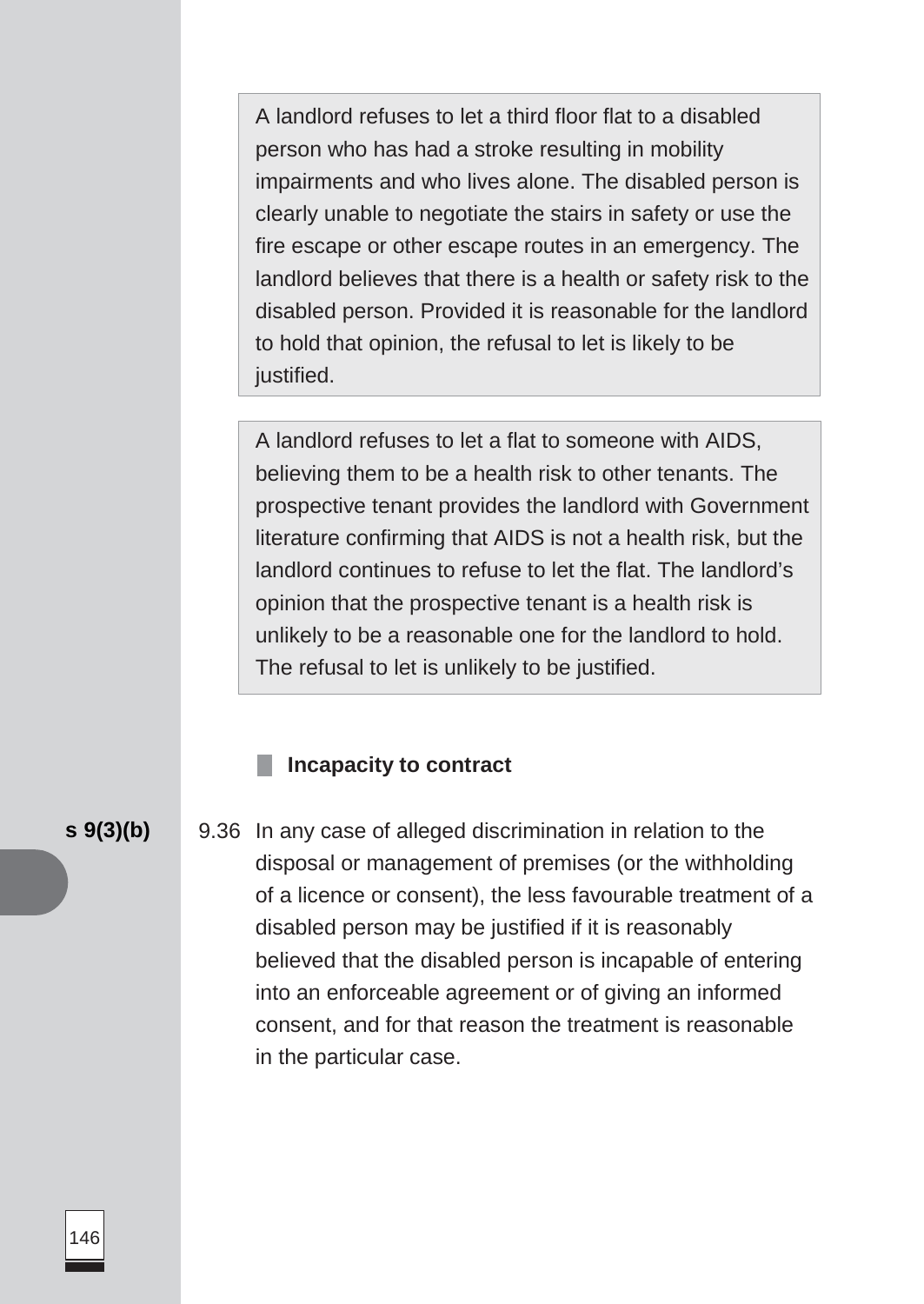The owner of a lock-up garage refuses to rent it to a person with a learning disability. Despite the owner attempting to explain that they expect to be paid a weekly rent for the garage, the disabled person appears incapable of understanding the legal obligation involved. The garage owner believes that the disabled person is incapable of entering into an enforceable agreement. This is likely to be a reasonable opinion for the garage owner to hold and the refusal to rent the garage is, therefore, likely to be justified.

However, if the disabled person in the above example offers to pay rent monthly in advance, or if a friend is able to act as guarantor for payment of the rent, the refusal to rent the garage is unlikely to be reasonable and would, therefore, not be justified.

# **Treatment necessary in order for the disabled person or other occupiers to use a benefit or facility**

- 9.37 In a case of alleged discrimination by a person managing premises:
	- in the way a disabled person occupying the premises is permitted to make use of any benefit or facility; or
	- by refusing (or deliberately omitting) to permit a disabled person occupying the premises to make use of any benefit or facility,

**s 9(3)(c), (d)**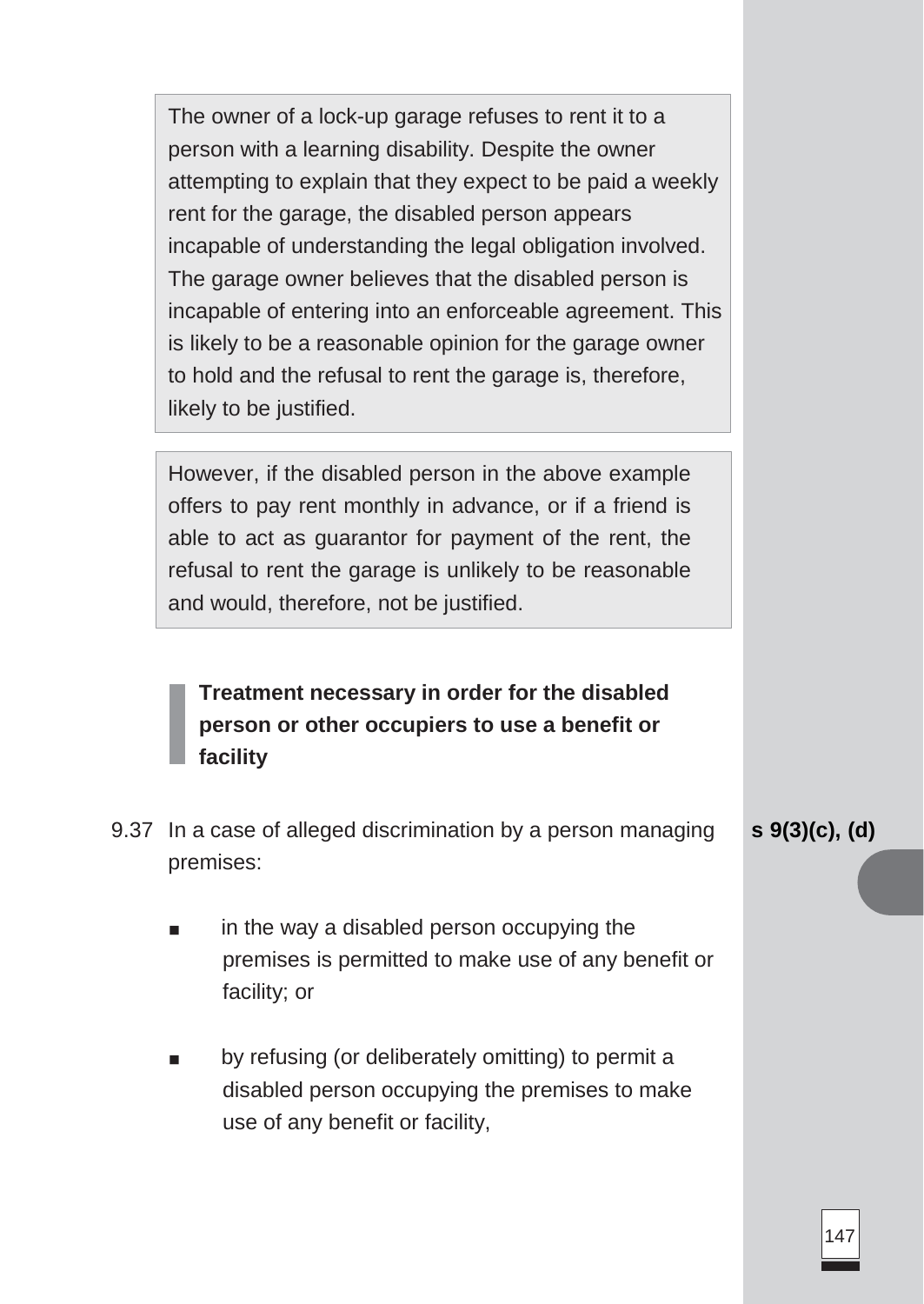less favourable treatment of the disabled person may be justified if it is reasonably believed that the treatment is necessary for the disabled person or occupiers of other premises forming part of the building to make use of the benefit or facility.

A disabled tenant with a mobility impairment is prevented by the management agency of a block of flats from parking in front of the main entrance to the block. The agency requires the tenant to park in the car park at the back of the block. Although this causes inconvenience and difficulty, the reason for the agency's decision is that there is insufficient space at the front of the building and the disabled tenant's car frequently causes an obstruction to other tenants. The decision is likely to be justified.

A landlord refuses a disabled tenant with a learning disability use of the shared laundry facilities in a block of flats because the disabled tenant frequently breaks the washing machines. The tenant does not understand the instructions. The landlord's refusal is likely to be justified.

# **Deposits**

9.38 A person with power to dispose of any premises may be prepared to grant a tenant a right to occupy the premises on the condition that the tenant pays a deposit. The deposit is usually refundable at the end of the occupation if the premises and its contents are undamaged.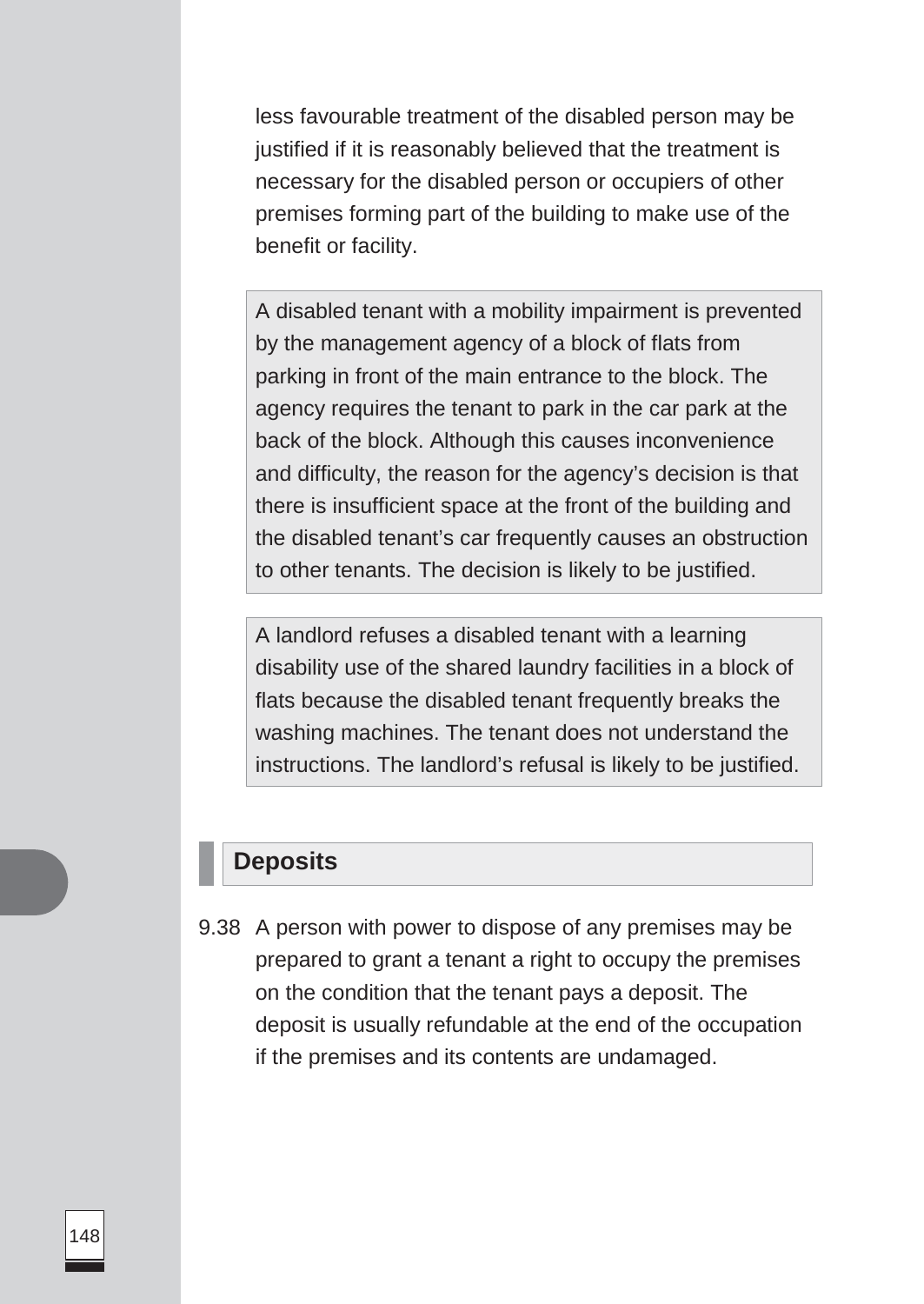The Regulations provide special rules to deal with the question of whether the person with power to dispose of the premises can refuse to return the disabled tenant's deposit in full.

- 9.39 The special rules apply where, in relation to a deposit, a person with power to dispose of the premises, for a reason which relates to a disabled person's disability, treats a disabled person less favourably than it treats (or would treat) others to whom that reason does not (or would not) apply.
- 9.40 Less favourable treatment of a disabled person in respect of a deposit may be justified if **all** the following conditions are satisfied:
	- the person with power to dispose of the premises has granted the disabled person a right to occupy premises (whether under a formal tenancy agreement or otherwise);
	- the disabled person is required to provide a deposit;
	- the deposit is refundable at the end of the occupation if the premises and its contents are undamaged;
	- damage has occurred to the premises or its contents for a reason which relates to the disabled person's disability;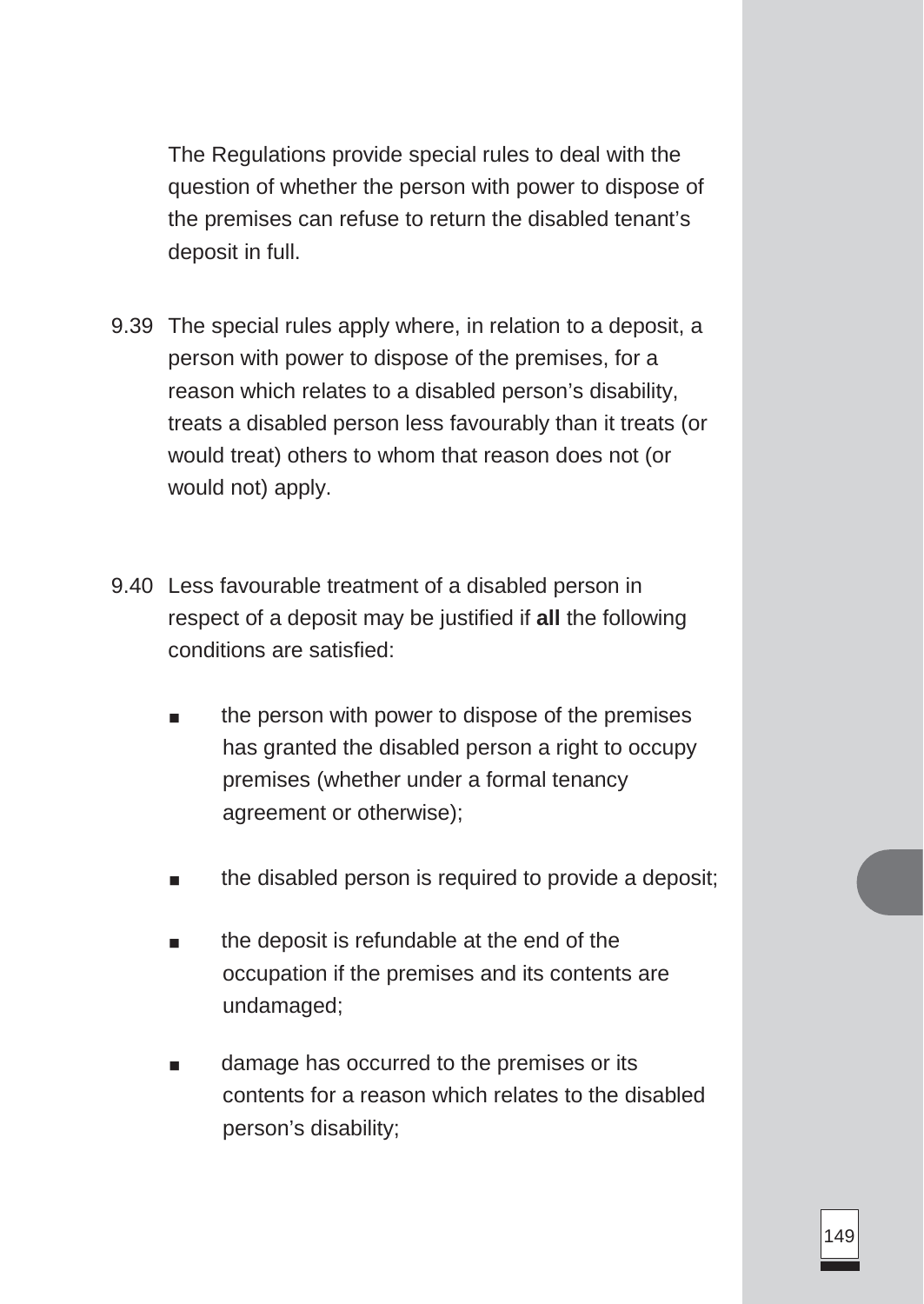- the person with the power to dispose of the premises refuses to refund some or all of the deposit;
- that refusal is because the damage is above the level at which they would normally refund the deposit in full;
- the refusal is reasonable in all the circumstances of the case.

A disabled person rents a flat for 12 months. The landlord requires all tenants to pay a deposit against damage to the flat and its furnishings. Because of the nature of their disability, the disabled person uses a wheelchair. In this particular case, it causes abnormal wear and tear to the carpets and floorings in the flat. At the end of the tenancy, the landlord retains part of the deposit against the cost of repairing the damage. This is likely to be justified.

**s 7(1)(a)** 9.41 The special rules on deposits do not justify a person with power to dispose of premises charging a disabled person a higher deposit than it would charge to other people. Similarly, a person with power to dispose of premises is not justified in charging a disabled person a deposit where they would not expect other people to pay such a deposit. In either case, this could amount to unlawful discrimination in the terms on which the premises are offered for disposal to the disabled person.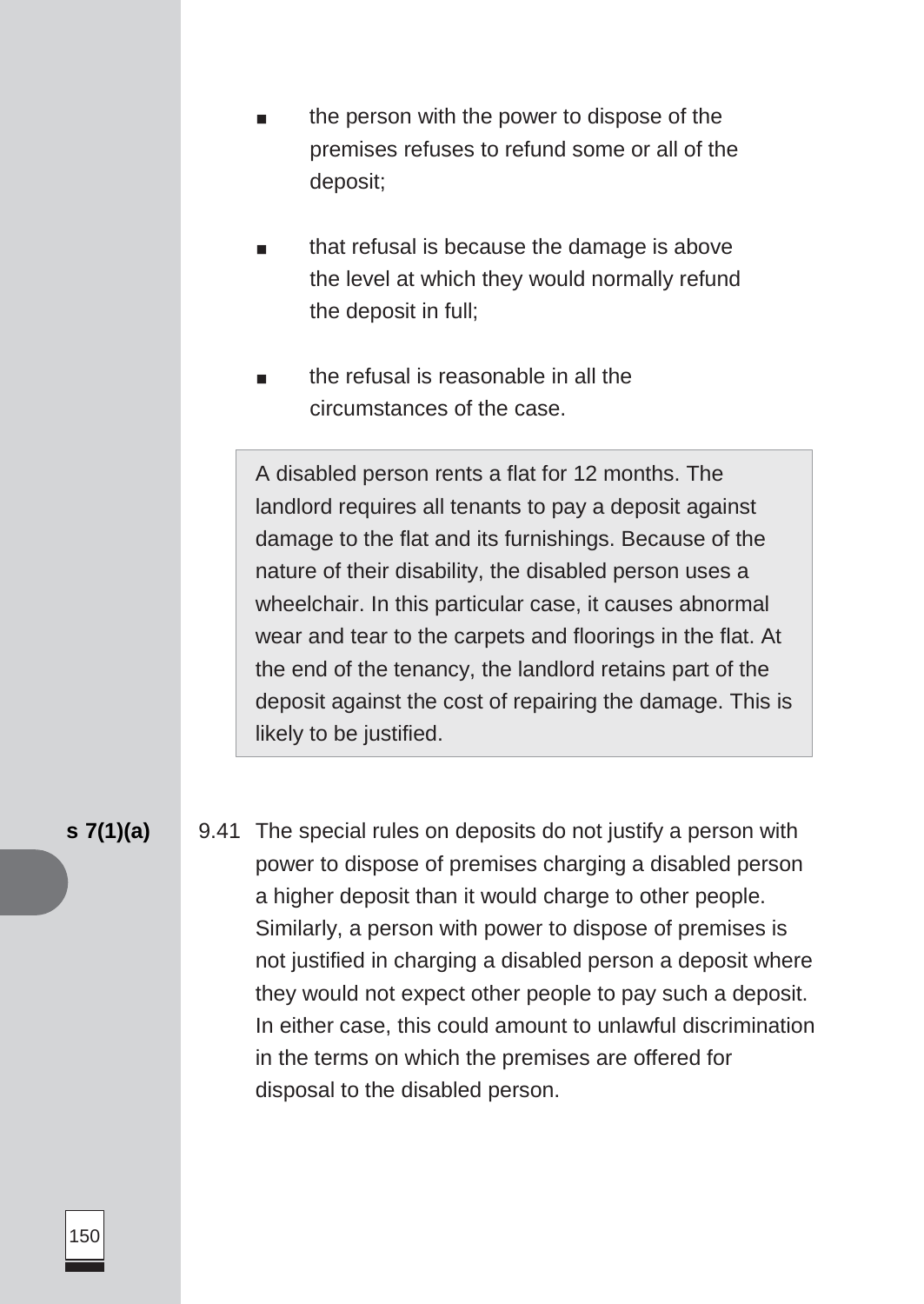- 9.42 Where a person with power to dispose of premises requires a disabled person to pay a deposit, they may only refuse to repay the deposit if any damage to the premises or its contents is above the level at which they would normally refund the deposit in full. If the damage is of a level where they would normally repay the deposit in full, a disabled person must not be treated less favourably than any other person who has paid a deposit and has caused comparable damage to the premises or its contents.
- 9.43 A refusal to refund a deposit to a disabled person must be reasonable in all the circumstances of the case. A person with power to dispose of premises is unlikely to be justified in withholding the whole or part of a deposit if the amount withheld exceeds the loss suffered by that person as a result of the damage.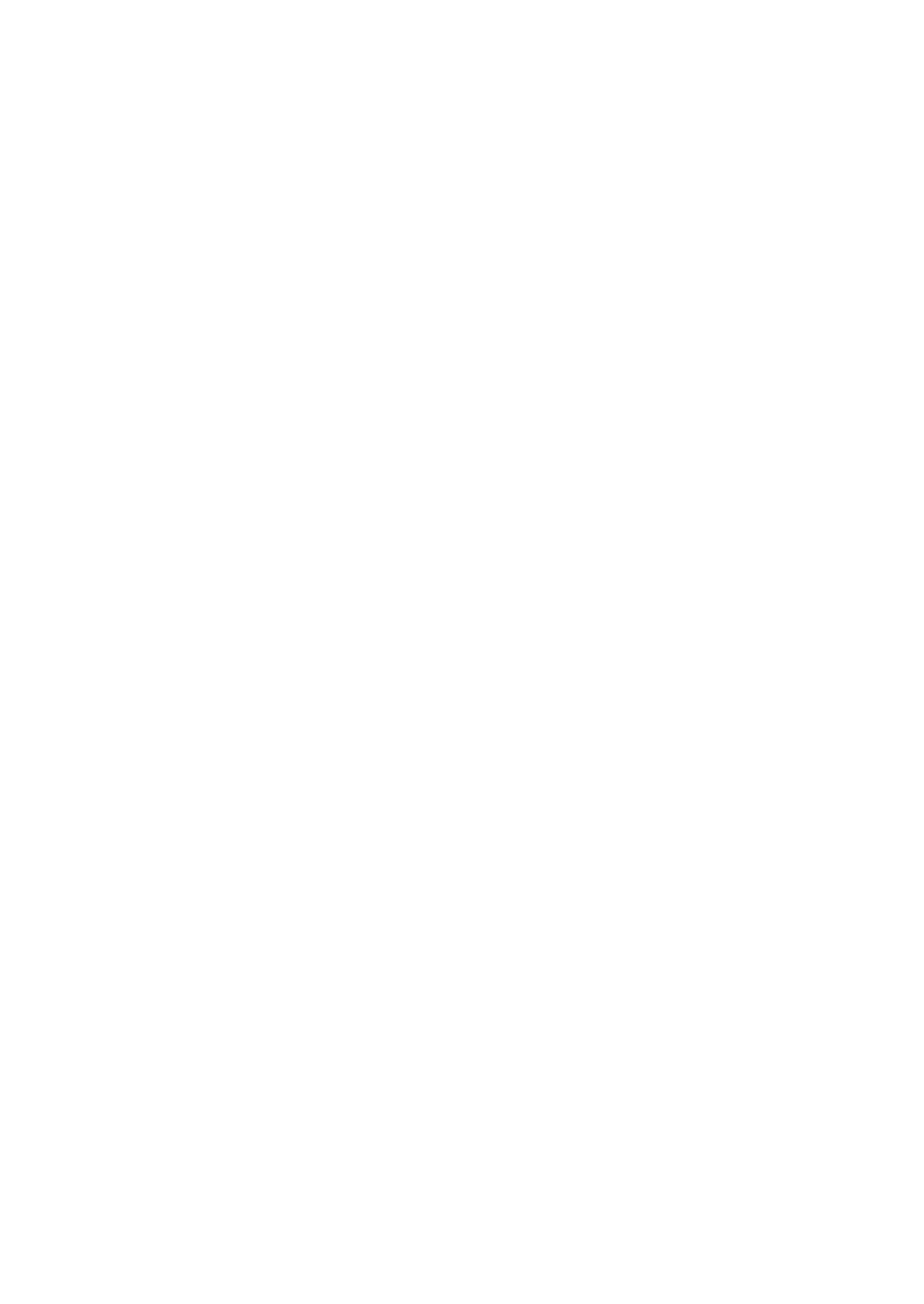# **10 Other provisions under the 2006 Act**

# **Introduction**

10.1 A number of other provisions of the 2006 Act are relevant to understanding the protection which the Act affords disabled persons in respect of services and premises. These provisions also assist service providers (and those selling, letting or managing premises) to appreciate the extent of their responsibilities under the legislation.

# **Victimisation**

- 10.2 Victimisation is a special form of discrimination covered by the 2006 Act. It applies whether or not the person victimised is a disabled person. For the purposes of Part II of the 2006 Act, victimisation is treated as discrimination. Victimisation is unlawful if it occurs in relation to the provision of services or in relation to the selling, letting or management of premises. 10.3 The 2006 Act also says that a person discriminates against another person (the victim) if they treat the victim less favourably than they treat (or would treat) other **s 15 s 4(5) s 7 s 4 s 15(1) s 15(2)(a)**
	- people in the same circumstances disregarding the victim's disability - because the victim has: **s 15(3)**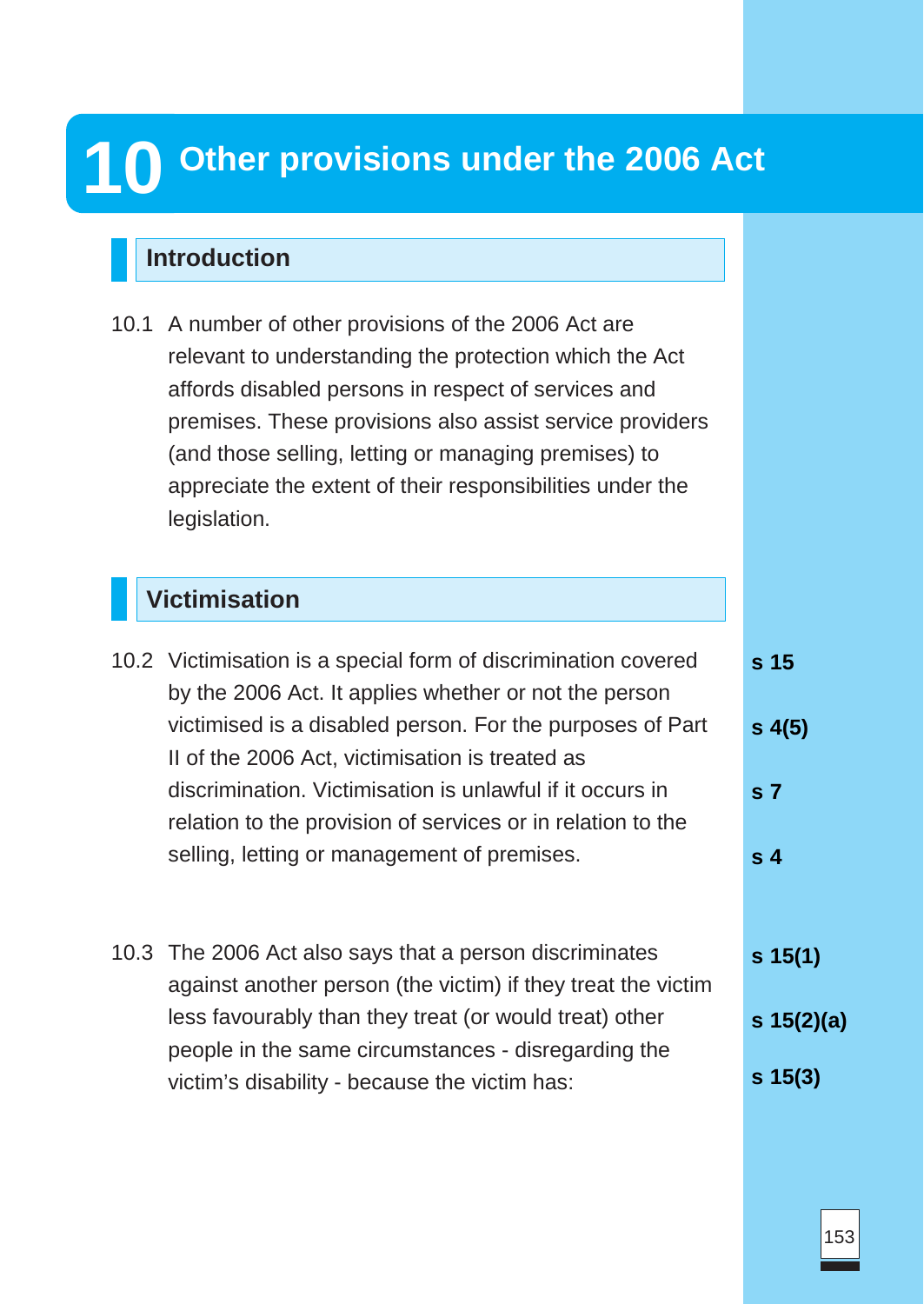|              | brought proceedings under the 2006 Act (whether<br>or not proceedings are later withdrawn); or                                                                                                                                                                                                                                                                      |
|--------------|---------------------------------------------------------------------------------------------------------------------------------------------------------------------------------------------------------------------------------------------------------------------------------------------------------------------------------------------------------------------|
|              | given evidence or information in connection with<br>$\blacksquare$<br>such proceedings; or                                                                                                                                                                                                                                                                          |
|              | done anything else under the 2006 Act; or<br>$\blacksquare$                                                                                                                                                                                                                                                                                                         |
|              | alleged someone has contravened the 2006 Act<br>ш<br>(whether or not the allegation is later dropped).                                                                                                                                                                                                                                                              |
|              | A non-disabled person acts as a witness in a complaint<br>by a disabled person of disability discrimination by a<br>police officer. Later, in retaliation, other police officers<br>refuse to provide to the non-disabled person local crime<br>prevention services, which the police provide to the<br>public. This is victimisation and is likely to be unlawful. |
|              |                                                                                                                                                                                                                                                                                                                                                                     |
| $s \, 15(1)$ | 10.4 The 2006 Act also says that a person discriminates<br>against another person (the victim) if they treat the victim                                                                                                                                                                                                                                             |
| s 15(2)(b)   | less favourably than they treat (or would treat) other<br>people in the same circumstances - disregarding the                                                                                                                                                                                                                                                       |
| $s \; 15(3)$ | victim's disability - because they believe or suspect that<br>the victim had done or intends to do any of the above<br>things.                                                                                                                                                                                                                                      |
|              |                                                                                                                                                                                                                                                                                                                                                                     |
| $s \; 15(5)$ | 10.5 However, it is not victimisation to treat a person less<br>favourably because that person has made an allegation<br>which was false and not made in good faith.                                                                                                                                                                                                |
|              |                                                                                                                                                                                                                                                                                                                                                                     |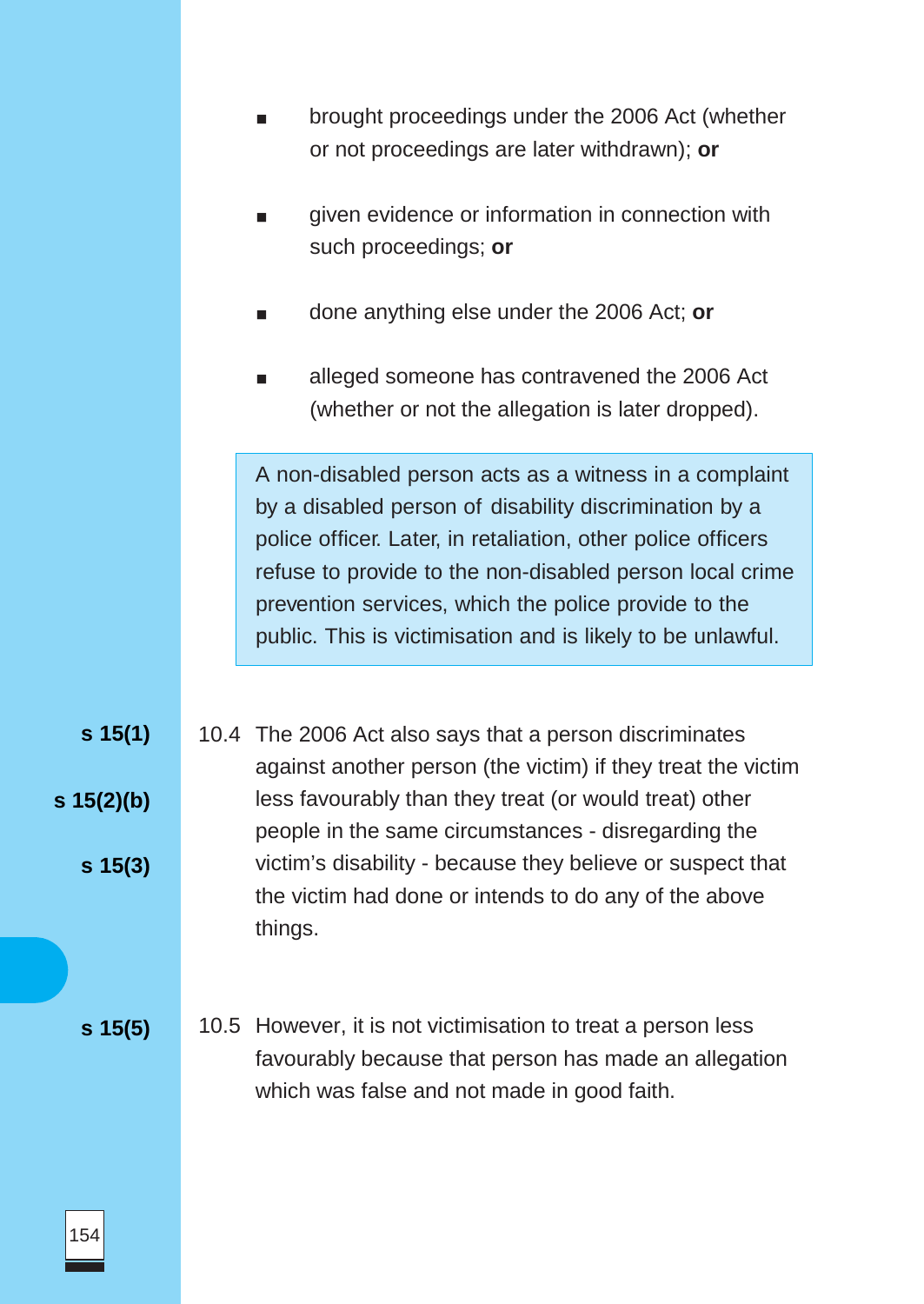A disabled person makes an allegation in a local newspaper that a local pub discriminates against disabled people. That allegation is untrue and is made without any foundation as part of a personal vendetta against the publican. The publican subsequently bars the disabled person from the pub. In the circumstances, this is not victimisation and is unlikely to be unlawful.

# **Aiding unlawful acts**

10.6 The 2006 Act says that a person who knowingly helps someone else to do something made unlawful by the 2006 Act is also to be treated as having done the same kind of unlawful act.

A bar owner instructs an employee not to serve a group of people with learning disabilities. The employee knows that this is likely to be against the law, but feels compelled to comply with the instruction. When the disabled people request service, the employee refuses to serve them. It is likely that the bar owner is acting unlawfully, and the employee may also be liable for aiding the owner's unlawful act.

- 10.7 A person does not knowingly aid someone else to do something unlawful if:
	- that other person makes a statement to them that it would not be unlawful because of any provision of the 2006 Act; **and**

**s 16(1)**

**s 16(3)**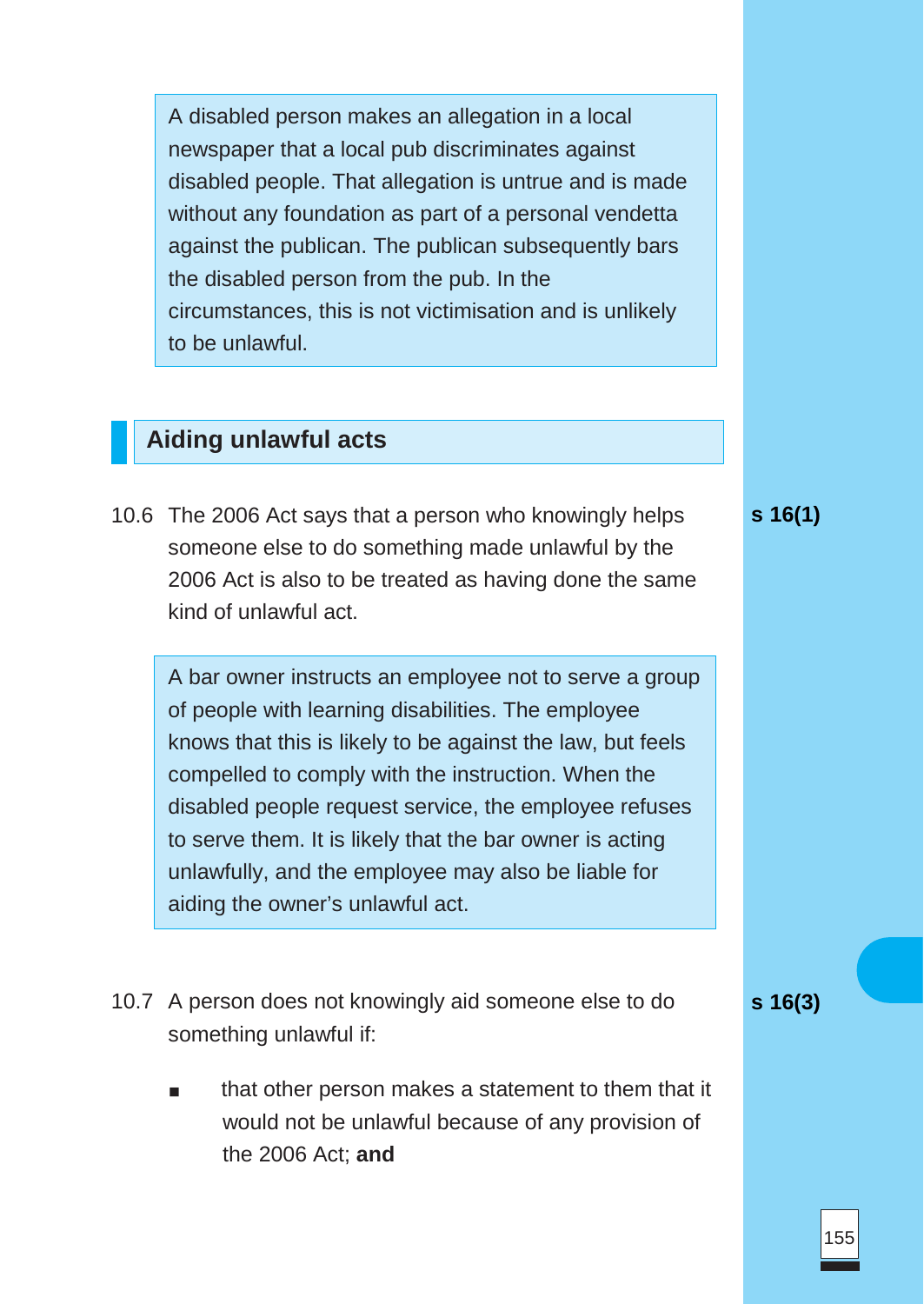- they act in reliance on that statement; **and**
- it is reasonable to rely on the statement.

**s 16(4), (5)** A person who knowingly or recklessly makes such a statement which is false or misleading in a material respect is guilty of a criminal offence and will be liable on summary conviction to a fine not exceeding £5,000.

> The owner of a small newsagent's shop tells staff that the provisions of the 2006 Act on providing services do not apply to small businesses. The owner knows this is not legally correct, but instructs the staff to refuse to serve disabled customers who are patients at a psychiatric clinic next door. Relying on the owner's statement, the staff follow those instructions. It is likely that the shop owner is acting unlawfully and has committed a criminal offence, but it is unlikely that the staff are liable for knowingly aiding an unlawful act.

## **Liability for employees' and agents' acts**

**s 17(1)**

**s 16(2)**

10.8 The 2006 Act says that employers are responsible for anything done by their employees in the course of their employment. A service provider (and a person selling, letting or managing premises) may be an employer. It is not a defence for the employer simply to show that the act took place without its knowledge or approval. If the employer is liable for the act of an employee in this way, the employee might also be treated as having knowingly aided the employer to do the act (see paragraphs10.6 and 10.7 above).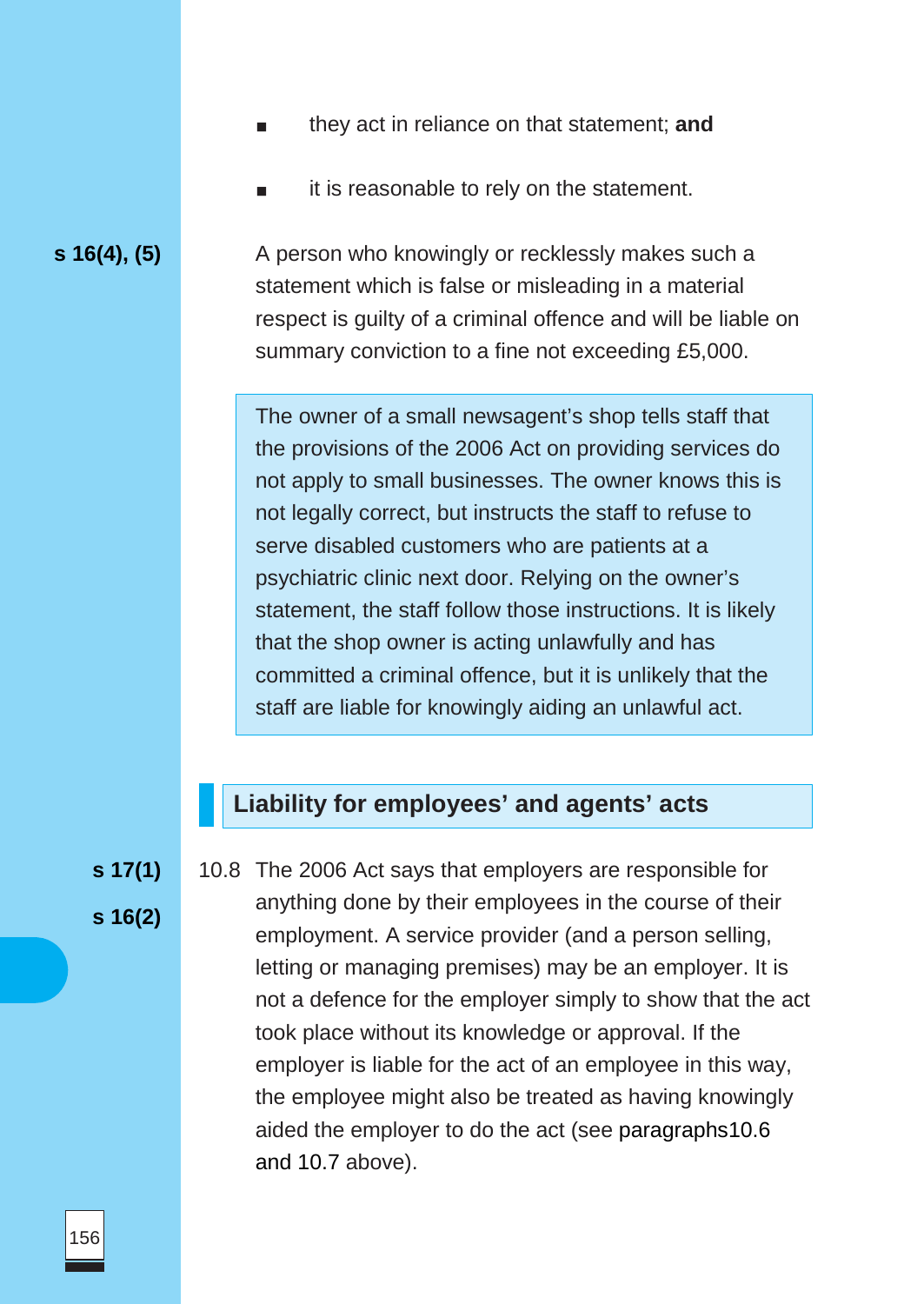A waiter in a café refuses to serve a disabled customer whom the waiter knows has had tuberculosis in the past. The waiter wrongly believes that the customer still has an infectious disease. It is likely that the refusal of service is unlawful. Although the owner of the café is unaware that this is happening, the owner may be liable under the 2006 Act. The waiter might also be liable if they have knowingly aided the employer.

10.9 If a claim under the 2006 Act is made against an employer based on anything done by an employee, it is a defence that the employer took such steps as were reasonably practicable to prevent such acts. It is important that employers should develop policies on disability matters and communicate these to their employees. All staff should be made aware that it is unlawful to discriminate against disabled people.

Unknown to the employer, a receptionist in an estate agency refuses to give details of houses for rent to a client with mental ill health. The estate agency has issued clear instructions to its staff about their obligations under the 2006 Act, has provided disability awareness training, and regularly checks that staff are complying with the law. It is likely that the receptionist has acted unlawfully, but that the employer will have a defence under the 2006 Act.

#### **s 17(5)**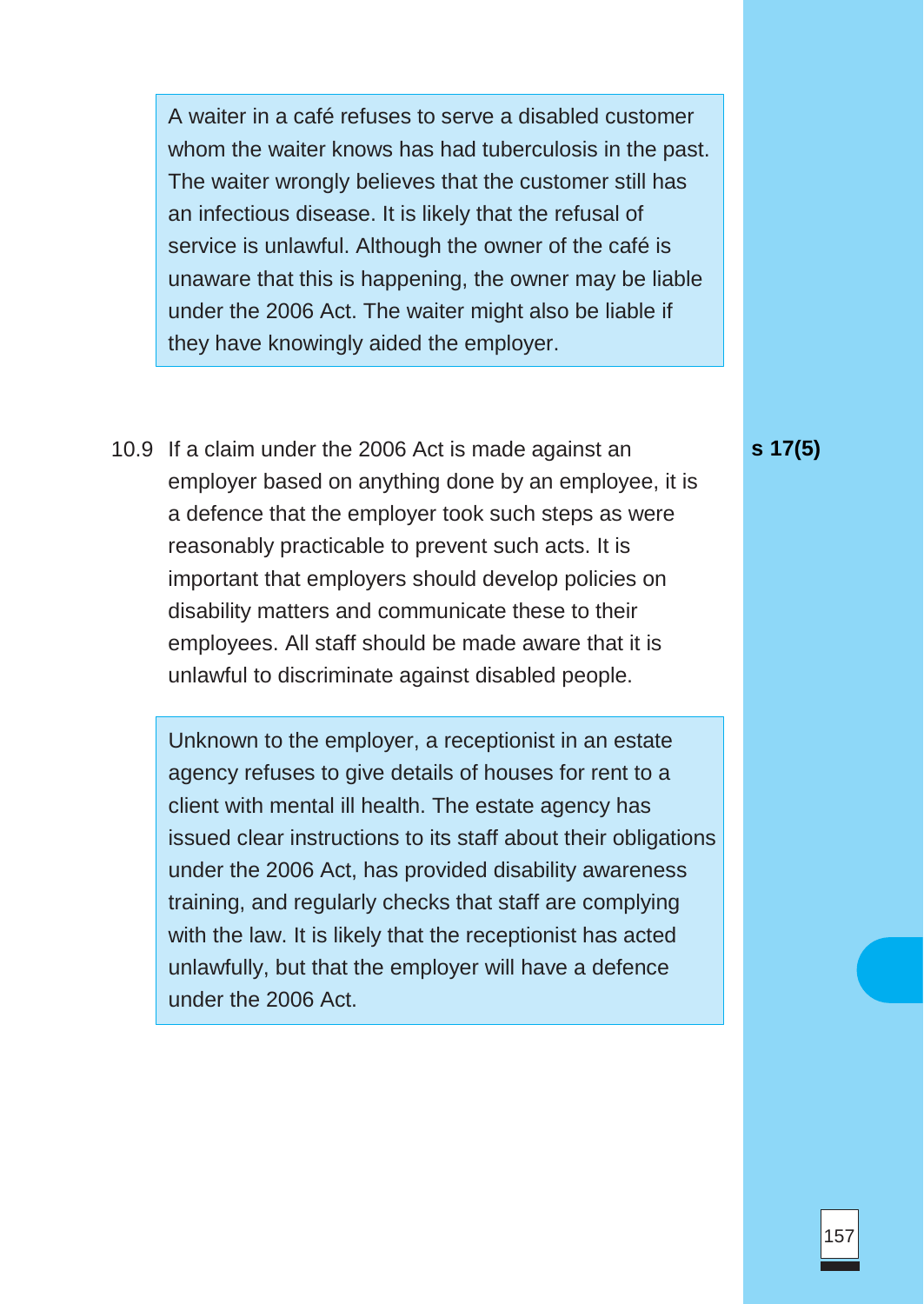**s 17(2), (3) s 16(2)** 10.10 Service providers (and those selling, letting or managing premises) are also liable for anything done by their agents, if done with their authority. That authority may be express or implied and may have been given before or after the act in question. The agent may also be taken to have aided the service provider (or those selling, letting or managing premises) to have committed an unlawful act.

#### **Terms of agreements**

- **s 12(1)** 10.11 Any term in an agreement is void (that is, unenforceable) if its effect is to:
	- require someone to do something which would be unlawful under Part II of the 2006 Act (the part relating to services and premises);
	- exclude or limit the operation of Part II; or
	- prevent someone making a claim under Part II.

**s 12(2)**

However, an agreement to settle or compromise a claim brought under the 2006 Act is not affected by this rule.

A landlord's lease includes a term allowing a tenant to sub-let the premises, but the term forbids the tenant from sub-letting to people with learning disabilities. This term is not legally binding.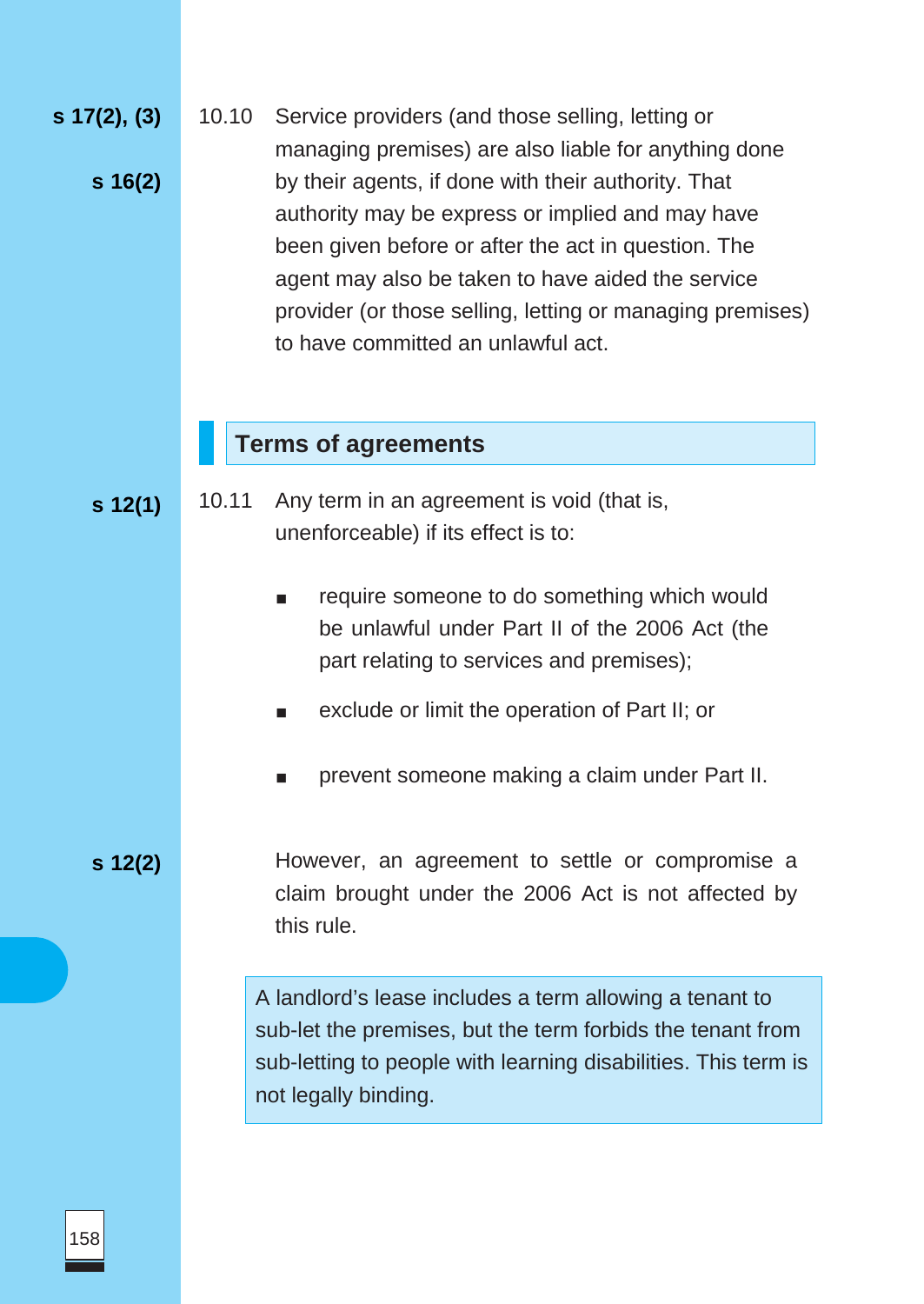A travel agent accepts a booking from a disabled customer for a holiday at a hotel in the UK. The terms of booking exclude any liability of the travel agent or the hotel under the 2006 Act. This term is not legally binding.

# **Statutory authority and national security**

10.12 A service provider (or person selling, letting or managing premises) is not required to do anything under the 2006 Act that will result in a breach of legal obligations under any other legislation or enactment. Nothing in the 2006 Act makes unlawful anything done for the purpose of safeguarding national security.

# **What happens if there is a dispute under the 2006 Act?**

10.13 A person who believes that a service provider (or person selling, letting or managing premises) has unlawfully discriminated against them may bring civil proceedings. Those proceedings take place in the High Court. Similar proceedings may also be brought against a person who has aided someone else to commit an unlawful act.

> Court action must be brought within six months of the alleged discrimination.

**s 18**

**s 10(1) s 10(3) Sch 3,**

**para 2**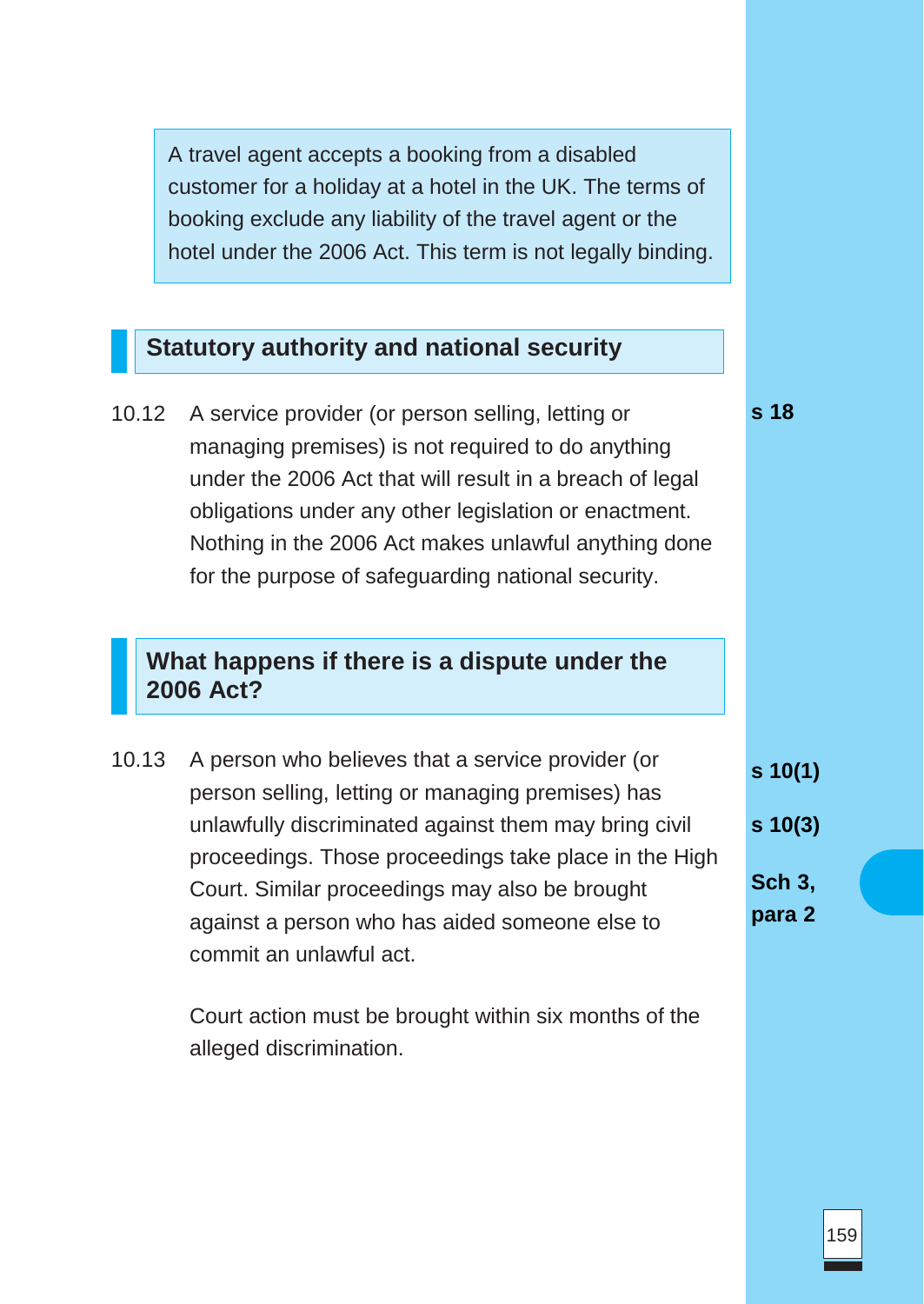|                                      | 10.14 Before legal proceedings are begun, it may be sensible<br>to raise a complaint with the service provider (or person<br>selling, letting or managing premises) to see whether the<br>issue can be determined to the satisfaction of both<br>parties. Even when legal proceedings have been<br>brought, the service provider (or person selling, letting,<br>or managing premises) may wish to attempt to settle the<br>matter through discussion with the complainant. Any<br>discrimination may have been unintentional and the<br>dispute may be capable of being resolved by<br>negotiation. |
|--------------------------------------|------------------------------------------------------------------------------------------------------------------------------------------------------------------------------------------------------------------------------------------------------------------------------------------------------------------------------------------------------------------------------------------------------------------------------------------------------------------------------------------------------------------------------------------------------------------------------------------------------|
| s 14<br><b>Sch 3,</b><br>para $2(2)$ | 10.15 The Office of Fair Trading (the 'OFT') can arrange for<br>independent conciliation for disputes arising under Part<br>II of the 2006 Act, with a view to promoting the<br>settlement of such disputes otherwise than through the<br>High Court. The time limit for bringing an action in Court<br>is extended by two months when a person receives<br>advice or assistance by the OFT. Contact details for<br>advice, information and assistance are given in<br>paragraph 1.14 above.                                                                                                         |
|                                      | What happens if a dispute cannot be resolved?                                                                                                                                                                                                                                                                                                                                                                                                                                                                                                                                                        |
| $s \ 10(2)$                          | 10.16 If a dispute cannot be resolved by conciliation or<br>agreement, and the complainant has brought legal<br>proceedings, the matter will have to be decided by the<br>High Court. If successful, a disabled person could be                                                                                                                                                                                                                                                                                                                                                                      |
| $s \, 10(3)$                         | awarded compensation for any financial loss, including                                                                                                                                                                                                                                                                                                                                                                                                                                                                                                                                               |

**s 10(3)** injury to feelings. The disabled person may also seek an injunction to prevent the service provider (or person selling, letting or managing premises) repeating any discriminatory act in the future. The Court may make a declaration as to the rights and responsibilities of the parties involved.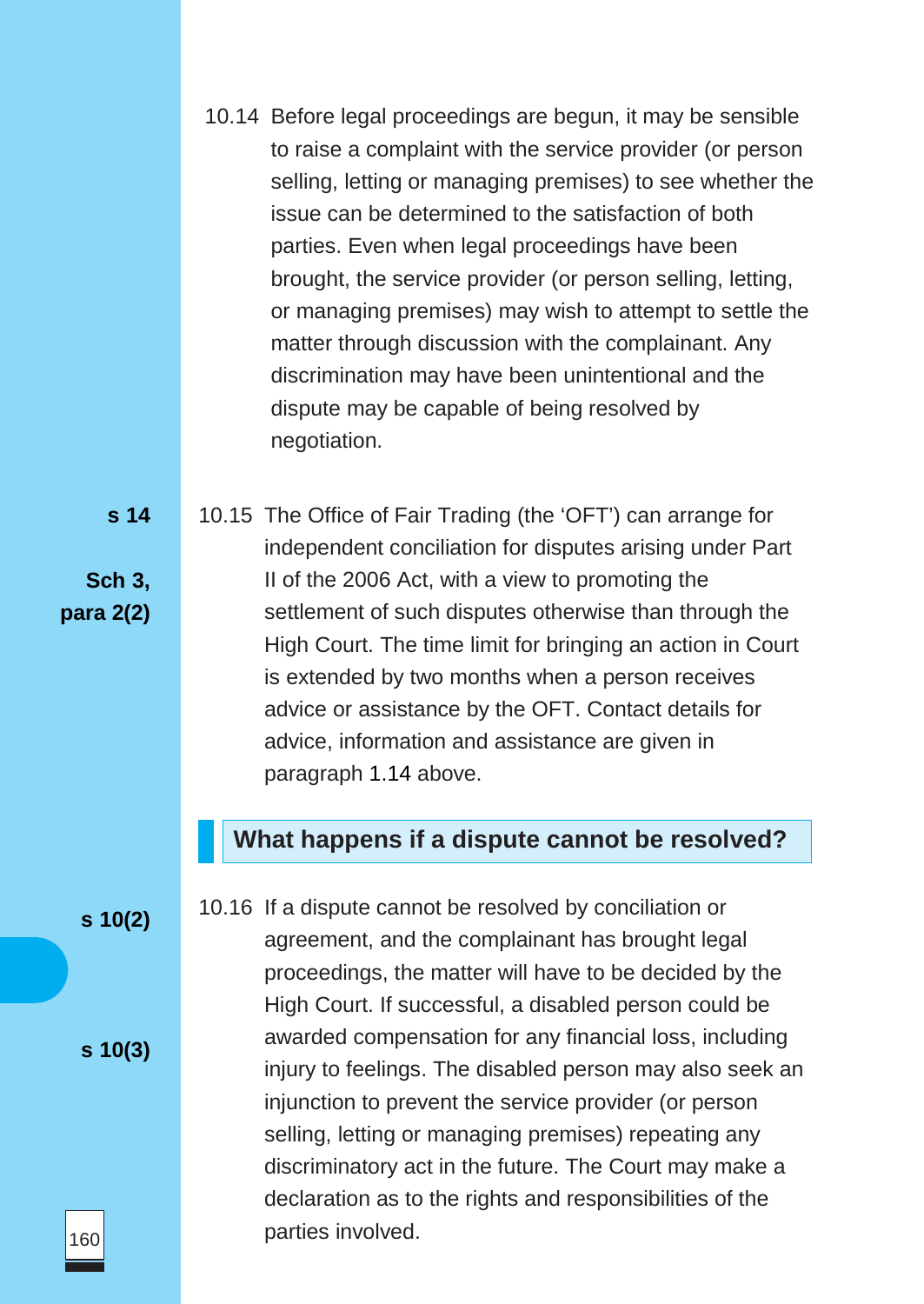# **Appendix**

# **The meaning of disability**

This appendix is included to aid understanding about who is covered by the 2006 Act and should provide sufficient information on the definition of disability to cover the large majority of cases. The definition of disability in the 2006 Act is designed to cover only people who would generally be considered to be disabled. A Government publication 'Guidance on matters to be taken into account in determining questions relating to the definition of disability' is also available.

# **When is a person disabled?**

A person has a disability if they have a physical or mental impairment which has a substantial and longterm adverse effect on their ability to carry out normal day-to-day activities.

# **What about people who have recovered from a disability?**

People who have had a disability within the definition in **Sch 2** to the 2006 Act are protected from discrimination even if they have since recovered.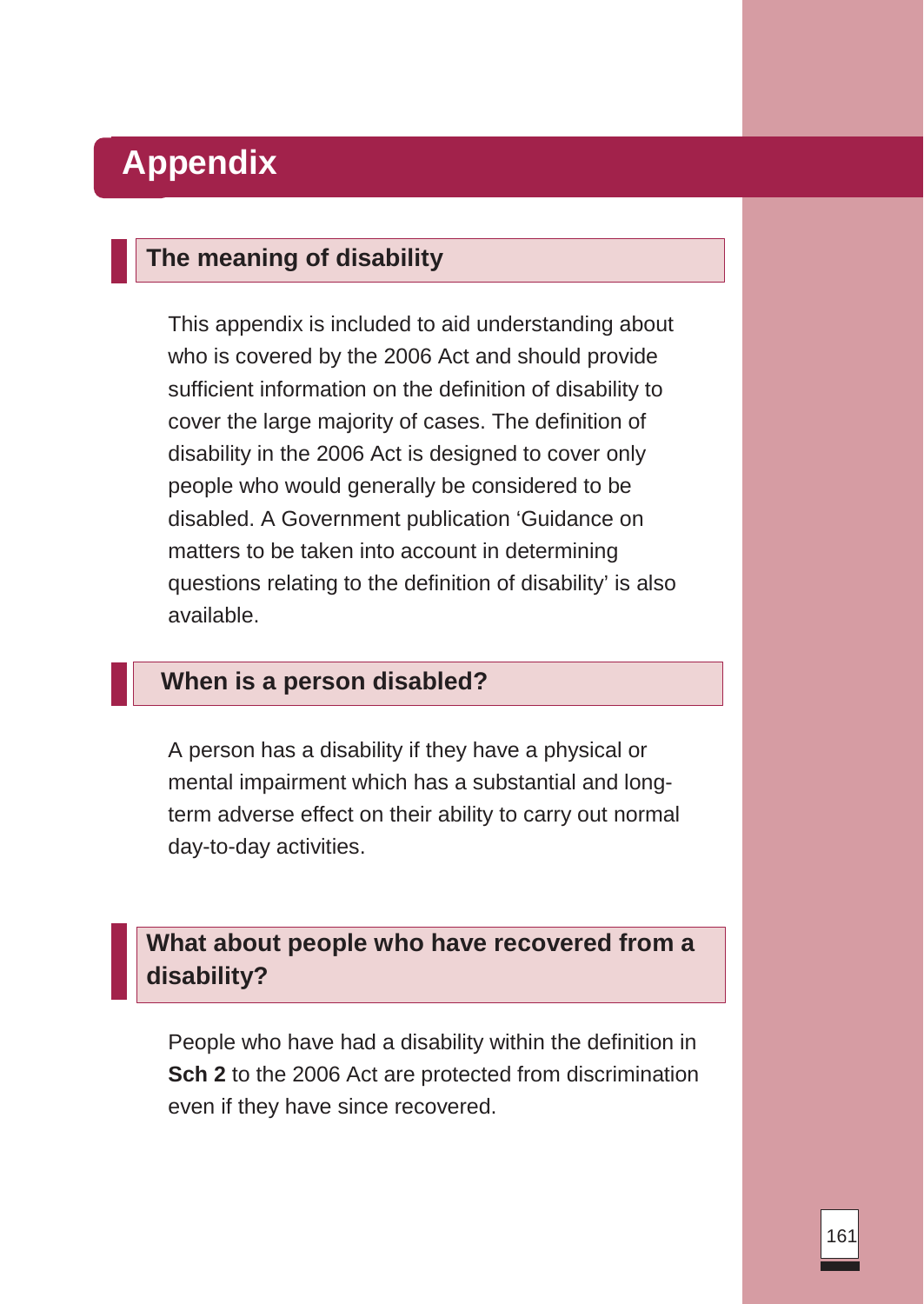# **What does 'impairment' cover?**

It covers physical or mental impairments; this includes sensory impairments, such as those affecting sight or hearing.

## **Are all mental impairments covered?**

The term 'mental impairment' is intended to cover a wide range of impairments relating to mental functioning, including what are often known as learning disabilities.

# **What is a 'substantial' adverse effect?**

A substantial adverse effect is something which is more than a minor or trivial effect. The requirement that an effect must be substantial reflects the general understanding of disability as a limitation going beyond the normal differences in ability which might exist among people.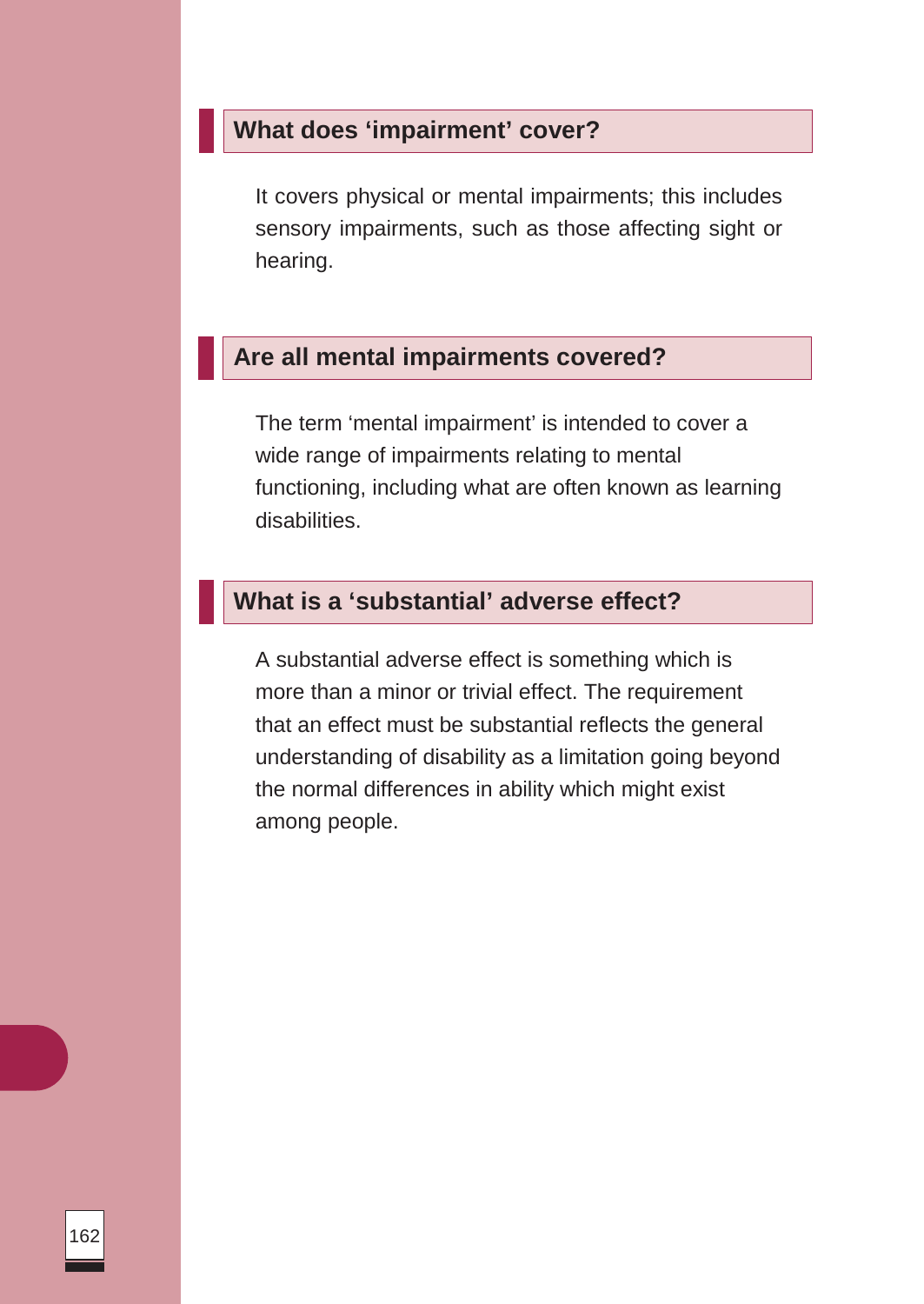## **What is a 'long-term' effect?**

A long-term effect of an impairment is one:

- which has lasted at least 12 months; or
- where the total period for which it lasts is likely to be at least 12 months; or
- which is likely to last for the rest of the life of the person affected.

Effects which are not long-term would therefore include loss of mobility due to a broken limb which is likely to heal within 12 months and the effects of temporary infections, from which a person would be likely to recover within 12 months.

## **What if the effects come and go over a period of time?**

If an impairment has had a substantial adverse effect on normal day-to-day activities, but that effect ceases, the substantial effect is treated as continuing if it is likely to **recur**; that is, if it is more probable than not that the effect will recur. To take the example of a person with rheumatoid arthritis whose impairment has a substantial adverse effect, which then ceases to be substantial (i.e. the person has a period of remission). The effects are to be treated as if they are continuing, and are likely to continue beyond 12 months, if: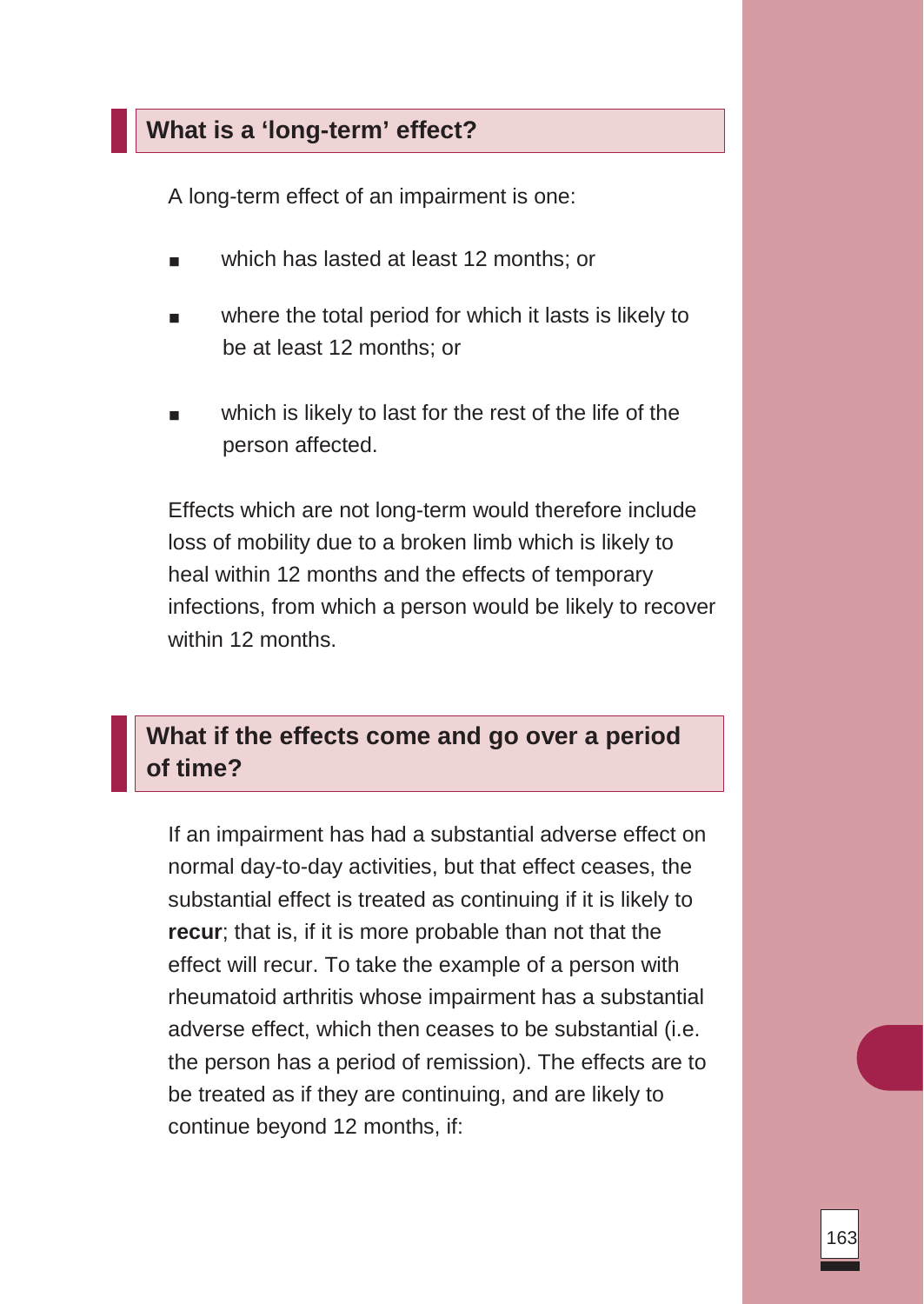- the impairment remains; and
- at least one recurrence of the substantial effect is likely to take place 12 months or more after the initial occurrence.

This would then be a long-term effect.

## **What are 'normal day-to-day activities'?**

They are activities which are carried out by most people on a fairly regular and frequent basis. The term is not intended to include activities which are normal only for a particular person or group of people, such as playing a musical instrument, or a sport, to a professional standard or performing a skilled or specialist task at work. However, someone who is affected in such a specialised way but is **also** affected in normal day-to-day activities would be covered by this part of the definition. The test of whether an impairment affects normal day-to-day activities is whether it affects one of the broad categories of capacity listed in **Sch 1** to the 2006 Act. They are:

- mobility;
- manual dexterity;
- physical co-ordination;
- continence;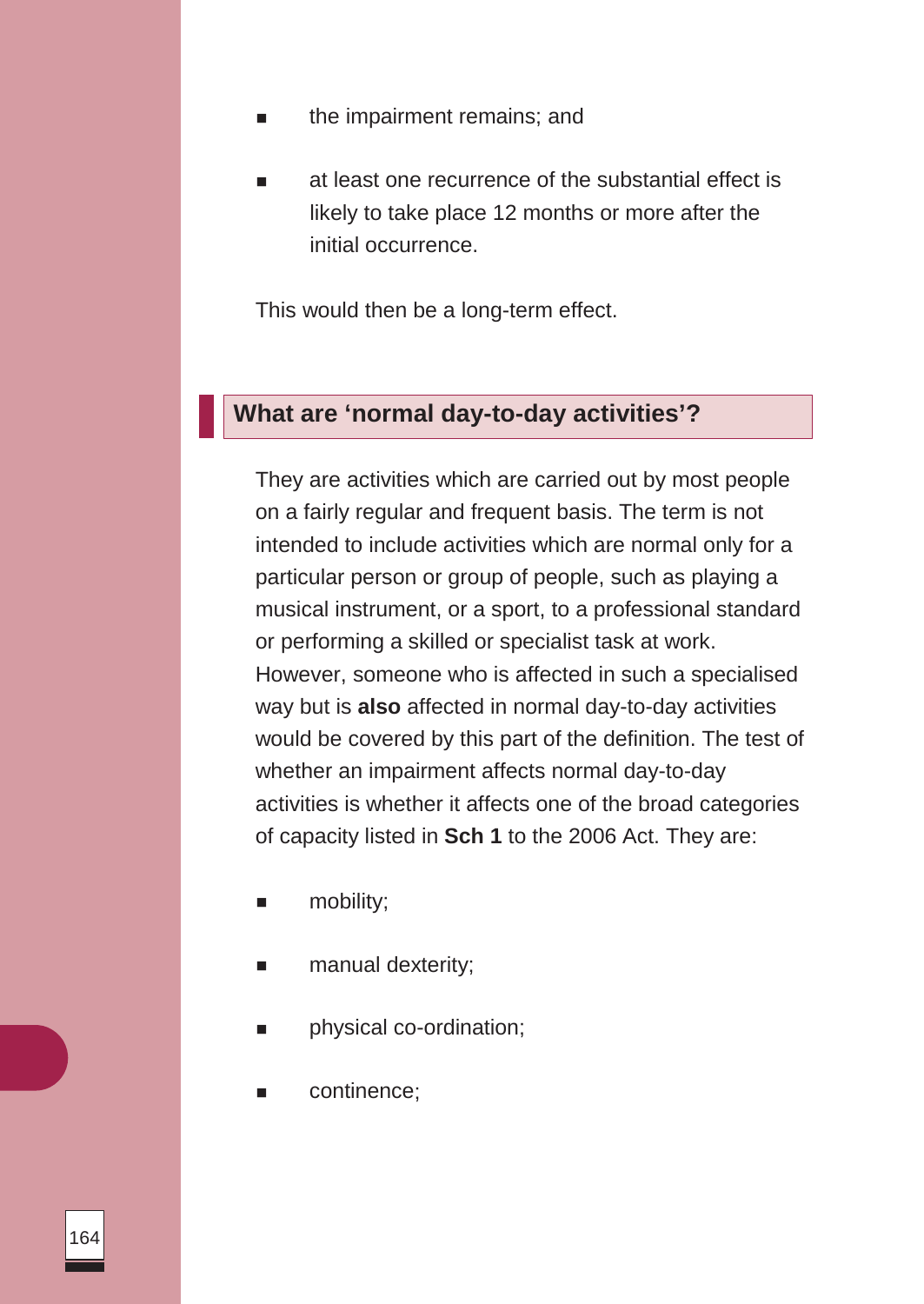- ability to lift, carry or otherwise move everyday objects;
- speech, hearing or eyesight;
- memory or ability to concentrate, learn or understand; or
- perception of the risk of physical danger.

#### **What about treatment?**

Someone with an impairment may be receiving medical or other treatment which alleviates or removes the effects (though not the impairment). In such cases, the treatment is ignored and the impairment is taken to have the effect it would have had without such treatment. This does not apply if substantial adverse effects are not likely to recur even if the treatment stops (i.e. the impairment has been cured).

#### **Does this include people who wear spectacles?**

No. The sole exception to the rule about ignoring the effects of treatment is the wearing of spectacles or contact lenses. In this case, the effect while the person is wearing spectacles or contact lenses should be considered.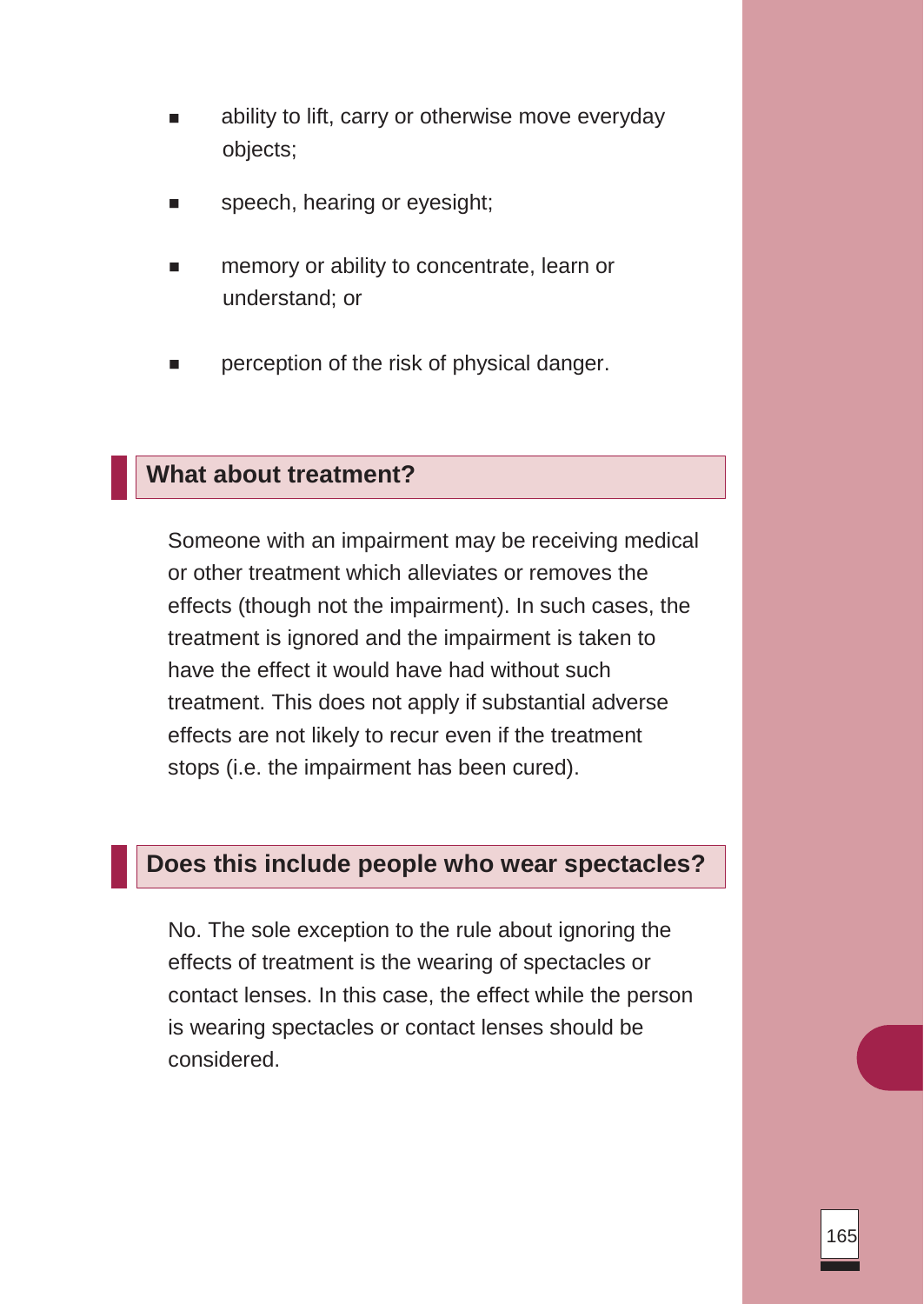#### **Are people who have disfigurements covered?**

People with severe disfigurements are covered by the 2006 Act. They do not need to demonstrate that the impairment has a substantial adverse effect on their ability to carry out normal day-to-day activities.

## **What about people who know their condition is going to get worse over time?**

Progressive conditions are conditions which are likely to change and develop over time. Examples given in the 2006 Act are cancer, multiple sclerosis, muscular dystrophy and HIV infection. Where a person has a progressive condition they will be covered by the 2006 Act from the moment the condition leads to an impairment which has **some** effect on ability to carry out normal day-to-day activities, even though not a **substantial effect**, if that impairment is likely eventually to have a substantial adverse effect on such ability.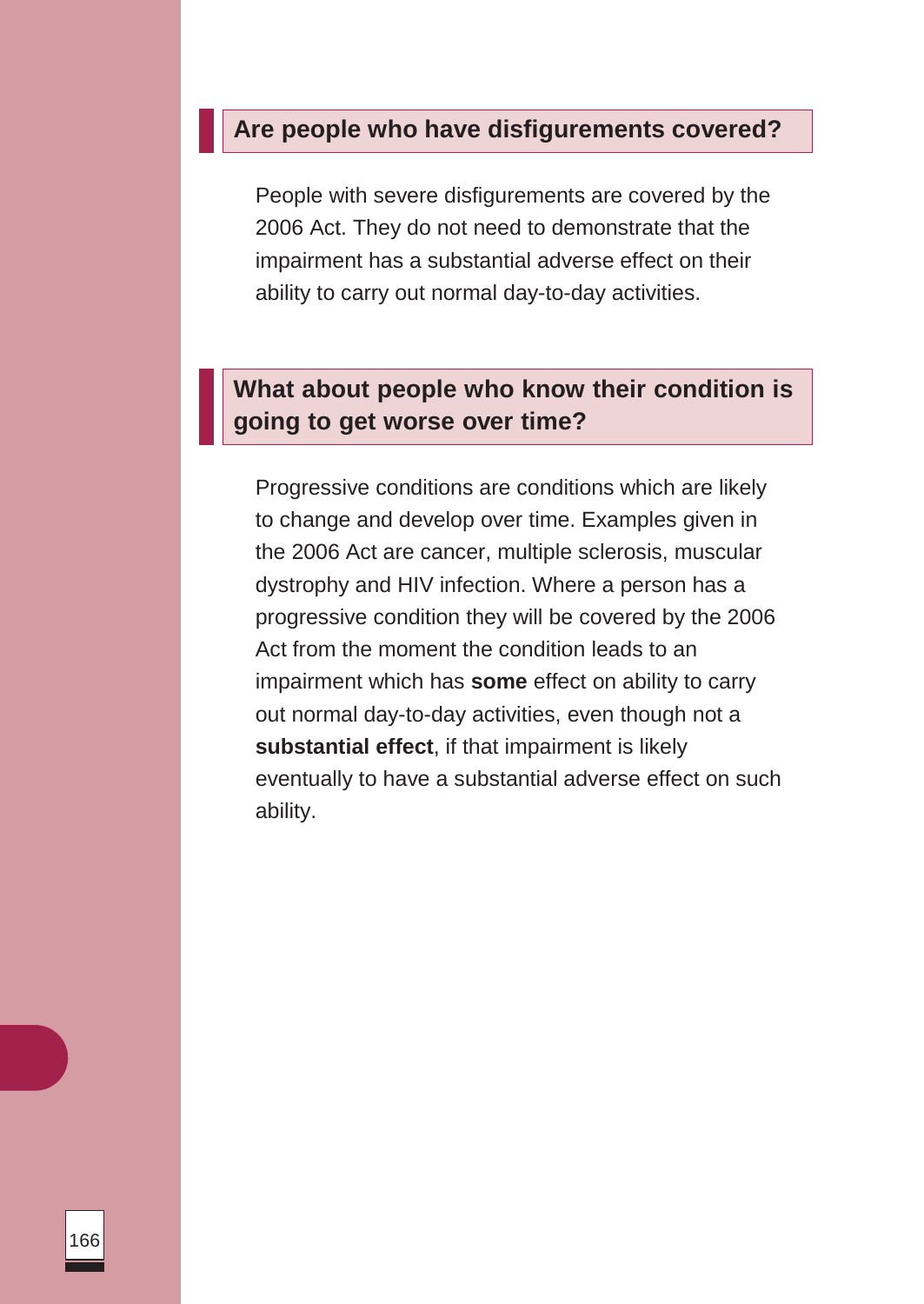## **Are people with genetic conditions covered?**

If a genetic condition has no effect on ability to carry out normal day-to-day activities, the person is not covered. Diagnosis does not in itself bring someone within the definition. If the condition is progressive, then the rule about progressive conditions applies.

## **Are any conditions specifically excluded from the coverage of the 2006 Act?**

Yes. Certain conditions are to be regarded as not amounting to impairments for the purposes of the 2006 Act. The Disability Discrimination (Meaning of Disability) Regulations 2015 made under **Sch 1** to the 2006 Act provide that these are:

- addiction to or dependency on alcohol, nicotine, or any other substance (other than as a result of the substance being medically prescribed);
- seasonal allergic rhinitis (e.g. hayfever), except where it aggravates the effect of another condition;
- tendency to set fires;
- tendency to steal;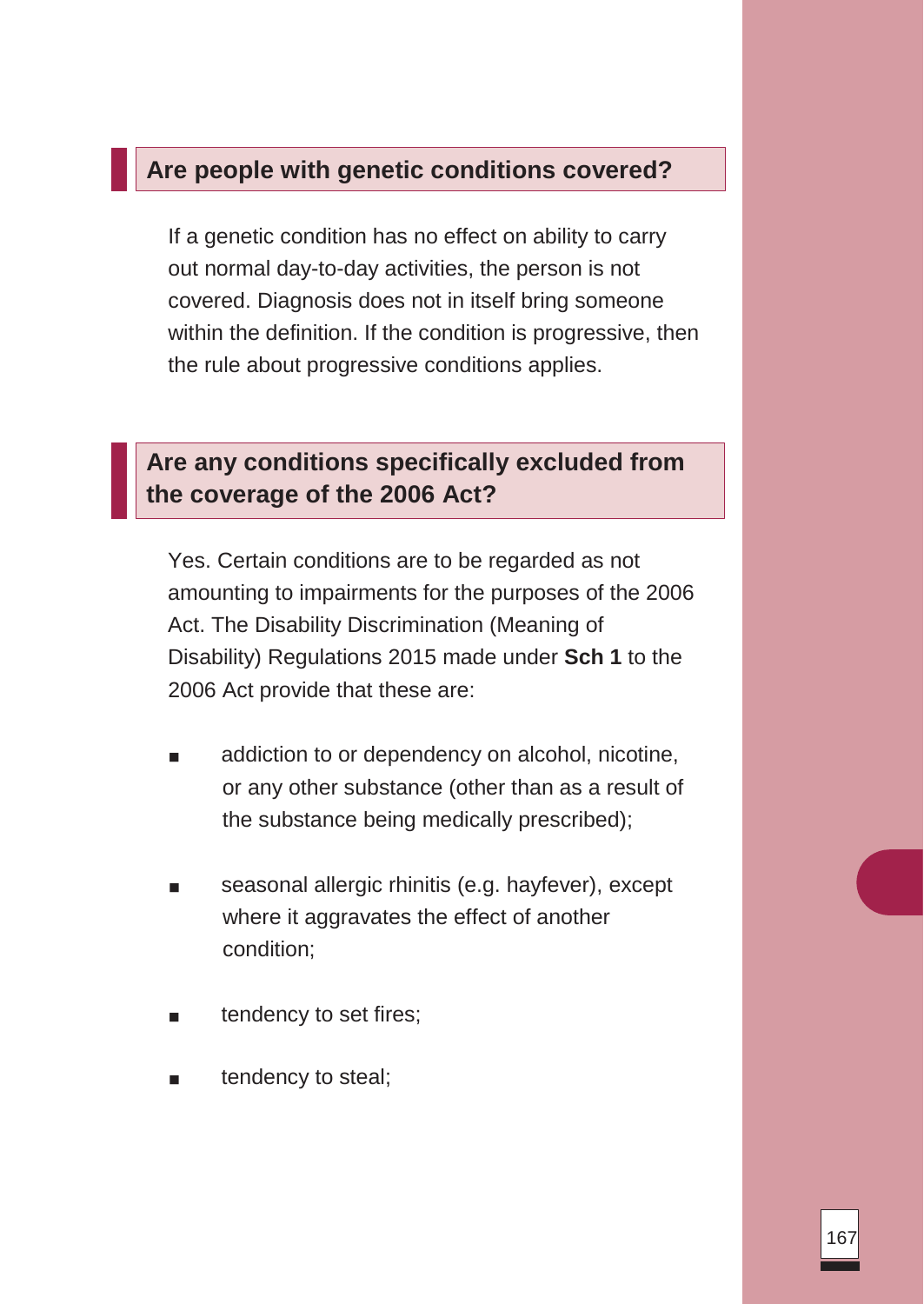- tendency to physical or sexual abuse of other persons;
- exhibitionism;
- voyeurism.

Also, disfigurements which consist of a tattoo (which has not been removed), non-medical body piercing, or something attached through such piercing, are to be treated as not having a substantial adverse effect on the person's ability to carry out normal day-to-day activities.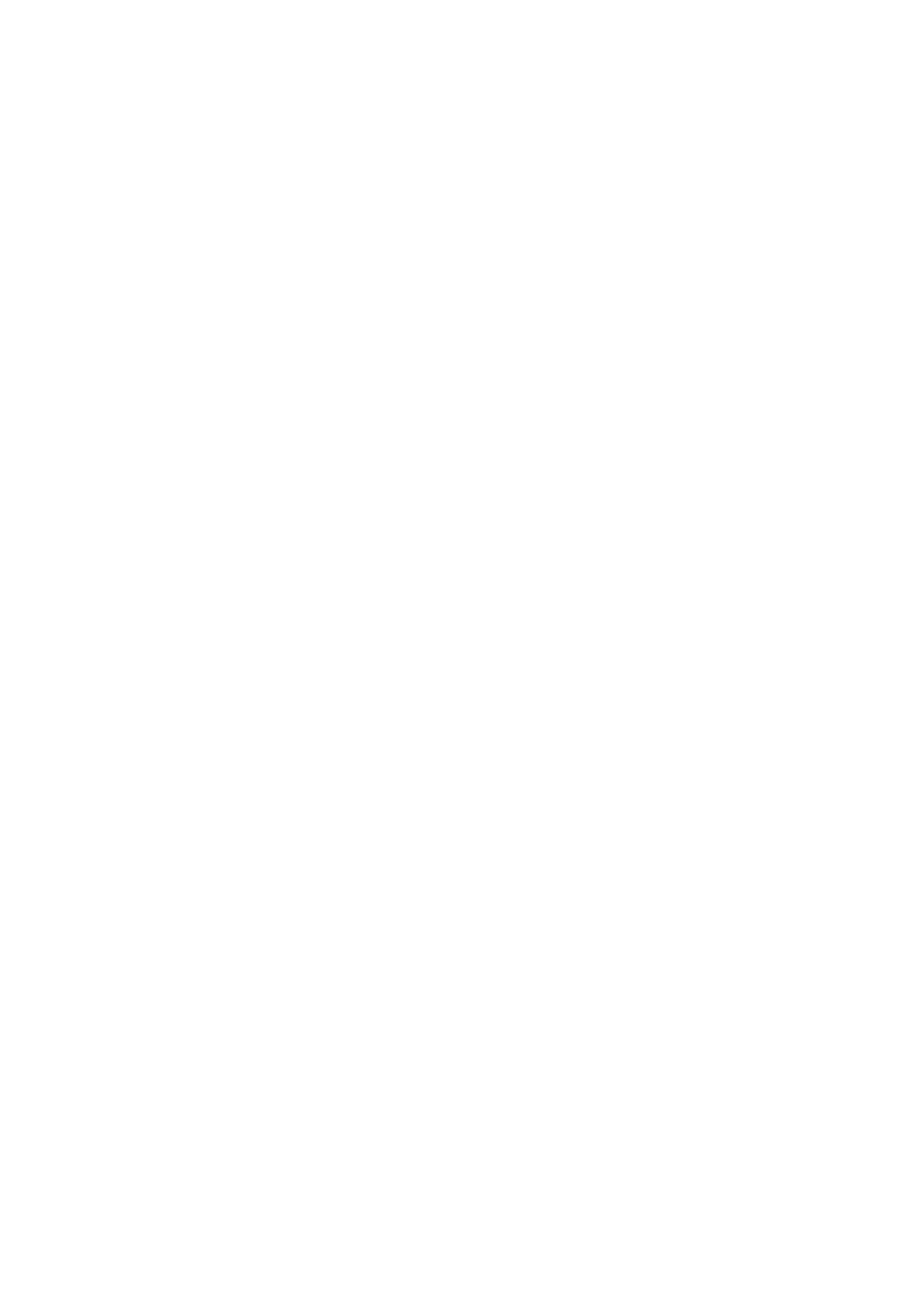# **Index**

access audit:- 89

access plan:- 89

agents acts, liability for:- 156

aiding unlawful acts:- 155

auxiliary aids and services:- 40, 60, 61, 66-81

barriers:- ii, 43, 79, 81, 87-89, 91, 97

Code of Practice: purpose:- iv, v, 1 status:- 2

communication:-

audiotape:- i, 54, 66, 67, 70, 72, 80 auxiliary aids and services:- 73 Braille:- i, 54, 77, 78-81 computer disk:- 77 e-mail:- 77 induction loop:- 42, 68, 71, 75, 76, 80, 85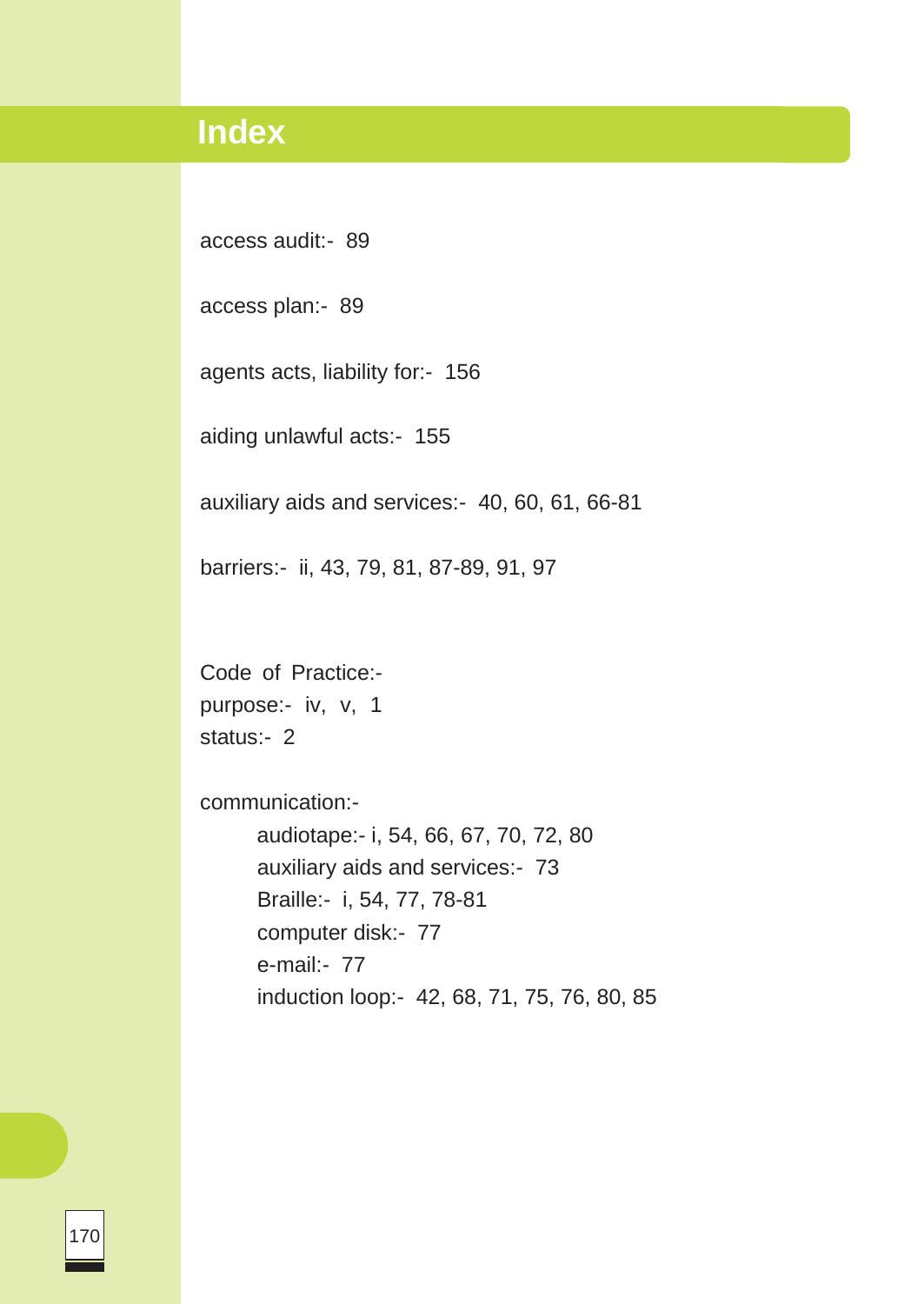large print:- i, 36, 54, 77, 78, 79 lipspeakers:- 75, 76 Makaton:- 76 Moon:- 77 sign language:- 29, 52, 53, 66, 67, 71-77 telephone:- 74, 75, 77, 83, 90 textphone:- 74

compensation:- 99, 160

conferences:- 20, 52, 53

Court:- 2, 3, 6, 12, 27, 29-31, 75, 82, 99-101, 142, 159, 160

definition of disability:- 3, 5, 11, Appendix

delivery service:- 55

deposits:- 103, 117, 125-127, 148-151

dignity:- 57, 88, 93, 94

disability organisations:- 33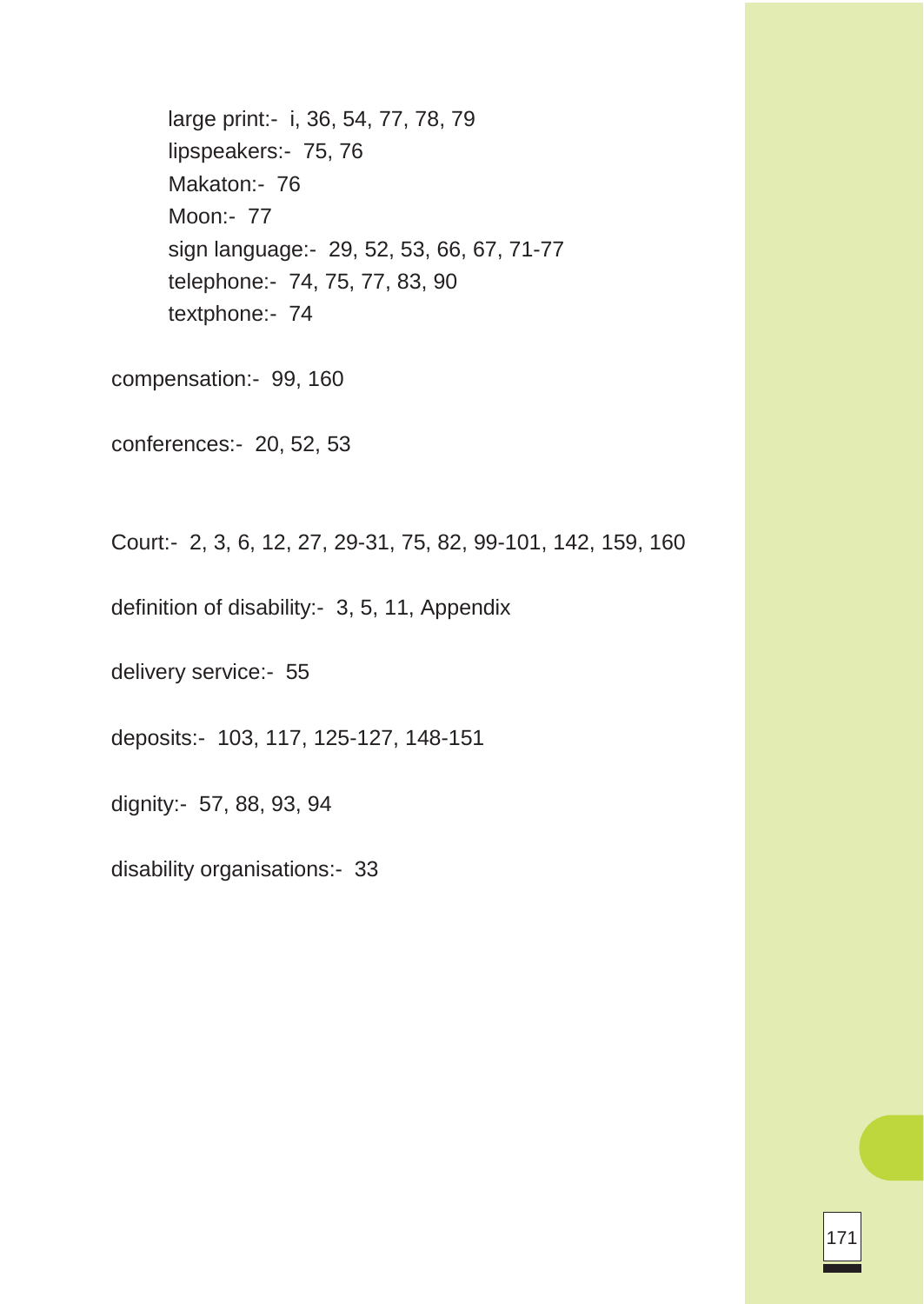disabled customers:- 10, 19, 22, 32-36, 43-45, 50, 51, 56, 57 68, 72, 73, 84, 109, 112, 156 anticipating the requirements of:- 19, 45, 46, 47, 72 consulting with:- 33, 37, 72, 73 knowledge of:- 30, 31 varying requirements of:- 68, 71, 76, 78

education:- 21

emergency evacuation procedures:- 15, 65, 90

employee:- 12, 13, 17, 30-32, 40, 44-46, 68, 155-157

employer:- 156, 157

enforcement:-

complaints:- 160 conciliation:- 6, 160, legal proceedings:- 2, 11, 32, 100, 159, 160

evolving duty:- 47

examples, role of within the code:- 3-4

exemptions:- 20, 137, 137, 140, 143, 144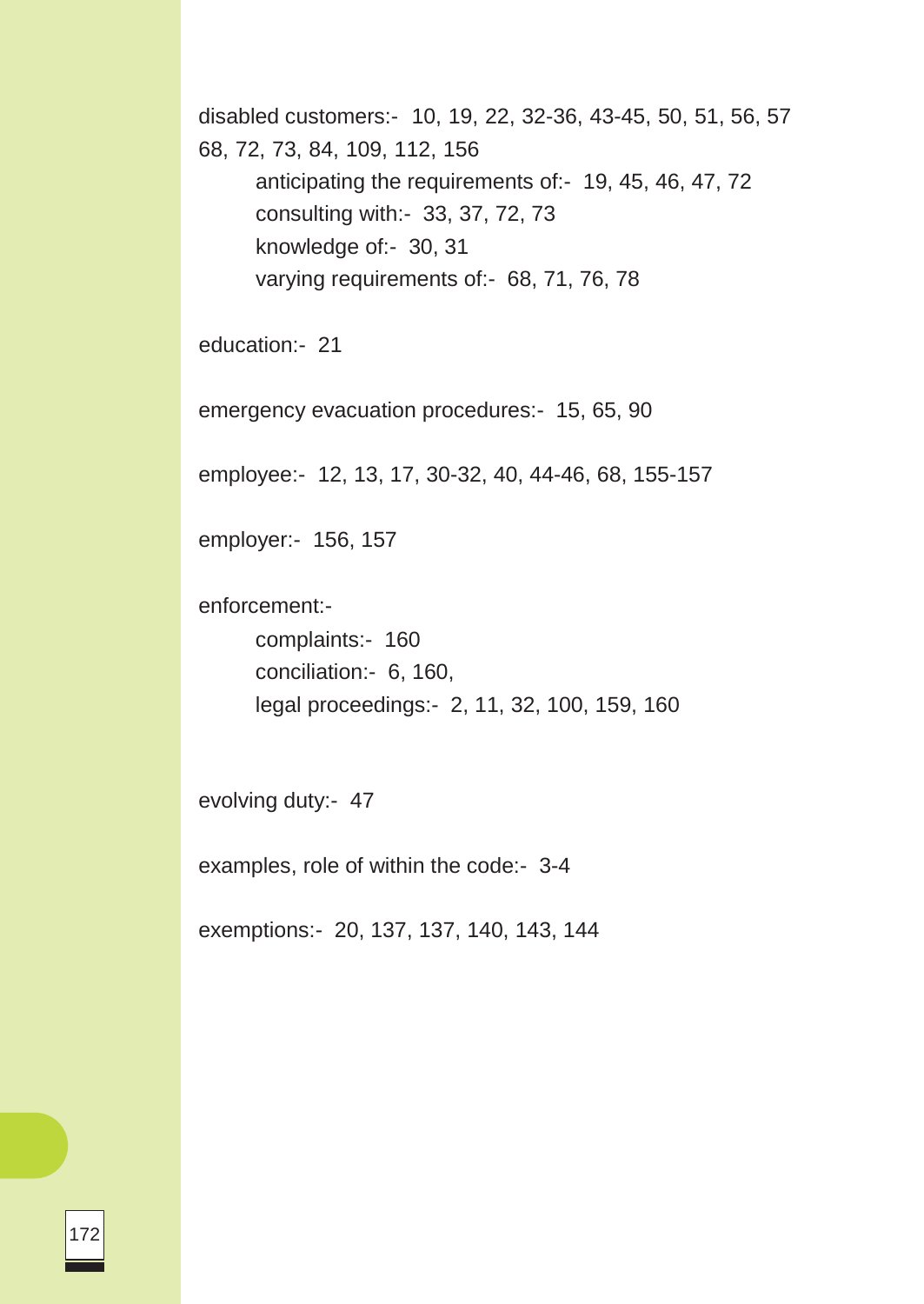fire alarms:- 77

franchise:- 19, 20

guarantees:- 23, 24, 103, 117, 122, 123, 124

guide or assistance dog:- 22, 37, 48, 64

health or safety:- see 'justification'

housing:- 131, 135, 136, 137 eviction:- 142 harassment:- 142, 143 housing lists:- 136 small dwellings:- 137-139, 143, 144

incapacity to contract:- see 'justification'

insurance:- 10, 11, 103, 117-121

justification:- 35, 36, 106-108, 114, 116, 145

knowledge, lack of:- 30, 31, 46, 106, 156

landlord:- ii, 1, 15-18, 98, 100, 129, 131, 135, 136, 141, 142, 146, 148, 150, 158

lease:- 16, 19, 96-100, 130-133, 158 gaining consent:- 84, 93, 96-101

less favourable treatment:- 8, 25-29, 103, 104, 105, 106, 107, 109, 111, 119, 119, 121, 123, 124, 126, 131, 144-149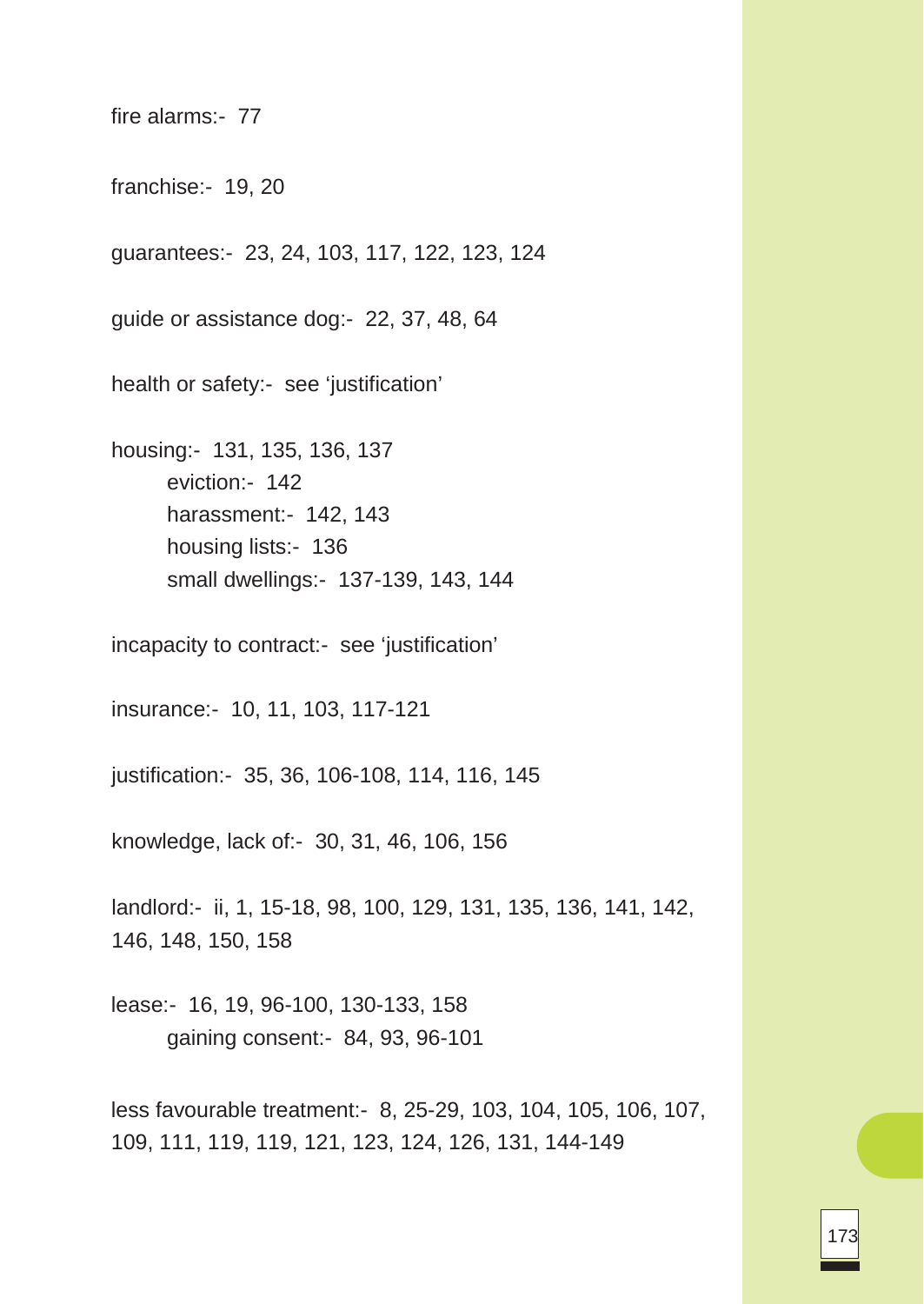lessor:- 98-101

lighting:- 55, 80, 85, 90

lower standard of service:- 35

manufacture and design of products:- 22, 23

monitoring:- 33

more favourable treatment:- 37

occupier:- 15-18, 134, 137, 138, 139, 145, 147, 148

physical feature:- ii, iii, iv, 18, 41, 60, 61, 81, 82, 84, 85, 87, 88, 89, 90, 91, 92, 93, 96 alteration of:- 42, 83, 84, 89, 96-101 definition of:- 89-92

means of avoiding:- 18, 42, 60, 61, 81, 82, 84, 85, 89,

93, 96

outdoors:- 91

planning ahead:- 45, 84

register building:- 93, 97

removal of:- iv, 42, 81, 82, 84, 85, 88, 91, 96

Planning Office:- 97

practices, policies and procedures:- 40, 60-66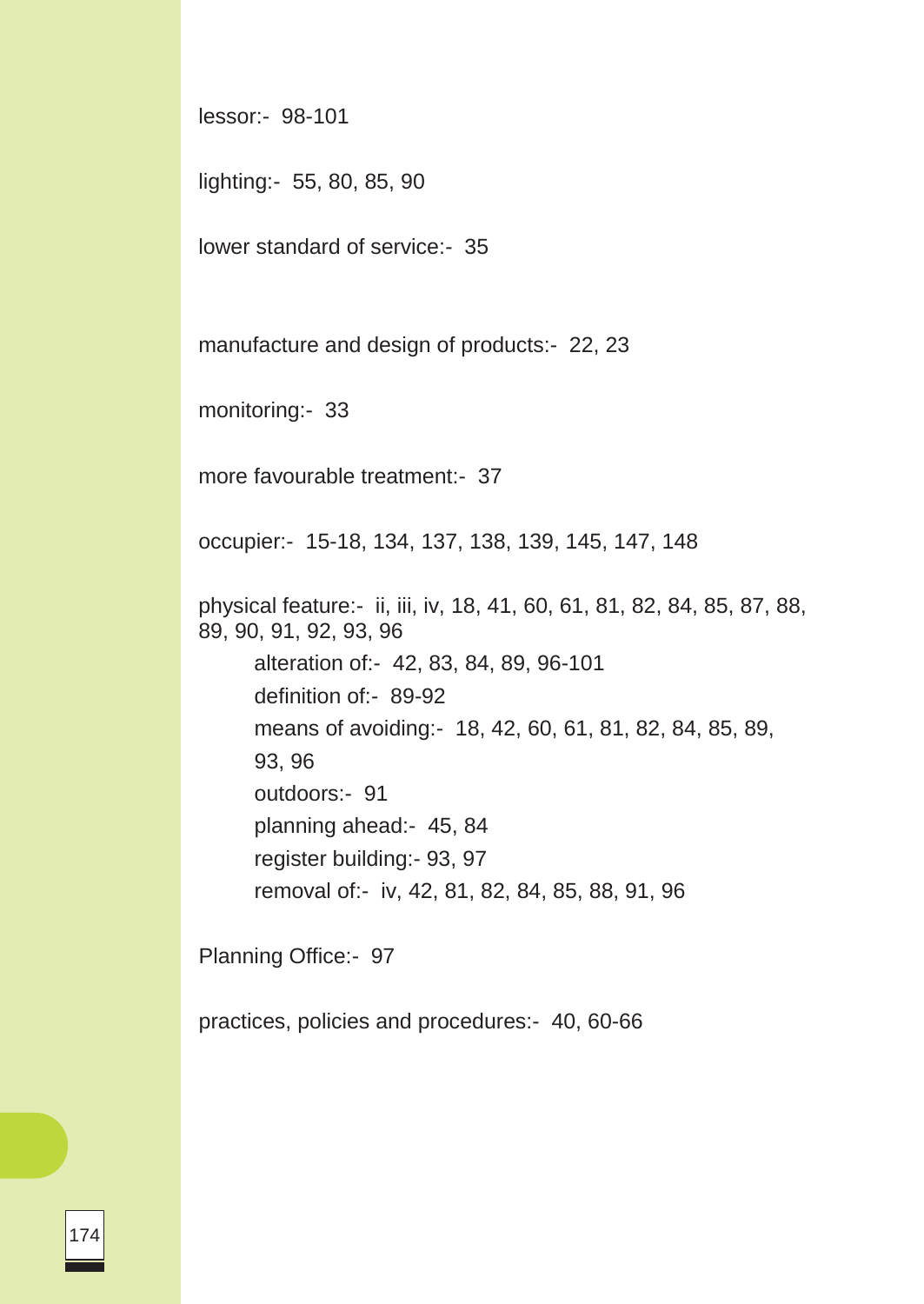premises:-

common parts:- 15-19 with more than one occupier:- 15-19

providing service of a lower standard:- 25, 35, 113

providing service on worse terms:- 25, 36, 113

public bodies:- 12

publicity materials:- 53

reasonable adjustments:- ii, iv, 2, 8, 9, 16, 21, 24, 25, 26 33, 39-49, 53-58, 60, 73, 81, 82, 87, 91, 96, 99, 104-107, 112, 114, 132 anticipatory duty:- 18, 19, 45, 47, 72, 97 charging:- 114, 119 continuing duty:- 47 drawing attention to:- 53 identifying possible adjustments:- 89

reasonable steps:- 15, 18, 41, 46, 49, 51, 53, 63, 64, 66, 68, 70, 71, 74, 76-83, 86, 92

refusal of service:- 26, 30, 34, 106, 157

responsibility, identification of:- 16, 19, 20, 32, 156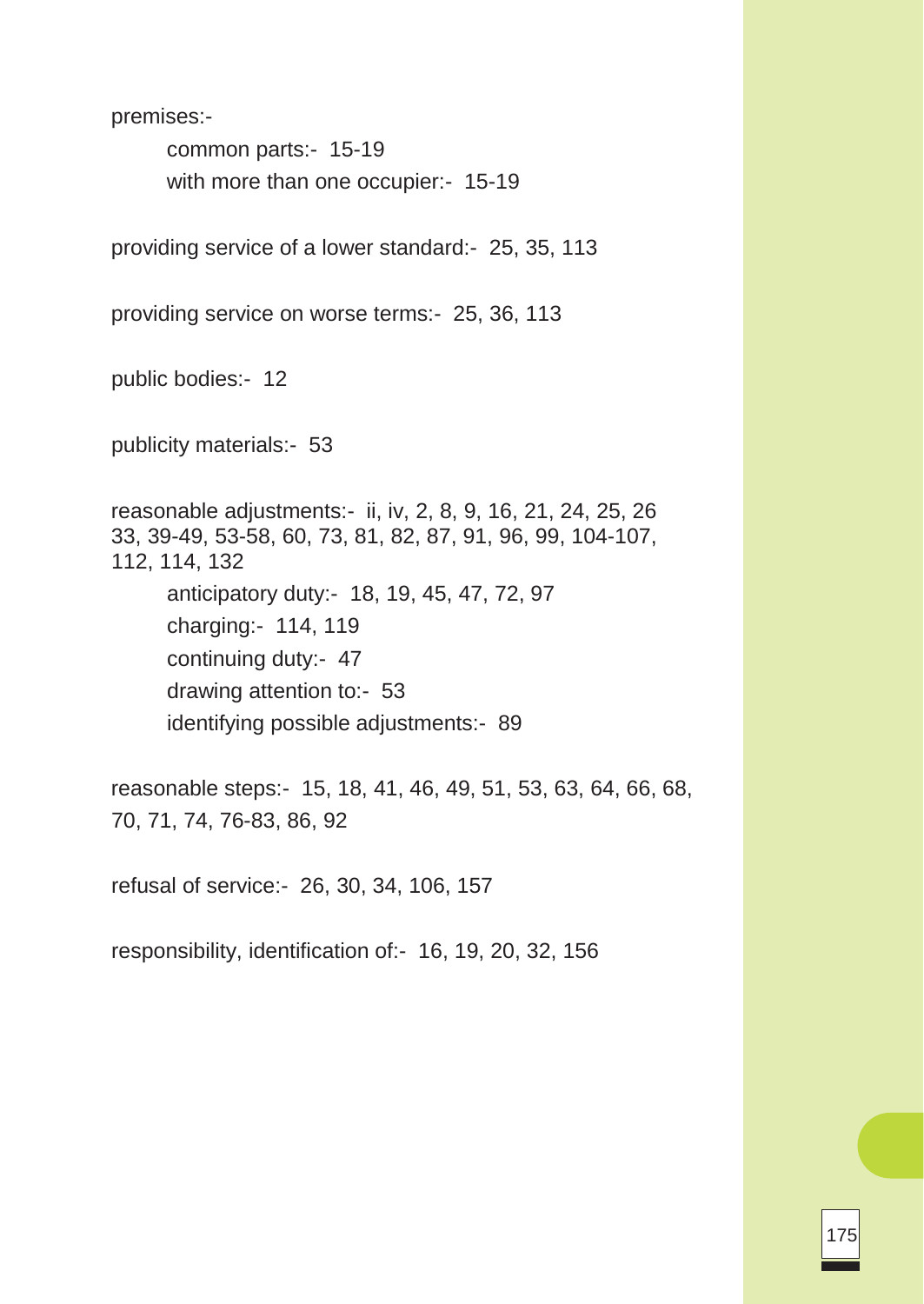selling, letting or managing premises:- ii, 1, 2, 129, 132, 153, 156, 158-160 deposits:- 125-127 disposal:- 129, 130, 132, 133-137, 143, 145, 146, 150 harassment:- 142, 143 use of benefits or facilities:- 141 service provider, size of:- 70 services: definition of:- 11-24 inclusive approach:- 88, 93 reasonable alternative method of delivery:- 18, 41, 42, 81-83, 87, 88, 89, 93 signage:- 84 tailor made services:- 105, 114 tenants:- 17, 18, 99, 131, 138-143, 146, 148, 150 terms of service:- 36, 109 training:- 20, 22, 33, 43, 44, 46, 80, 157 disability awareness:- 33, 43, 80, 157 transport:- 5, 20, 21 parking:- 10, 90, 141, 148